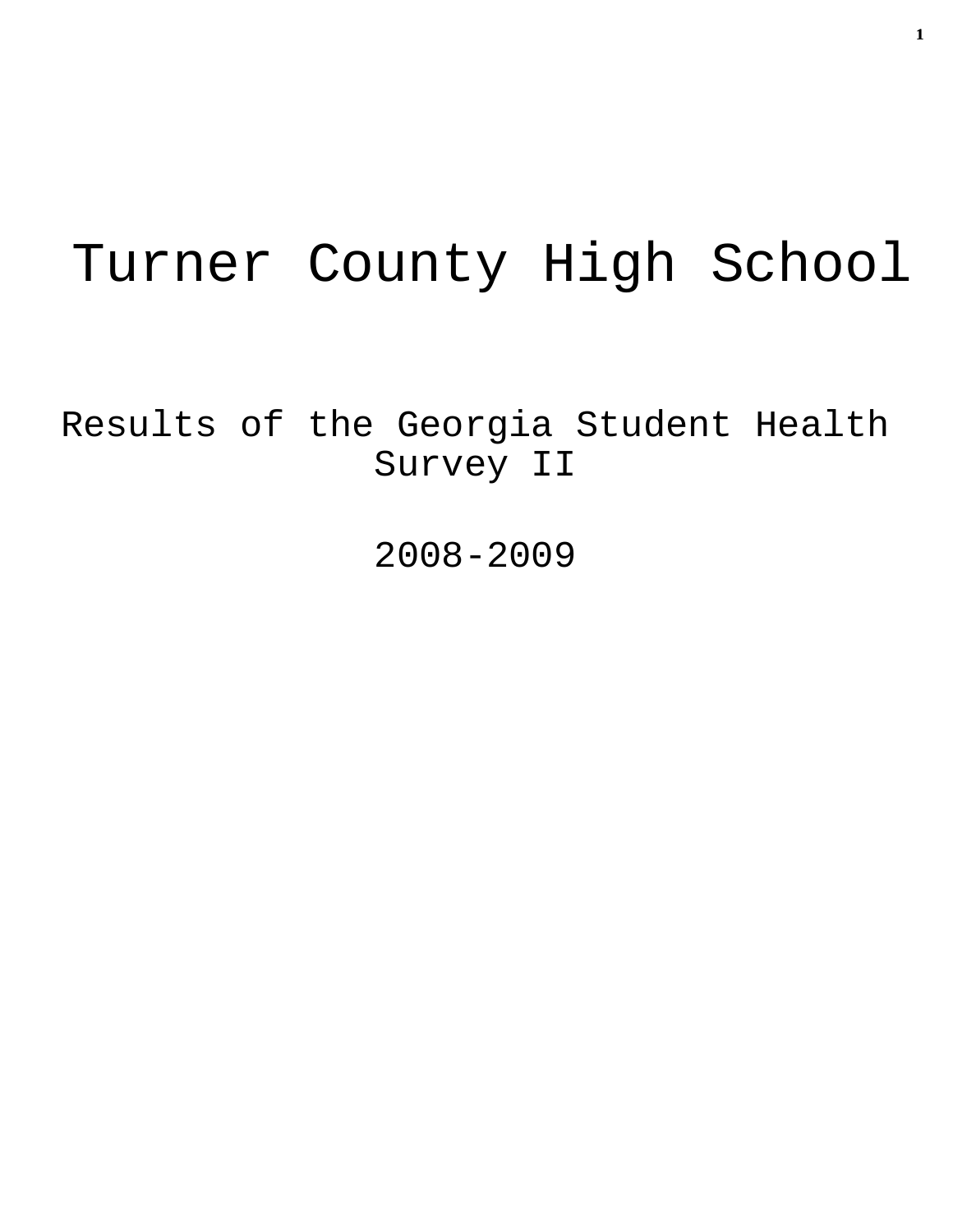# *Demographics* **2**

| Grade                    |    |  |  |
|--------------------------|----|--|--|
| <b>Grade   Frequency</b> |    |  |  |
| 10                       | 89 |  |  |
| 12                       | 74 |  |  |

| Frequency      | <b>Table of Gender by Grade</b> |              |             |              |  |
|----------------|---------------------------------|--------------|-------------|--------------|--|
| <b>Col Pct</b> |                                 | Grade(Grade) |             |              |  |
|                | Gender(Gender)                  | 10           | 12          | <b>Total</b> |  |
|                | <b>Female</b>                   | 51<br>57.30  | 38<br>51.35 | 89           |  |
|                | <b>Male</b>                     | 38<br>42.70  | 36<br>48.65 | 74           |  |
|                | <b>Total</b>                    | 89           | 74          | 163          |  |

| <b>Frequency</b> |  |
|------------------|--|
| Col Pct          |  |

| <b>Table of Ethnicity by Grade</b> |              |             |              |  |  |  |
|------------------------------------|--------------|-------------|--------------|--|--|--|
|                                    | Grade(Grade) |             |              |  |  |  |
| <b>Ethnicity</b> (Ethnicity)       | 10           | 12          | <b>Total</b> |  |  |  |
| <b>Black</b>                       | 40<br>44.94  | 43<br>58.11 | 83           |  |  |  |
| <b>Hispanic</b>                    | 0<br>0.00    | 1.35        | 1            |  |  |  |
| <b>White</b>                       | 46<br>51.69  | 28<br>37.84 | 74           |  |  |  |
| <b>Asian</b>                       | 1<br>1.12    | 1.35        | 2            |  |  |  |
| <b>Other</b>                       | 2<br>2.25    | 1<br>1.35   | 3            |  |  |  |
| <b>Total</b>                       | 89           | 74          | 163          |  |  |  |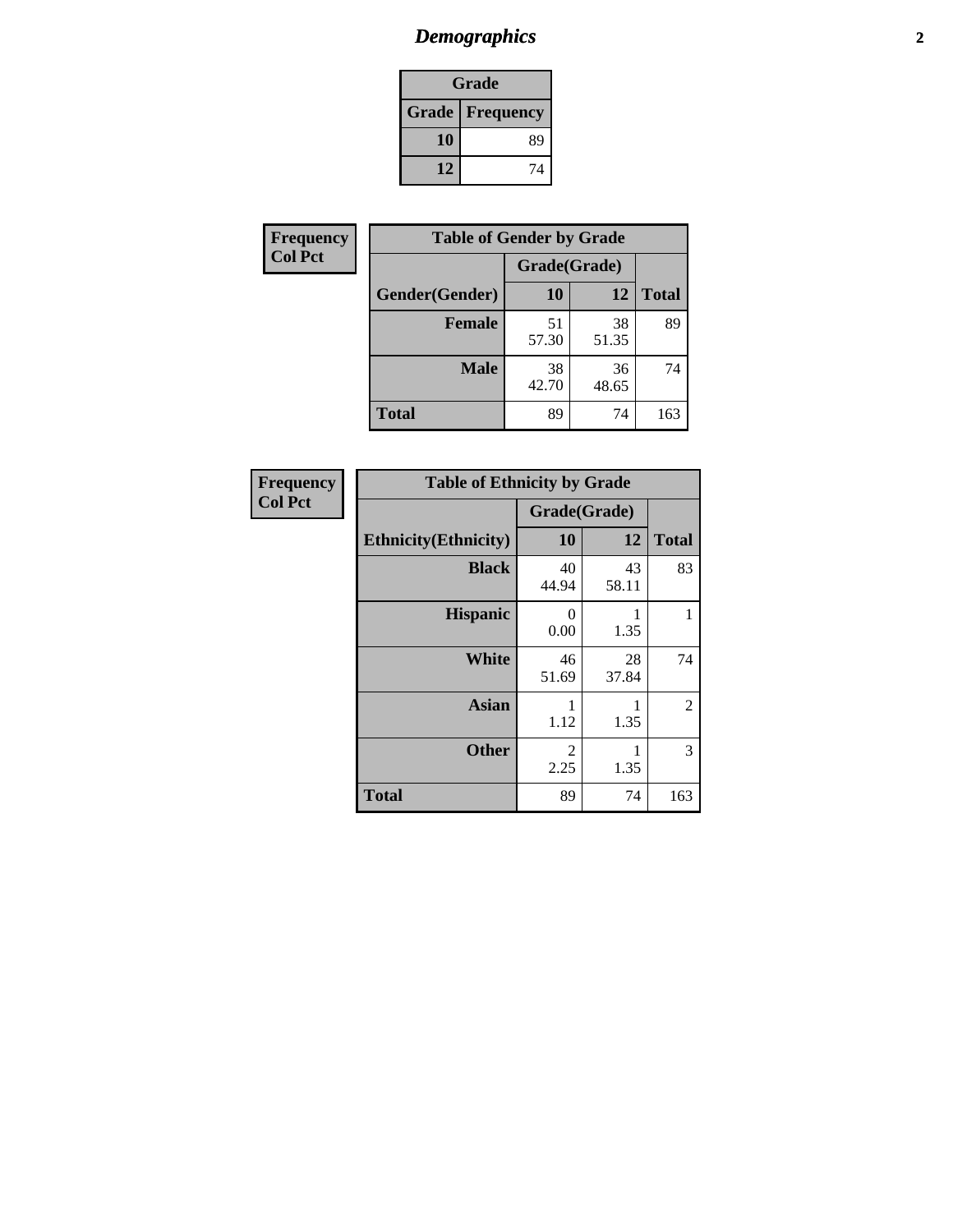#### *Title IV, Part A, Schedule A* **3** *Goal 1: Ensure that all schools are drug-free Baseline Data: Year 2008-2009 Prevalence of Drug Use*

| Frequency<br><b>Col Pct</b> | <b>Table of AlcoholAlt by Grade</b> |              |             |              |  |  |
|-----------------------------|-------------------------------------|--------------|-------------|--------------|--|--|
|                             | AlcoholAlt(Alcohol                  | Grade(Grade) |             |              |  |  |
|                             | use, past 30 days)                  | 10           | 12          | <b>Total</b> |  |  |
|                             | Yes                                 | 28<br>31.46  | 28<br>37.84 | 56           |  |  |
|                             | N <sub>0</sub>                      | 61<br>68.54  | 46<br>62.16 | 107          |  |  |
|                             | <b>Total</b>                        | 89           | 74          | 163          |  |  |

| Frequency      | <b>Table of TobaccoAny by Grade</b> |              |             |              |  |
|----------------|-------------------------------------|--------------|-------------|--------------|--|
| <b>Col Pct</b> | <b>TobaccoAny(Tobacco</b>           | Grade(Grade) |             |              |  |
|                | use, past 30 days)                  | 10           | 12          | <b>Total</b> |  |
|                | Yes                                 | 21<br>23.60  | 19<br>25.68 | 40           |  |
|                | N <sub>0</sub>                      | 68<br>76.40  | 55<br>74.32 | 123          |  |
|                | <b>Total</b>                        | 89           | 74          | 163          |  |

| Frequency<br><b>Col Pct</b> | <b>Table of MarijuanaAlt by Grade</b> |              |             |              |  |
|-----------------------------|---------------------------------------|--------------|-------------|--------------|--|
|                             | MarijuanaAlt(Marijuana                | Grade(Grade) |             |              |  |
|                             | use, past 30 days)                    | 10           | 12          | <b>Total</b> |  |
|                             | Yes                                   | 12<br>13.48  | 16<br>21.62 | 28           |  |
|                             | N <sub>0</sub>                        | 77<br>86.52  | 58<br>78.38 | 135          |  |
|                             | <b>Total</b>                          | 89           | 74          | 163          |  |

| Frequency<br><b>Col Pct</b> | <b>Table of OtherDrugAny by Grade</b>  |              |             |              |  |  |
|-----------------------------|----------------------------------------|--------------|-------------|--------------|--|--|
|                             | <b>OtherDrugAny(Other</b><br>drug use, | Grade(Grade) |             |              |  |  |
|                             | past 30 days)                          | 10           | 12          | <b>Total</b> |  |  |
|                             | Yes                                    | 9<br>10.11   | 9<br>12.16  | 18           |  |  |
|                             | N <sub>0</sub>                         | 80<br>89.89  | 65<br>87.84 | 145          |  |  |
|                             | <b>Total</b>                           | 89           | 74          | 163          |  |  |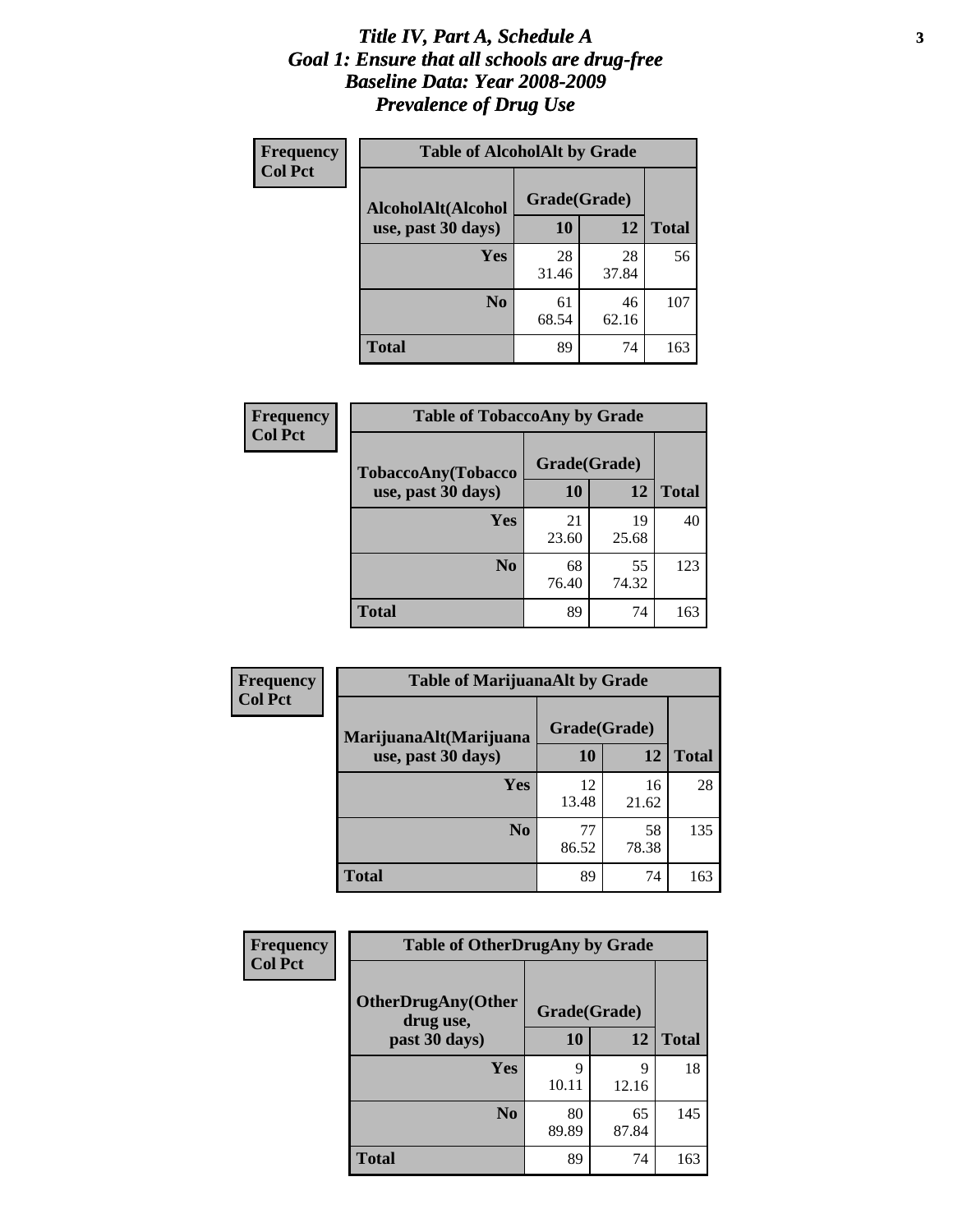### *Average Age of Onset of Use* **4** *Results for "Average Age of Onset of Use" questions exclude students who said they did not use that substance*

| <b>Variable</b>    | Label                                                              | <b>Mean</b> |
|--------------------|--------------------------------------------------------------------|-------------|
| Alcoholinit2       | I started using alcohol when I was                                 | 13.65       |
| Cigarettesinit2    | I started smoking tobacco when I was                               | 12.65       |
| Smokelessinit2     | I started chewing tobacco when I was                               | 11.86       |
| Marijuanainit2     | I started using marijuana when I was                               | 14.31       |
| Cocaineinit2       | I started using cocaine when I was                                 | 12.33       |
| Inhalantsinit2     | I started using inhalants when I was                               | 8.83        |
| Steroidsinit2      | I started using steroids when I was                                | 11.50       |
| Ecstasyinit2       | I started using ecstasy when I was                                 | 13.14       |
| Methinit2          | I started using methamphetamines when I was                        | 10.00       |
| Hallucinogensinit2 | I started using hallucinogens when I was                           | 8.00        |
| Prescriptioninit2  | I started using prescription drugs not prescribed to me when I was | 12.33       |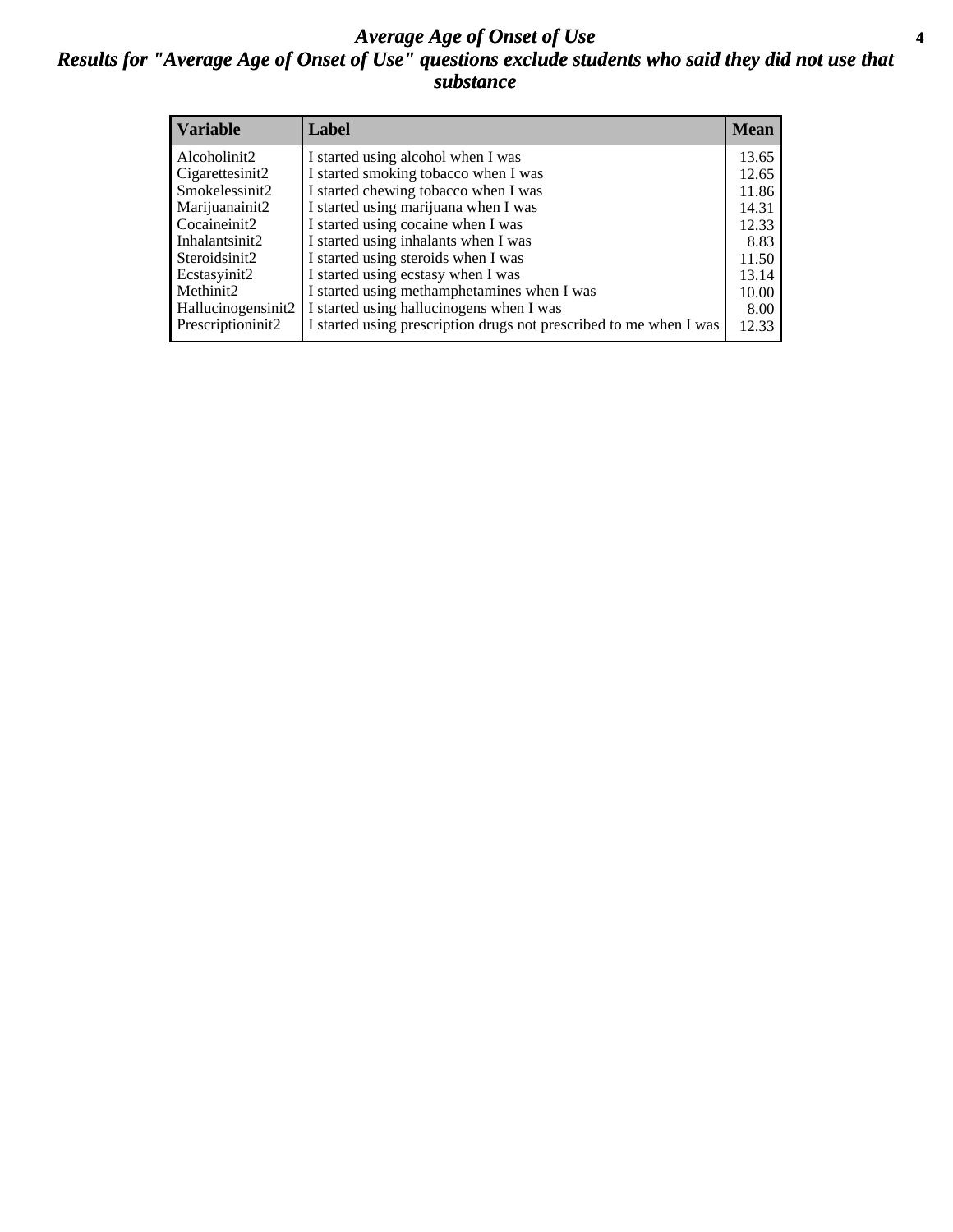# *Perception of Health Risk* **5**

| <b>Frequency</b> | <b>Table of Alcoholharmdich by Grade</b> |              |             |              |  |
|------------------|------------------------------------------|--------------|-------------|--------------|--|
| <b>Col Pct</b>   | Alcoholharmdich(I<br>think alcohol is    | Grade(Grade) |             |              |  |
|                  | harmful)                                 | 10           | 12          | <b>Total</b> |  |
|                  | Yes                                      | 73<br>82.02  | 62<br>83.78 | 135          |  |
|                  | N <sub>0</sub>                           | 16<br>17.98  | 12<br>16.22 | 28           |  |
|                  | <b>Total</b>                             | 89           | 74          | 163          |  |

| Frequency      | <b>Table of Tobaccoharmdich by Grade</b> |              |             |              |  |
|----------------|------------------------------------------|--------------|-------------|--------------|--|
| <b>Col Pct</b> | Tobaccoharmdich(I<br>think tobacco is    | Grade(Grade) |             |              |  |
|                | harmful)                                 | 10           | 12          | <b>Total</b> |  |
|                | <b>Yes</b>                               | 80<br>89.89  | 66<br>89.19 | 146          |  |
|                | N <sub>0</sub>                           | q<br>10.11   | 8<br>10.81  | 17           |  |
|                | <b>Total</b>                             | 89           | 74          | 163          |  |

| Frequency      | <b>Table of Marijuanaharmdich by Grade</b> |              |             |              |  |
|----------------|--------------------------------------------|--------------|-------------|--------------|--|
| <b>Col Pct</b> | Marijuanaharmdich(I<br>think marijuana is  | Grade(Grade) |             |              |  |
|                | harmful)                                   | 10           | 12          | <b>Total</b> |  |
|                | Yes                                        | 71<br>79.78  | 56<br>75.68 | 127          |  |
|                | N <sub>0</sub>                             | 18<br>20.22  | 18<br>24.32 | 36           |  |
|                | <b>Total</b>                               | 89           | 74          | 163          |  |

| Frequency      | <b>Table of Otherdrugharmdich by Grade</b>   |              |             |              |  |  |  |  |
|----------------|----------------------------------------------|--------------|-------------|--------------|--|--|--|--|
| <b>Col Pct</b> | Otherdrugharmdich(I<br>think other drugs are | Grade(Grade) |             |              |  |  |  |  |
|                | harmful)                                     | 10           | 12          | <b>Total</b> |  |  |  |  |
|                | Yes                                          | 83<br>93.26  | 69<br>93.24 | 152          |  |  |  |  |
|                | N <sub>0</sub>                               | 6<br>6.74    | 5<br>6.76   | 11           |  |  |  |  |
|                | <b>Total</b>                                 | 89           | 74          | 163          |  |  |  |  |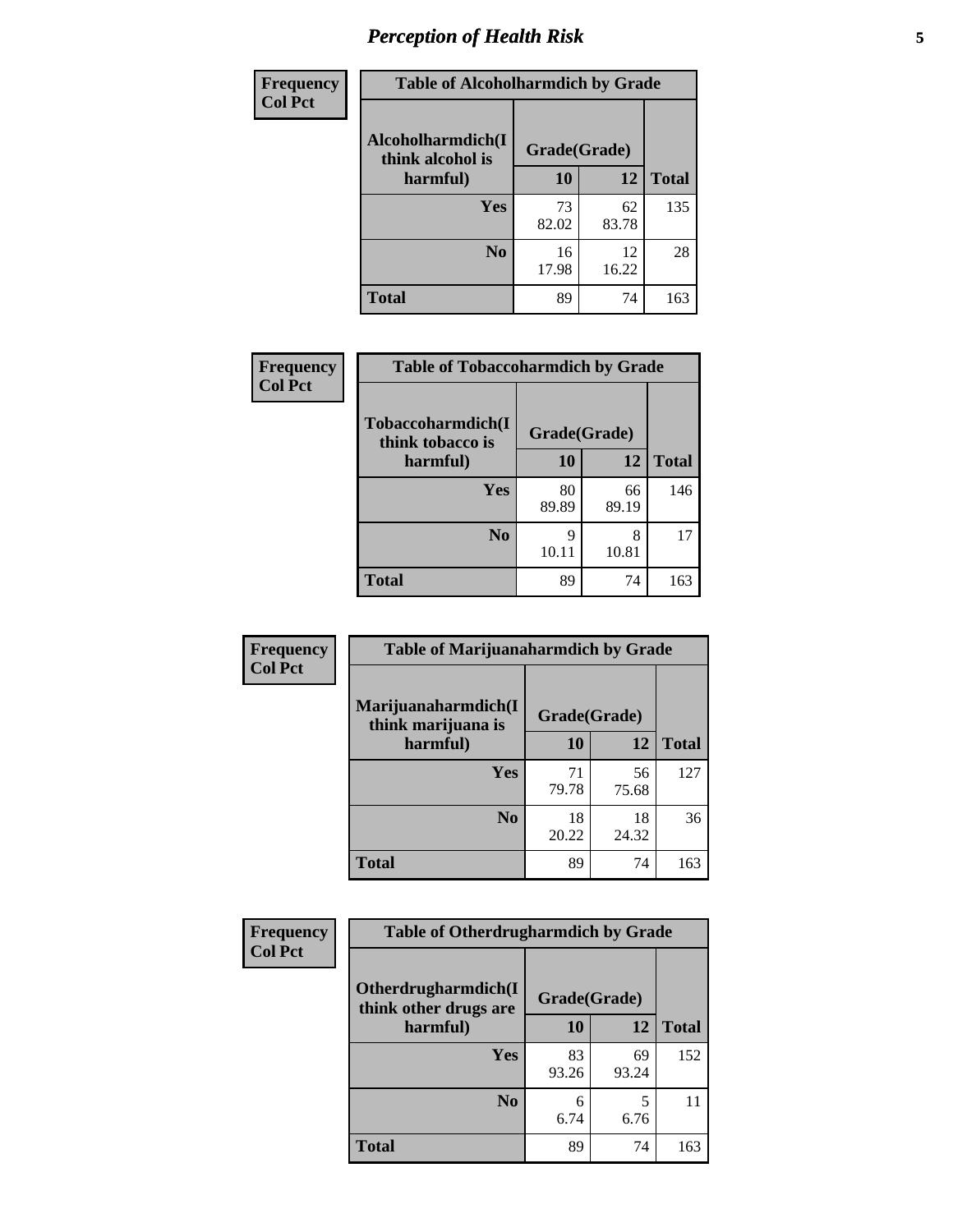# *Social Disapproval* **6**

| Frequency      | <b>Table of Alcoholpeerdich by Grade</b>                    |              |             |              |  |  |  |  |
|----------------|-------------------------------------------------------------|--------------|-------------|--------------|--|--|--|--|
| <b>Col Pct</b> | Alcoholpeerdich(My<br>friends would<br>disapprove if I used | Grade(Grade) |             |              |  |  |  |  |
|                | alcohol)                                                    | 10           | 12          | <b>Total</b> |  |  |  |  |
|                | <b>Yes</b>                                                  | 44<br>49.44  | 34<br>45.95 | 78           |  |  |  |  |
|                | N <sub>0</sub>                                              | 45<br>50.56  | 40<br>54.05 | 85           |  |  |  |  |
|                | <b>Total</b>                                                | 89           | 74          | 163          |  |  |  |  |

| <b>Frequency</b> |
|------------------|
| <b>Col Pct</b>   |

| <b>Table of Tobaccopeerdich by Grade</b>                    |              |             |              |  |  |  |  |
|-------------------------------------------------------------|--------------|-------------|--------------|--|--|--|--|
| Tobaccopeerdich(My<br>friends would<br>disapprove if I used | Grade(Grade) |             |              |  |  |  |  |
| tobacco)                                                    | 10           | 12          | <b>Total</b> |  |  |  |  |
| Yes                                                         | 55<br>61.80  | 42<br>56.76 | 97           |  |  |  |  |
| N <sub>0</sub>                                              | 34<br>38.20  | 32<br>43.24 | 66           |  |  |  |  |
| <b>Total</b>                                                | 89           | 74          | 163          |  |  |  |  |

| <b>Frequency</b> | <b>Table of Marijuanapeerdich by Grade</b>                    |              |             |              |  |  |  |  |
|------------------|---------------------------------------------------------------|--------------|-------------|--------------|--|--|--|--|
| <b>Col Pct</b>   | Marijuanapeerdich(My<br>friends would<br>disapprove if I used | Grade(Grade) |             |              |  |  |  |  |
|                  | marijuana)                                                    | 10           | 12          | <b>Total</b> |  |  |  |  |
|                  | <b>Yes</b>                                                    | 65<br>73.03  | 47<br>63.51 | 112          |  |  |  |  |
|                  | N <sub>0</sub>                                                | 24<br>26.97  | 27<br>36.49 | 51           |  |  |  |  |
|                  | <b>Total</b>                                                  | 89           | 74          | 163          |  |  |  |  |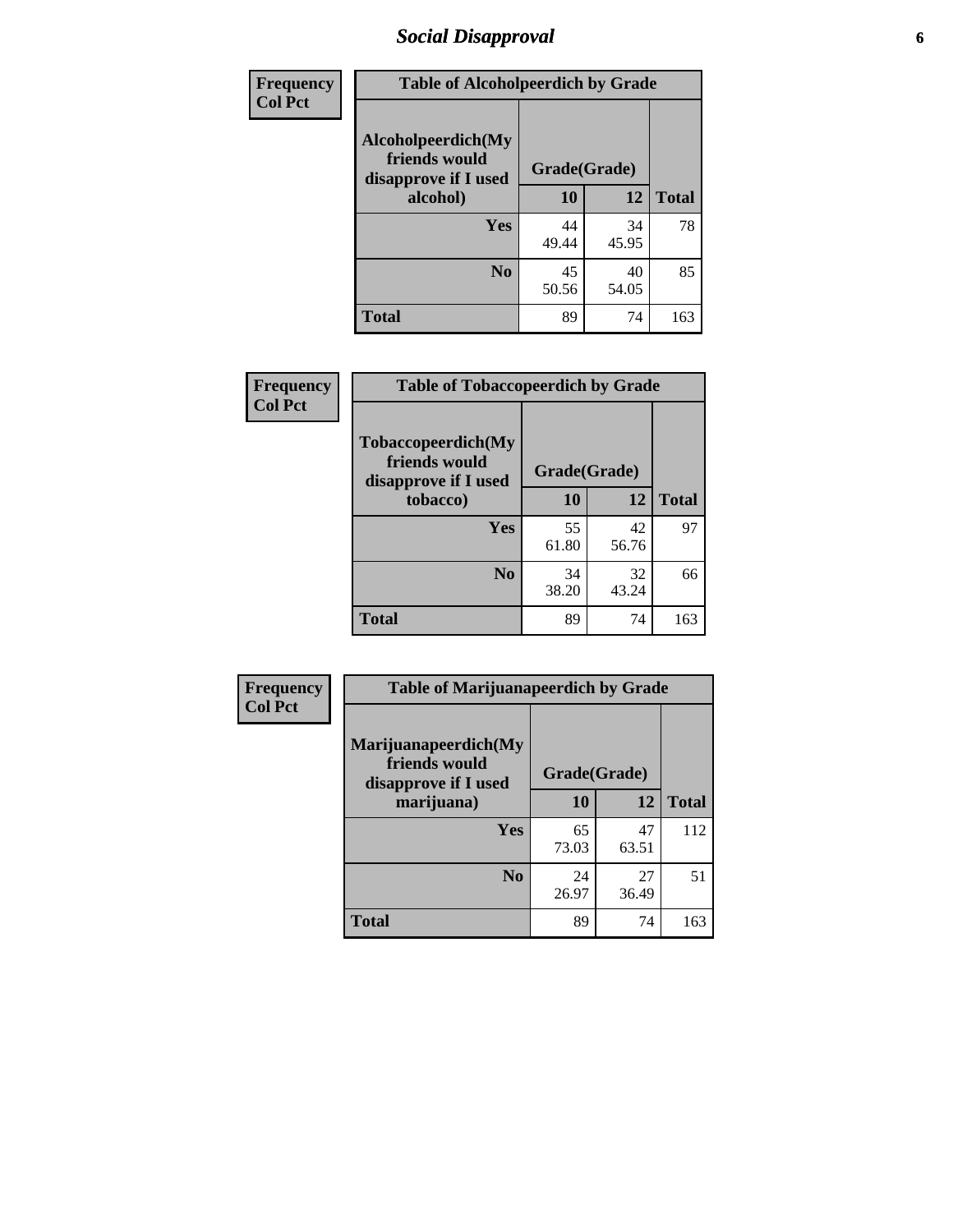# *Social Disapproval* **7**

| Frequency      | <b>Table of Otherdrugpeerdich by Grade</b>                    |              |             |              |  |  |  |  |
|----------------|---------------------------------------------------------------|--------------|-------------|--------------|--|--|--|--|
| <b>Col Pct</b> | Otherdrugpeerdich(My<br>friends would<br>disapprove if I used | Grade(Grade) |             |              |  |  |  |  |
|                | other drugs)                                                  | 10           | 12          | <b>Total</b> |  |  |  |  |
|                | Yes                                                           | 73<br>82.02  | 56<br>75.68 | 129          |  |  |  |  |
|                | N <sub>0</sub>                                                | 16<br>17.98  | 18<br>24.32 | 34           |  |  |  |  |
|                | <b>Total</b>                                                  | 89           | 74          | 163          |  |  |  |  |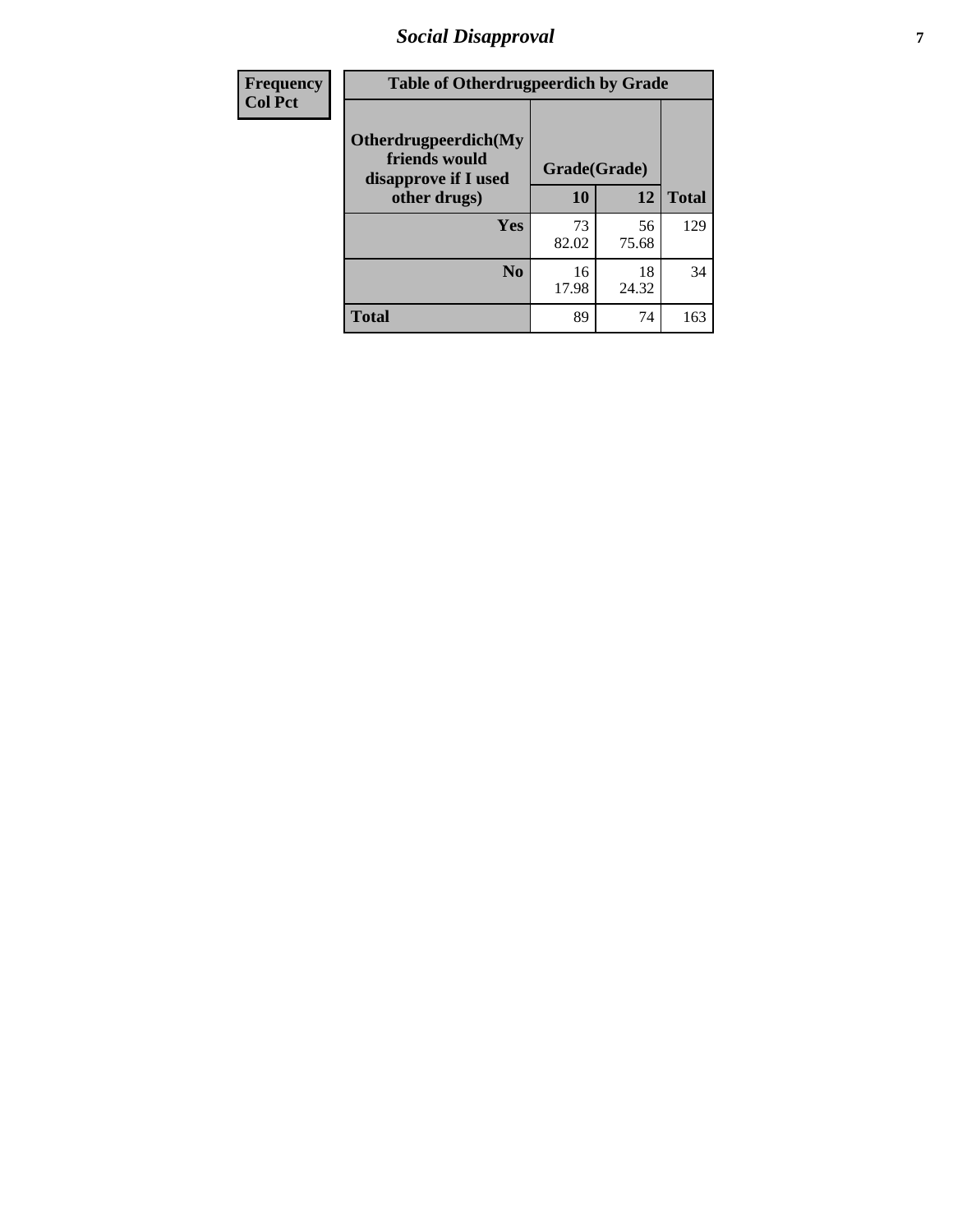### Title IV, Part A, Schedule A **8** *Goal 2: To help ensure that all schools are safe and disciplined Baseline Data: Year 2008-2009 Student Involvement in Gang Activity*

| Frequency      | <b>Table of Gangself by Grade</b>                                                                 |                    |             |              |
|----------------|---------------------------------------------------------------------------------------------------|--------------------|-------------|--------------|
| <b>Col Pct</b> | Gangself(I<br>have<br>participated<br>in illegal<br>gang<br>activities in<br>the past 30<br>days) | Grade(Grade)<br>10 | 12          | <b>Total</b> |
|                | Yes                                                                                               | 6<br>6.74          | 5<br>6.76   | 11           |
|                | N <sub>0</sub>                                                                                    | 83<br>93.26        | 69<br>93.24 | 152          |
|                | <b>Total</b>                                                                                      | 89                 | 74          | 163          |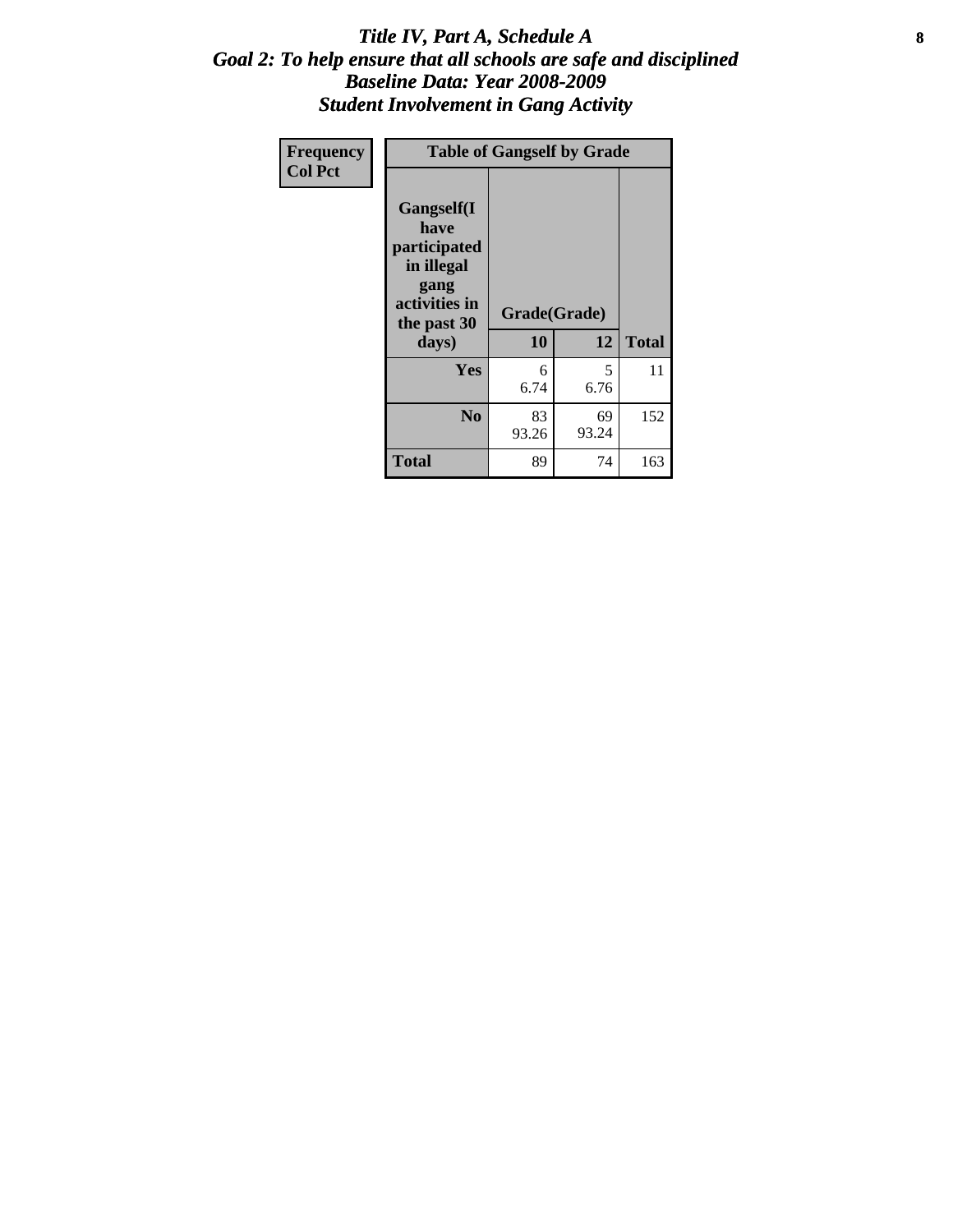# *Student Perception of School Safety* **9**

| <b>Frequency</b><br>Row Pct |
|-----------------------------|
|                             |

| <b>Table of Grade by Safeschool</b> |                                                        |             |                                 |                                    |              |  |  |  |
|-------------------------------------|--------------------------------------------------------|-------------|---------------------------------|------------------------------------|--------------|--|--|--|
|                                     | Safeschool (School is a place at which I feel<br>safe) |             |                                 |                                    |              |  |  |  |
| Grade(Grade)                        | <b>Strongly</b><br>Agree                               | Agree       | Somewhat   Somewhat<br>Disagree | <b>Strongly</b><br><b>Disagree</b> | <b>Total</b> |  |  |  |
| 10                                  | 19<br>21.35                                            | 43<br>48.31 | 14<br>15.73                     | 13<br>14.61                        | 89           |  |  |  |
| 12                                  | 18<br>24.32                                            | 34<br>45.95 | 9<br>12.16                      | 13<br>17.57                        | 74           |  |  |  |
| <b>Total</b>                        | 37                                                     | 77          | 23                              | 26                                 | 163          |  |  |  |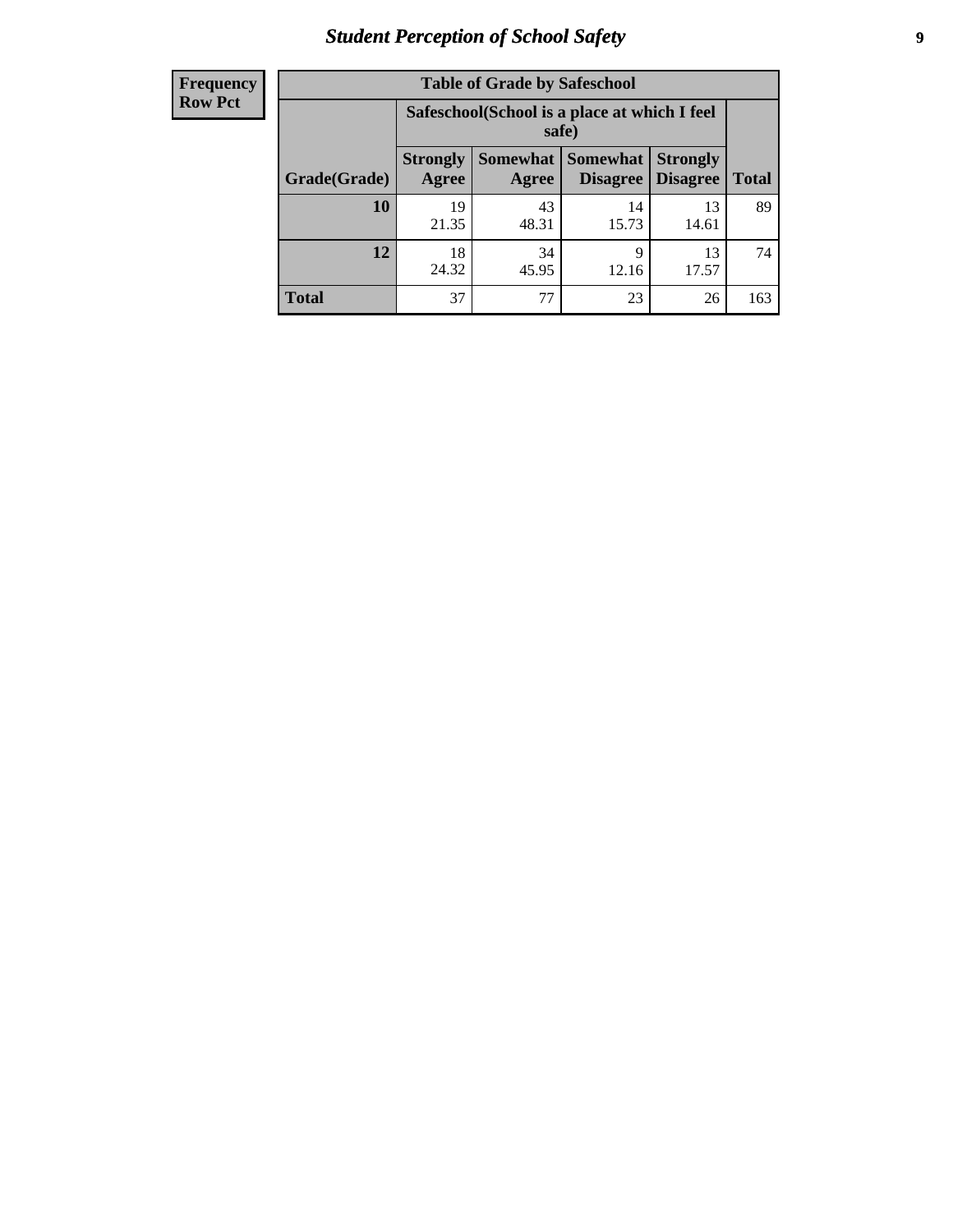### *Students Who Have Been Bullied* **10**

| <b>Frequency</b> |
|------------------|
| Row Pct          |

| <b>Table of Grade by Bullied</b> |                         |                                                                               |                              |                   |                        |                        |                   |              |
|----------------------------------|-------------------------|-------------------------------------------------------------------------------|------------------------------|-------------------|------------------------|------------------------|-------------------|--------------|
|                                  |                         | <b>Bullied</b> (I have been bullied by other<br>students in the past 30 days) |                              |                   |                        |                        |                   |              |
| Grade(Grade)                     | $\bf{0}$<br><b>Days</b> | 1 or<br>days                                                                  | 3 <sub>to</sub><br>5<br>days | 6 to<br>9<br>days | 10<br>to<br>19<br>days | 20<br>to<br>29<br>days | All<br>30<br>days | <b>Total</b> |
| 10                               | 78<br>87.64             | 6<br>6.74                                                                     | $\overline{c}$<br>2.25       | 0<br>0.00         | 1.12                   | 1.12                   | 1.12              | 89           |
| 12                               | 68<br>91.89             | 1.35                                                                          | $\theta$<br>0.00             | 2<br>2.70         | $\Omega$<br>0.00       | 1.35                   | 2.70              | 74           |
| <b>Total</b>                     | 146                     | 7                                                                             | $\overline{2}$               | 2                 |                        | $\overline{2}$         | 3                 | 163          |

 $\blacksquare$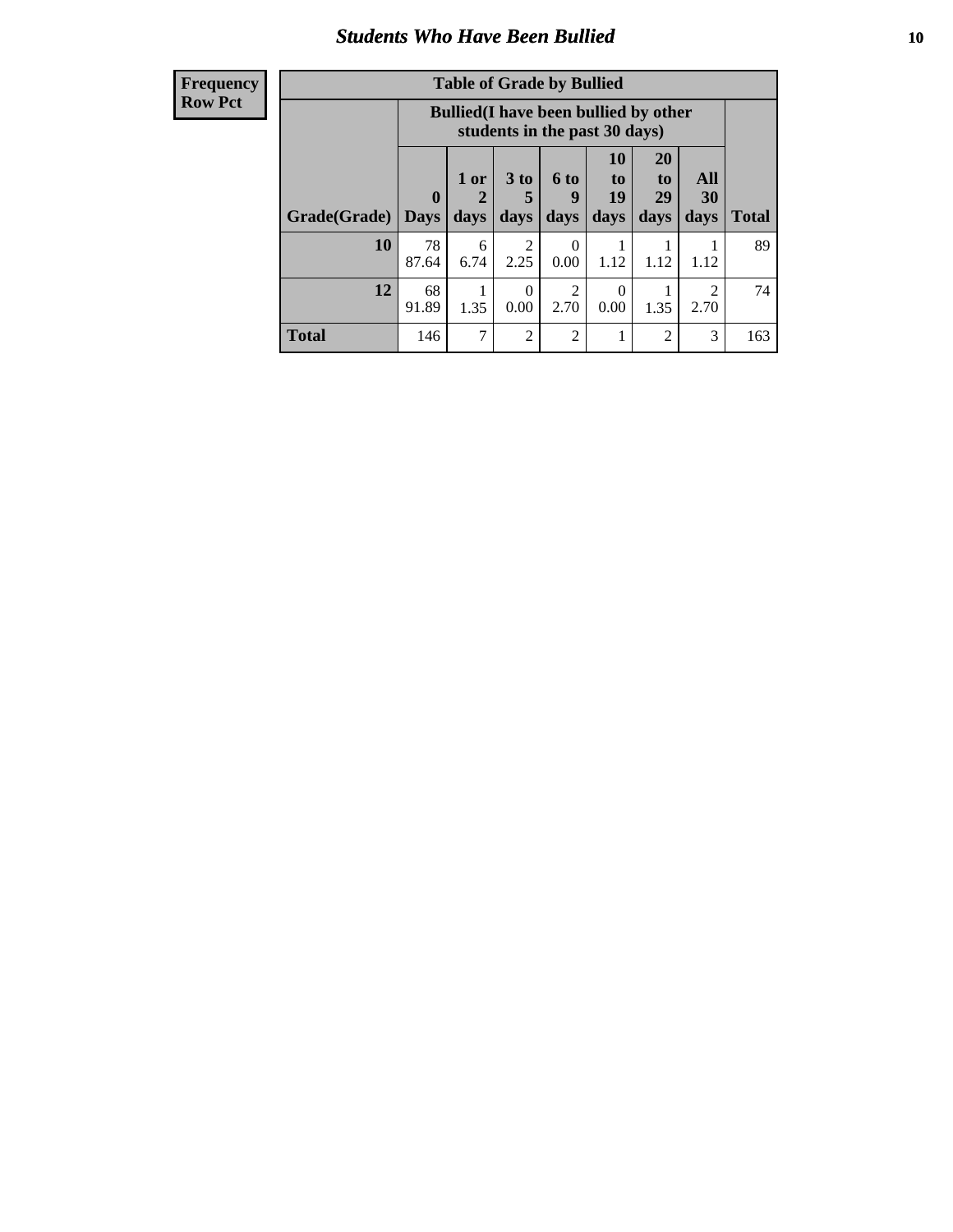### *School Climate* **11**

| Frequency      | <b>Table of SchoolClimate1 by Grade</b> |                    |             |              |  |  |  |
|----------------|-----------------------------------------|--------------------|-------------|--------------|--|--|--|
| <b>Col Pct</b> | SchoolClimate1(I<br>like school)        | Grade(Grade)<br>10 | 12          | <b>Total</b> |  |  |  |
|                | <b>Strongly Agree</b>                   | 23<br>25.84        | 14<br>18.92 | 37           |  |  |  |
|                | <b>Somewhat Agree</b>                   | 42<br>47.19        | 45<br>60.81 | 87           |  |  |  |
|                | <b>Somewhat Disagree</b>                | 13<br>14.61        | 11<br>14.86 | 24           |  |  |  |
|                | <b>Strongly Disagree</b>                | 11<br>12.36        | 4<br>5.41   | 15           |  |  |  |
|                | <b>Total</b>                            | 89                 | 74          | 163          |  |  |  |

| Frequency      | <b>Table of SchoolClimate2 by Grade</b>           |                                  |                        |              |
|----------------|---------------------------------------------------|----------------------------------|------------------------|--------------|
| <b>Col Pct</b> | SchoolClimate2(I<br>feel successful at<br>school) | Grade(Grade)<br>10               | 12                     | <b>Total</b> |
|                | <b>Strongly Agree</b>                             | 32<br>35.96                      | 37<br>50.00            | 69           |
|                | <b>Somewhat Agree</b>                             | 44<br>49.44                      | 29<br>39.19            | 73           |
|                | <b>Somewhat Disagree</b>                          | 8<br>8.99                        | 6<br>8.11              | 14           |
|                | <b>Strongly Disagree</b>                          | $\overline{\mathcal{L}}$<br>5.62 | $\mathfrak{D}$<br>2.70 | 7            |
|                | <b>Total</b>                                      | 89                               | 74                     | 163          |

| Frequency      | <b>Table of SchoolClimate3 by Grade</b>               |              |             |              |  |
|----------------|-------------------------------------------------------|--------------|-------------|--------------|--|
| <b>Col Pct</b> | SchoolClimate3(My<br>school has high<br>standards for | Grade(Grade) |             |              |  |
|                | achievement)                                          | 10           | 12          | <b>Total</b> |  |
|                | <b>Strongly Agree</b>                                 | 26<br>29.21  | 23<br>31.08 | 49           |  |
|                | <b>Somewhat Agree</b>                                 | 39<br>43.82  | 37<br>50.00 | 76           |  |
|                | <b>Somewhat Disagree</b>                              | 16<br>17.98  | 5<br>6.76   | 21           |  |
|                | <b>Strongly Disagree</b>                              | 8<br>8.99    | 9<br>12.16  | 17           |  |
|                | Total                                                 | 89           | 74          | 163          |  |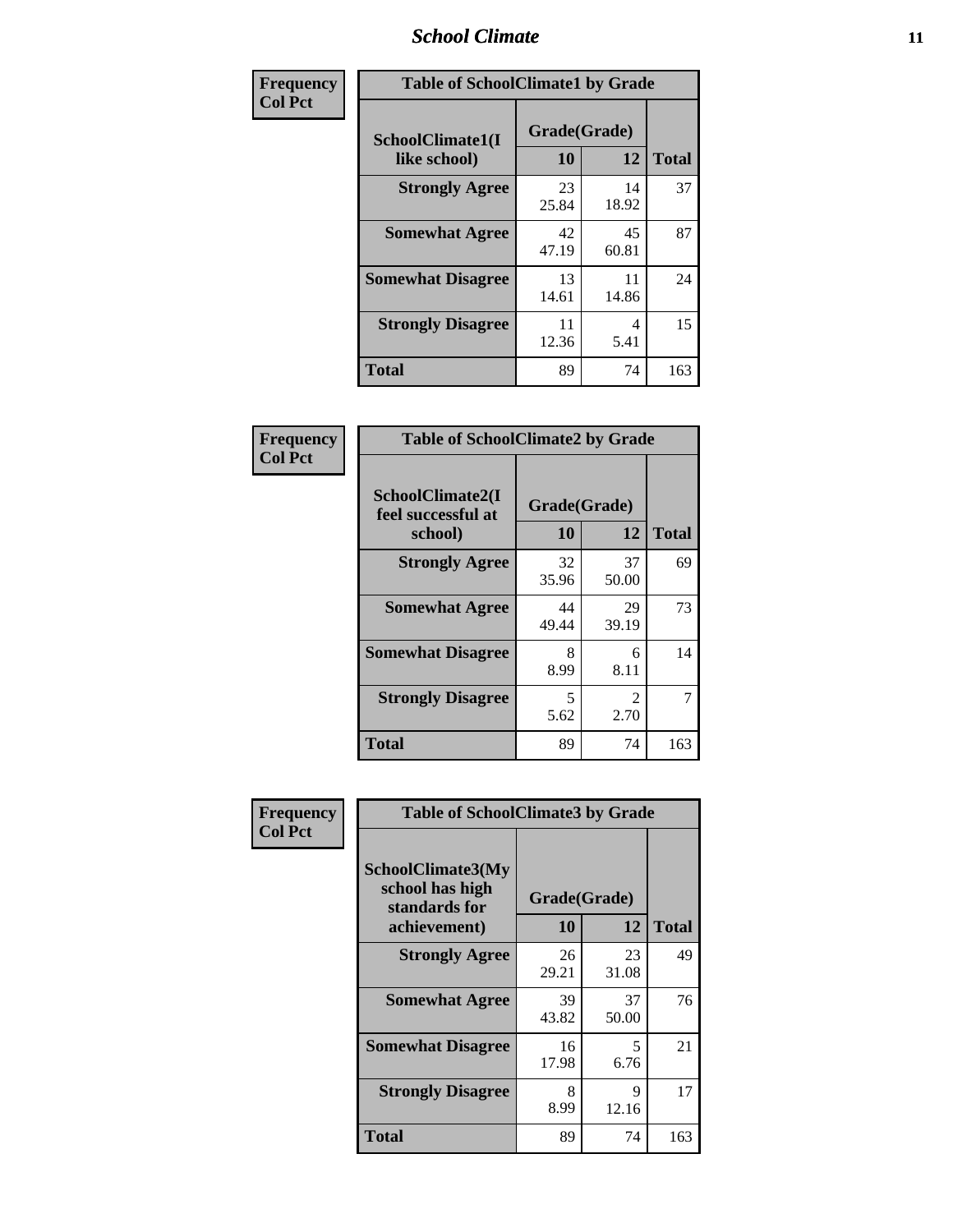### *School Climate* **12**

| Frequency      | <b>Table of SchoolClimate4 by Grade</b>                              |                    |             |              |
|----------------|----------------------------------------------------------------------|--------------------|-------------|--------------|
| <b>Col Pct</b> | <b>SchoolClimate4(My</b><br>school sets clear<br>rules for behavior) | Grade(Grade)<br>10 | 12          | <b>Total</b> |
|                | <b>Strongly Agree</b>                                                | 46<br>51.69        | 35<br>47.30 | 81           |
|                | <b>Somewhat Agree</b>                                                | 24<br>26.97        | 28<br>37.84 | 52           |
|                | <b>Somewhat Disagree</b>                                             | 16<br>17.98        | 6<br>8.11   | 22           |
|                | <b>Strongly Disagree</b>                                             | 3<br>3.37          | 5<br>6.76   | 8            |
|                | Total                                                                | 89                 | 74          | 163          |

| <b>Table of SchoolClimate5 by Grade</b>                              |                    |             |              |  |
|----------------------------------------------------------------------|--------------------|-------------|--------------|--|
| SchoolClimate5(I<br>know what to do in<br>an emergency at<br>school) | Grade(Grade)<br>10 | 12          | <b>Total</b> |  |
| <b>Strongly Agree</b>                                                | 45<br>50.56        | 39<br>52.70 | 84           |  |
| <b>Somewhat Agree</b>                                                | 35<br>39.33        | 26<br>35.14 | 61           |  |
| <b>Somewhat Disagree</b>                                             | 4<br>4.49          | 6<br>8.11   | 10           |  |
| <b>Strongly Disagree</b>                                             | 5<br>5.62          | 3<br>4.05   | 8            |  |
| <b>Total</b>                                                         | 89                 | 74          | 163          |  |

| Frequency      | <b>Table of SchoolClimate6 by Grade</b>                  |                    |             |              |
|----------------|----------------------------------------------------------|--------------------|-------------|--------------|
| <b>Col Pct</b> | <b>SchoolClimate6(Teachers</b><br>treat me with respect) | Grade(Grade)<br>10 | 12          | <b>Total</b> |
|                | <b>Strongly Agree</b>                                    | 21<br>23.60        | 9<br>12.16  | 30           |
|                | <b>Somewhat Agree</b>                                    | 35<br>39.33        | 40<br>54.05 | 75           |
|                | <b>Somewhat Disagree</b>                                 | 22<br>24.72        | 11<br>14.86 | 33           |
|                | <b>Strongly Disagree</b>                                 | 11<br>12.36        | 14<br>18.92 | 25           |
|                | <b>Total</b>                                             | 89                 | 74          | 163          |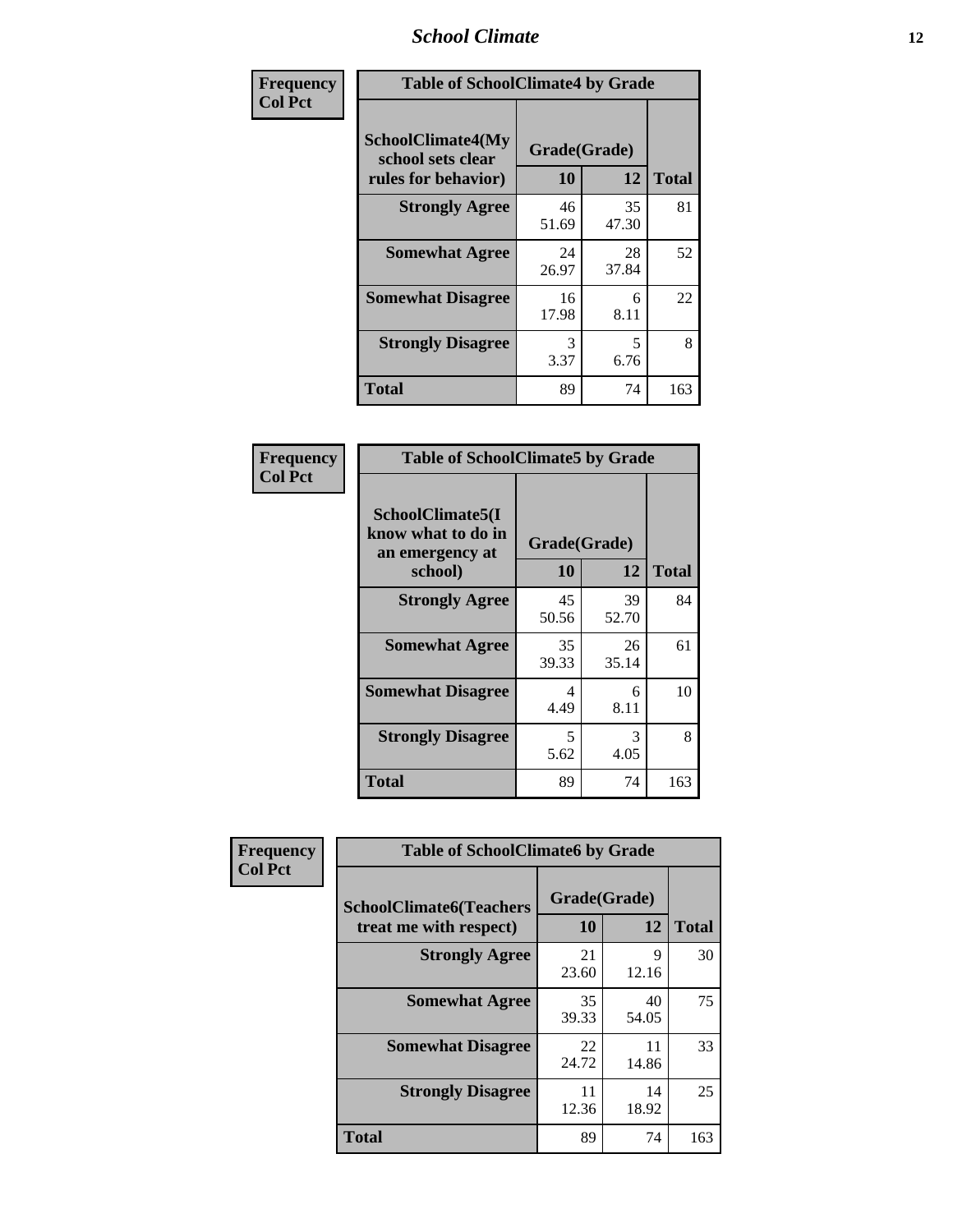### *School Climate* **13**

| Frequency      | <b>Table of SchoolClimate7 by Grade</b>                                       |                           |             |              |
|----------------|-------------------------------------------------------------------------------|---------------------------|-------------|--------------|
| <b>Col Pct</b> | <b>SchoolClimate7(Behaviors</b><br>in my class allow the<br>teacher to teach) | Grade(Grade)<br><b>10</b> | 12          | <b>Total</b> |
|                | <b>Strongly Agree</b>                                                         | 18<br>20.22               | 10<br>13.51 | 28           |
|                | <b>Somewhat Agree</b>                                                         | 39<br>43.82               | 40<br>54.05 | 79           |
|                | <b>Somewhat Disagree</b>                                                      | 21<br>23.60               | 18<br>24.32 | 39           |
|                | <b>Strongly Disagree</b>                                                      | 11<br>12.36               | 6<br>8.11   | 17           |
|                | <b>Total</b>                                                                  | 89                        | 74          | 163          |

| Frequency      | <b>Table of SchoolClimate8 by Grade</b>                                 |              |             |              |
|----------------|-------------------------------------------------------------------------|--------------|-------------|--------------|
| <b>Col Pct</b> | <b>SchoolClimate8(Students</b><br>are frequently<br>recognized for good | Grade(Grade) |             |              |
|                | behavior)                                                               | 10           | 12          | <b>Total</b> |
|                | <b>Strongly Agree</b>                                                   | 23<br>25.84  | 16<br>21.62 | 39           |
|                | <b>Somewhat Agree</b>                                                   | 42<br>47.19  | 39<br>52.70 | 81           |
|                | <b>Somewhat Disagree</b>                                                | 17<br>19.10  | 12<br>16.22 | 29           |
|                | <b>Strongly Disagree</b>                                                | 7<br>7.87    | 7<br>9.46   | 14           |
|                | <b>Total</b>                                                            | 89           | 74          | 163          |

| Frequency      | <b>Table of SchoolClimate9 by Grade</b>                                           |                        |             |              |
|----------------|-----------------------------------------------------------------------------------|------------------------|-------------|--------------|
| <b>Col Pct</b> | SchoolClimate9(School<br>counselor would be<br>helpful if I needed<br>assistance) | Grade(Grade)<br>10     | 12          | <b>Total</b> |
|                | <b>Strongly Agree</b>                                                             | 60<br>67.42            | 34<br>45.95 | 94           |
|                | <b>Somewhat Agree</b>                                                             | 21<br>23.60            | 26<br>35.14 | 47           |
|                | <b>Somewhat Disagree</b>                                                          | 6<br>6.74              | 8<br>10.81  | 14           |
|                | <b>Strongly Disagree</b>                                                          | $\mathfrak{D}$<br>2.25 | 6<br>8.11   | 8            |
|                | Total                                                                             | 89                     | 74          | 163          |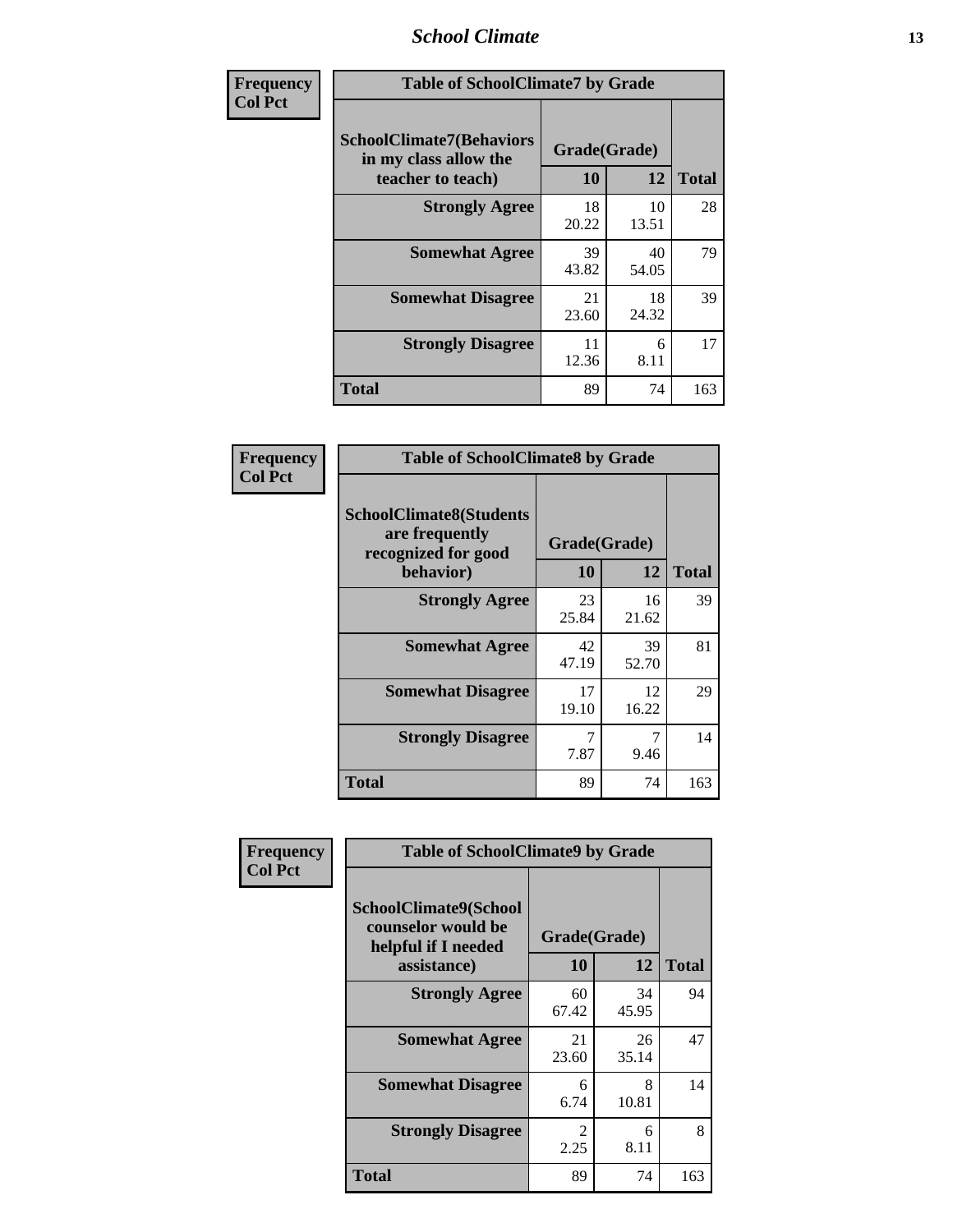### *Reasons for Dropping Out* **14**

| <b>Frequency</b> | <b>Table of Dropoutreason by Grade</b>                                   |             |                    |              |
|------------------|--------------------------------------------------------------------------|-------------|--------------------|--------------|
| <b>Col Pct</b>   | Dropoutreason(If<br>I dropped out the<br>reason would<br>most likely be) | 10          | Grade(Grade)<br>12 | <b>Total</b> |
|                  | Won't Drop out                                                           | 49<br>55.06 | 51<br>68.92        | 100          |
|                  | <b>Bored</b>                                                             | 22<br>24.72 | 10<br>13.51        | 32           |
|                  | <b>Family Reasons</b>                                                    | 4<br>4.49   | 3<br>4.05          | 7            |
|                  | <b>Being Bullied</b>                                                     | 3<br>3.37   | 1.35               | 4            |
|                  | <b>Other</b>                                                             | 11<br>12.36 | 9<br>12.16         | 20           |
|                  | <b>Total</b>                                                             | 89          | 74                 | 163          |

| Frequency<br><b>Col Pct</b> | <b>Table of Dropout by Grade</b>                                       |                    |             |              |  |
|-----------------------------|------------------------------------------------------------------------|--------------------|-------------|--------------|--|
|                             | Dropout(I<br>have<br>thought<br>about<br>dropping<br>out of<br>school) | Grade(Grade)<br>10 | 12          | <b>Total</b> |  |
|                             |                                                                        |                    |             |              |  |
|                             | Yes                                                                    | 35<br>39.33        | 22<br>29.73 | 57           |  |
|                             | N <sub>0</sub>                                                         | 54<br>60.67        | 52<br>70.27 | 106          |  |
|                             | <b>Total</b>                                                           | 89                 | 74          | 163          |  |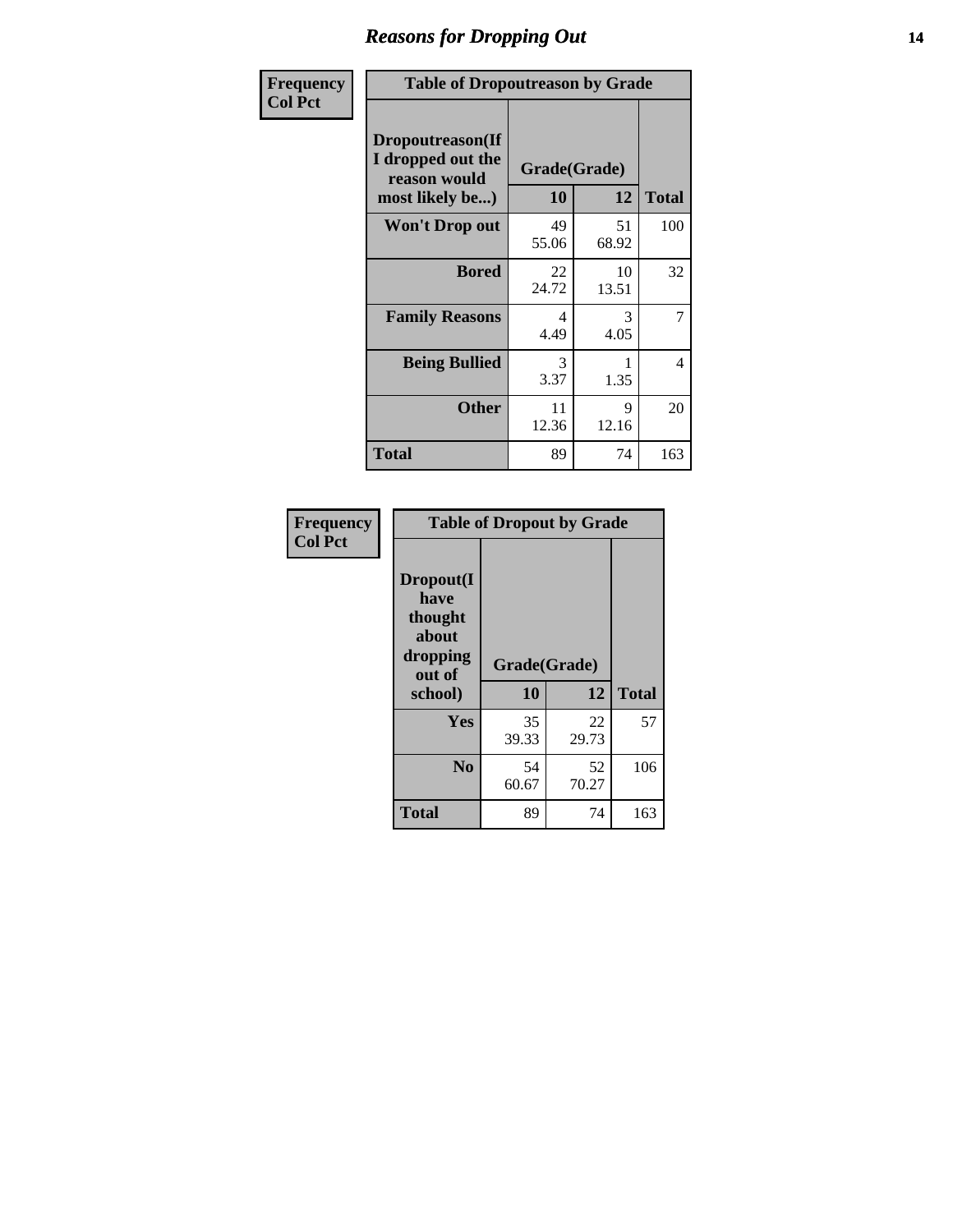*School Safety* **15**

| Frequency      |                                                                                                   | <b>Table of Gangself by Grade</b> |             |              |  |
|----------------|---------------------------------------------------------------------------------------------------|-----------------------------------|-------------|--------------|--|
| <b>Col Pct</b> | Gangself(I<br>have<br>participated<br>in illegal<br>gang<br>activities in<br>the past 30<br>days) | Grade(Grade)<br>10<br>12          |             | <b>Total</b> |  |
|                | Yes                                                                                               | 6<br>6.74                         | 5<br>6.76   | 11           |  |
|                | N <sub>0</sub>                                                                                    | 83<br>93.26                       | 69<br>93.24 | 152          |  |
|                | <b>Total</b>                                                                                      | 89                                | 74          | 163          |  |

| Frequency<br><b>Col Pct</b> | <b>Table of Gangpeers by Grade</b>                                                                                             |                    |             |              |  |
|-----------------------------|--------------------------------------------------------------------------------------------------------------------------------|--------------------|-------------|--------------|--|
|                             | <b>Gangpeers</b> (I<br>have friends<br>who have<br>participated<br>in illegal<br>gang<br>activities in<br>the past 30<br>days) | Grade(Grade)<br>10 | 12          | <b>Total</b> |  |
|                             | Yes                                                                                                                            | 28<br>31.46        | 12<br>16.22 | 40           |  |
|                             | N <sub>0</sub>                                                                                                                 | 61<br>68.54        | 62<br>83.78 | 123          |  |
|                             | <b>Total</b>                                                                                                                   | 89                 | 74          | 163          |  |

| Frequency      |                                                                    | <b>Table of Pickedon by Grade</b> |            |              |  |  |  |  |  |  |
|----------------|--------------------------------------------------------------------|-----------------------------------|------------|--------------|--|--|--|--|--|--|
| <b>Col Pct</b> | <b>Pickedon(I have</b><br>been picked on or<br>teased at school in | Grade(Grade)                      |            |              |  |  |  |  |  |  |
|                | the past 30 days)                                                  | 10                                | 12         | <b>Total</b> |  |  |  |  |  |  |
|                | <b>Strongly Agree</b>                                              | 9<br>10.11                        | 9<br>12.16 | 18           |  |  |  |  |  |  |
|                | <b>Somewhat Agree</b>                                              | 17<br>19.10                       | 5<br>6.76  | 22           |  |  |  |  |  |  |
|                | <b>Somewhat Disagree</b>                                           | 10<br>11.24                       | 3<br>4.05  | 13           |  |  |  |  |  |  |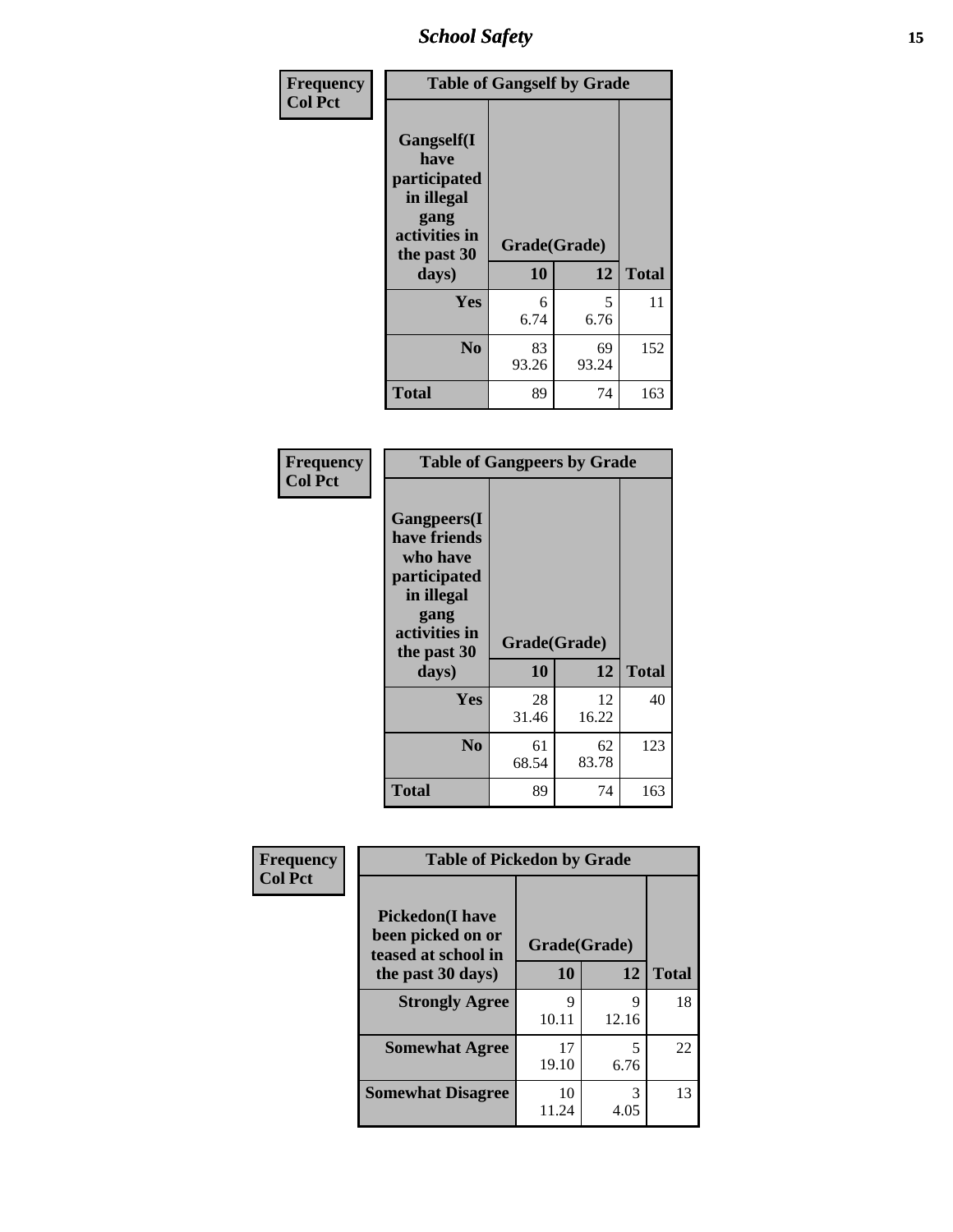*School Safety* **16**

| <b>Frequency</b> | <b>Table of Pickedon by Grade</b>                                                        |                    |             |              |
|------------------|------------------------------------------------------------------------------------------|--------------------|-------------|--------------|
| <b>Col Pct</b>   | <b>Pickedon</b> (I have<br>been picked on or<br>teased at school in<br>the past 30 days) | Grade(Grade)<br>10 | 12          | <b>Total</b> |
|                  | <b>Strongly Disagree</b>                                                                 | 53<br>59.55        | 57<br>77.03 | 110          |
|                  | <b>Total</b>                                                                             | 89                 | 74          | 163          |

| Frequency      | <b>Table of Safeschool by Grade</b>                      |                    |              |     |
|----------------|----------------------------------------------------------|--------------------|--------------|-----|
| <b>Col Pct</b> | Safeschool(School<br>is a place at which I<br>feel safe) | Grade(Grade)<br>10 | <b>Total</b> |     |
|                | <b>Strongly Agree</b>                                    | 19<br>21.35        | 18<br>24.32  | 37  |
|                | <b>Somewhat Agree</b>                                    | 43<br>48.31        | 34<br>45.95  | 77  |
|                | <b>Somewhat Disagree</b>                                 | 14<br>15.73        | 9<br>12.16   | 23  |
|                | <b>Strongly Disagree</b>                                 | 13<br>14.61        | 13<br>17.57  | 26  |
|                | Total                                                    | 89                 | 74           | 163 |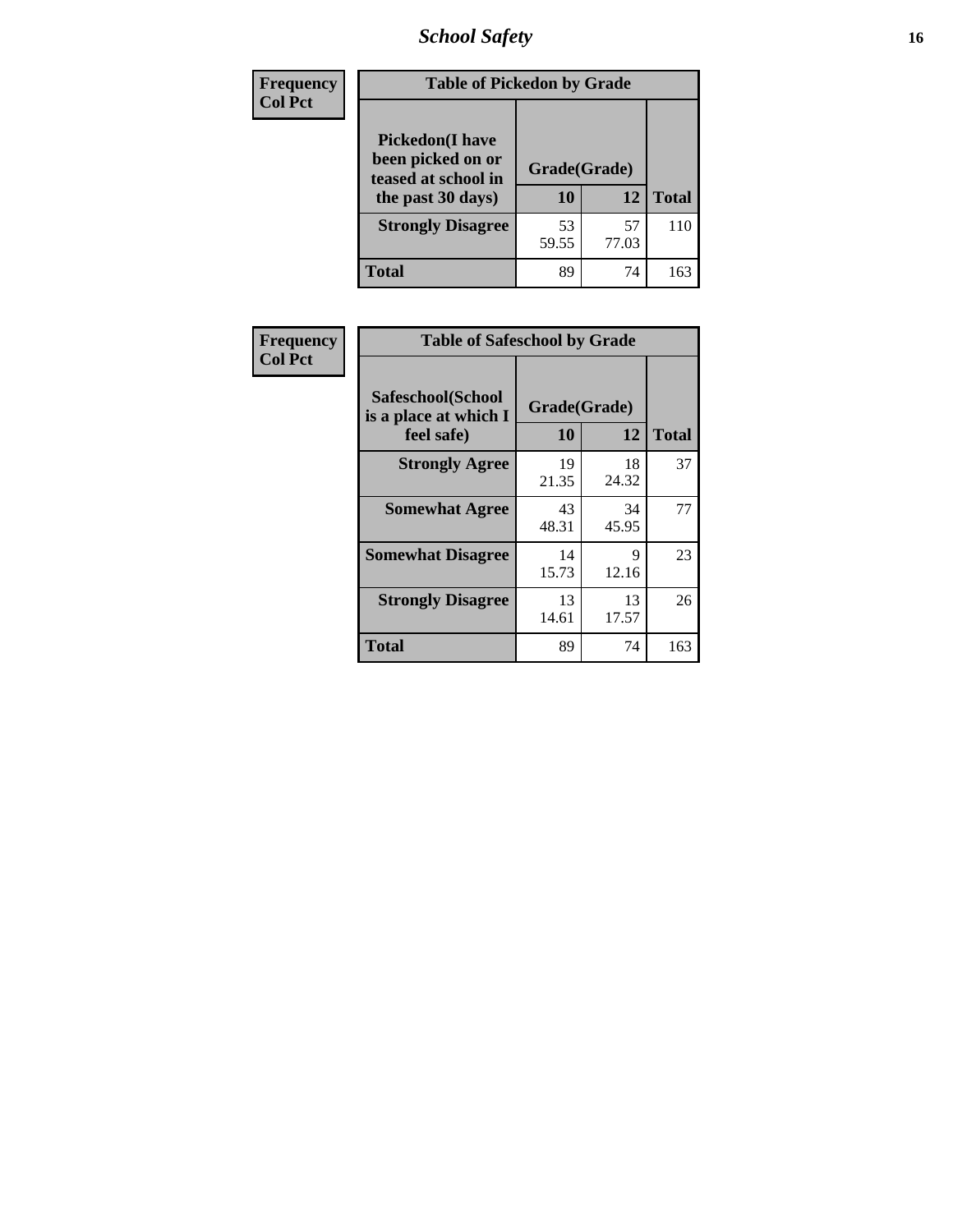*School Safety* **17**

| Frequency      |
|----------------|
| <b>Row Pct</b> |

| V |              | <b>Table of Grade by Bullied</b> |                                                                               |                         |                   |                        |                        |                        |              |  |  |  |  |
|---|--------------|----------------------------------|-------------------------------------------------------------------------------|-------------------------|-------------------|------------------------|------------------------|------------------------|--------------|--|--|--|--|
|   |              |                                  | <b>Bullied</b> (I have been bullied by other<br>students in the past 30 days) |                         |                   |                        |                        |                        |              |  |  |  |  |
|   | Grade(Grade) | $\bf{0}$<br><b>Days</b>          | $1$ or<br>2<br>days                                                           | 3 <sub>to</sub><br>days | 6 to<br>9<br>days | 10<br>to<br>19<br>days | 20<br>to<br>29<br>days | All<br>30<br>days      | <b>Total</b> |  |  |  |  |
|   | 10           | 78<br>87.64                      | 6<br>6.74                                                                     | 2<br>2.25               | 0<br>0.00         | 1.12                   | 1.12                   | 1.12                   | 89           |  |  |  |  |
|   | 12           | 68<br>91.89                      | 1.35                                                                          | 0<br>0.00               | 2<br>2.70         | 0<br>0.00              | 1.35                   | $\mathfrak{D}$<br>2.70 | 74           |  |  |  |  |
|   | <b>Total</b> | 146                              | 7                                                                             | $\overline{2}$          | $\overline{2}$    |                        | $\overline{2}$         | 3                      | 163          |  |  |  |  |

| <b>Frequency</b> | <b>Table of Grade by Bulliedothers</b> |                      |                                                                |                              |                   |                               |              |              |  |  |  |  |
|------------------|----------------------------------------|----------------------|----------------------------------------------------------------|------------------------------|-------------------|-------------------------------|--------------|--------------|--|--|--|--|
| <b>Row Pct</b>   |                                        |                      | <b>Bulliedothers</b> (I bullied others in the<br>past 30 days) |                              |                   |                               |              |              |  |  |  |  |
|                  | Grade(Grade)                           | $\mathbf{0}$<br>Days | $1$ or $\vert$<br>2<br>days                                    | 3 <sub>to</sub><br>5<br>days | 6 to<br>9<br>days | <b>10</b><br>to<br>19<br>days | All<br>30    | <b>Total</b> |  |  |  |  |
|                  | 10                                     | 79<br>88.76          | 8<br>8.99                                                      | $\Omega$<br>0.00             | $\Omega$<br>0.00  | 1.12                          | days<br>1.12 | 89           |  |  |  |  |
|                  | 12                                     | 67<br>90.54          | 2<br>2.70                                                      | 1.35                         | 1<br>1.35         | $\Omega$<br>0.00              | 3<br>4.05    | 74           |  |  |  |  |
|                  | <b>Total</b>                           | 146                  | 10                                                             | 1                            | 1                 | 1                             | 4            | 163          |  |  |  |  |

| <b>Frequency</b> |              | <b>Table of Grade by Weaponschool</b>                            |                   |                              |                        |                        |              |
|------------------|--------------|------------------------------------------------------------------|-------------------|------------------------------|------------------------|------------------------|--------------|
| <b>Row Pct</b>   |              | <b>Weaponschool</b> (I brought a<br>weapon to school in the past |                   |                              |                        |                        |              |
|                  | Grade(Grade) | $\bf{0}$<br><b>Days</b>                                          | 1 or<br>2<br>days | 3 <sub>to</sub><br>5<br>days | 10<br>to<br>19<br>days | All<br>30<br>days      | <b>Total</b> |
|                  | 10           | 86<br>96.63                                                      | 3<br>3.37         | 0<br>0.00                    | $\Omega$<br>0.00       | $\Omega$<br>0.00       | 89           |
|                  | 12           | 69<br>93.24                                                      | 1.35              | 1.35                         | 1.35                   | $\mathfrak{D}$<br>2.70 | 74           |
|                  | <b>Total</b> | 155                                                              | 4                 | 1                            |                        | $\overline{2}$         | 163          |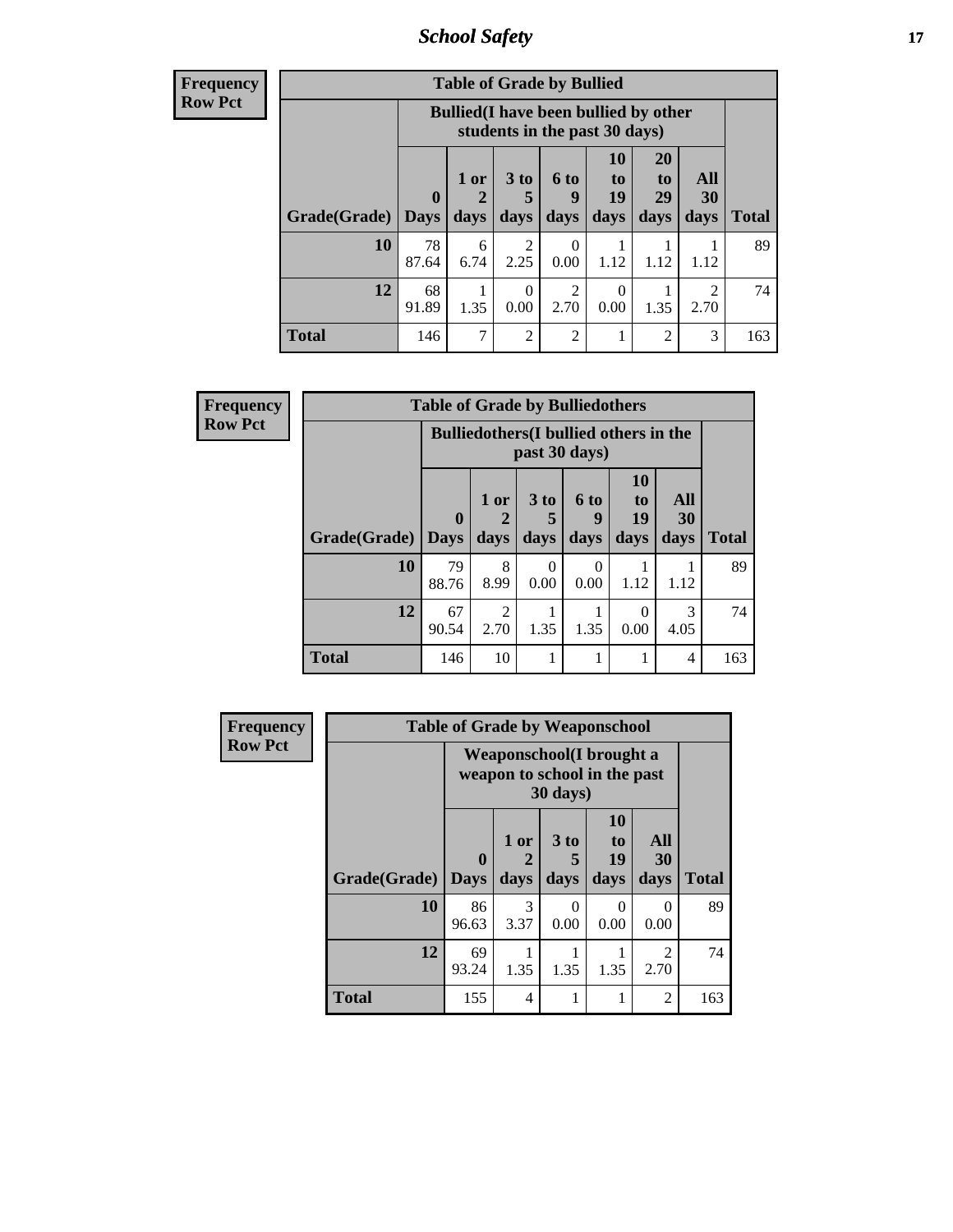*School Safety* **18**

| <b>Frequency</b> |              | <b>Table of Grade by Absentunsafe</b> |                   |                              |                   |                                                                           |                   |              |
|------------------|--------------|---------------------------------------|-------------------|------------------------------|-------------------|---------------------------------------------------------------------------|-------------------|--------------|
| <b>Row Pct</b>   |              |                                       |                   | days)                        |                   | Absentunsafe(I have missed school<br>because I felt unsafe in the past 30 |                   |              |
|                  | Grade(Grade) | $\mathbf 0$<br><b>Days</b>            | 1 or<br>2<br>days | 3 <sub>to</sub><br>5<br>days | 6 to<br>9<br>days | 20<br>to<br>29<br>days                                                    | All<br>30<br>days | <b>Total</b> |
|                  | 10           | 86<br>96.63                           | 3<br>3.37         | 0<br>0.00                    | 0<br>0.00         | $\Omega$<br>0.00                                                          | $\Omega$<br>0.00  | 89           |
|                  | 12           | 70<br>94.59                           | $\Omega$<br>0.00  | 1.35                         | 1.35              | 1.35                                                                      | 1.35              | 74           |
|                  | <b>Total</b> | 156                                   | 3                 |                              |                   |                                                                           | 1                 | 163          |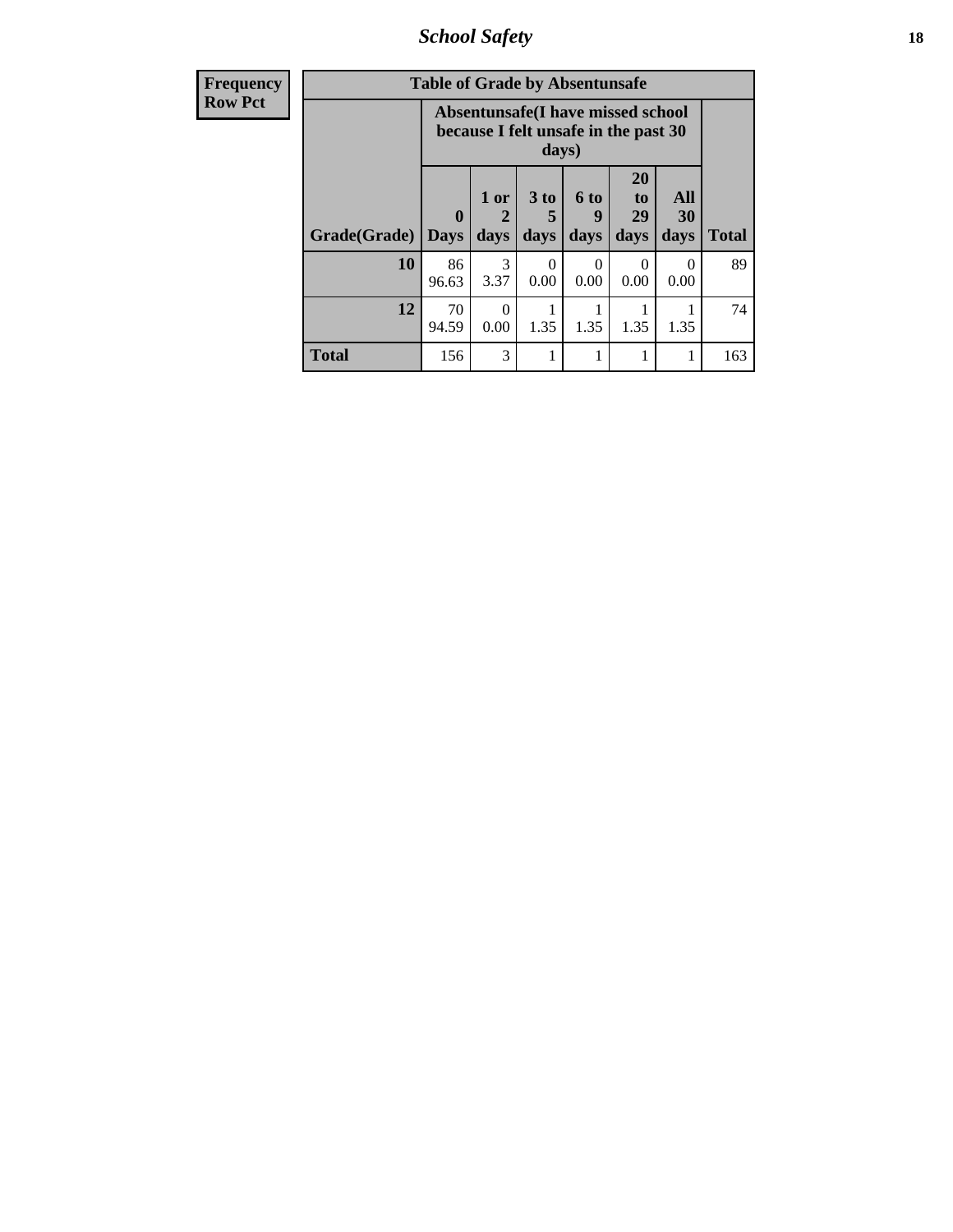# *Drug Use During Last 30 Days* **19**

#### **Frequency Row Pct**

| <b>Table of Grade by Alcohol</b> |                                 |                                     |                 |               |                 |                   |                        |              |  |  |
|----------------------------------|---------------------------------|-------------------------------------|-----------------|---------------|-----------------|-------------------|------------------------|--------------|--|--|
|                                  |                                 | Alcohol (Alcohol use, past 30 days) |                 |               |                 |                   |                        |              |  |  |
| Grade(Grade)                     | <b>Did</b><br>not<br><b>use</b> | $1-2$<br>days                       | $3 - 5$<br>days | $6-9$<br>days | $10-19$<br>days | $20 - 29$<br>days | Every<br>day           | <b>Total</b> |  |  |
| 10                               | 61<br>68.54                     | 11<br>12.36                         | 4<br>4.49       | 3<br>3.37     | 3<br>3.37       | 5<br>5.62         | $\overline{2}$<br>2.25 | 89           |  |  |
| 12                               | 46<br>62.16                     | 8<br>10.81                          | 7<br>9.46       | 1.35          | 7<br>9.46       | 2<br>2.70         | 3<br>4.05              | 74           |  |  |
| <b>Total</b>                     | 107                             | 19                                  | 11              | 4             | 10              | 7                 | 5                      | 163          |  |  |

#### **Frequency Row Pct**

| <b>Table of Grade by Cigarettes</b> |                                 |                                                   |                  |               |                 |               |              |       |  |  |
|-------------------------------------|---------------------------------|---------------------------------------------------|------------------|---------------|-----------------|---------------|--------------|-------|--|--|
|                                     |                                 | Cigarettes (Smoking tobacco use,<br>past 30 days) |                  |               |                 |               |              |       |  |  |
| Grade(Grade)                        | <b>Did</b><br>not<br><b>use</b> | $1 - 2$<br>days                                   | $3 - 5$<br>days  | $6-9$<br>days | $10-19$<br>days | 20-29<br>days | Every<br>day | Total |  |  |
| 10                                  | 70<br>78.65                     | 6<br>6.74                                         | $\Omega$<br>0.00 | 1.12          | 6<br>6.74       | 2<br>2.25     | 4<br>4.49    | 89    |  |  |
| 12                                  | 55<br>74.32                     | 6<br>8.11                                         | 1.35             | 0<br>0.00     | 2<br>2.70       | 0<br>0.00     | 10<br>13.51  | 74    |  |  |
| <b>Total</b>                        | 125                             | 12                                                | 1                |               | 8               | 2             | 14           | 163   |  |  |

| Frequency      | <b>Table of Grade by Smokeless</b> |                          |                                                         |                  |                 |                        |              |  |  |  |
|----------------|------------------------------------|--------------------------|---------------------------------------------------------|------------------|-----------------|------------------------|--------------|--|--|--|
| <b>Row Pct</b> |                                    |                          | <b>Smokeless</b> (Chewing tobacco<br>use, past 30 days) |                  |                 |                        |              |  |  |  |
|                | Grade(Grade)                       | Did<br>not<br><b>use</b> | $1 - 2$<br>days                                         | $3-5$<br>days    | $10-19$<br>days | Every<br>day           | <b>Total</b> |  |  |  |
|                | <b>10</b>                          | 80<br>89.89              | 2<br>2.25                                               | $\Omega$<br>0.00 | 1.12            | 6<br>6.74              | 89           |  |  |  |
|                | 12                                 | 70<br>94.59              | $\theta$<br>0.00                                        | 1.35             | 1.35            | $\mathfrak{D}$<br>2.70 | 74           |  |  |  |
|                | <b>Total</b>                       | 150                      | $\overline{2}$                                          |                  | $\mathfrak{D}$  | 8                      | 163          |  |  |  |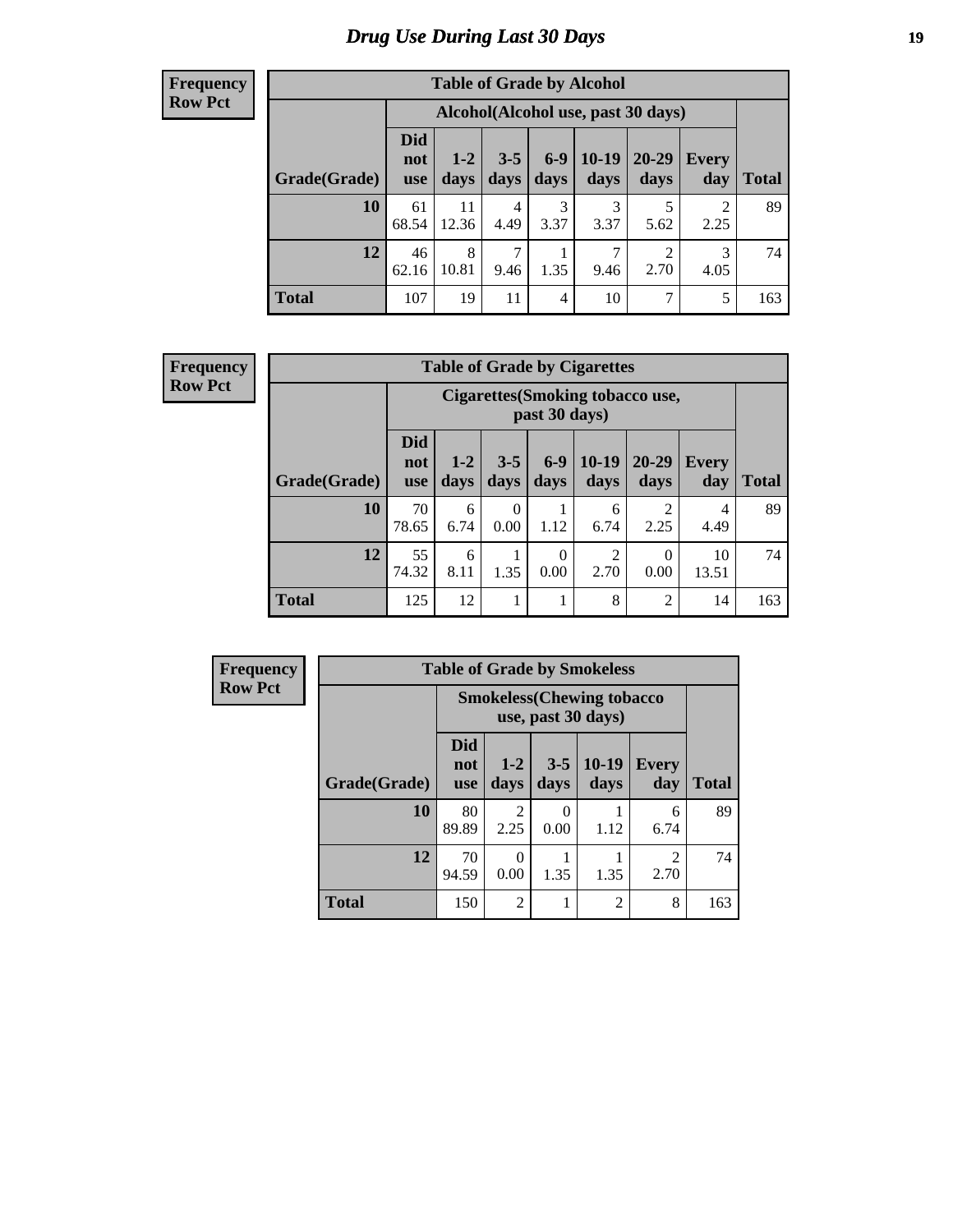#### **Frequency Row Pct**

| <b>Table of Grade by Marijuana</b> |                                 |                                         |                        |                        |                 |               |              |       |  |  |
|------------------------------------|---------------------------------|-----------------------------------------|------------------------|------------------------|-----------------|---------------|--------------|-------|--|--|
|                                    |                                 | Marijuana (Marijuana use, past 30 days) |                        |                        |                 |               |              |       |  |  |
| Grade(Grade)                       | <b>Did</b><br>not<br><b>use</b> | $1 - 2$<br>days                         | $3 - 5$<br>days        | $6-9$<br>days          | $10-19$<br>days | 20-29<br>days | Every<br>day | Total |  |  |
| 10                                 | 77<br>86.52                     | $\overline{2}$<br>2.25                  | 2<br>2.25              | $\overline{2}$<br>2.25 | 2<br>2.25       | 0.00          | 4<br>4.49    | 89    |  |  |
| 12                                 | 58<br>78.38                     | 4<br>5.41                               | $\mathfrak{D}$<br>2.70 | $\overline{2}$<br>2.70 | 3<br>4.05       | 1.35          | 4<br>5.41    | 74    |  |  |
| <b>Total</b>                       | 135                             | 6                                       | 4                      | 4                      | 5               |               | 8            | 163   |  |  |

| Frequency      | <b>Table of Grade by Cocaine</b> |                                 |                        |                                               |                     |              |  |  |
|----------------|----------------------------------|---------------------------------|------------------------|-----------------------------------------------|---------------------|--------------|--|--|
| <b>Row Pct</b> |                                  |                                 |                        | <b>Cocaine</b> (Cocaine use,<br>past 30 days) |                     |              |  |  |
|                | Grade(Grade)                     | <b>Did</b><br>not<br><b>use</b> | $1-2$<br>days          | $20 - 29$<br>days                             | <b>Every</b><br>day | <b>Total</b> |  |  |
|                | 10                               | 87<br>97.75                     | $\mathfrak{D}$<br>2.25 | 0<br>0.00                                     | $\Omega$<br>0.00    | 89           |  |  |
|                | 12                               | 72<br>97.30                     | 0<br>0.00              | 1.35                                          | 1.35                | 74           |  |  |
|                | <b>Total</b>                     | 159                             | $\overline{c}$         |                                               |                     | 163          |  |  |

| Frequency      | <b>Table of Grade by Inhalants</b>               |                          |                |                 |                  |                        |              |
|----------------|--------------------------------------------------|--------------------------|----------------|-----------------|------------------|------------------------|--------------|
| <b>Row Pct</b> | <b>Inhalants</b> (Inhalant use,<br>past 30 days) |                          |                |                 |                  |                        |              |
|                | Grade(Grade)                                     | Did<br>not<br><b>use</b> | $1-2$<br>days  | $3 - 5$<br>days | $6-9$<br>days    | <b>Every</b><br>day    | <b>Total</b> |
|                | 10                                               | 86<br>96.63              | 1.12           | 1.12            | 1.12             | ∩<br>0.00              | 89           |
|                | 12                                               | 70<br>94.59              | 1.35           | 1.35            | $\left($<br>0.00 | $\mathfrak{D}$<br>2.70 | 74           |
|                | <b>Total</b>                                     | 156                      | $\overline{2}$ | $\overline{2}$  |                  | $\overline{2}$         | 163          |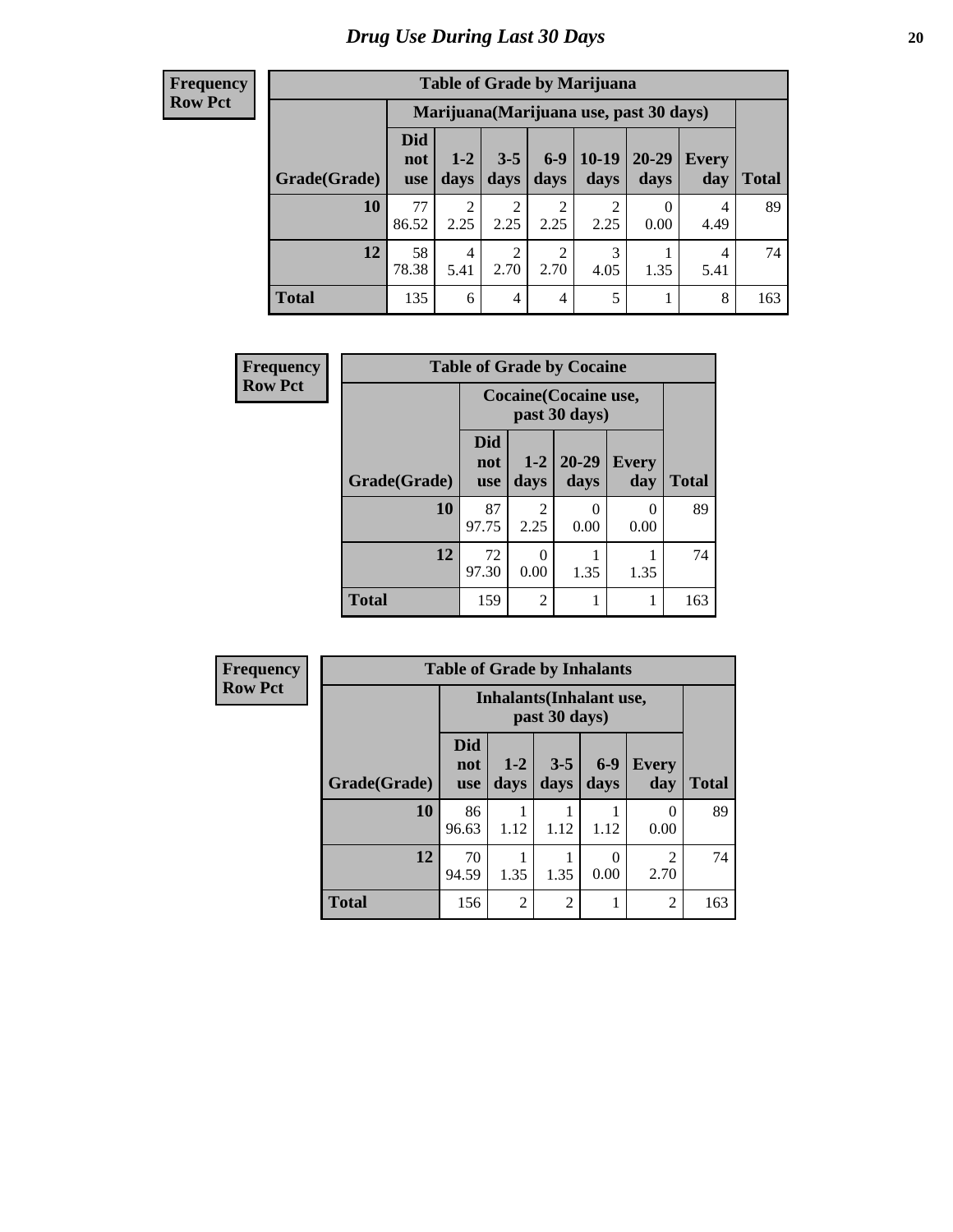| <b>Frequency</b> |              | <b>Table of Grade by Steroids</b> |                                                |                     |              |  |
|------------------|--------------|-----------------------------------|------------------------------------------------|---------------------|--------------|--|
| <b>Row Pct</b>   |              |                                   | <b>Steroids</b> (Steroid<br>use, past 30 days) |                     |              |  |
|                  | Grade(Grade) | Did<br>not<br><b>use</b>          | $1-2$<br>days                                  | <b>Every</b><br>day | <b>Total</b> |  |
|                  | 10           | 88<br>98.88                       | 1.12                                           | 0<br>0.00           | 89           |  |
|                  | 12           | 73<br>98.65                       | 0.00                                           | 1.35                | 74           |  |
|                  | <b>Total</b> | 161                               |                                                |                     | 163          |  |

| <b>Frequency</b> | <b>Table of Grade by Ecstasy</b> |                          |                 |                 |                     |              |  |
|------------------|----------------------------------|--------------------------|-----------------|-----------------|---------------------|--------------|--|
| <b>Row Pct</b>   |                                  | Ecstasy (Ecstasy use,    |                 |                 |                     |              |  |
|                  | Grade(Grade)                     | Did<br>not<br><b>use</b> | $1 - 2$<br>days | $3 - 5$<br>days | <b>Every</b><br>day | <b>Total</b> |  |
|                  | 10                               | 87<br>97.75              | 1.12            | 1.12            | 0<br>0.00           | 89           |  |
|                  | 12                               | 70<br>94.59              | 2<br>2.70       | 0<br>0.00       | 2<br>2.70           | 74           |  |
|                  | <b>Total</b>                     | 157                      | 3               | 1               | $\overline{2}$      | 163          |  |

| <b>Frequency</b> | <b>Table of Grade by Meth</b> |                                 |                  |                  |                           |                        |              |  |
|------------------|-------------------------------|---------------------------------|------------------|------------------|---------------------------|------------------------|--------------|--|
| <b>Row Pct</b>   |                               | Meth (Methamphetamine use,      |                  |                  |                           |                        |              |  |
|                  | Grade(Grade)                  | <b>Did</b><br>not<br><b>use</b> | $1 - 2$<br>days  | $3 - 5$<br>days  | $10-19$<br>days           | <b>Every</b><br>day    | <b>Total</b> |  |
|                  | 10                            | 87<br>97.75                     | 1.12             | 1.12             | $\mathbf{\Omega}$<br>0.00 | 0<br>0.00              | 89           |  |
|                  | 12                            | 71<br>95.95                     | $\Omega$<br>0.00 | $\Omega$<br>0.00 | 1.35                      | $\overline{c}$<br>2.70 | 74           |  |
|                  | <b>Total</b>                  | 158                             |                  |                  |                           | $\overline{c}$         | 163          |  |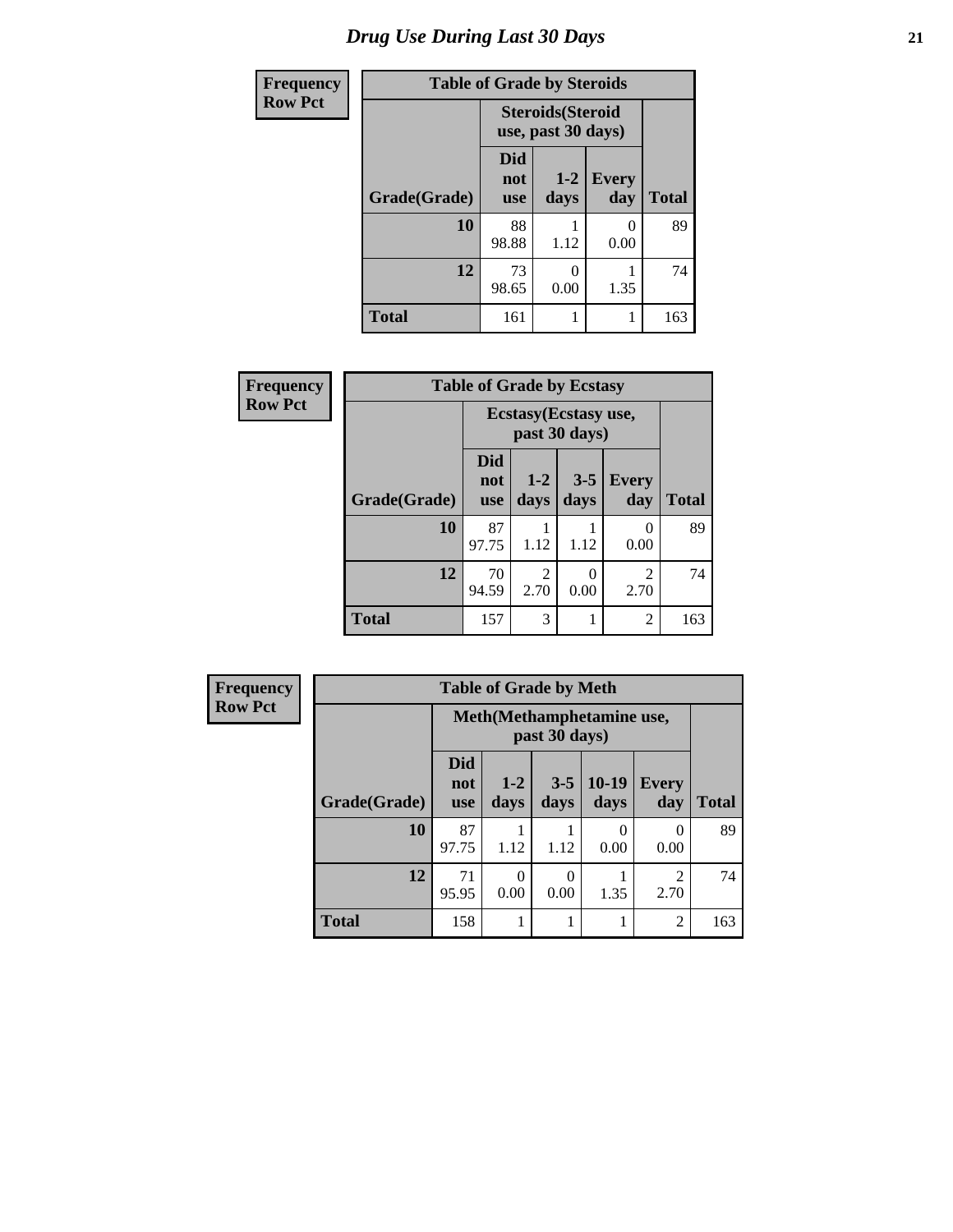# *Drug Use During Last 30 Days* **22**

| <b>Frequency</b> | <b>Table of Grade by Hallucinogens</b> |                                                   |                 |                     |              |  |
|------------------|----------------------------------------|---------------------------------------------------|-----------------|---------------------|--------------|--|
| <b>Row Pct</b>   |                                        | Hallucinogens (Hallucinogen<br>use, past 30 days) |                 |                     |              |  |
|                  | Grade(Grade)                           | Did not<br><b>use</b>                             | $10-19$<br>days | <b>Every</b><br>day | <b>Total</b> |  |
|                  | 10                                     | 89<br>100.00                                      | 0.00            | O<br>0.00           | 89           |  |
|                  | 12                                     | 71<br>95.95                                       | 1.35            | 2<br>2.70           | 74           |  |
|                  | <b>Total</b>                           | 160                                               |                 | $\mathfrak{D}$      | 163          |  |

| Frequency      |              | <b>Table of Grade by Prescription</b> |                 |                        |                                                                                |                   |                        |              |  |  |
|----------------|--------------|---------------------------------------|-----------------|------------------------|--------------------------------------------------------------------------------|-------------------|------------------------|--------------|--|--|
| <b>Row Pct</b> |              |                                       |                 |                        | <b>Prescription</b> (Prescription drugs not<br>prescribed to me, past 30 days) |                   |                        |              |  |  |
|                | Grade(Grade) | <b>Did</b><br>not<br><b>use</b>       | $1 - 2$<br>days | $3 - 5$<br>days        | $10-19$<br>days                                                                | $20 - 29$<br>days | Every<br>day           | <b>Total</b> |  |  |
|                | 10           | 82<br>92.13                           | 5.62            | $\mathfrak{D}$<br>2.25 | $\theta$<br>0.00                                                               | $\Omega$<br>0.00  | $\Omega$<br>0.00       | 89           |  |  |
|                | 12           | 66<br>89.19                           | 1.35            | 3<br>4.05              | 1.35                                                                           | 1.35              | $\overline{2}$<br>2.70 | 74           |  |  |
|                | <b>Total</b> | 148                                   | 6               | 5                      |                                                                                |                   | $\overline{2}$         | 163          |  |  |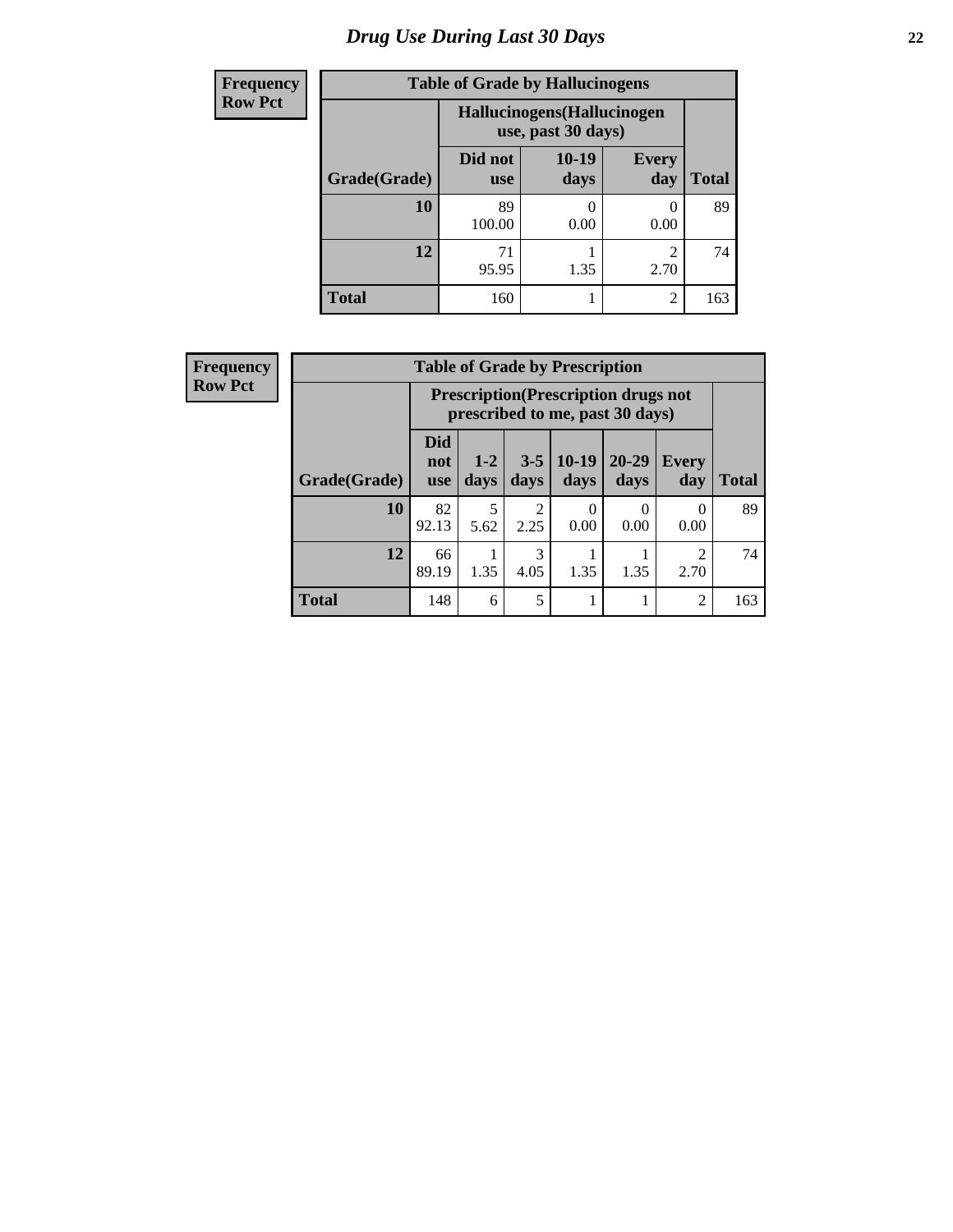| Frequency      | <b>Table of Alcoholease by Grade</b>              |                    |             |              |  |  |
|----------------|---------------------------------------------------|--------------------|-------------|--------------|--|--|
| <b>Col Pct</b> | <b>Alcoholease</b> (It is<br>easy to get alcohol) | Grade(Grade)<br>10 | 12          | <b>Total</b> |  |  |
|                | <b>Strongly Agree</b>                             | 30<br>33.71        | 34<br>45.95 | 64           |  |  |
|                | <b>Somewhat Agree</b>                             | 27<br>30.34        | 23<br>31.08 | 50           |  |  |
|                | <b>Somewhat Disagree</b>                          | 7.87               | 5<br>6.76   | 12           |  |  |
|                | <b>Strongly Disagree</b>                          | 25<br>28.09        | 12<br>16.22 | 37           |  |  |
|                | <b>Total</b>                                      | 89                 | 74          | 163          |  |  |

| Frequency      | <b>Table of Cigarettesease by Grade</b>                  |                    |             |              |  |  |
|----------------|----------------------------------------------------------|--------------------|-------------|--------------|--|--|
| <b>Col Pct</b> | Cigarettesease (It is<br>easy to get smoking<br>tobacco) | Grade(Grade)<br>10 | 12          | <b>Total</b> |  |  |
|                | <b>Strongly Agree</b>                                    | 37<br>41.57        | 38<br>51.35 | 75           |  |  |
|                | <b>Somewhat Agree</b>                                    | 19<br>21.35        | 18<br>24.32 | 37           |  |  |
|                | <b>Somewhat Disagree</b>                                 | 6<br>6.74          | 3<br>4.05   | 9            |  |  |
|                | <b>Strongly Disagree</b>                                 | 27<br>30.34        | 15<br>20.27 | 42           |  |  |
|                | <b>Total</b>                                             | 89                 | 74          | 163          |  |  |

| Frequency      | <b>Table of Smokelessease by Grade</b>             |              |             |              |  |  |  |  |
|----------------|----------------------------------------------------|--------------|-------------|--------------|--|--|--|--|
| <b>Col Pct</b> | <b>Smokelessease</b> (It is<br>easy to get chewing | Grade(Grade) |             |              |  |  |  |  |
|                | tobacco)                                           | <b>10</b>    | 12          | <b>Total</b> |  |  |  |  |
|                | <b>Strongly Agree</b>                              | 36<br>40.45  | 32<br>43.24 | 68           |  |  |  |  |
|                | <b>Somewhat Agree</b>                              | 14<br>15.73  | 23<br>31.08 | 37           |  |  |  |  |
|                | <b>Somewhat Disagree</b>                           | 4<br>4.49    | 5<br>6.76   | 9            |  |  |  |  |
|                | <b>Strongly Disagree</b>                           | 35<br>39.33  | 14<br>18.92 | 49           |  |  |  |  |
|                | <b>Total</b>                                       | 89           | 74          | 163          |  |  |  |  |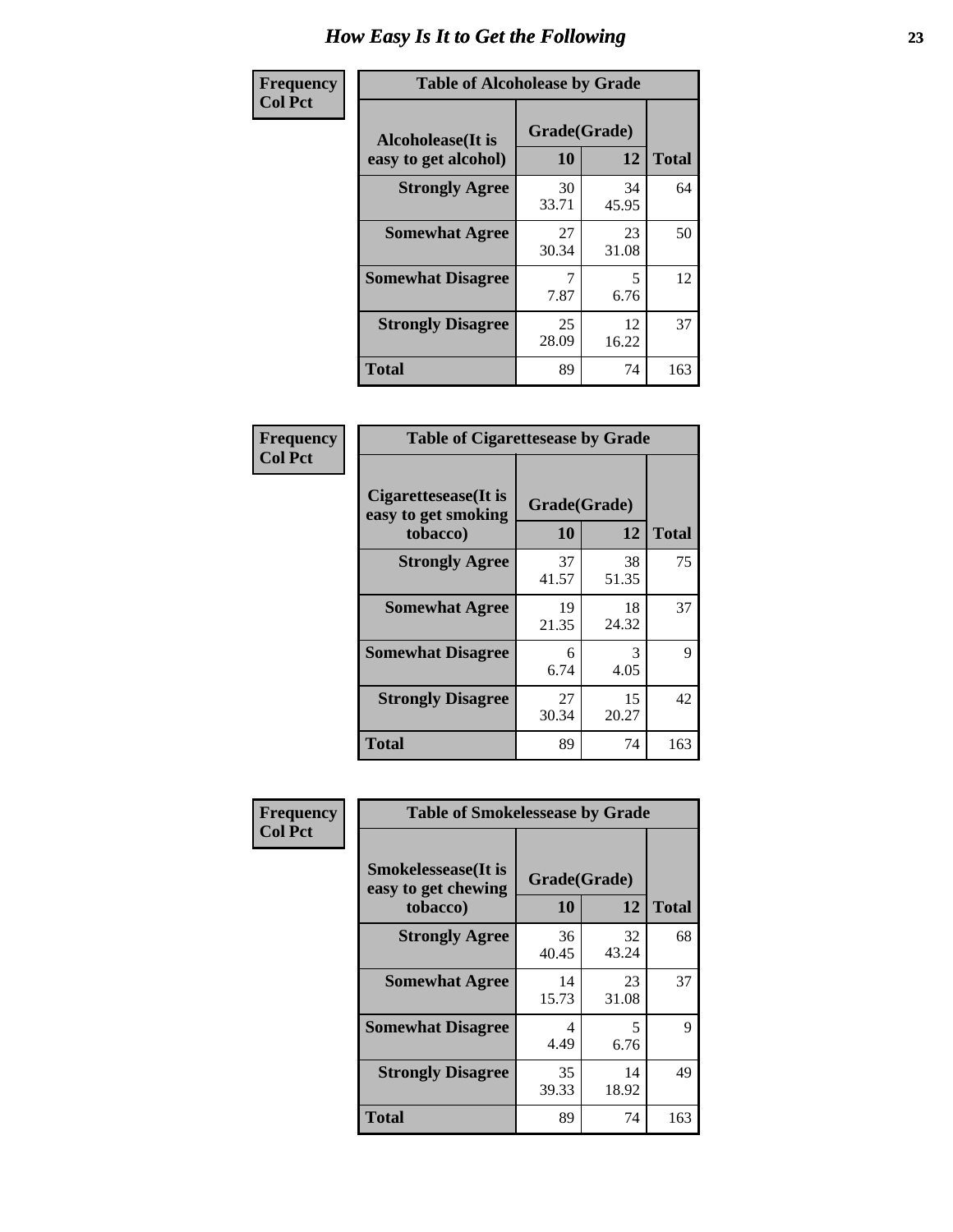| Frequency      | <b>Table of Marijuanaease by Grade</b>           |                    |             |              |  |  |
|----------------|--------------------------------------------------|--------------------|-------------|--------------|--|--|
| <b>Col Pct</b> | Marijuanaease(It is<br>easy to get<br>marijuana) | Grade(Grade)<br>10 | 12          | <b>Total</b> |  |  |
|                | <b>Strongly Agree</b>                            | 27<br>30.34        | 39<br>52.70 | 66           |  |  |
|                | <b>Somewhat Agree</b>                            | 13<br>14.61        | 15<br>20.27 | 28           |  |  |
|                | <b>Somewhat Disagree</b>                         | 12<br>13.48        | 5<br>6.76   | 17           |  |  |
|                | <b>Strongly Disagree</b>                         | 37<br>41.57        | 15<br>20.27 | 52           |  |  |
|                | <b>Total</b>                                     | 89                 | 74          | 163          |  |  |

| <b>Table of Cocaineease by Grade</b>      |                    |             |              |  |  |  |  |
|-------------------------------------------|--------------------|-------------|--------------|--|--|--|--|
| Cocaineease(It is<br>easy to get cocaine) | Grade(Grade)<br>10 | 12          | <b>Total</b> |  |  |  |  |
| <b>Strongly Agree</b>                     | 16<br>17.98        | 20<br>27.03 | 36           |  |  |  |  |
| <b>Somewhat Agree</b>                     | 12<br>13.48        | 20<br>27.03 | 32           |  |  |  |  |
| <b>Somewhat Disagree</b>                  | 13<br>14.61        | 12<br>16.22 | 25           |  |  |  |  |
| <b>Strongly Disagree</b>                  | 48<br>53.93        | 22<br>29.73 | 70           |  |  |  |  |
| <b>Total</b>                              | 89                 | 74          | 163          |  |  |  |  |

| Frequency      | <b>Table of Inhalantsease by Grade</b>     |              |             |              |
|----------------|--------------------------------------------|--------------|-------------|--------------|
| <b>Col Pct</b> | <b>Inhalantsease</b> (It is<br>easy to get | Grade(Grade) |             |              |
|                | inhalants)                                 | 10           | 12          | <b>Total</b> |
|                | <b>Strongly Agree</b>                      | 37<br>41.57  | 31<br>41.89 | 68           |
|                | <b>Somewhat Agree</b>                      | 11<br>12.36  | 19<br>25.68 | 30           |
|                | <b>Somewhat Disagree</b>                   | 4<br>4.49    | 7<br>9.46   | 11           |
|                | <b>Strongly Disagree</b>                   | 37<br>41.57  | 17<br>22.97 | 54           |
|                | <b>Total</b>                               | 89           | 74          | 163          |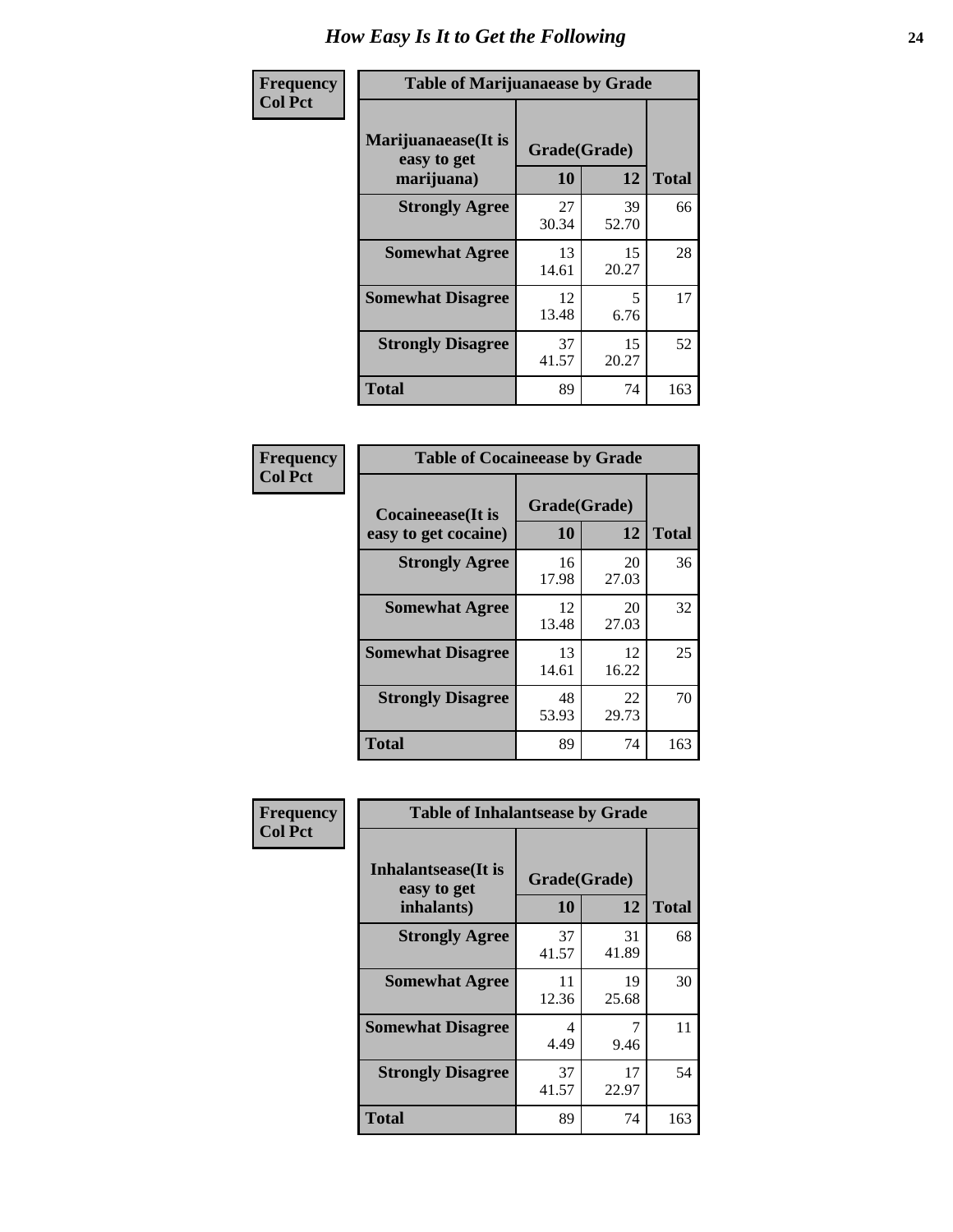| Frequency      | <b>Table of Steroidsease by Grade</b>               |                    |             |              |  |  |  |  |  |  |  |  |
|----------------|-----------------------------------------------------|--------------------|-------------|--------------|--|--|--|--|--|--|--|--|
| <b>Col Pct</b> | <b>Steroidsease</b> (It is<br>easy to get steroids) | Grade(Grade)<br>10 | 12          | <b>Total</b> |  |  |  |  |  |  |  |  |
|                | <b>Strongly Agree</b>                               | 14<br>15.73        | 17<br>22.97 | 31           |  |  |  |  |  |  |  |  |
|                | <b>Somewhat Agree</b>                               | 17<br>19.10        | 13<br>17.57 | 30           |  |  |  |  |  |  |  |  |
|                | <b>Somewhat Disagree</b>                            | 12<br>13.48        | 15<br>20.27 | 27           |  |  |  |  |  |  |  |  |
|                | <b>Strongly Disagree</b>                            | 46<br>51.69        | 29<br>39.19 | 75           |  |  |  |  |  |  |  |  |
|                | <b>Total</b>                                        | 89                 | 74          | 163          |  |  |  |  |  |  |  |  |

| Frequency      | <b>Table of Ecstasyease by Grade</b>              |                    |              |     |  |  |  |  |  |  |  |  |
|----------------|---------------------------------------------------|--------------------|--------------|-----|--|--|--|--|--|--|--|--|
| <b>Col Pct</b> | <b>Ecstasyease</b> (It is<br>easy to get ecstasy) | Grade(Grade)<br>10 | <b>Total</b> |     |  |  |  |  |  |  |  |  |
|                | <b>Strongly Agree</b>                             | 11<br>12.36        | 25<br>33.78  | 36  |  |  |  |  |  |  |  |  |
|                | <b>Somewhat Agree</b>                             | 12<br>13.48        | 13<br>17.57  | 25  |  |  |  |  |  |  |  |  |
|                | <b>Somewhat Disagree</b>                          | 15<br>16.85        | 11<br>14.86  | 26  |  |  |  |  |  |  |  |  |
|                | <b>Strongly Disagree</b>                          | 51<br>57.30        | 25<br>33.78  | 76  |  |  |  |  |  |  |  |  |
|                | <b>Total</b>                                      | 89                 | 74           | 163 |  |  |  |  |  |  |  |  |

| Frequency      | <b>Table of Methease by Grade</b>     |              |             |              |  |  |  |  |  |  |  |  |
|----------------|---------------------------------------|--------------|-------------|--------------|--|--|--|--|--|--|--|--|
| <b>Col Pct</b> | <b>Methease</b> (It is easy<br>to get | Grade(Grade) |             |              |  |  |  |  |  |  |  |  |
|                | methamphetamines)                     | 10           | 12          | <b>Total</b> |  |  |  |  |  |  |  |  |
|                | <b>Strongly Agree</b>                 | 10<br>11.24  | 20<br>27.03 | 30           |  |  |  |  |  |  |  |  |
|                | <b>Somewhat Agree</b>                 | 11<br>12.36  | 13<br>17.57 | 24           |  |  |  |  |  |  |  |  |
|                | <b>Somewhat Disagree</b>              | 14<br>15.73  | 12<br>16.22 | 26           |  |  |  |  |  |  |  |  |
|                | <b>Strongly Disagree</b>              | 54<br>60.67  | 29<br>39.19 | 83           |  |  |  |  |  |  |  |  |
|                | <b>Total</b>                          | 89           | 74          | 163          |  |  |  |  |  |  |  |  |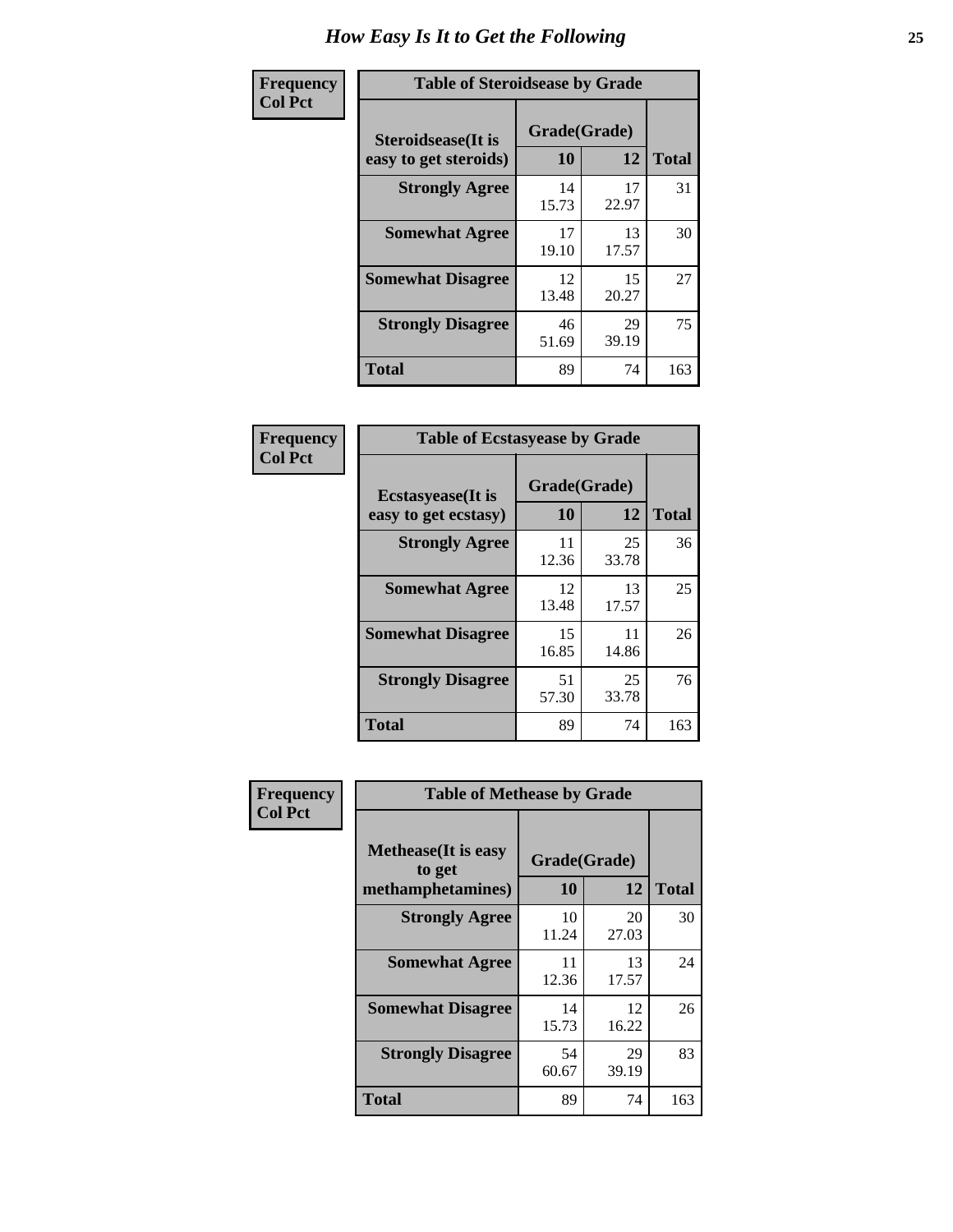| <b>Frequency</b> | <b>Table of Hallucinogensease by Grade</b>               |                    |             |              |  |  |  |  |  |  |  |
|------------------|----------------------------------------------------------|--------------------|-------------|--------------|--|--|--|--|--|--|--|
| <b>Col Pct</b>   | Hallucinogensease(It<br>is easy to get<br>hallucinogens) | Grade(Grade)<br>10 | 12          | <b>Total</b> |  |  |  |  |  |  |  |
|                  | <b>Strongly Agree</b>                                    | 12<br>13.48        | 21<br>28.38 | 33           |  |  |  |  |  |  |  |
|                  | <b>Somewhat Agree</b>                                    | Q<br>10.11         | 14<br>18.92 | 23           |  |  |  |  |  |  |  |
|                  | <b>Somewhat Disagree</b>                                 | 13<br>14.61        | 10<br>13.51 | 23           |  |  |  |  |  |  |  |
|                  | <b>Strongly Disagree</b>                                 | 55<br>61.80        | 29<br>39.19 | 84           |  |  |  |  |  |  |  |
|                  | <b>Total</b>                                             | 89                 | 74          | 163          |  |  |  |  |  |  |  |

| Frequency<br>  Col Pct |
|------------------------|

| <b>Table of Prescriptionease by Grade</b>                                                |              |             |              |  |  |  |  |  |  |
|------------------------------------------------------------------------------------------|--------------|-------------|--------------|--|--|--|--|--|--|
| <b>Prescriptionease</b> (It<br>is easy to get<br>prescription drugs<br>not prescribed to | Grade(Grade) |             |              |  |  |  |  |  |  |
| me)                                                                                      | 10           | 12          | <b>Total</b> |  |  |  |  |  |  |
| <b>Strongly Agree</b>                                                                    | 28<br>31.46  | 30<br>40.54 | 58           |  |  |  |  |  |  |
| <b>Somewhat Agree</b>                                                                    | 21<br>23.60  | 21<br>28.38 | 42           |  |  |  |  |  |  |
| <b>Somewhat Disagree</b>                                                                 | 7.87         | 4<br>5.41   | 11           |  |  |  |  |  |  |
| <b>Strongly Disagree</b>                                                                 | 33<br>37.08  | 19<br>25.68 | 52           |  |  |  |  |  |  |
| Total                                                                                    | 89           | 74          | 163          |  |  |  |  |  |  |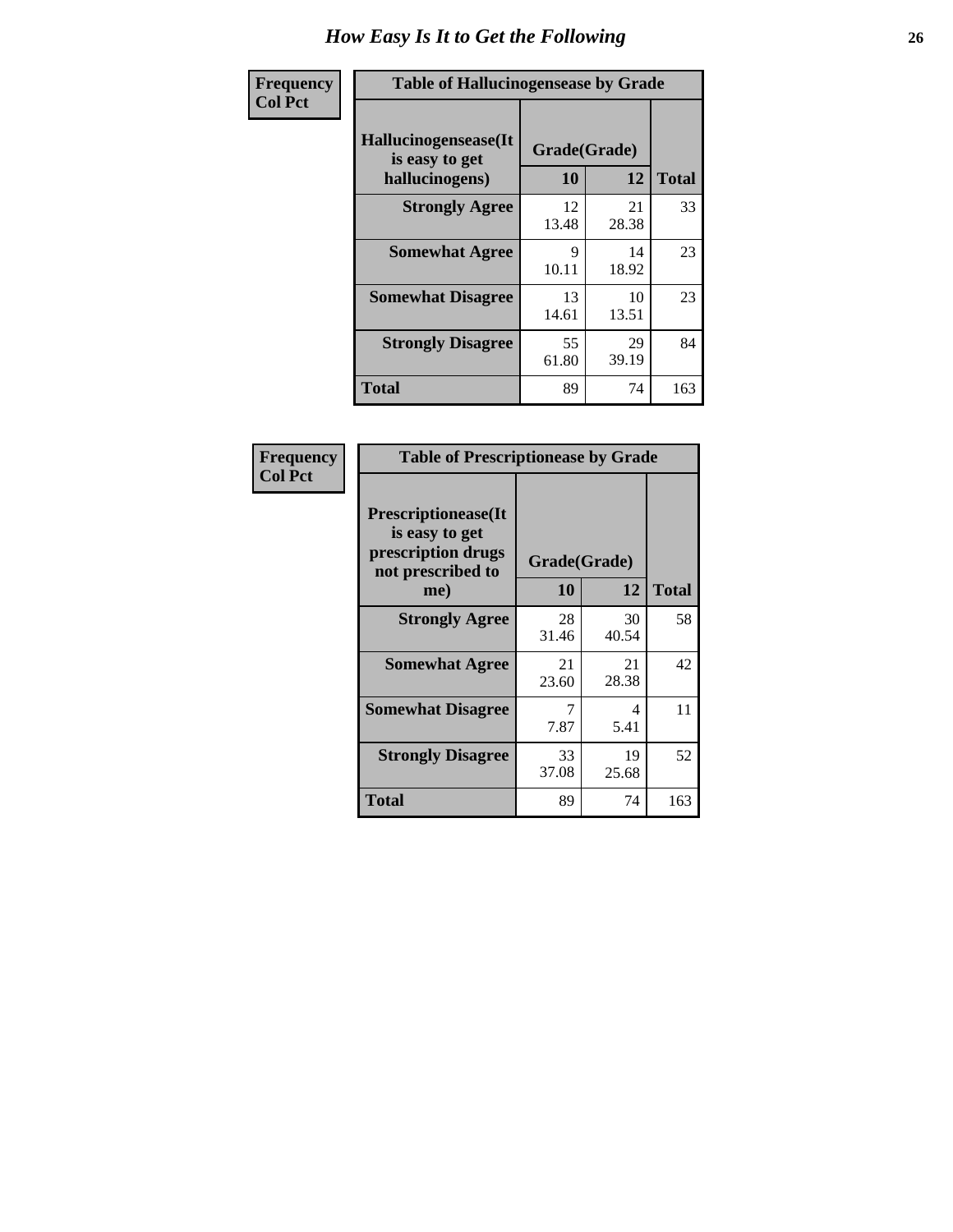*Age at Onset of Use* **27** *Results for "Age at Onset of Use" questions exclude students who said they did not use that substance*

| Frequency      | <b>Table of Grade by Alcoholinit</b> |                                                  |                  |           |           |                               |            |             |            |            |            |                       |              |  |
|----------------|--------------------------------------|--------------------------------------------------|------------------|-----------|-----------|-------------------------------|------------|-------------|------------|------------|------------|-----------------------|--------------|--|
| <b>Row Pct</b> |                                      | Alcoholinit (I started using alcohol when I was) |                  |           |           |                               |            |             |            |            |            |                       |              |  |
|                | Grade(Grade)                         | <b>8 or</b><br>younger                           | 9 <sup>°</sup>   | <b>10</b> | 11        | <b>12</b>                     | 13         | 14          | 15         | <b>16</b>  | 17         | <b>18 or</b><br>older | <b>Total</b> |  |
|                | 10                                   | 3<br>6.38                                        | $\Omega$<br>0.00 | 2.13      | 3<br>6.38 | 6<br>12.77                    | 9<br>19.15 | 16<br>34.04 | 4<br>8.51  | 8.51       | 2.13       | 0.00                  | 47           |  |
|                | 12                                   | 2<br>6.45                                        | 3.23             | 2<br>6.45 | 3.23      | 2<br>6.45                     | 3.23       | 3.23        | 8<br>25.81 | 6<br>19.35 | 5<br>16.13 | ∍<br>6.45             | 31           |  |
|                | <b>Total</b>                         | 5                                                |                  | 3         | 4         | 8                             | 10         | 17          | 12         | 10         | 6          | 2                     | 78           |  |
|                |                                      |                                                  |                  |           |           | <b>Frequency Missing = 85</b> |            |             |            |            |            |                       |              |  |

| <b>Frequency</b> |  |
|------------------|--|
| <b>Row Pct</b>   |  |

| <b>Table of Grade by Cigarettesinit</b> |                                                       |                        |                        |                                             |            |            |            |                      |           |                       |              |
|-----------------------------------------|-------------------------------------------------------|------------------------|------------------------|---------------------------------------------|------------|------------|------------|----------------------|-----------|-----------------------|--------------|
|                                         | Cigarettesinit (I started smoking tobacco when I was) |                        |                        |                                             |            |            |            |                      |           |                       |              |
| Grade(Grade)                            | 8 or<br>younger                                       | <b>10</b>              | 11                     | 12                                          | 13         | 14         | 15         | 16                   | 17        | <b>18 or</b><br>older | <b>Total</b> |
| 10                                      | 4.00                                                  | 20.00                  | $\overline{2}$<br>8.00 | 4<br>16.00                                  | 5<br>20.00 | 5<br>20.00 | 3<br>12.00 | $\mathbf{0}$<br>0.00 | 0<br>0.00 | 0<br>0.00             | 25           |
| 12                                      | 4<br>19.05                                            | $\overline{2}$<br>9.52 | $\overline{2}$<br>9.52 | $\Omega$<br>0.00                            | 4.76       | 3<br>14.29 | 4<br>19.05 | 4.76                 | 14.29     | 4.76                  | 21           |
| <b>Total</b>                            | 5                                                     | 7                      | 4                      | 4                                           | 6          | 8          | 7          |                      | 3         |                       | 46           |
|                                         |                                                       |                        |                        | <b>Frequency Missing <math>= 117</math></b> |            |            |            |                      |           |                       |              |

**Frequency Row Pct**

| <b>Table of Grade by Smokelessinit</b> |            |                                                      |                      |                           |                         |                      |                |                  |                  |                  |              |  |
|----------------------------------------|------------|------------------------------------------------------|----------------------|---------------------------|-------------------------|----------------------|----------------|------------------|------------------|------------------|--------------|--|
|                                        |            | Smokelessinit (I started chewing tobacco when I was) |                      |                           |                         |                      |                |                  |                  |                  |              |  |
| Grade(Grade)   younger                 | 8 or       | 9                                                    | 10                   | <b>11</b>                 | <b>12</b>               | 13                   | <b>14</b>      | 15               | <b>16</b>        | 17               | <b>Total</b> |  |
| 10                                     | 7.69       | 15.38                                                | 7.69                 | 23.08                     | 7.69                    | 4<br>30.77           | 7.69           | $\Omega$<br>0.00 | $\Omega$<br>0.00 | $\Omega$<br>0.00 | 13           |  |
| 12                                     | 2<br>25.00 | $\Omega$<br>0.00                                     | $\mathbf{0}$<br>0.00 | $\Omega$<br>0.00          | $\overline{2}$<br>25.00 | $\Omega$<br>$0.00\,$ | 12.50          | 12.50            | 12.50            | 12.50            | 8            |  |
| <b>Total</b>                           | 3          | $\overline{2}$                                       |                      | 3                         | 3                       | $\overline{4}$       | $\overline{2}$ |                  |                  |                  | 21           |  |
|                                        |            |                                                      |                      | Frequency Missing $= 142$ |                         |                      |                |                  |                  |                  |              |  |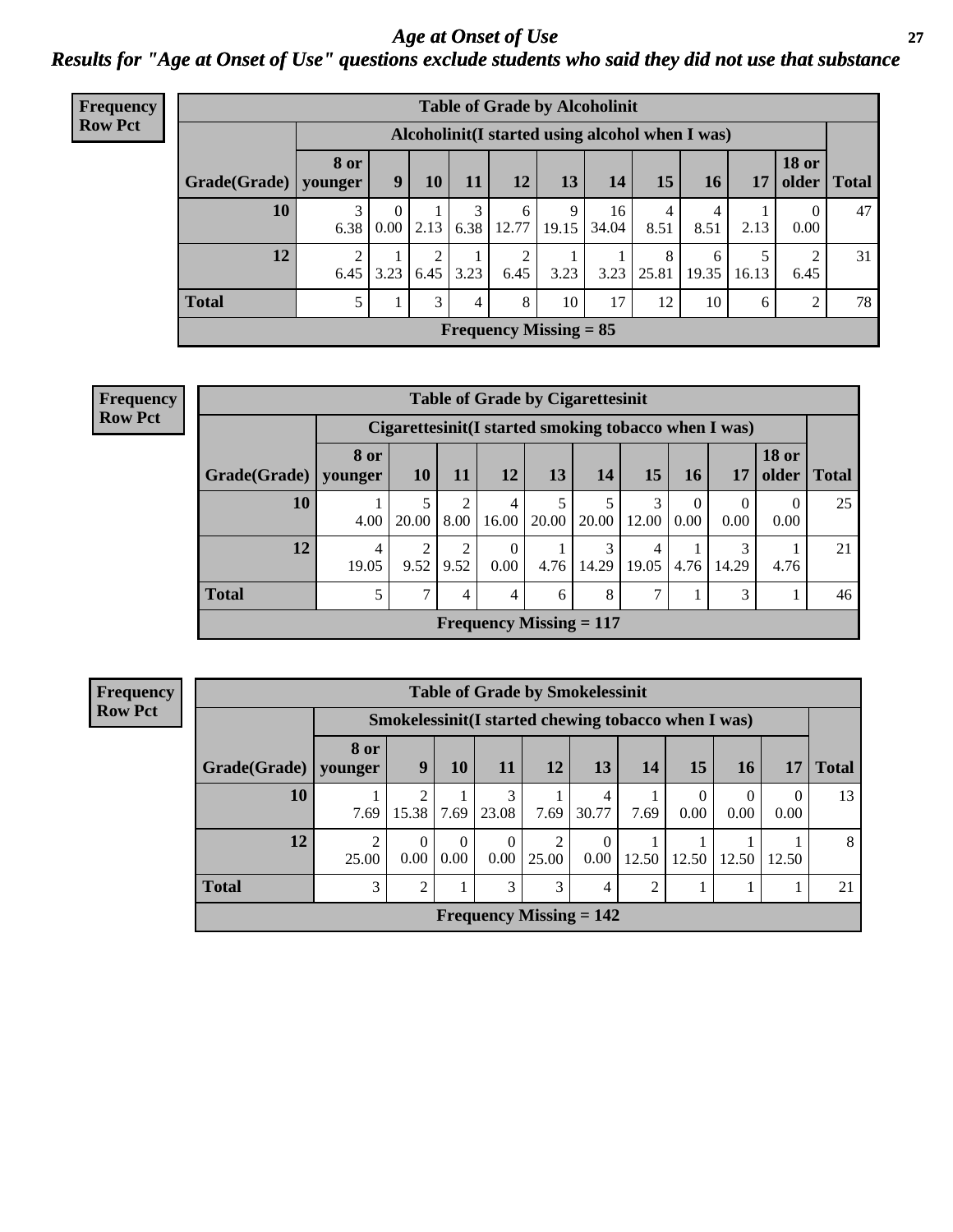#### *Age at Onset of Use* **28**

### *Results for "Age at Onset of Use" questions exclude students who said they did not use that substance*

| <b>Frequency</b> |                        |                                                         |                        |                      |            | <b>Table of Grade by Marijuanainit</b> |                         |                         |                  |              |
|------------------|------------------------|---------------------------------------------------------|------------------------|----------------------|------------|----------------------------------------|-------------------------|-------------------------|------------------|--------------|
| <b>Row Pct</b>   |                        | Marijuanainit (I started using marijuana when I<br>was) |                        |                      |            |                                        |                         |                         |                  |              |
|                  | Grade(Grade)   younger | 8 or                                                    | <b>11</b>              | 12                   | 13         | 14                                     | 15                      | <b>16</b>               | 17               | <b>Total</b> |
|                  | 10                     | $\Omega$<br>0.00                                        | 6.67                   | 6.67                 | 2<br>13.33 | 4<br>26.67                             | 5<br>33.33              | $\overline{2}$<br>13.33 | $\Omega$<br>0.00 | 15           |
|                  | 12                     | 9.52                                                    | $\overline{2}$<br>9.52 | $\Omega$<br>$0.00\,$ | 3<br>14.29 | 0.00                                   | $\overline{4}$<br>19.05 | 4<br>19.05              | 6<br>28.57       | 21           |
|                  | <b>Total</b>           | 2                                                       | 3                      |                      | 5          | 4                                      | 9                       | 6                       | 6                | 36           |
|                  |                        |                                                         |                        |                      |            | Frequency Missing $= 127$              |                         |                         |                  |              |

| <b>Frequency</b> | <b>Table of Grade by Cocaineinit</b> |                                                               |           |                      |                |  |
|------------------|--------------------------------------|---------------------------------------------------------------|-----------|----------------------|----------------|--|
| <b>Row Pct</b>   |                                      | <b>Cocaineinit</b> (I started<br>using cocaine when I<br>was) |           |                      |                |  |
|                  | Grade(Grade)   younger               | 8 or                                                          | 12        | <b>17</b>            | <b>Total</b>   |  |
|                  | 10                                   | 0<br>0.00                                                     | 100.00    | $\mathbf{0}$<br>0.00 |                |  |
|                  | 12                                   | 50.00                                                         | 0<br>0.00 | 50.00                | $\overline{2}$ |  |
|                  | <b>Total</b>                         |                                                               |           |                      | 3              |  |
|                  |                                      | Frequency Missing $= 160$                                     |           |                      |                |  |

| <b>Frequency</b> | <b>Table of Grade by Inhalantsinit</b>                    |                           |                      |                      |                |  |
|------------------|-----------------------------------------------------------|---------------------------|----------------------|----------------------|----------------|--|
| <b>Row Pct</b>   | Inhalantsinit(I<br>started using<br>inhalants when I was) |                           |                      |                      |                |  |
|                  | Grade(Grade)                                              | 8 or<br>younger           | <b>10</b>            | 11                   | <b>Total</b>   |  |
|                  | 10                                                        | 100.00                    | $\mathbf{0}$<br>0.00 | $\mathbf{0}$<br>0.00 | $\overline{2}$ |  |
|                  | 12                                                        | $\mathfrak{D}$<br>50.00   | 25.00                | 25.00                | 4              |  |
|                  | <b>Total</b>                                              | 4                         |                      |                      | 6              |  |
|                  |                                                           | Frequency Missing $= 157$ |                      |                      |                |  |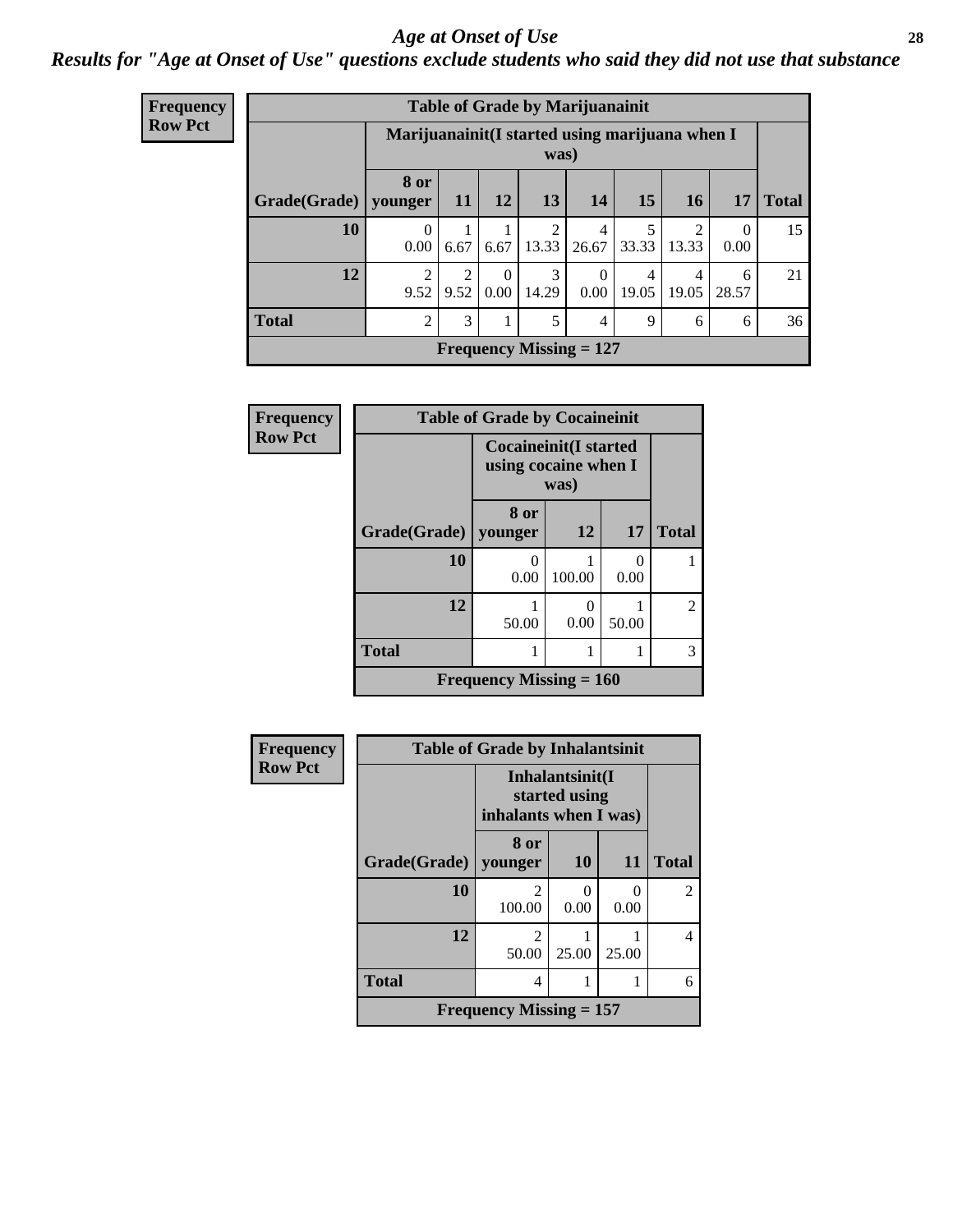#### *Age at Onset of Use* **29**

*Results for "Age at Onset of Use" questions exclude students who said they did not use that substance*

| Frequency      | <b>Table of Grade by Steroidsinit</b> |                                                            |                           |                |  |
|----------------|---------------------------------------|------------------------------------------------------------|---------------------------|----------------|--|
| <b>Row Pct</b> |                                       | Steroidsinit(I<br>started using<br>steroids when I<br>was) |                           |                |  |
|                | Grade(Grade)                          | 8 or<br>younger                                            | 15                        | <b>Total</b>   |  |
|                | 10                                    | $\mathbf{\Omega}$<br>0.00                                  | 100.00                    |                |  |
|                | 12                                    | 100.00                                                     | $\mathbf{\Omega}$<br>0.00 |                |  |
|                | <b>Total</b>                          | 1                                                          | 1                         | $\overline{2}$ |  |
|                | <b>Frequency Missing = 161</b>        |                                                            |                           |                |  |

| <b>Frequency</b> | <b>Table of Grade by Ecstasyinit</b> |                          |                                                            |                                    |                                      |                |  |  |
|------------------|--------------------------------------|--------------------------|------------------------------------------------------------|------------------------------------|--------------------------------------|----------------|--|--|
| <b>Row Pct</b>   |                                      |                          | <b>Ecstasyinit</b> (I started using<br>ecstasy when I was) |                                    |                                      |                |  |  |
|                  | Grade(Grade)                         | 8 or<br>vounger          | 12                                                         | 15                                 | 17                                   | <b>Total</b>   |  |  |
|                  | 10                                   | $\left( \right)$<br>0.00 | $\left($<br>0.00                                           | $\overline{\mathcal{L}}$<br>100.00 | 0.00                                 | $\mathfrak{D}$ |  |  |
|                  | 12                                   | $\overline{c}$<br>40.00  | 20.00                                                      | $\mathbf{\Omega}$<br>0.00          | $\mathcal{D}_{\mathcal{L}}$<br>40.00 | 5              |  |  |
|                  | <b>Total</b>                         | $\overline{c}$           |                                                            | $\overline{2}$                     | $\overline{2}$                       |                |  |  |
|                  | Frequency Missing $= 156$            |                          |                                                            |                                    |                                      |                |  |  |

| <b>Frequency</b> | <b>Table of Grade by Methinit</b> |                                                                        |        |                |  |
|------------------|-----------------------------------|------------------------------------------------------------------------|--------|----------------|--|
| <b>Row Pct</b>   |                                   | <b>Methinit</b> (I started<br>using<br>methamphetamines<br>when I was) |        |                |  |
|                  | Grade(Grade)                      | 8 or<br>younger                                                        | 14     | <b>Total</b>   |  |
|                  | 10                                | 0<br>0.00                                                              | 100.00 |                |  |
|                  | 12                                | $\mathcal{D}_{\mathcal{L}}$<br>100.00                                  | 0.00   | $\overline{2}$ |  |
|                  | <b>Total</b>                      | $\overline{2}$                                                         |        | 3              |  |
|                  |                                   | <b>Frequency Missing = 160</b>                                         |        |                |  |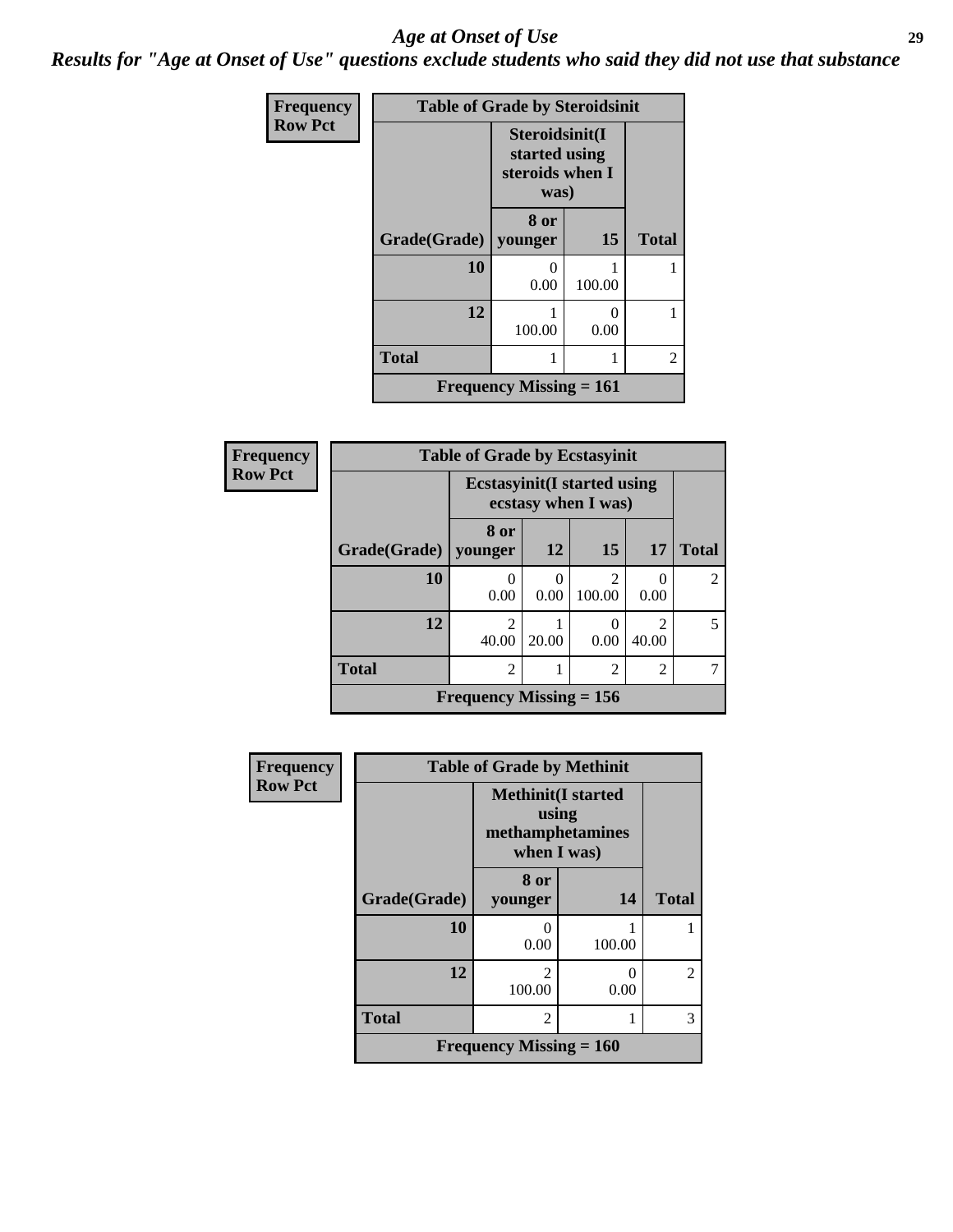#### Age at Onset of Use **30**

*Results for "Age at Onset of Use" questions exclude students who said they did not use that substance*

| Frequency      | <b>Table of Grade by Hallucinogensinit</b> |                                                                      |                |  |  |
|----------------|--------------------------------------------|----------------------------------------------------------------------|----------------|--|--|
| <b>Row Pct</b> |                                            | Hallucinogensinit(I<br>started using<br>hallucinogens<br>when I was) |                |  |  |
|                | Grade(Grade)                               | 8 or younger                                                         | <b>Total</b>   |  |  |
|                | 10                                         | $\mathcal{O}$                                                        | 0              |  |  |
|                | 12                                         | $\mathfrak{D}$<br>100.00                                             | $\overline{c}$ |  |  |
|                | <b>Total</b>                               | 2                                                                    | $\overline{c}$ |  |  |
|                |                                            | Frequency Missing $= 161$                                            |                |  |  |

| Frequency      | <b>Table of Grade by Prescriptioninit</b> |                                                                                                |                                |                  |                                      |       |                  |                  |              |
|----------------|-------------------------------------------|------------------------------------------------------------------------------------------------|--------------------------------|------------------|--------------------------------------|-------|------------------|------------------|--------------|
| <b>Row Pct</b> |                                           | <b>Prescriptioninit(I started using prescription</b><br>drugs not prescribed to me when I was) |                                |                  |                                      |       |                  |                  |              |
|                | Grade(Grade)   younger                    | 8 or                                                                                           | 12                             | <b>13</b>        | 14                                   | 15    | <b>16</b>        | 17               | <b>Total</b> |
|                | 10                                        | $\Omega$<br>0.00                                                                               | 20.00                          | 20.00            | $\mathcal{D}_{\mathcal{L}}$<br>40.00 | 20.00 | $\left($<br>0.00 | $\Omega$<br>0.00 | 5            |
|                | 12                                        | 4<br>57.14                                                                                     | $\theta$<br>0.00               | $\Omega$<br>0.00 | $\Omega$<br>0.00                     | 14.29 | 14.29            | 14.29            |              |
|                | <b>Total</b>                              | 4                                                                                              |                                |                  | 2                                    | 2     |                  |                  | 12           |
|                |                                           |                                                                                                | <b>Frequency Missing = 151</b> |                  |                                      |       |                  |                  |              |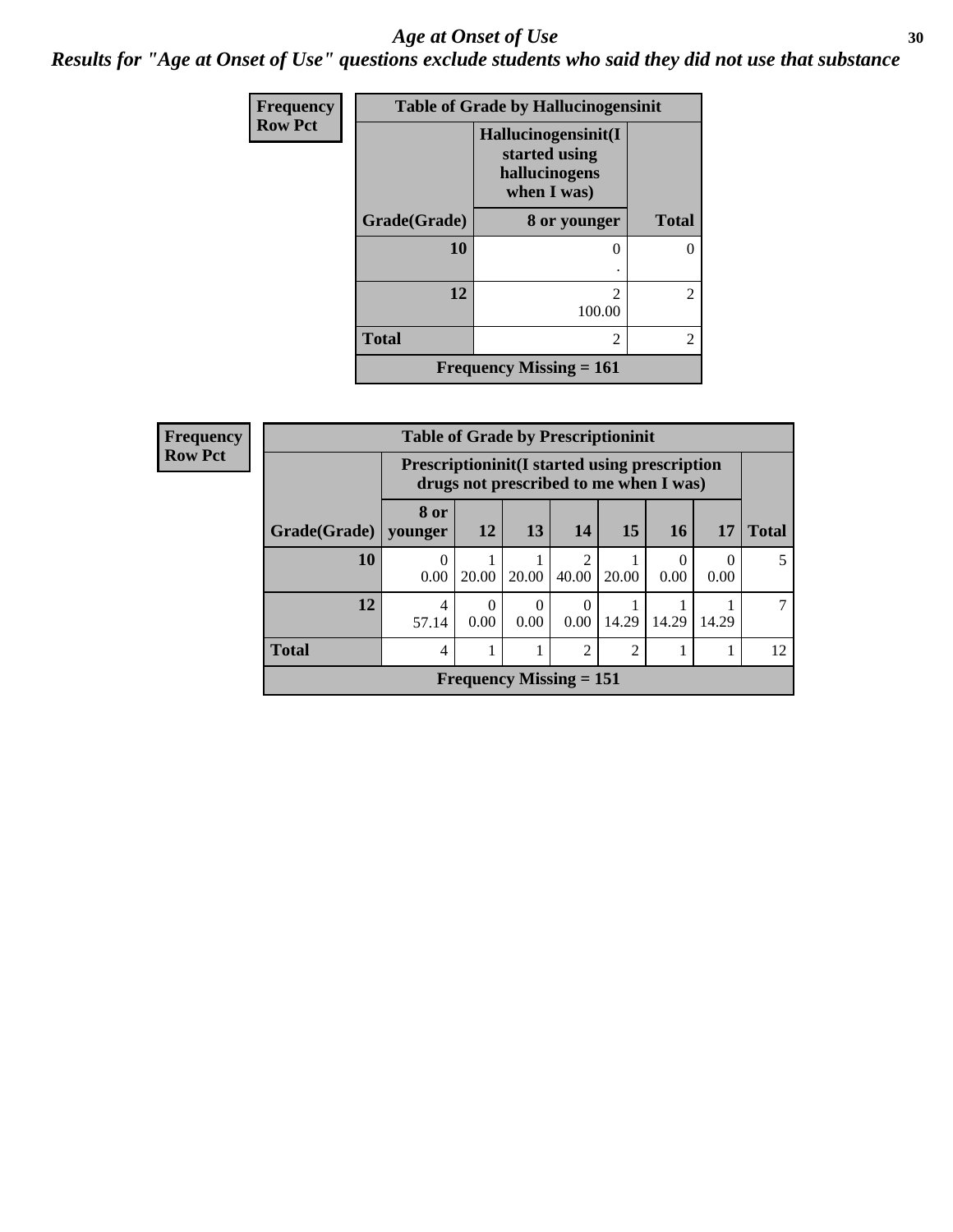| Frequency      | <b>Table of Alcoholharm by Grade</b>          |                    |             |              |
|----------------|-----------------------------------------------|--------------------|-------------|--------------|
| <b>Col Pct</b> | Alcoholharm(I<br>think alcohol is<br>harmful) | Grade(Grade)<br>10 | 12          | <b>Total</b> |
|                | <b>Strongly Agree</b>                         | 46<br>51.69        | 45<br>60.81 | 91           |
|                | <b>Somewhat Agree</b>                         | 27<br>30.34        | 17<br>22.97 | 44           |
|                | <b>Somewhat Disagree</b>                      | 7<br>7.87          | 4<br>5.41   | 11           |
|                | <b>Strongly Disagree</b>                      | 9<br>10.11         | 8<br>10.81  | 17           |
|                | <b>Total</b>                                  | 89                 | 74          | 163          |

| <b>Table of Cigarettesharm by Grade</b>                  |                    |             |                |  |  |  |
|----------------------------------------------------------|--------------------|-------------|----------------|--|--|--|
| Cigarettesharm(I<br>think smoking<br>tobacco is harmful) | Grade(Grade)<br>10 | 12          | <b>Total</b>   |  |  |  |
| <b>Strongly Agree</b>                                    | 64<br>71.91        | 52<br>70.27 | 116            |  |  |  |
| <b>Somewhat Agree</b>                                    | 15<br>16.85        | 14<br>18.92 | 29             |  |  |  |
| <b>Somewhat Disagree</b>                                 | 1<br>1.12          | 1.35        | $\mathfrak{D}$ |  |  |  |
| <b>Strongly Disagree</b>                                 | 9<br>10.11         | 7<br>9.46   | 16             |  |  |  |
| <b>Total</b>                                             | 89                 | 74          | 163            |  |  |  |

| Frequency      | <b>Table of Smokelessharm by Grade</b>                  |                           |             |              |
|----------------|---------------------------------------------------------|---------------------------|-------------|--------------|
| <b>Col Pct</b> | Smokelessharm(I<br>think chewing<br>tobacco is harmful) | Grade(Grade)<br><b>10</b> | 12          | <b>Total</b> |
|                | <b>Strongly Agree</b>                                   | 64<br>71.91               | 55<br>74.32 | 119          |
|                | <b>Somewhat Agree</b>                                   | 11<br>12.36               | 9<br>12.16  | 20           |
|                | <b>Somewhat Disagree</b>                                | 3<br>3.37                 | 3<br>4.05   | 6            |
|                | <b>Strongly Disagree</b>                                | 11<br>12.36               | 9.46        | 18           |
|                | <b>Total</b>                                            | 89                        | 74          | 163          |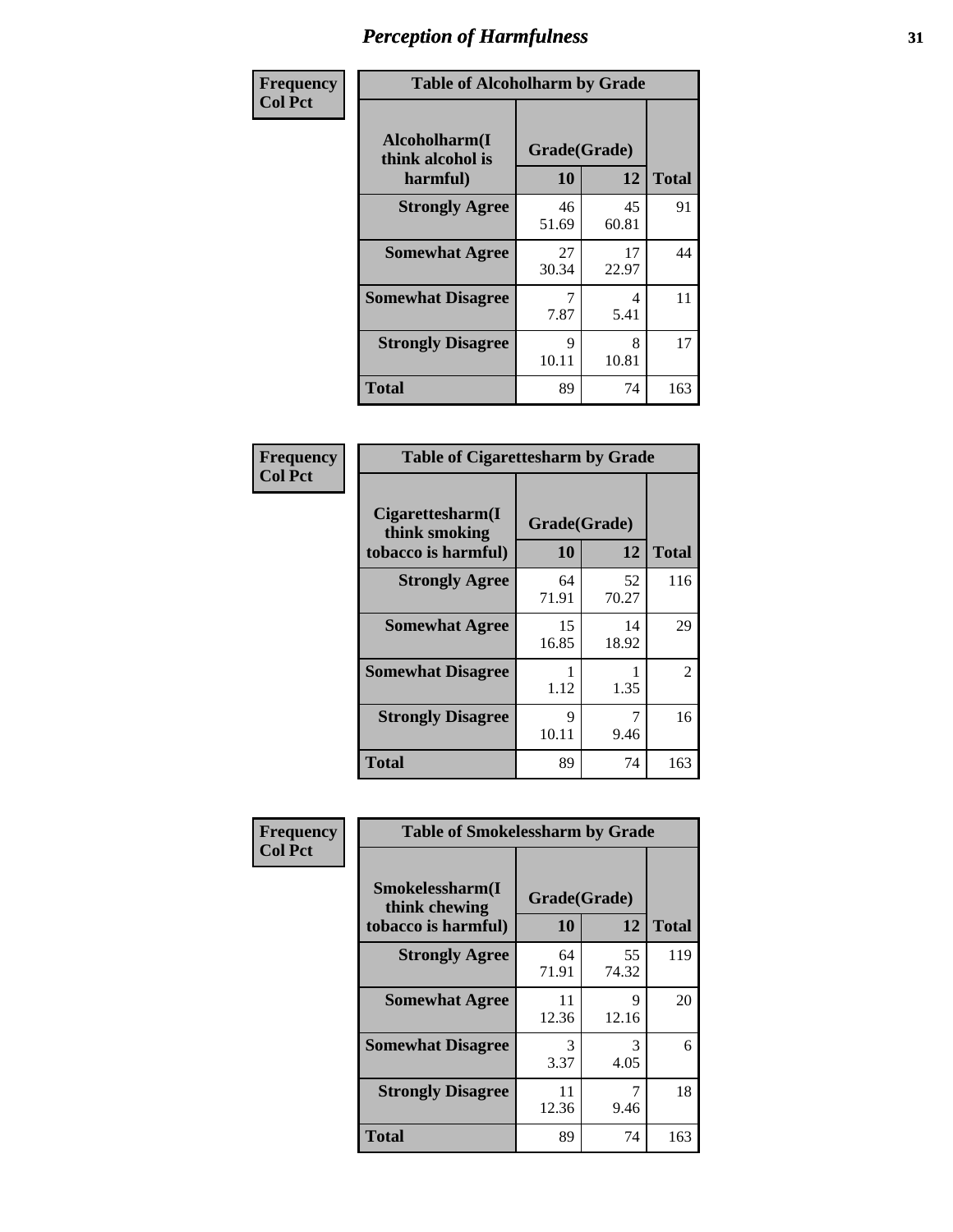| Frequency      | <b>Table of Marijuanaharm by Grade</b>            |                    |             |              |  |
|----------------|---------------------------------------------------|--------------------|-------------|--------------|--|
| <b>Col Pct</b> | Marijuanaharm(I<br>think marijuana is<br>harmful) | Grade(Grade)<br>10 | 12          | <b>Total</b> |  |
|                | <b>Strongly Agree</b>                             | 68<br>76.40        | 52<br>70.27 | 120          |  |
|                | <b>Somewhat Agree</b>                             | 3<br>3.37          | 4<br>5.41   | 7            |  |
|                | <b>Somewhat Disagree</b>                          | 8<br>8.99          | 8<br>10.81  | 16           |  |
|                | <b>Strongly Disagree</b>                          | 10<br>11.24        | 10<br>13.51 | 20           |  |
|                | <b>Total</b>                                      | 89                 | 74          | 163          |  |

| <b>Table of Cocaineharm by Grade</b>          |                    |              |     |  |  |  |
|-----------------------------------------------|--------------------|--------------|-----|--|--|--|
| Cocaineharm(I<br>think cocaine is<br>harmful) | Grade(Grade)<br>10 | <b>Total</b> |     |  |  |  |
| <b>Strongly Agree</b>                         | 81<br>91.01        | 64<br>86.49  | 145 |  |  |  |
| <b>Somewhat Agree</b>                         | 1<br>1.12          | 4<br>5.41    | 5   |  |  |  |
| <b>Somewhat Disagree</b>                      | 2<br>2.25          | 0<br>0.00    | 2   |  |  |  |
| <b>Strongly Disagree</b>                      | 5<br>5.62          | 6<br>8.11    | 11  |  |  |  |
| <b>Total</b>                                  | 89                 | 74           | 163 |  |  |  |

| Frequency      | <b>Table of Inhalantsharm by Grade</b>             |                           |                        |              |
|----------------|----------------------------------------------------|---------------------------|------------------------|--------------|
| <b>Col Pct</b> | Inhalantsharm(I<br>think inhalants are<br>harmful) | Grade(Grade)<br><b>10</b> | 12                     | <b>Total</b> |
|                | <b>Strongly Agree</b>                              | 75<br>84.27               | 59<br>79.73            | 134          |
|                | <b>Somewhat Agree</b>                              | 5<br>5.62                 | 7<br>9.46              | 12           |
|                | <b>Somewhat Disagree</b>                           | 4<br>4.49                 | $\mathfrak{D}$<br>2.70 | 6            |
|                | <b>Strongly Disagree</b>                           | 5<br>5.62                 | 6<br>8.11              | 11           |
|                | <b>Total</b>                                       | 89                        | 74                     | 163          |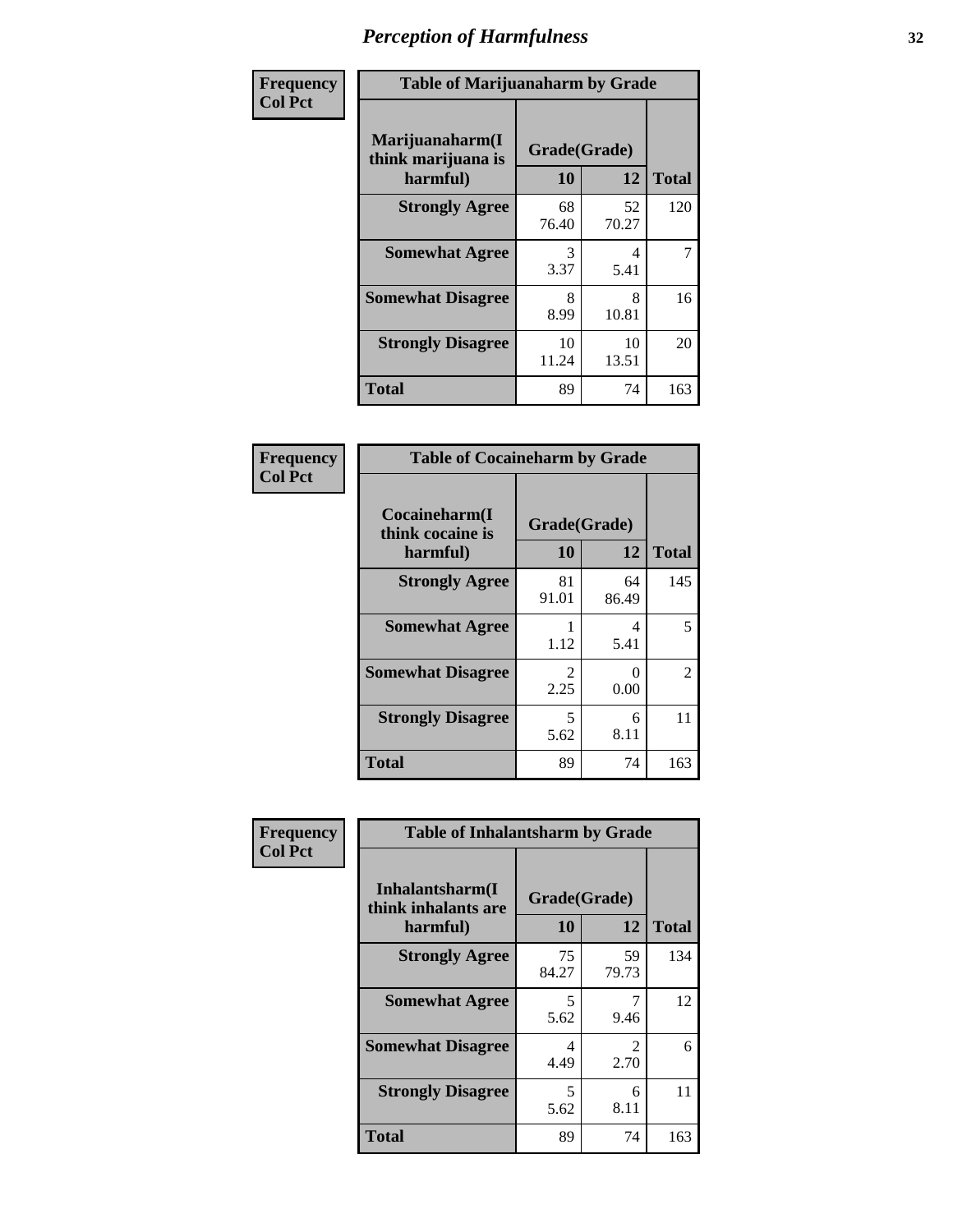| Frequency      | <b>Table of Steroidsharm by Grade</b>            |                    |             |              |
|----------------|--------------------------------------------------|--------------------|-------------|--------------|
| <b>Col Pct</b> | Steroidsharm(I<br>think steroids are<br>harmful) | Grade(Grade)<br>10 | 12          | <b>Total</b> |
|                | <b>Strongly Agree</b>                            | 76<br>85.39        | 59<br>79.73 | 135          |
|                | <b>Somewhat Agree</b>                            | 6<br>6.74          | 9.46        | 13           |
|                | <b>Somewhat Disagree</b>                         | 1.12               | 1.35        | 2            |
|                | <b>Strongly Disagree</b>                         | 6<br>6.74          | 9.46        | 13           |
|                | <b>Total</b>                                     | 89                 | 74          | 163          |

| <b>Table of Ecstasyharm by Grade</b>          |                    |                        |     |  |
|-----------------------------------------------|--------------------|------------------------|-----|--|
| Ecstasyharm(I<br>think ecstasy is<br>harmful) | Grade(Grade)<br>10 | <b>Total</b>           |     |  |
| <b>Strongly Agree</b>                         | 79<br>88.76        | 61<br>82.43            | 140 |  |
| <b>Somewhat Agree</b>                         | 3<br>3.37          | 5<br>6.76              | 8   |  |
| <b>Somewhat Disagree</b>                      | 2<br>2.25          | $\mathfrak{D}$<br>2.70 | 4   |  |
| <b>Strongly Disagree</b>                      | 5<br>5.62          | 6<br>8.11              | 11  |  |
| <b>Total</b>                                  | 89                 | 74                     | 163 |  |

| Frequency      | <b>Table of Methharm by Grade</b>                           |                    |             |              |
|----------------|-------------------------------------------------------------|--------------------|-------------|--------------|
| <b>Col Pct</b> | <b>Methharm(I think</b><br>methamphetamines<br>are harmful) | Grade(Grade)<br>10 | 12          | <b>Total</b> |
|                | <b>Strongly Agree</b>                                       | 79<br>88.76        | 65<br>87.84 | 144          |
|                | <b>Somewhat Agree</b>                                       | 4<br>4.49          | 1.35        | 5            |
|                | <b>Somewhat Disagree</b>                                    | 1.12               | 1.35        | 2            |
|                | <b>Strongly Disagree</b>                                    | 5<br>5.62          | 9.46        | 12           |
|                | <b>Total</b>                                                | 89                 | 74          | 163          |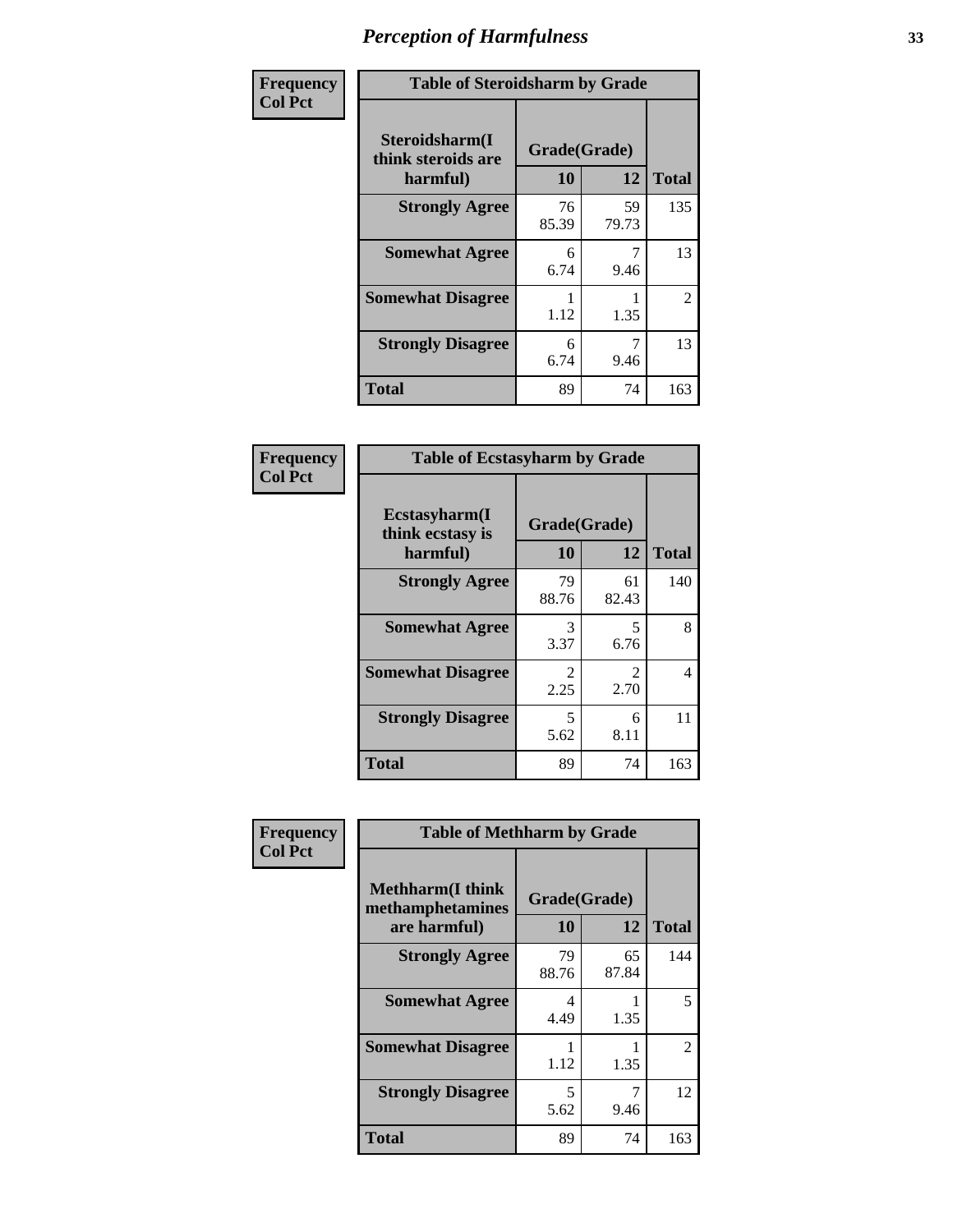| Frequency      | <b>Table of Hallucinogensharm by Grade</b>                 |                       |             |              |
|----------------|------------------------------------------------------------|-----------------------|-------------|--------------|
| <b>Col Pct</b> | Hallucinogensharm(I<br>think hallucinogens<br>are harmful) | Grade(Grade)<br>10    | 12          | <b>Total</b> |
|                | <b>Strongly Agree</b>                                      | 79<br>88.76           | 63<br>85.14 | 142          |
|                | <b>Somewhat Agree</b>                                      | 3<br>3.37             | 4<br>5.41   | 7            |
|                | <b>Somewhat Disagree</b>                                   | $\mathcal{L}$<br>2.25 | 1.35        | 3            |
|                | <b>Strongly Disagree</b>                                   | 5<br>5.62             | 6<br>8.11   | 11           |
|                | <b>Total</b>                                               | 89                    | 74          | 163          |

| <b>Table of Prescriptionharm by Grade</b>                                         |             |              |              |  |
|-----------------------------------------------------------------------------------|-------------|--------------|--------------|--|
| <b>Prescriptionharm(I)</b><br>think prescription<br>drugs not<br>prescribed to me |             | Grade(Grade) |              |  |
| are harmful)                                                                      | 10          | 12           | <b>Total</b> |  |
| <b>Strongly Agree</b>                                                             | 67<br>75.28 | 58<br>78.38  | 125          |  |
| <b>Somewhat Agree</b>                                                             | 12<br>13.48 | 4<br>5.41    | 16           |  |
| <b>Somewhat Disagree</b>                                                          | 4<br>4.49   | 4<br>5.41    | 8            |  |
| <b>Strongly Disagree</b>                                                          | 6<br>6.74   | 8<br>10.81   | 14           |  |
| Total                                                                             | 89          | 74           | 163          |  |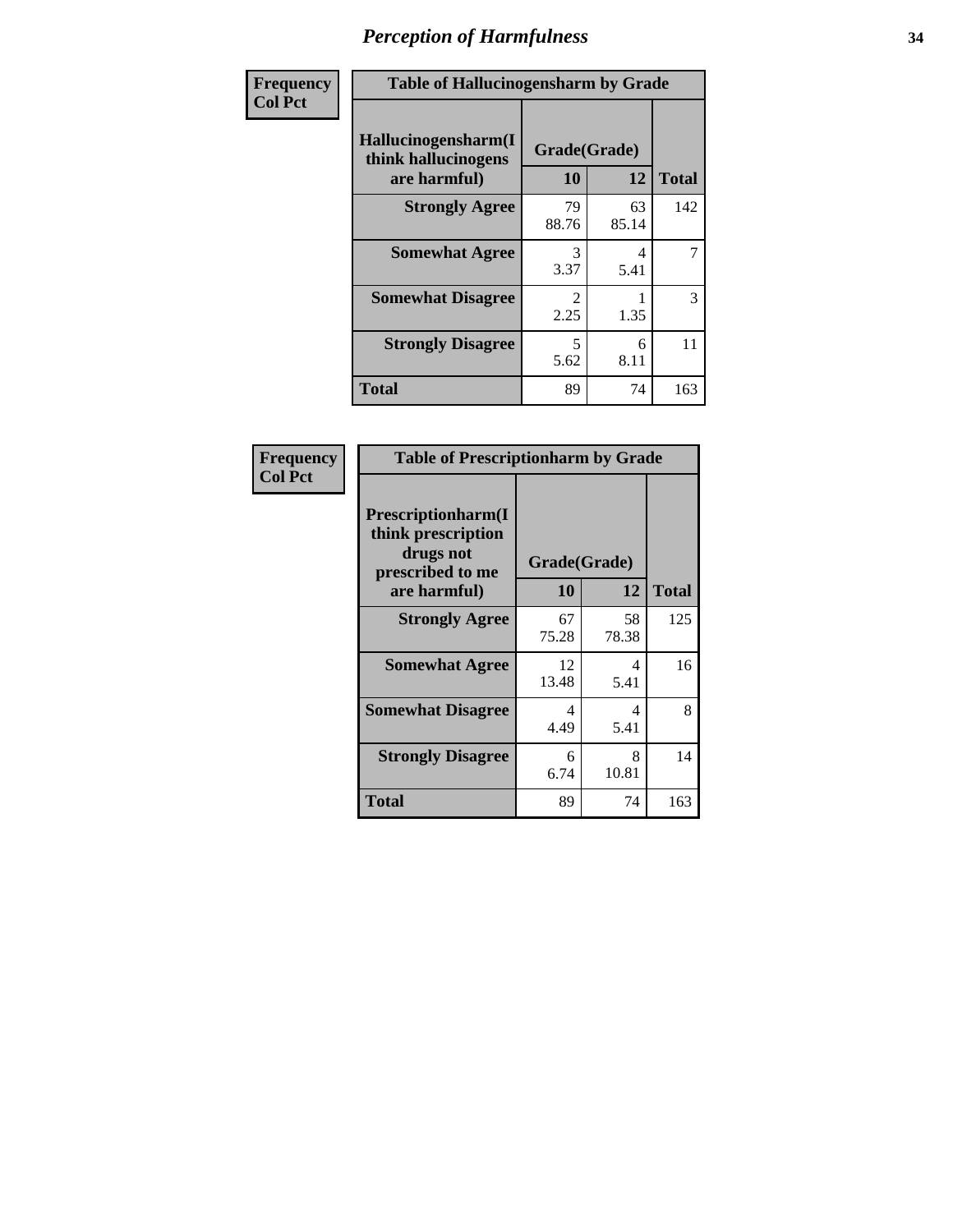# *Disapproval by Adults* **35**

| Frequency      | <b>Table of Alcoholadult by Grade</b>                                 |                    |             |              |
|----------------|-----------------------------------------------------------------------|--------------------|-------------|--------------|
| <b>Col Pct</b> | <b>Alcoholadult</b> (Adults<br>would disapprove if<br>I used alcohol) | Grade(Grade)<br>10 | 12          | <b>Total</b> |
|                | <b>Strongly Agree</b>                                                 | 56<br>62.92        | 45<br>60.81 | 101          |
|                | <b>Somewhat Agree</b>                                                 | 17<br>19.10        | 18<br>24.32 | 35           |
|                | <b>Somewhat Disagree</b>                                              | 6<br>6.74          | 9.46        | 13           |
|                | <b>Strongly Disagree</b>                                              | 10<br>11.24        | 4<br>5.41   | 14           |
|                | <b>Total</b>                                                          | 89                 | 74          | 163          |

| <b>Table of Tobaccoadult by Grade</b>                                 |                    |             |              |  |
|-----------------------------------------------------------------------|--------------------|-------------|--------------|--|
| <b>Tobaccoadult</b> (Adults<br>would disapprove if<br>I used tobacco) | Grade(Grade)<br>10 | 12          | <b>Total</b> |  |
| <b>Strongly Agree</b>                                                 | 60<br>67.42        | 51<br>68.92 | 111          |  |
| <b>Somewhat Agree</b>                                                 | 11<br>12.36        | 13<br>17.57 | 24           |  |
| <b>Somewhat Disagree</b>                                              | 6<br>6.74          | 5<br>6.76   | 11           |  |
| <b>Strongly Disagree</b>                                              | 12<br>13.48        | 5<br>6.76   | 17           |  |
| <b>Total</b>                                                          | 89                 | 74          | 163          |  |

| Frequency      | <b>Table of Marijuanaadult by Grade</b>                           |                    |             |              |
|----------------|-------------------------------------------------------------------|--------------------|-------------|--------------|
| <b>Col Pct</b> | Marijuanaadult(Adults<br>would disapprove if I<br>used marijuana) | Grade(Grade)<br>10 | 12          | <b>Total</b> |
|                | <b>Strongly Agree</b>                                             | 76<br>85.39        | 59<br>79.73 | 135          |
|                | <b>Somewhat Agree</b>                                             | 2<br>2.25          | 3<br>4.05   | 5            |
|                | <b>Somewhat Disagree</b>                                          | 2<br>2.25          | 4<br>5.41   | 6            |
|                | <b>Strongly Disagree</b>                                          | 9<br>10.11         | 8<br>10.81  | 17           |
|                | <b>Total</b>                                                      | 89                 | 74          | 163          |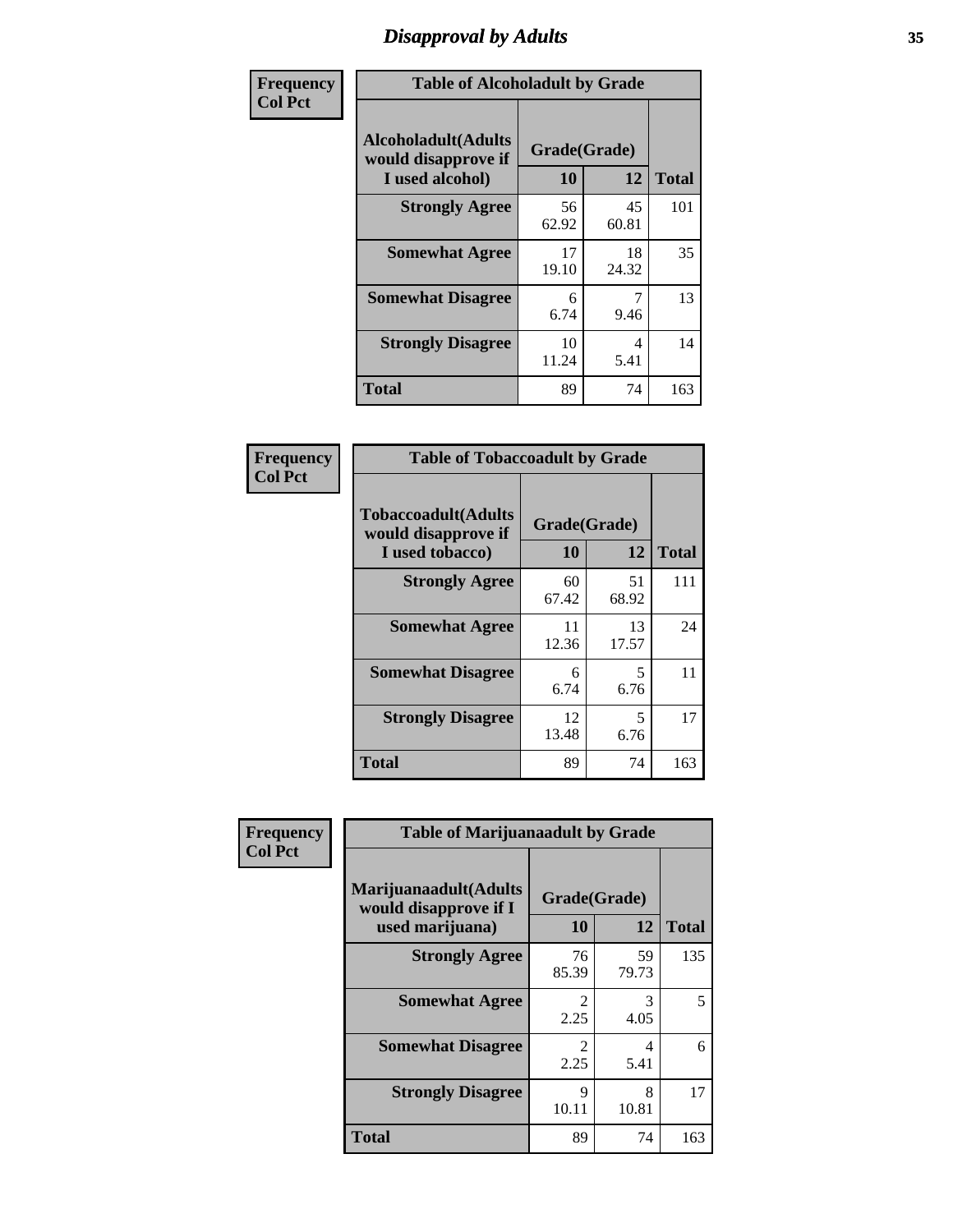### *Disapproval by Adults* **36**

| <b>Frequency</b> | <b>Table of Otherdrugadult by Grade</b>                                     |                      |                        |                |  |
|------------------|-----------------------------------------------------------------------------|----------------------|------------------------|----------------|--|
| <b>Col Pct</b>   | <b>Otherdrugadult</b> (Adults<br>would disapprove if I<br>used other drugs) | Grade(Grade)<br>10   | 12                     | <b>Total</b>   |  |
|                  | <b>Strongly Agree</b>                                                       | 78<br>87.64          | 65<br>87.84            | 143            |  |
|                  | <b>Somewhat Agree</b>                                                       | っ<br>2.25            | $\mathfrak{D}$<br>2.70 | $\overline{4}$ |  |
|                  | <b>Strongly Disagree</b>                                                    | $\mathbf Q$<br>10.11 | 9.46                   | 16             |  |
|                  | <b>Total</b>                                                                | 89                   | 74                     | 163            |  |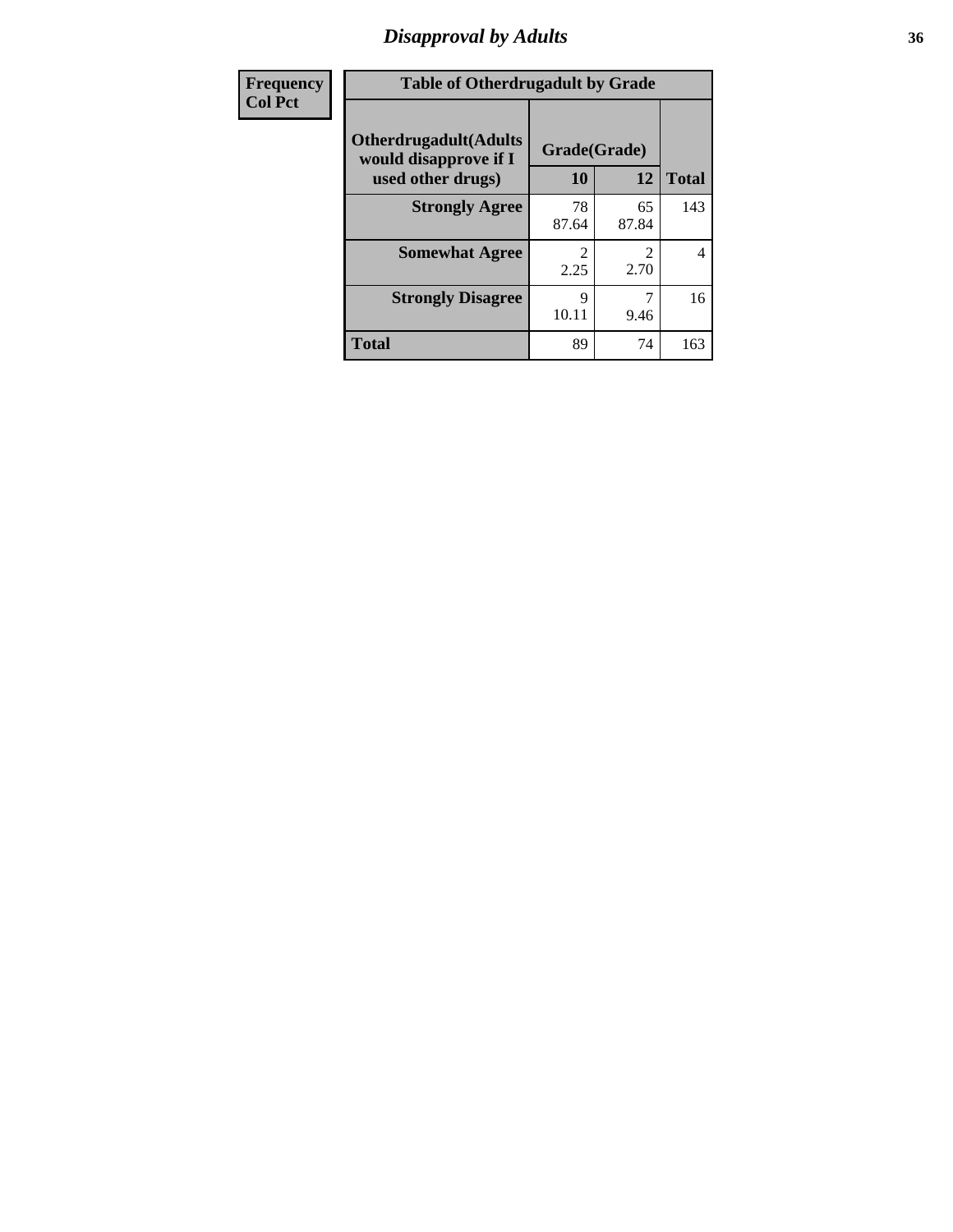# *Disapproval by Peers* **37**

| Frequency      | <b>Table of Alcoholpeer by Grade</b>                    |              |             |              |  |
|----------------|---------------------------------------------------------|--------------|-------------|--------------|--|
| <b>Col Pct</b> | Alcoholpeer(My<br>friends would<br>disapprove if I used | Grade(Grade) |             |              |  |
|                | alcohol)                                                | 10           | 12          | <b>Total</b> |  |
|                | <b>Strongly Agree</b>                                   | 18<br>20.22  | 20<br>27.03 | 38           |  |
|                | <b>Somewhat Agree</b>                                   | 26<br>29.21  | 14<br>18.92 | 40           |  |
|                | <b>Somewhat Disagree</b>                                | 14<br>15.73  | 14<br>18.92 | 28           |  |
|                | <b>Strongly Disagree</b>                                | 31<br>34.83  | 26<br>35.14 | 57           |  |
|                | Total                                                   | 89           | 74          | 163          |  |

| Frequency      | <b>Table of Tobaccopeer by Grade</b>                                |                    |             |              |  |
|----------------|---------------------------------------------------------------------|--------------------|-------------|--------------|--|
| <b>Col Pct</b> | Tobaccopeer(My<br>friends would<br>disapprove if I used<br>tobacco) | Grade(Grade)<br>10 | 12          | <b>Total</b> |  |
|                | <b>Strongly Agree</b>                                               | 37<br>41.57        | 33<br>44.59 | 70           |  |
|                | <b>Somewhat Agree</b>                                               | 18<br>20.22        | 9<br>12.16  | 27           |  |
|                | <b>Somewhat Disagree</b>                                            | 9<br>10.11         | 13<br>17.57 | 22           |  |
|                | <b>Strongly Disagree</b>                                            | 25<br>28.09        | 19<br>25.68 | 44           |  |
|                | Total                                                               | 89                 | 74          | 163          |  |

| Frequency<br><b>Col Pct</b> | <b>Table of Marijuanapeer by Grade</b>                    |              |             |              |
|-----------------------------|-----------------------------------------------------------|--------------|-------------|--------------|
|                             | Marijuanapeer(My<br>friends would<br>disapprove if I used | Grade(Grade) |             |              |
|                             | marijuana)                                                | <b>10</b>    | 12          | <b>Total</b> |
|                             | <b>Strongly Agree</b>                                     | 55<br>61.80  | 33<br>44.59 | 88           |
|                             | <b>Somewhat Agree</b>                                     | 10<br>11.24  | 14<br>18.92 | 24           |
|                             | <b>Somewhat Disagree</b>                                  | Q<br>10.11   | 8<br>10.81  | 17           |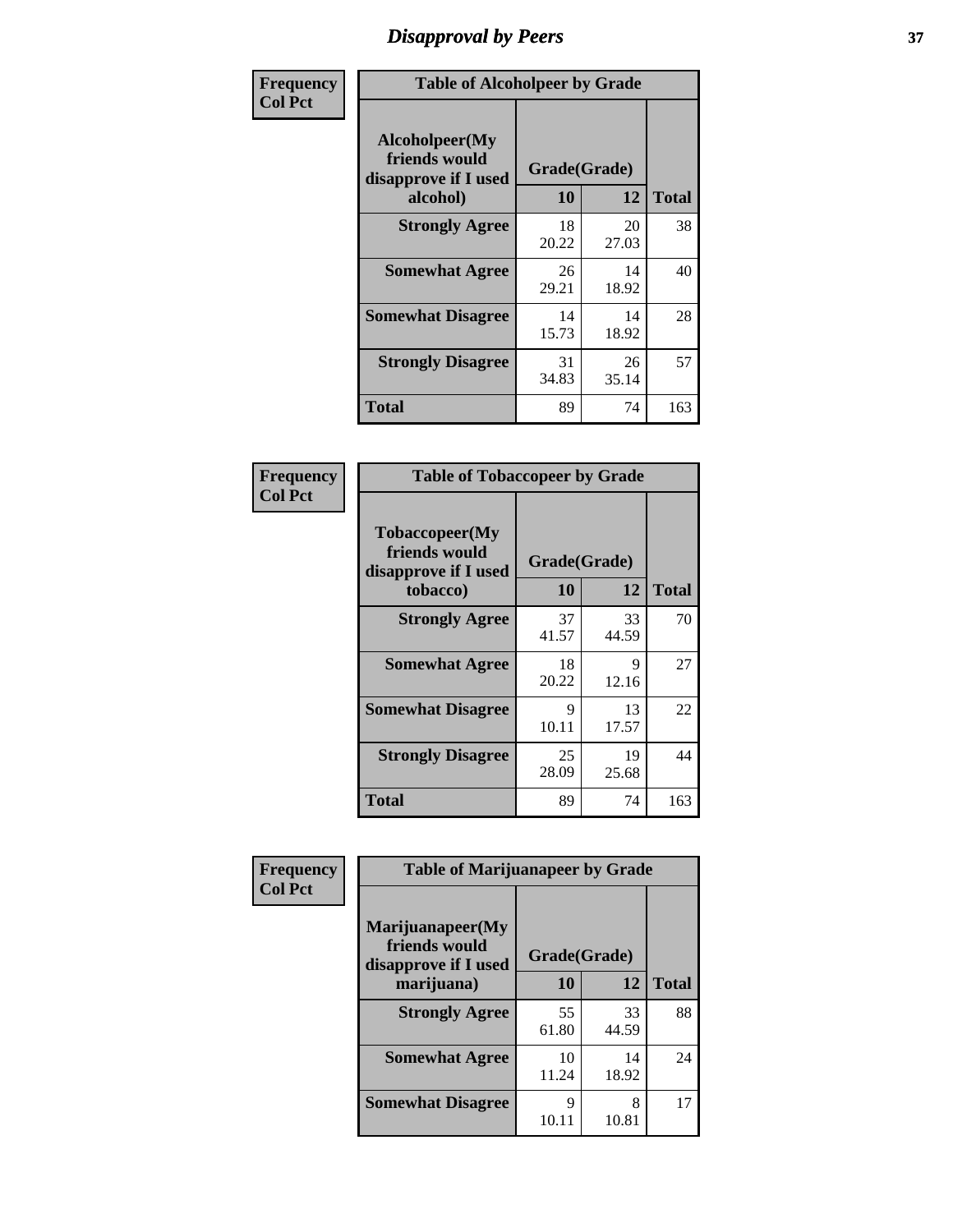# *Disapproval by Peers* **38**

| <b>Frequency</b> | <b>Table of Marijuanapeer by Grade</b>                                  |                    |             |              |  |
|------------------|-------------------------------------------------------------------------|--------------------|-------------|--------------|--|
| <b>Col Pct</b>   | Marijuanapeer(My<br>friends would<br>disapprove if I used<br>marijuana) | Grade(Grade)<br>10 | 12          | <b>Total</b> |  |
|                  | <b>Strongly Disagree</b>                                                | 15<br>16.85        | 19<br>25.68 | 34           |  |
|                  | <b>Total</b>                                                            | 89                 | 74          | 163          |  |

| Frequency      | <b>Table of Otherdrugpeer by Grade</b>                                    |                           |             |              |
|----------------|---------------------------------------------------------------------------|---------------------------|-------------|--------------|
| <b>Col Pct</b> | Otherdrugpeer(My<br>friends would<br>disapprove if I used<br>other drugs) | Grade(Grade)<br><b>10</b> | 12          | <b>Total</b> |
|                | <b>Strongly Agree</b>                                                     | 63<br>70.79               | 47<br>63.51 | 110          |
|                | <b>Somewhat Agree</b>                                                     | 10<br>11.24               | 9<br>12.16  | 19           |
|                | <b>Somewhat Disagree</b>                                                  | 4<br>4.49                 | 3<br>4.05   | 7            |
|                | <b>Strongly Disagree</b>                                                  | 12<br>13.48               | 15<br>20.27 | 27           |
|                | <b>Total</b>                                                              | 89                        | 74          | 163          |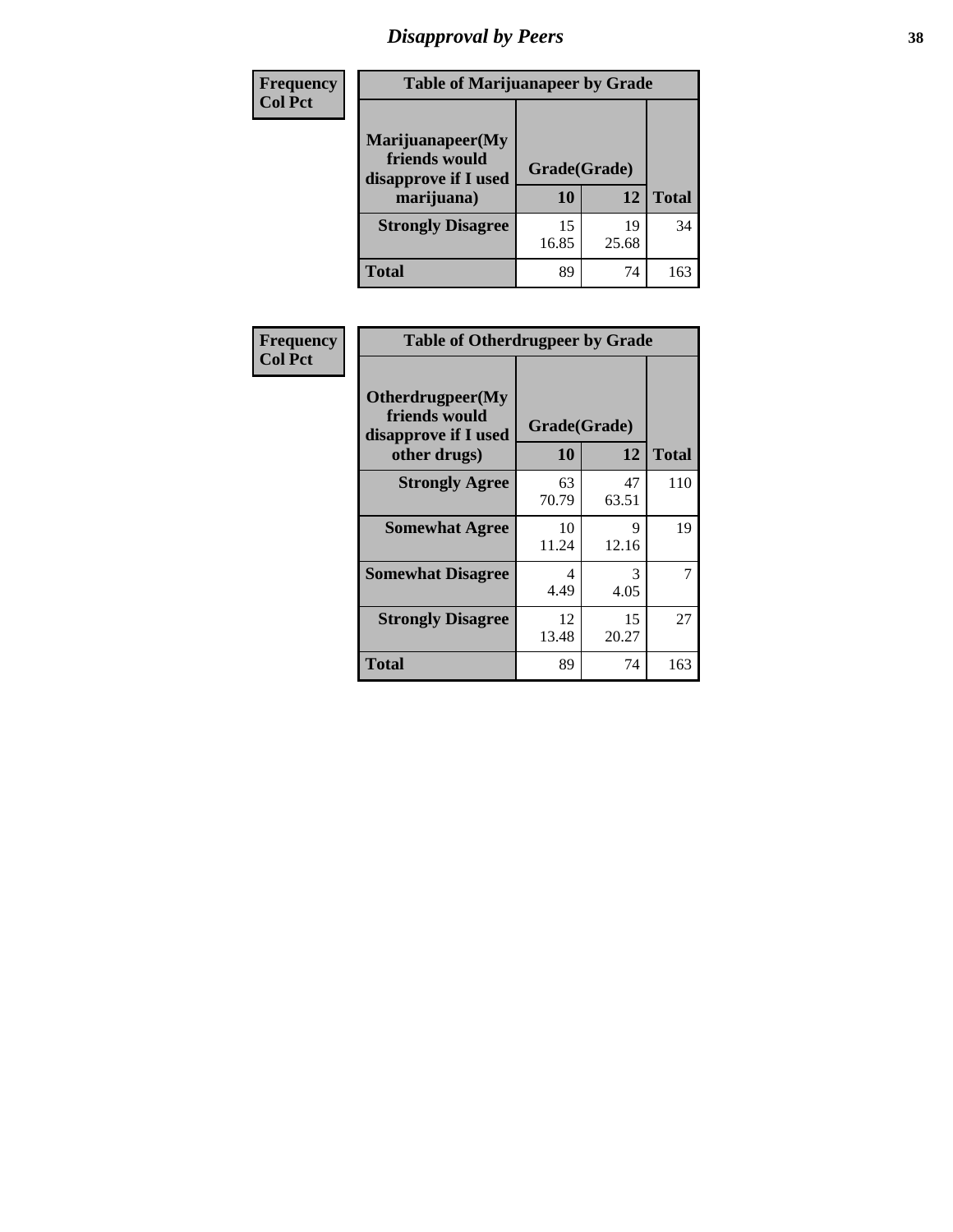| Frequency      | <b>Table of Alcohollocation1 by Grade</b> |              |             |              |
|----------------|-------------------------------------------|--------------|-------------|--------------|
| <b>Col Pct</b> | <b>Alcohollocation1(Places</b>            | Grade(Grade) |             |              |
|                | <b>Friends Use Alcohol)</b>               | 10           | 12          | <b>Total</b> |
|                |                                           | 58<br>65.17  | 45<br>60.81 | 103          |
|                | Do Not Use                                | 31<br>34.83  | 29<br>39.19 | 60           |
|                | <b>Total</b>                              | 89           | 74          | 163          |

| Frequency      | <b>Table of Alcohollocation2 by Grade</b>                     |                    |             |              |
|----------------|---------------------------------------------------------------|--------------------|-------------|--------------|
| <b>Col Pct</b> | <b>Alcohollocation2(Places</b><br><b>Friends Use Alcohol)</b> | Grade(Grade)<br>10 | 12          | <b>Total</b> |
|                |                                                               |                    |             |              |
|                |                                                               | 62<br>69.66        | 49<br>66.22 | 111          |
|                | Home                                                          | 27<br>30.34        | 25<br>33.78 | 52           |
|                | <b>Total</b>                                                  | 89                 | 74          | 163          |

| Frequency<br><b>Col Pct</b> | <b>Table of Alcohollocation 3 by Grade</b> |              |                        |              |
|-----------------------------|--------------------------------------------|--------------|------------------------|--------------|
|                             | <b>Alcohollocation3(Places</b>             | Grade(Grade) |                        |              |
|                             | <b>Friends Use Alcohol)</b>                | 10           | 12                     | <b>Total</b> |
|                             |                                            | 88<br>98.88  | 72<br>97.30            | 160          |
|                             | <b>School</b>                              | 1.12         | $\overline{2}$<br>2.70 | 3            |
|                             | <b>Total</b>                               | 89           | 74                     | 163          |

| <b>Frequency</b> | <b>Table of Alcohollocation4 by Grade</b> |              |             |              |
|------------------|-------------------------------------------|--------------|-------------|--------------|
| <b>Col Pct</b>   | <b>Alcohollocation4(Places</b>            | Grade(Grade) |             |              |
|                  | <b>Friends Use Alcohol)</b>               | 10           | 12          | <b>Total</b> |
|                  |                                           | 78<br>87.64  | 63<br>85.14 | 141          |
|                  | Car                                       | 11<br>12.36  | 11<br>14.86 | 22           |
|                  | Total                                     | 89           | 74          | 163          |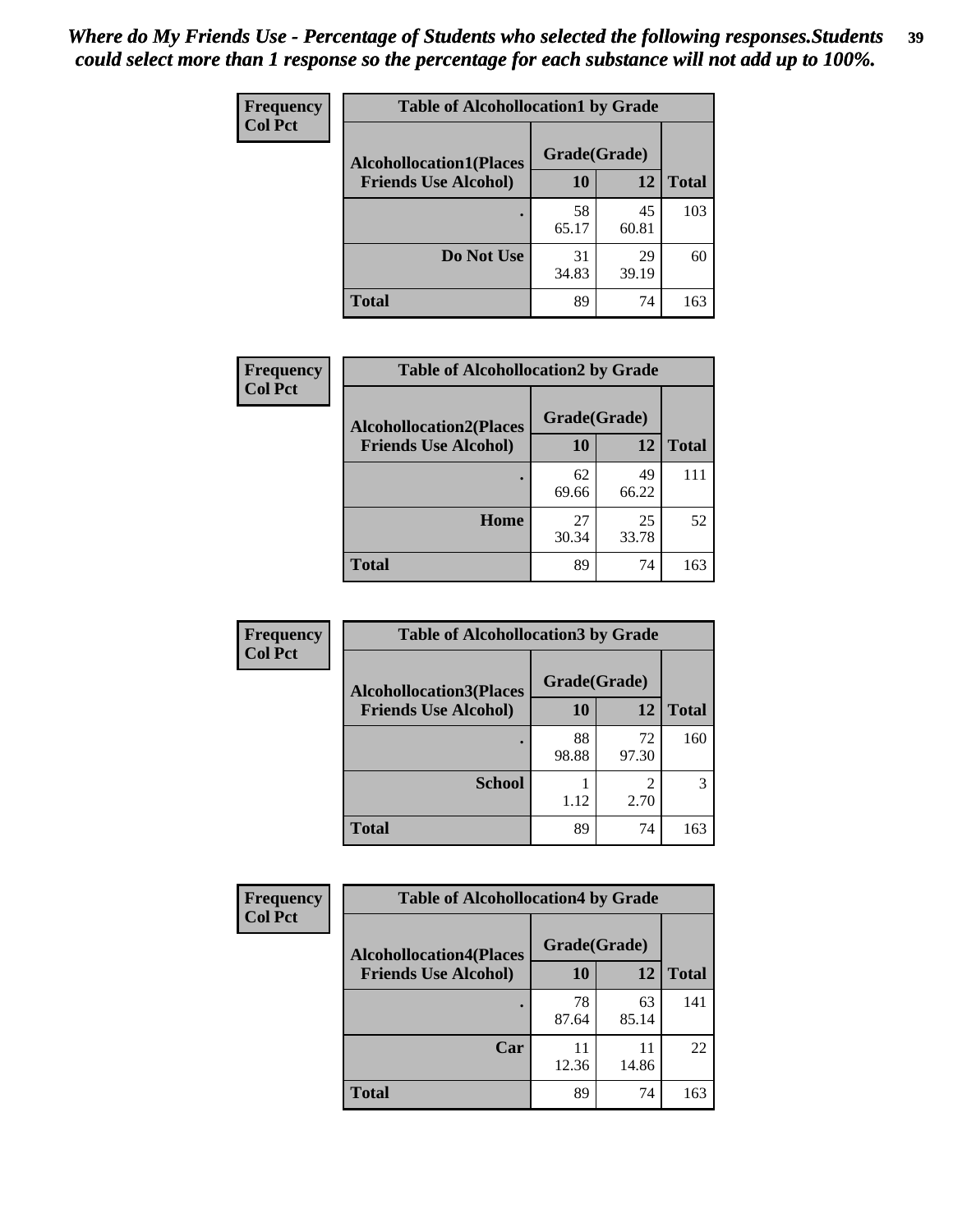| Frequency<br><b>Col Pct</b> | <b>Table of Alcohollocation5 by Grade</b> |              |             |              |  |
|-----------------------------|-------------------------------------------|--------------|-------------|--------------|--|
|                             | <b>Alcohollocation5(Places</b>            | Grade(Grade) |             |              |  |
|                             | <b>Friends Use Alcohol)</b>               | 10           | 12          | <b>Total</b> |  |
|                             |                                           | 52<br>58.43  | 50<br>67.57 | 102          |  |
|                             | <b>Friend's House</b>                     | 37<br>41.57  | 24<br>32.43 | 61           |  |
|                             | <b>Total</b>                              | 89           | 74          | 163          |  |

| <b>Frequency</b>                              | <b>Table of Alcohollocation6 by Grade</b> |              |             |              |
|-----------------------------------------------|-------------------------------------------|--------------|-------------|--------------|
| <b>Col Pct</b><br><b>Friends Use Alcohol)</b> | <b>Alcohollocation6(Places</b>            | Grade(Grade) |             |              |
|                                               |                                           | 10           | 12          | <b>Total</b> |
|                                               |                                           | 60<br>67.42  | 57<br>77.03 | 117          |
|                                               | <b>Other</b>                              | 29<br>32.58  | 17<br>22.97 | 46           |
|                                               | <b>Total</b>                              | 89           | 74          | 163          |

| Frequency      | <b>Table of Tobaccolocation1 by Grade</b> |              |             |              |
|----------------|-------------------------------------------|--------------|-------------|--------------|
| <b>Col Pct</b> | <b>Tobaccolocation1(Places</b>            | Grade(Grade) |             |              |
|                | <b>Friends Use Tobacco)</b>               | 10           | 12          | <b>Total</b> |
|                |                                           | 44<br>49.44  | 35<br>47.30 | 79           |
|                | Do Not Use                                | 45<br>50.56  | 39<br>52.70 | 84           |
|                | <b>Total</b>                              | 89           | 74          | 163          |

| <b>Frequency</b> | <b>Table of Tobaccolocation2 by Grade</b> |              |             |              |  |
|------------------|-------------------------------------------|--------------|-------------|--------------|--|
| <b>Col Pct</b>   | <b>Tobaccolocation2(Places</b>            | Grade(Grade) |             |              |  |
|                  | <b>Friends Use Tobacco)</b>               | <b>10</b>    | 12          | <b>Total</b> |  |
|                  |                                           | 63<br>70.79  | 48<br>64.86 | 111          |  |
|                  | Home                                      | 26<br>29.21  | 26<br>35.14 | 52           |  |
|                  | <b>Total</b>                              | 89           | 74          | 163          |  |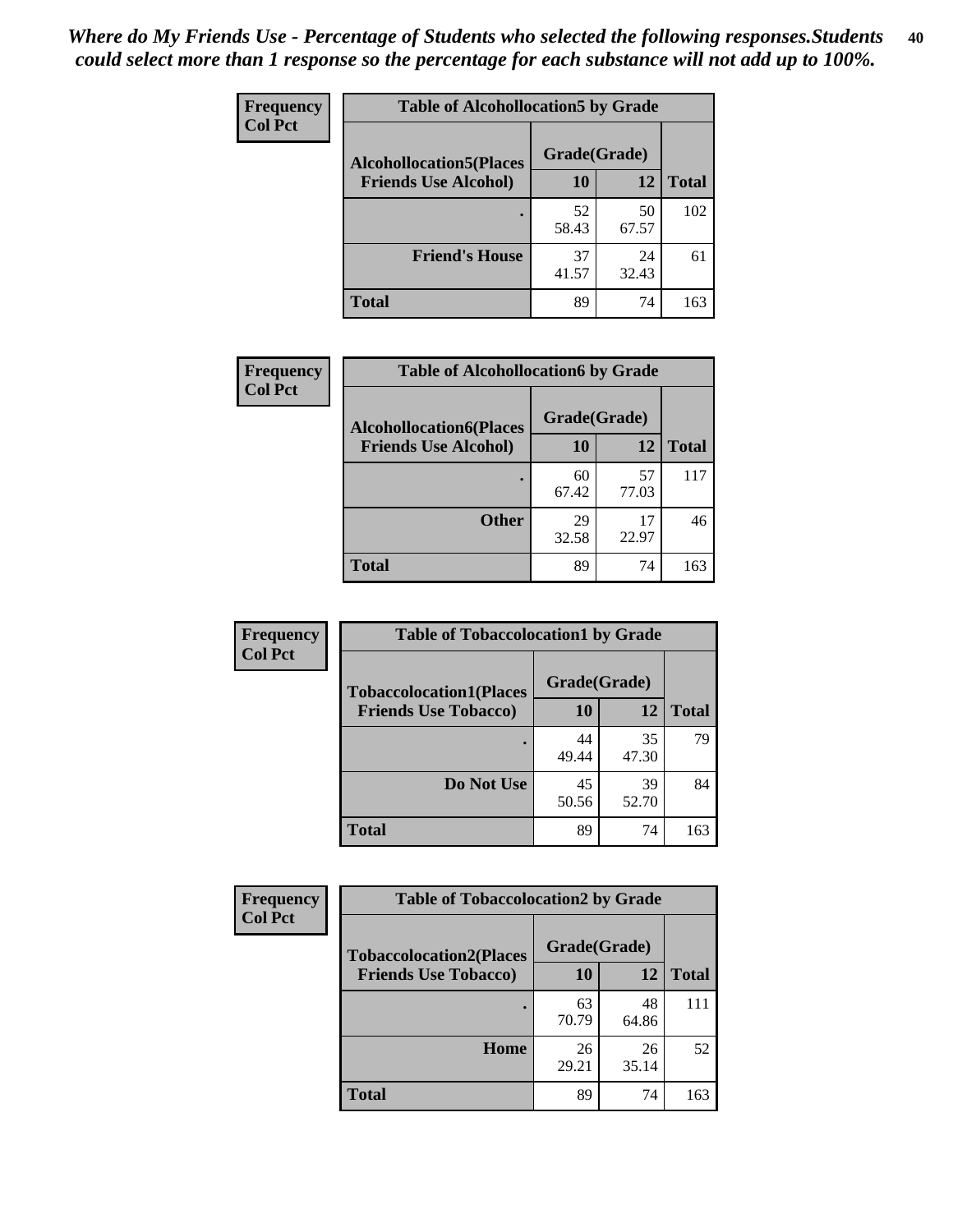| Frequency      | <b>Table of Tobaccolocation 3 by Grade</b> |              |             |              |
|----------------|--------------------------------------------|--------------|-------------|--------------|
| <b>Col Pct</b> | <b>Tobaccolocation3(Places</b>             | Grade(Grade) |             |              |
|                | <b>Friends Use Tobacco)</b>                | 10           | 12          | <b>Total</b> |
|                | ٠                                          | 76<br>85.39  | 64<br>86.49 | 140          |
|                | <b>School</b>                              | 13<br>14.61  | 10<br>13.51 | 23           |
|                | <b>Total</b>                               | 89           | 74          | 163          |

| Frequency      |                                | <b>Table of Tobaccolocation4 by Grade</b> |             |              |  |
|----------------|--------------------------------|-------------------------------------------|-------------|--------------|--|
| <b>Col Pct</b> | <b>Tobaccolocation4(Places</b> | Grade(Grade)                              |             |              |  |
|                | <b>Friends Use Tobacco)</b>    | 10                                        | 12          | <b>Total</b> |  |
|                |                                | 63<br>70.79                               | 55<br>74.32 | 118          |  |
|                | Car                            | 26<br>29.21                               | 19<br>25.68 | 45           |  |
|                | <b>Total</b>                   | 89                                        | 74          | 163          |  |

| Frequency      | <b>Table of Tobaccolocation5 by Grade</b> |              |             |              |
|----------------|-------------------------------------------|--------------|-------------|--------------|
| <b>Col Pct</b> | <b>Tobaccolocation5(Places</b>            | Grade(Grade) |             |              |
|                | <b>Friends Use Tobacco)</b>               | 10           | <b>12</b>   | <b>Total</b> |
|                |                                           | 63<br>70.79  | 56<br>75.68 | 119          |
|                | <b>Friend's House</b>                     | 26<br>29.21  | 18<br>24.32 | 44           |
|                | <b>Total</b>                              | 89           | 74          | 163          |

| <b>Frequency</b> | <b>Table of Tobaccolocation6 by Grade</b> |              |             |              |  |
|------------------|-------------------------------------------|--------------|-------------|--------------|--|
| <b>Col Pct</b>   | <b>Tobaccolocation6(Places</b>            | Grade(Grade) |             |              |  |
|                  | <b>Friends Use Tobacco)</b>               | 10           | 12          | <b>Total</b> |  |
|                  |                                           | 63<br>70.79  | 58<br>78.38 | 121          |  |
|                  | <b>Other</b>                              | 26<br>29.21  | 16<br>21.62 | 42           |  |
|                  | <b>Total</b>                              | 89           | 74          | 163          |  |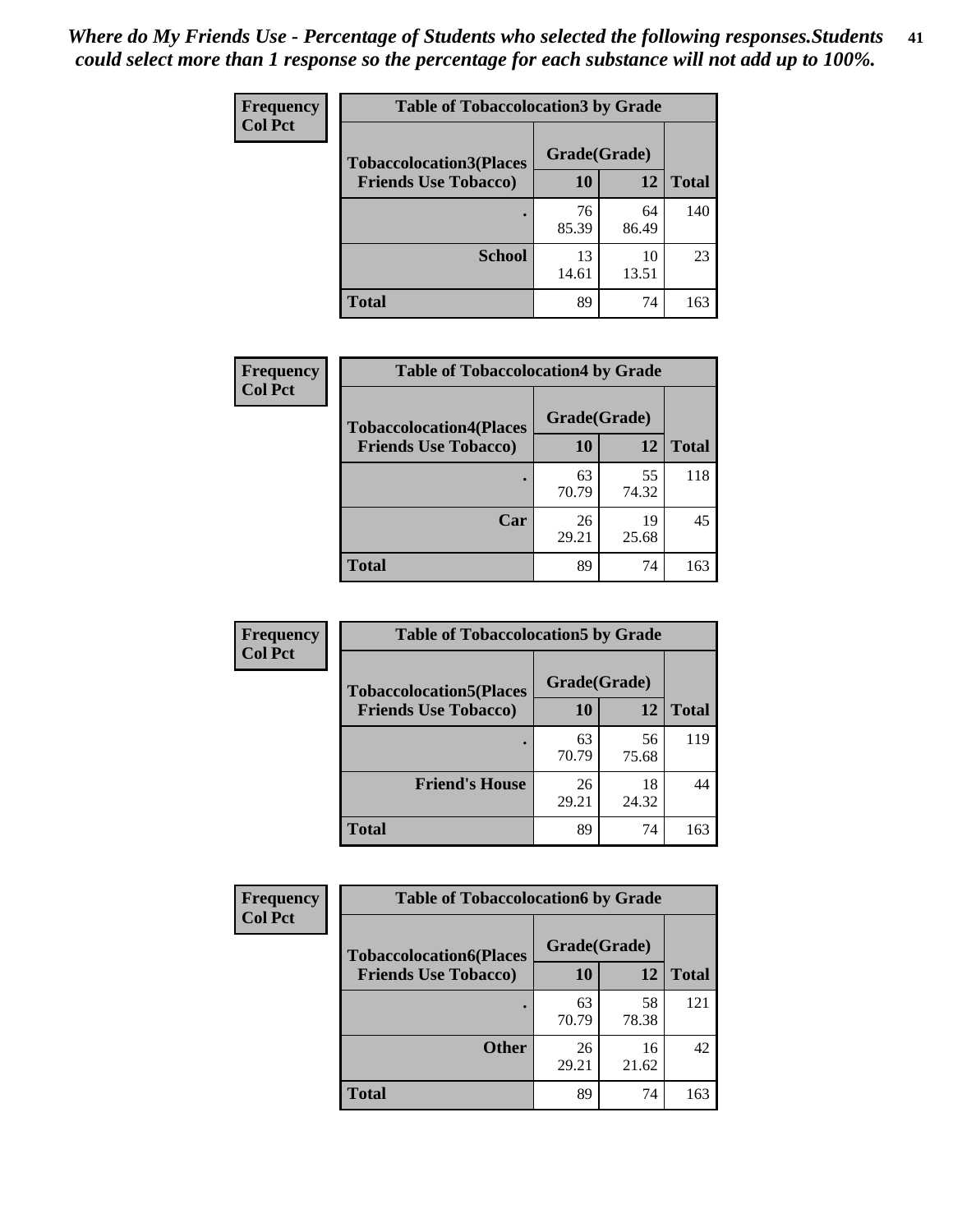| <b>Frequency</b> | <b>Table of Marijuanalocation1 by Grade</b> |              |             |              |
|------------------|---------------------------------------------|--------------|-------------|--------------|
| <b>Col Pct</b>   | <b>Marijuanalocation1(Places</b>            | Grade(Grade) |             |              |
|                  | <b>Friends Use Marijuana</b> )              | 10           | 12          | <b>Total</b> |
|                  |                                             | 26<br>29.21  | 34<br>45.95 | 60           |
|                  | Do Not Use                                  | 63<br>70.79  | 40<br>54.05 | 103          |
|                  | <b>Total</b>                                | 89           | 74          | 163          |

| <b>Frequency</b> | <b>Table of Marijuanalocation2 by Grade</b>                        |                    |             |              |
|------------------|--------------------------------------------------------------------|--------------------|-------------|--------------|
| <b>Col Pct</b>   | <b>Marijuanalocation2(Places</b><br><b>Friends Use Marijuana</b> ) | Grade(Grade)<br>10 | 12          | <b>Total</b> |
|                  |                                                                    | 73<br>82.02        | 51<br>68.92 | 124          |
|                  | Home                                                               | 16<br>17.98        | 23<br>31.08 | 39           |
|                  | <b>Total</b>                                                       | 89                 | 74          | 163          |

| <b>Frequency</b><br><b>Col Pct</b> | <b>Table of Marijuanalocation3 by Grade</b> |              |             |              |
|------------------------------------|---------------------------------------------|--------------|-------------|--------------|
|                                    | <b>Marijuanalocation3</b> (Places           | Grade(Grade) |             |              |
|                                    | <b>Friends Use Marijuana</b> )              | 10           | 12          | <b>Total</b> |
|                                    |                                             | 86<br>96.63  | 71<br>95.95 | 157          |
|                                    | <b>School</b>                               | 3<br>3.37    | 3<br>4.05   | 6            |
|                                    | <b>Total</b>                                | 89           | 74          | 163          |

| Frequency      | <b>Table of Marijuanalocation4 by Grade</b> |              |             |              |
|----------------|---------------------------------------------|--------------|-------------|--------------|
| <b>Col Pct</b> | <b>Marijuanalocation4(Places</b>            | Grade(Grade) |             |              |
|                | <b>Friends Use Marijuana</b> )              | <b>10</b>    | 12          | <b>Total</b> |
|                |                                             | 80<br>89.89  | 58<br>78.38 | 138          |
|                | Car                                         | 9<br>10.11   | 16<br>21.62 | 25           |
|                | <b>Total</b>                                | 89           | 74          | 163          |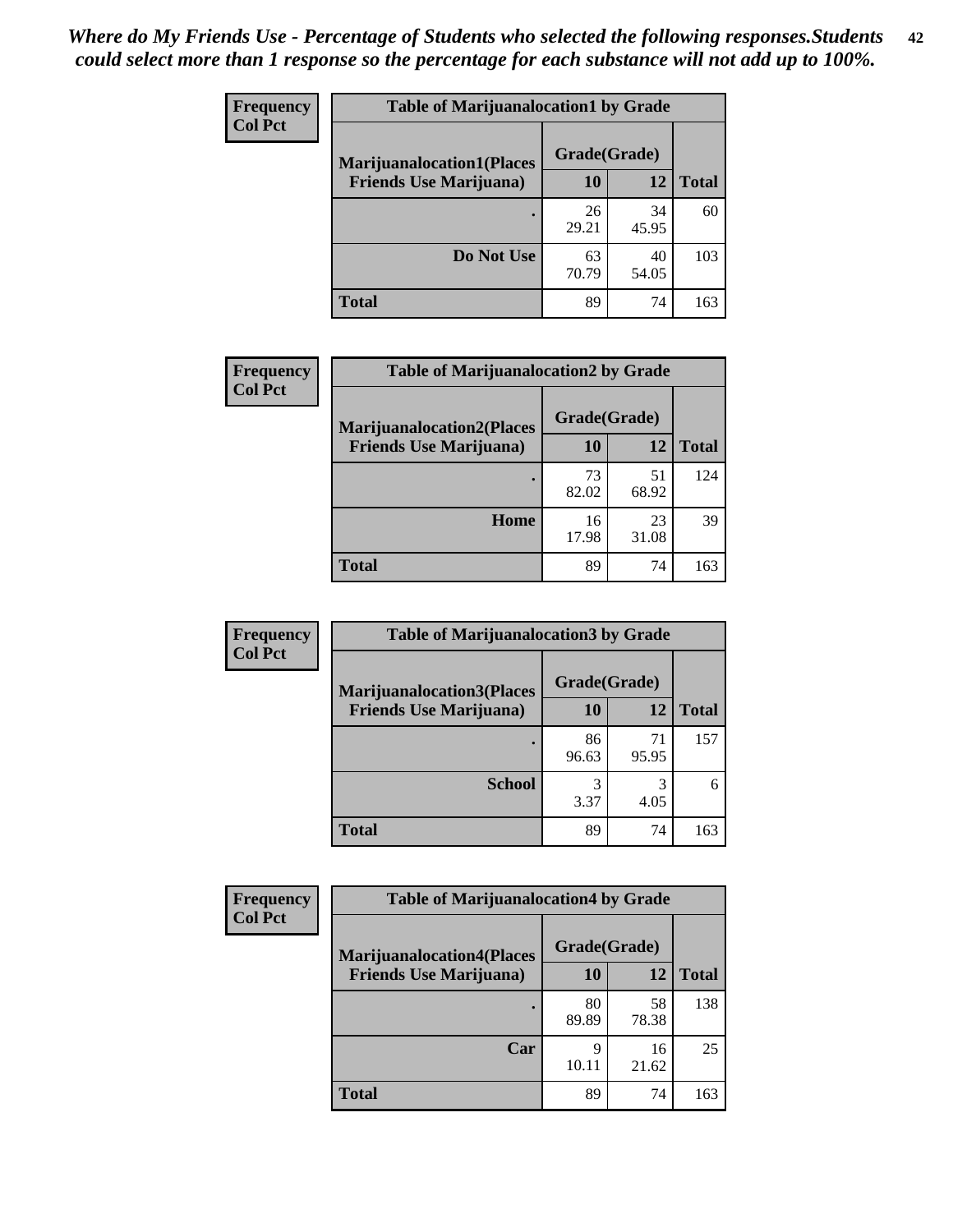| <b>Frequency</b> | <b>Table of Marijuanalocation5 by Grade</b> |              |             |              |
|------------------|---------------------------------------------|--------------|-------------|--------------|
| <b>Col Pct</b>   | <b>Marijuanalocation5</b> (Places           | Grade(Grade) |             |              |
|                  | <b>Friends Use Marijuana</b> )              | 10           | 12          | <b>Total</b> |
|                  |                                             | 76<br>85.39  | 58<br>78.38 | 134          |
|                  | <b>Friend's House</b>                       | 13<br>14.61  | 16<br>21.62 | 29           |
|                  | <b>Total</b>                                | 89           | 74          | 163          |

| <b>Frequency</b> | <b>Table of Marijuanalocation6 by Grade</b>                        |                    |             |              |
|------------------|--------------------------------------------------------------------|--------------------|-------------|--------------|
| <b>Col Pct</b>   | <b>Marijuanalocation6(Places</b><br><b>Friends Use Marijuana</b> ) | Grade(Grade)<br>10 | 12          | <b>Total</b> |
|                  |                                                                    | 74<br>83.15        | 56<br>75.68 | 130          |
|                  | <b>Other</b>                                                       | 15<br>16.85        | 18<br>24.32 | 33           |
|                  | <b>Total</b>                                                       | 89                 | 74          | 163          |

| <b>Frequency</b> | <b>Table of Otherdruglocation1 by Grade</b>                          |              |             |              |
|------------------|----------------------------------------------------------------------|--------------|-------------|--------------|
| <b>Col Pct</b>   | <b>Otherdruglocation1(Places</b><br><b>Friends Use Other Illegal</b> | Grade(Grade) |             |              |
|                  | Drugs)                                                               | 10           | 12          | <b>Total</b> |
|                  |                                                                      | 18<br>20.22  | 19<br>25.68 | 37           |
|                  | Do Not Use                                                           | 71<br>79.78  | 55<br>74.32 | 126          |
|                  | <b>Total</b>                                                         | 89           | 74          | 163          |

| Frequency      | <b>Table of Otherdruglocation2 by Grade</b>                          |              |             |              |
|----------------|----------------------------------------------------------------------|--------------|-------------|--------------|
| <b>Col Pct</b> | <b>Otherdruglocation2(Places</b><br><b>Friends Use Other Illegal</b> | Grade(Grade) |             |              |
|                | Drugs)                                                               | 10           | 12          | <b>Total</b> |
|                |                                                                      | 83<br>93.26  | 62<br>83.78 | 145          |
|                | Home                                                                 | 6<br>6.74    | 12<br>16.22 | 18           |
|                | Total                                                                | 89           | 74          | 163          |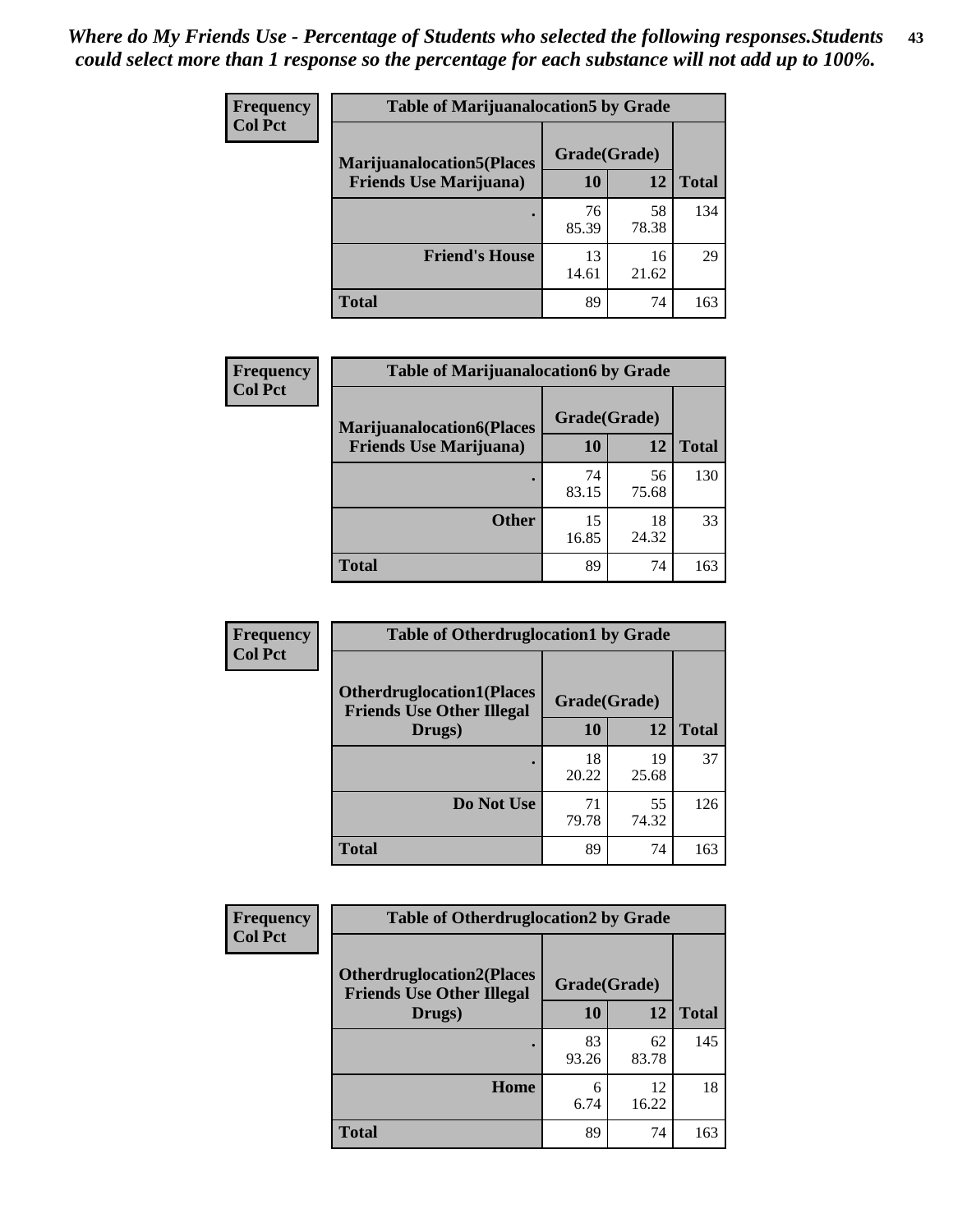| <b>Frequency</b> | <b>Table of Otherdruglocation 3 by Grade</b>                         |              |             |              |
|------------------|----------------------------------------------------------------------|--------------|-------------|--------------|
| <b>Col Pct</b>   | <b>Otherdruglocation3(Places</b><br><b>Friends Use Other Illegal</b> | Grade(Grade) |             |              |
|                  | Drugs)                                                               | 10           | 12          | <b>Total</b> |
|                  |                                                                      | 86<br>96.63  | 68<br>91.89 | 154          |
|                  | <b>School</b>                                                        | 3<br>3.37    | 6<br>8.11   | Q            |
|                  | <b>Total</b>                                                         | 89           | 74          | 163          |

| <b>Frequency</b> | <b>Table of Otherdruglocation4 by Grade</b>                          |              |             |              |
|------------------|----------------------------------------------------------------------|--------------|-------------|--------------|
| <b>Col Pct</b>   | <b>Otherdruglocation4(Places</b><br><b>Friends Use Other Illegal</b> | Grade(Grade) |             |              |
|                  | Drugs)                                                               | 10           | 12          | <b>Total</b> |
|                  |                                                                      | 85<br>95.51  | 64<br>86.49 | 149          |
|                  | Car                                                                  | 4.49         | 10<br>13.51 | 14           |
|                  | <b>Total</b>                                                         | 89           | 74          | 163          |

| Frequency      | <b>Table of Otherdruglocation5 by Grade</b>                          |              |             |              |
|----------------|----------------------------------------------------------------------|--------------|-------------|--------------|
| <b>Col Pct</b> | <b>Otherdruglocation5(Places</b><br><b>Friends Use Other Illegal</b> | Grade(Grade) |             |              |
|                | Drugs)                                                               | 10           | 12          | <b>Total</b> |
|                |                                                                      | 81<br>91.01  | 61<br>82.43 | 142          |
|                | <b>Friend's House</b>                                                | 8<br>8.99    | 13<br>17.57 | 21           |
|                | <b>Total</b>                                                         | 89           | 74          | 163          |

| Frequency      | <b>Table of Otherdruglocation6 by Grade</b>                          |              |             |              |
|----------------|----------------------------------------------------------------------|--------------|-------------|--------------|
| <b>Col Pct</b> | <b>Otherdruglocation6(Places</b><br><b>Friends Use Other Illegal</b> | Grade(Grade) |             |              |
|                | Drugs)                                                               | 10           | 12          | <b>Total</b> |
|                |                                                                      | 77<br>86.52  | 61<br>82.43 | 138          |
|                | <b>Other</b>                                                         | 12<br>13.48  | 13<br>17.57 | 25           |
|                | <b>Total</b>                                                         | 89           | 74          | 163          |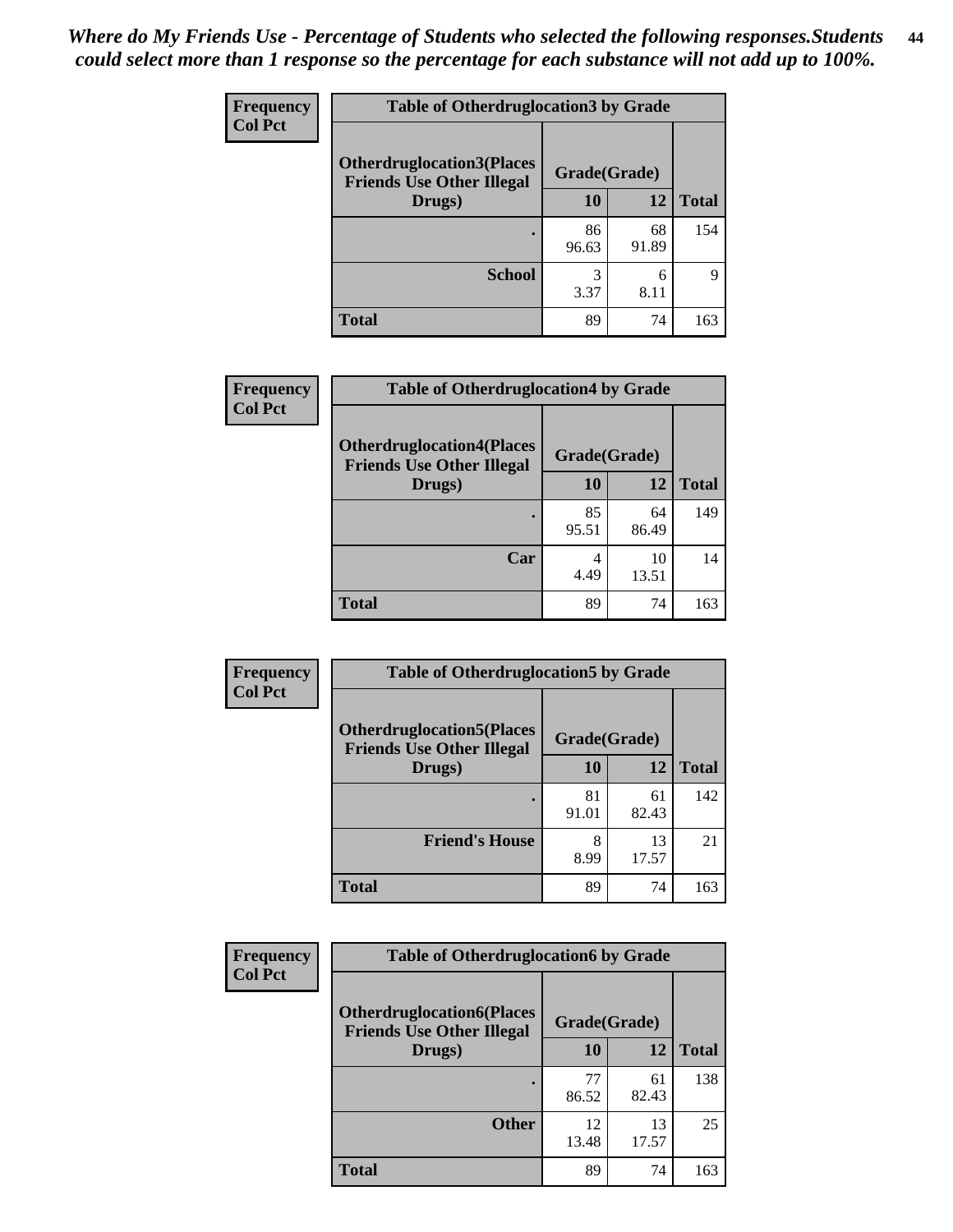| Frequency      | <b>Table of Alcoholtime1 by Grade</b>                           |             |             |              |
|----------------|-----------------------------------------------------------------|-------------|-------------|--------------|
| <b>Col Pct</b> | <b>Alcoholtime1(Times</b><br>Grade(Grade)<br><b>Friends Use</b> |             |             |              |
|                | Alcohol)                                                        | 10          | 12          | <b>Total</b> |
|                |                                                                 | 55<br>61.80 | 46<br>62.16 | 101          |
|                | Do Not Use                                                      | 34<br>38.20 | 28<br>37.84 | 62           |
|                | <b>Total</b>                                                    | 89          | 74          | 163          |

| Frequency      | <b>Table of Alcoholtime2 by Grade</b>           |              |             |              |
|----------------|-------------------------------------------------|--------------|-------------|--------------|
| <b>Col Pct</b> | <b>Alcoholtime2(Times</b><br><b>Friends Use</b> | Grade(Grade) |             |              |
|                | Alcohol)                                        | 10           | 12          | <b>Total</b> |
|                |                                                 | 87<br>97.75  | 71<br>95.95 | 158          |
|                | <b>On Way to School</b>                         | 2.25         | 3<br>4.05   |              |
|                | <b>Total</b>                                    | 89           | 74          | 163          |

| Frequency      | <b>Table of Alcoholtime3 by Grade</b>                           |                        |             |              |
|----------------|-----------------------------------------------------------------|------------------------|-------------|--------------|
| <b>Col Pct</b> | <b>Alcoholtime3(Times</b><br>Grade(Grade)<br><b>Friends Use</b> |                        |             |              |
|                | Alcohol)                                                        | 10                     | 12          | <b>Total</b> |
|                |                                                                 | 87<br>97.75            | 71<br>95.95 | 158          |
|                | <b>During School</b>                                            | $\mathfrak{D}$<br>2.25 | 3<br>4.05   | 5            |
|                | <b>Total</b>                                                    | 89                     | 74          | 163          |

| <b>Frequency</b> | <b>Table of Alcoholtime4 by Grade</b> |              |             |              |
|------------------|---------------------------------------|--------------|-------------|--------------|
| <b>Col Pct</b>   | <b>Alcoholtime4(Times</b>             | Grade(Grade) |             |              |
|                  | <b>Friends Use Alcohol)</b>           | 10           | 12          | <b>Total</b> |
|                  | ٠                                     | 84<br>94.38  | 70<br>94.59 | 154          |
|                  | <b>On Way Home From School</b>        | 5<br>5.62    | 5.41        | 9            |
|                  | <b>Total</b>                          | 89           | 74          | 163          |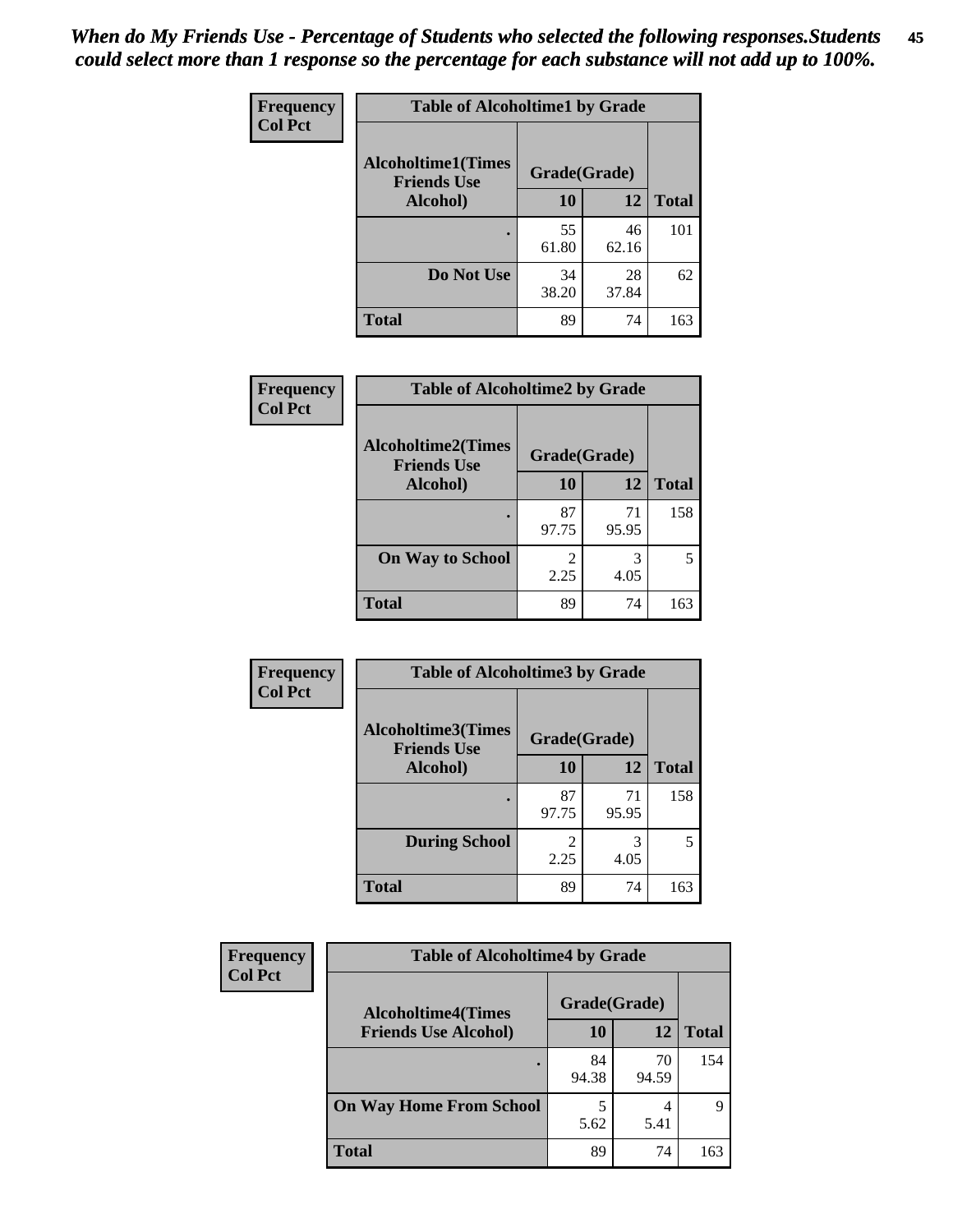*When do My Friends Use - Percentage of Students who selected the following responses.Students could select more than 1 response so the percentage for each substance will not add up to 100%.* **46**

| Frequency      | <b>Table of Alcoholtime5 by Grade</b>           |              |             |              |
|----------------|-------------------------------------------------|--------------|-------------|--------------|
| <b>Col Pct</b> | <b>Alcoholtime5(Times</b><br><b>Friends Use</b> | Grade(Grade) |             |              |
|                | Alcohol)                                        | 10           | 12          | <b>Total</b> |
|                |                                                 | 70<br>78.65  | 58<br>78.38 | 128          |
|                | Weeknights                                      | 19<br>21.35  | 16<br>21.62 | 35           |
|                | <b>Total</b>                                    | 89           | 74          | 163          |

| Frequency      | <b>Table of Alcoholtime6 by Grade</b>           |              |             |              |
|----------------|-------------------------------------------------|--------------|-------------|--------------|
| <b>Col Pct</b> | <b>Alcoholtime6(Times</b><br><b>Friends Use</b> | Grade(Grade) |             |              |
|                | Alcohol)                                        | 10           | 12          | <b>Total</b> |
|                |                                                 | 33<br>37.08  | 33<br>44.59 | 66           |
|                | Weekends                                        | 56<br>62.92  | 41<br>55.41 | 97           |
|                | <b>Total</b>                                    | 89           | 74          | 163          |

| Frequency      | <b>Table of Tobaccotime1 by Grade</b>           |              |             |              |
|----------------|-------------------------------------------------|--------------|-------------|--------------|
| <b>Col Pct</b> | <b>Tobaccotime1(Times</b><br><b>Friends Use</b> | Grade(Grade) |             |              |
|                | <b>Tobacco</b> )                                | 10           | 12          | <b>Total</b> |
|                | $\bullet$                                       | 40<br>44.94  | 36<br>48.65 | 76           |
|                | Do Not Use                                      | 49<br>55.06  | 38<br>51.35 | 87           |
|                | <b>Total</b>                                    | 89           | 74          | 163          |

| <b>Frequency</b> | <b>Table of Tobaccotime2 by Grade</b>           |              |             |              |
|------------------|-------------------------------------------------|--------------|-------------|--------------|
| <b>Col Pct</b>   | <b>Tobaccotime2(Times</b><br><b>Friends Use</b> | Grade(Grade) |             |              |
|                  | <b>Tobacco</b> )                                | <b>10</b>    | 12          | <b>Total</b> |
|                  |                                                 | 64<br>71.91  | 52<br>70.27 | 116          |
|                  | <b>On Way to School</b>                         | 25<br>28.09  | 22<br>29.73 | 47           |
|                  | <b>Total</b>                                    | 89           | 74          | 163          |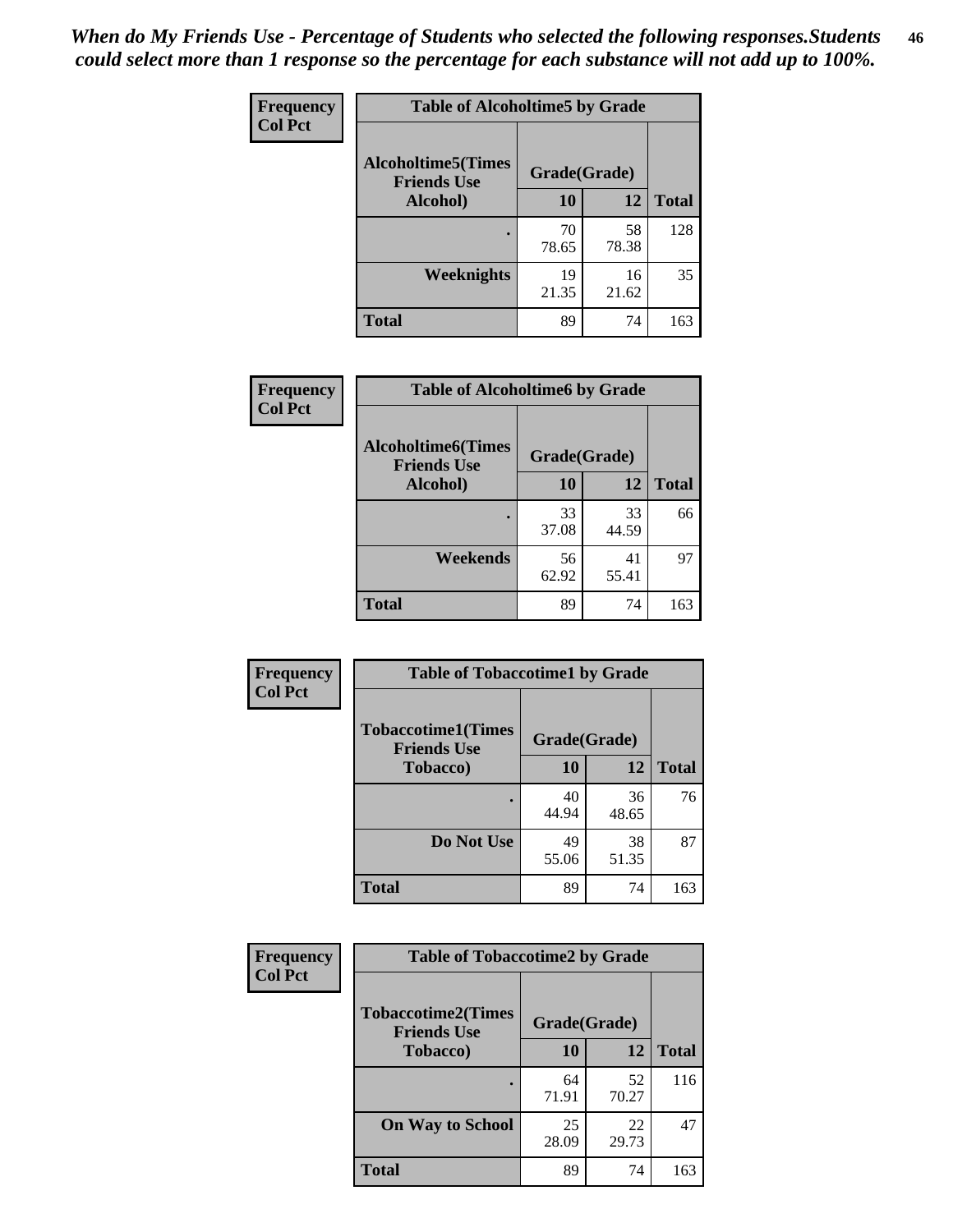*When do My Friends Use - Percentage of Students who selected the following responses.Students could select more than 1 response so the percentage for each substance will not add up to 100%.* **47**

| <b>Frequency</b> | <b>Table of Tobaccotime3 by Grade</b>           |              |             |              |  |
|------------------|-------------------------------------------------|--------------|-------------|--------------|--|
| <b>Col Pct</b>   | <b>Tobaccotime3(Times</b><br><b>Friends Use</b> | Grade(Grade) |             |              |  |
|                  | <b>Tobacco</b> )                                | 10           | 12          | <b>Total</b> |  |
|                  |                                                 | 75<br>84.27  | 64<br>86.49 | 139          |  |
|                  | <b>During School</b>                            | 14<br>15.73  | 10<br>13.51 | 24           |  |
|                  | <b>Total</b>                                    | 89           | 74          | 163          |  |

| <b>Frequency</b> | <b>Table of Tobaccotime4 by Grade</b> |              |             |              |
|------------------|---------------------------------------|--------------|-------------|--------------|
| <b>Col Pct</b>   | <b>Tobaccotime4(Times</b>             | Grade(Grade) |             |              |
|                  | <b>Friends Use Tobacco)</b>           | 10           | 12          | <b>Total</b> |
|                  |                                       | 84<br>94.38  | 70<br>94.59 | 154          |
|                  | <b>On Way Home From School</b>        | 5<br>5.62    | 4<br>5.41   | q            |
|                  | <b>Total</b>                          | 89           | 74          | 163          |

| Frequency      | <b>Table of Tobaccotime5 by Grade</b>            |              |             |              |
|----------------|--------------------------------------------------|--------------|-------------|--------------|
| <b>Col Pct</b> | <b>Tobaccotime5</b> (Times<br><b>Friends Use</b> | Grade(Grade) |             |              |
|                | <b>Tobacco</b> )                                 | 10           | 12          | <b>Total</b> |
|                |                                                  | 55<br>61.80  | 46<br>62.16 | 101          |
|                | Weeknights                                       | 34<br>38.20  | 28<br>37.84 | 62           |
|                | <b>Total</b>                                     | 89           | 74          | 163          |

| Frequency<br><b>Col Pct</b> | <b>Table of Tobaccotime6 by Grade</b><br><b>Tobaccotime6(Times</b><br>Grade(Grade)<br><b>Friends Use</b> |             |             |              |
|-----------------------------|----------------------------------------------------------------------------------------------------------|-------------|-------------|--------------|
|                             |                                                                                                          |             |             |              |
|                             | <b>Tobacco</b> )                                                                                         | 10          | 12          | <b>Total</b> |
|                             | ٠                                                                                                        | 53<br>59.55 | 47<br>63.51 | 100          |
|                             | Weekends                                                                                                 | 36<br>40.45 | 27<br>36.49 | 63           |
|                             | <b>Total</b>                                                                                             | 89          | 74          | 163          |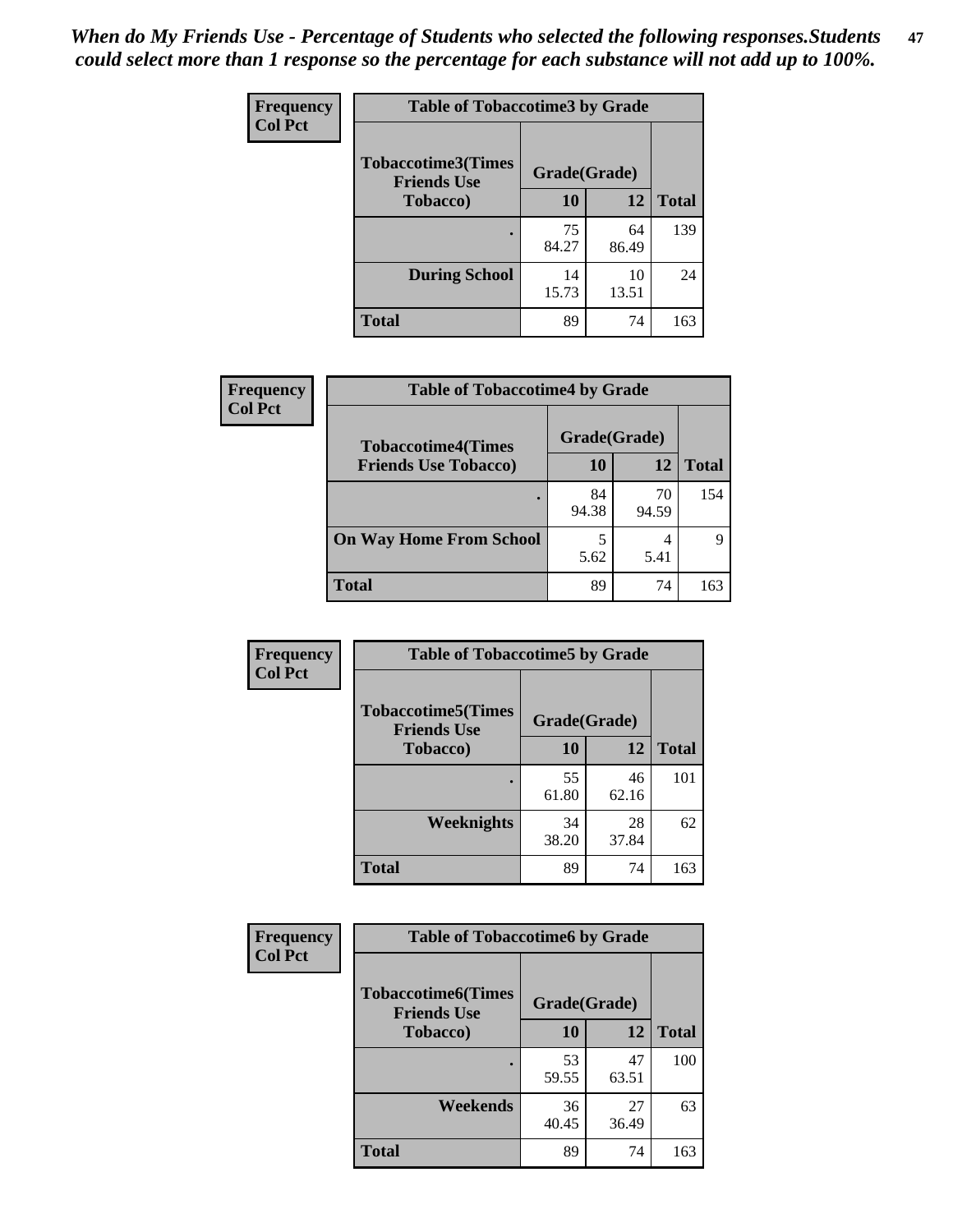| Frequency      | <b>Table of Marijuanatime1 by Grade</b>           |              |             |              |
|----------------|---------------------------------------------------|--------------|-------------|--------------|
| <b>Col Pct</b> | <b>Marijuanatime1(Times</b><br><b>Friends Use</b> | Grade(Grade) |             |              |
|                | Marijuana)                                        | 10           | 12          | <b>Total</b> |
|                |                                                   | 24<br>26.97  | 32<br>43.24 | 56           |
|                | Do Not Use                                        | 65<br>73.03  | 42<br>56.76 | 107          |
|                | <b>Total</b>                                      | 89           | 74          | 163          |

|                | <b>Table of Marijuanatime2 by Grade</b>           |              |             |              |  |
|----------------|---------------------------------------------------|--------------|-------------|--------------|--|
| Frequency      |                                                   |              |             |              |  |
| <b>Col Pct</b> | <b>Marijuanatime2(Times</b><br><b>Friends Use</b> | Grade(Grade) |             |              |  |
|                | Marijuana)                                        | 10           | 12          | <b>Total</b> |  |
|                |                                                   | 81<br>91.01  | 65<br>87.84 | 146          |  |
|                | <b>On Way to School</b>                           | 8<br>8.99    | 9<br>12.16  | 17           |  |
|                | <b>Total</b>                                      | 89           | 74          | 163          |  |

| <b>Frequency</b> | <b>Table of Marijuanatime3 by Grade</b>    |                        |             |              |
|------------------|--------------------------------------------|------------------------|-------------|--------------|
| <b>Col Pct</b>   | Marijuanatime3(Times<br><b>Friends Use</b> | Grade(Grade)           |             |              |
|                  | Marijuana)                                 | 10                     | <b>12</b>   | <b>Total</b> |
|                  |                                            | 87<br>97.75            | 70<br>94.59 | 157          |
|                  | <b>During School</b>                       | $\mathfrak{D}$<br>2.25 | 4<br>5.41   | 6            |
|                  | <b>Total</b>                               | 89                     | 74          | 163          |

| <b>Frequency</b> | <b>Table of Marijuanatime4 by Grade</b> |              |             |              |
|------------------|-----------------------------------------|--------------|-------------|--------------|
| <b>Col Pct</b>   | <b>Marijuanatime4(Times</b>             | Grade(Grade) |             |              |
|                  | <b>Friends Use Marijuana</b> )          | 10           | 12          | <b>Total</b> |
|                  |                                         | 81<br>91.01  | 64<br>86.49 | 145          |
|                  | <b>On Way Home From School</b>          | 8<br>8.99    | 10<br>13.51 | 18           |
|                  | <b>Total</b>                            | 89           | 74          | 163          |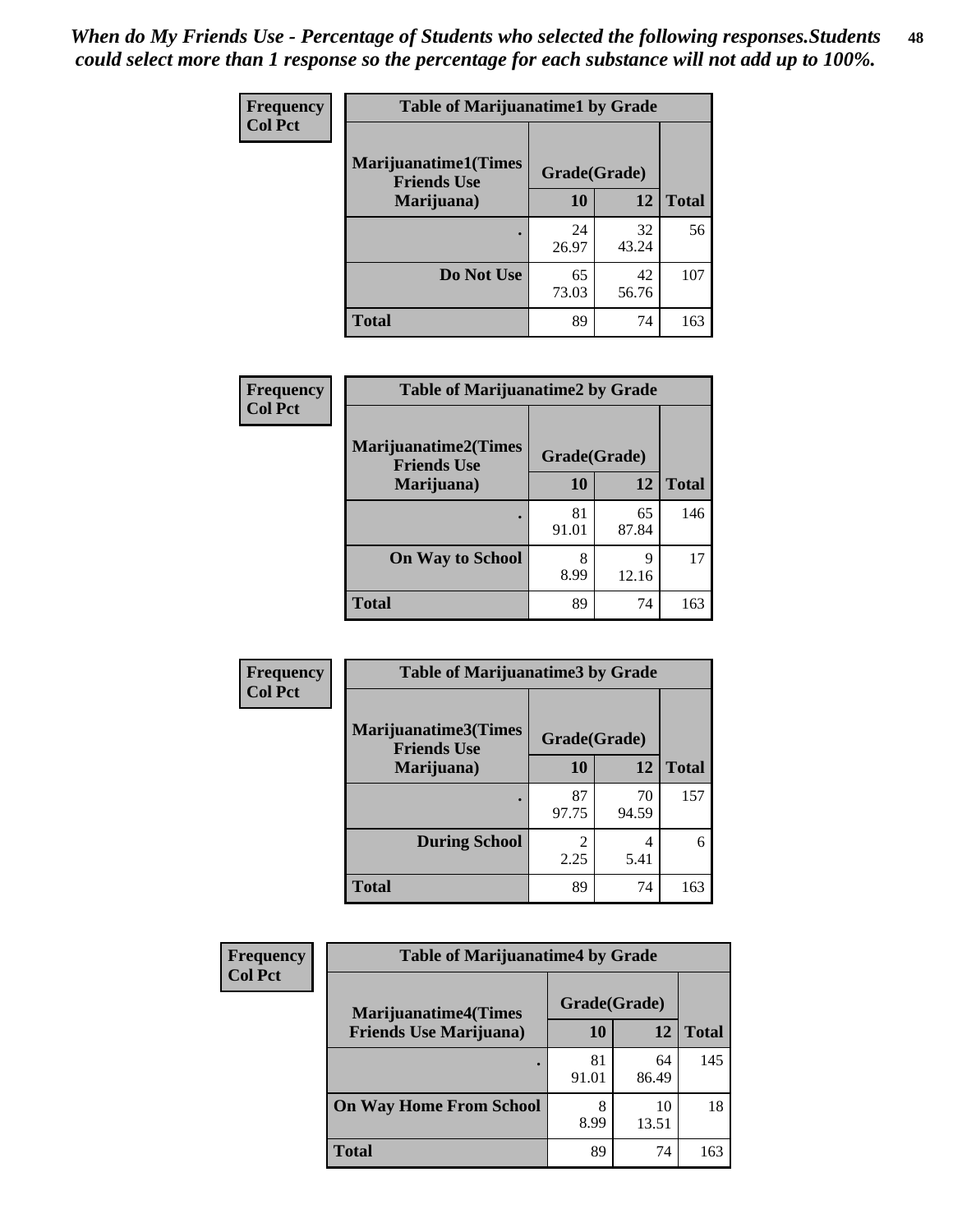| Frequency      | <b>Table of Marijuanatime5 by Grade</b>            |              |             |              |
|----------------|----------------------------------------------------|--------------|-------------|--------------|
| <b>Col Pct</b> | <b>Marijuanatime5</b> (Times<br><b>Friends Use</b> | Grade(Grade) |             |              |
|                | Marijuana)                                         | 10           | <b>12</b>   | <b>Total</b> |
|                |                                                    | 74<br>83.15  | 52<br>70.27 | 126          |
|                | Weeknights                                         | 15<br>16.85  | 22<br>29.73 | 37           |
|                | <b>Total</b>                                       | 89           | 74          | 163          |

| Frequency      | <b>Table of Marijuanatime6 by Grade</b>           |              |             |              |
|----------------|---------------------------------------------------|--------------|-------------|--------------|
| <b>Col Pct</b> | <b>Marijuanatime6(Times</b><br><b>Friends Use</b> | Grade(Grade) |             |              |
|                | Marijuana)                                        | 10           | 12          | <b>Total</b> |
|                |                                                   | 64<br>71.91  | 46<br>62.16 | 110          |
|                | Weekends                                          | 25<br>28.09  | 28<br>37.84 | 53           |
|                | <b>Total</b>                                      | 89           | 74          | 163          |

| Frequency      | <b>Table of Otherdrugtime1 by Grade</b>                 |              |             |              |
|----------------|---------------------------------------------------------|--------------|-------------|--------------|
| <b>Col Pct</b> | <b>Otherdrugtime1(Times</b><br><b>Friends Use Other</b> | Grade(Grade) |             |              |
|                | <b>Illegal Drugs</b> )                                  | 10           | 12          | <b>Total</b> |
|                |                                                         | 18<br>20.22  | 16<br>21.62 | 34           |
|                | Do Not Use                                              | 71<br>79.78  | 58<br>78.38 | 129          |
|                | <b>Total</b>                                            | 89           | 74          | 163          |

| Frequency      | <b>Table of Otherdrugtime2 by Grade</b>                 |              |             |              |  |  |
|----------------|---------------------------------------------------------|--------------|-------------|--------------|--|--|
| <b>Col Pct</b> | <b>Otherdrugtime2(Times</b><br><b>Friends Use Other</b> | Grade(Grade) |             |              |  |  |
|                | <b>Illegal Drugs</b> )                                  | 10           | 12          | <b>Total</b> |  |  |
|                |                                                         | 86<br>96.63  | 71<br>95.95 | 157          |  |  |
|                | <b>On Way to School</b>                                 | 3<br>3.37    | 3<br>4.05   | 6            |  |  |
|                | <b>Total</b>                                            | 89           | 74          | 163          |  |  |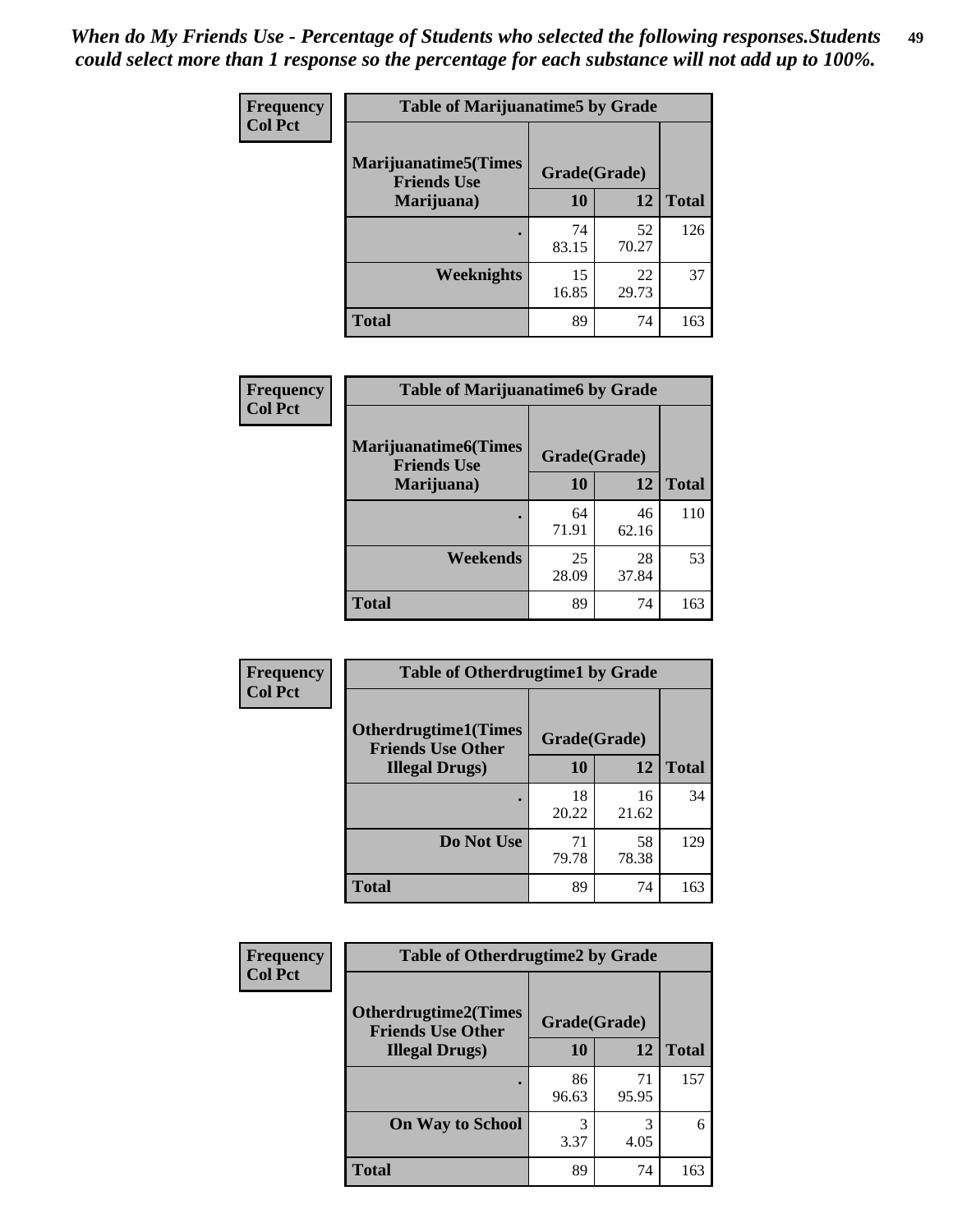| <b>Frequency</b> | <b>Table of Otherdrugtime3 by Grade</b>          |              |             |              |  |  |
|------------------|--------------------------------------------------|--------------|-------------|--------------|--|--|
| <b>Col Pct</b>   | Otherdrugtime3(Times<br><b>Friends Use Other</b> | Grade(Grade) |             |              |  |  |
|                  | <b>Illegal Drugs</b> )                           |              | 12          | <b>Total</b> |  |  |
|                  |                                                  | 86<br>96.63  | 69<br>93.24 | 155          |  |  |
|                  | <b>During School</b>                             | 3<br>3.37    | 5<br>6.76   | 8            |  |  |
|                  | <b>Total</b>                                     | 89           | 74          | 163          |  |  |

| Frequency      | <b>Table of Otherdrugtime4 by Grade</b>                         |              |             |              |  |  |
|----------------|-----------------------------------------------------------------|--------------|-------------|--------------|--|--|
| <b>Col Pct</b> | <b>Otherdrugtime4(Times</b><br><b>Friends Use Other Illegal</b> | Grade(Grade) |             |              |  |  |
|                | Drugs)                                                          | 10           | 12          | <b>Total</b> |  |  |
|                | $\bullet$                                                       | 86<br>96.63  | 70<br>94.59 | 156          |  |  |
|                | <b>On Way Home From School</b>                                  | 3<br>3.37    | 4<br>5.41   |              |  |  |
|                | <b>Total</b>                                                    | 89           | 74          | 163          |  |  |

| <b>Frequency</b> | <b>Table of Otherdrugtime5 by Grade</b>                  |              |             |              |  |  |
|------------------|----------------------------------------------------------|--------------|-------------|--------------|--|--|
| <b>Col Pct</b>   | <b>Otherdrugtime5</b> (Times<br><b>Friends Use Other</b> | Grade(Grade) |             |              |  |  |
|                  | <b>Illegal Drugs</b> )                                   | 10           | 12          | <b>Total</b> |  |  |
|                  |                                                          | 82<br>92.13  | 64<br>86.49 | 146          |  |  |
|                  | Weeknights                                               | 7.87         | 10<br>13.51 | 17           |  |  |
|                  | Total                                                    | 89           | 74          | 163          |  |  |

| <b>Frequency</b> | <b>Table of Otherdrugtime6 by Grade</b>                 |              |             |              |  |  |
|------------------|---------------------------------------------------------|--------------|-------------|--------------|--|--|
| <b>Col Pct</b>   | <b>Otherdrugtime6(Times</b><br><b>Friends Use Other</b> | Grade(Grade) |             |              |  |  |
|                  | <b>Illegal Drugs</b> )                                  | 10           | 12          | <b>Total</b> |  |  |
|                  |                                                         | 73<br>82.02  | 61<br>82.43 | 134          |  |  |
|                  | Weekends                                                | 16<br>17.98  | 13<br>17.57 | 29           |  |  |
|                  | <b>Total</b>                                            | 89           | 74          | 163          |  |  |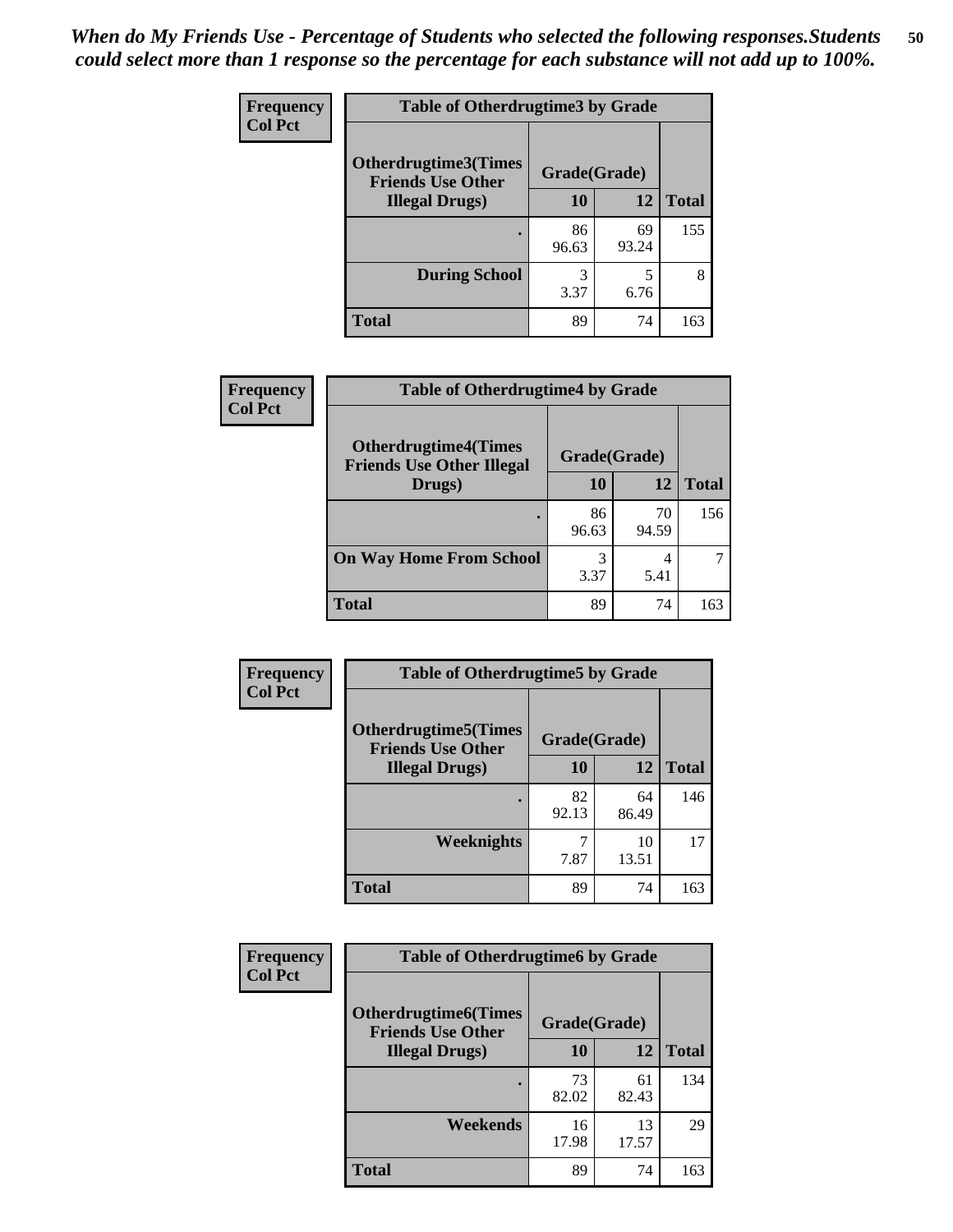| Frequency      | <b>Table of Educationalcohol by Grade</b>                                                                  |              |             |              |  |
|----------------|------------------------------------------------------------------------------------------------------------|--------------|-------------|--------------|--|
| <b>Col Pct</b> | Educationalcohol(I<br>have been taught<br>about alcohol,<br>tobacco,<br>and other drugs<br>within the last | Grade(Grade) |             |              |  |
|                | year at school)                                                                                            | 10           | 12          | <b>Total</b> |  |
|                | Yes                                                                                                        | 77<br>86.52  | 50<br>67.57 | 127          |  |
|                | N <sub>0</sub>                                                                                             | 12<br>13.48  | 24<br>32.43 | 36           |  |
|                | <b>Total</b>                                                                                               | 89           | 74          | 163          |  |

| Frequency      | <b>Table of Eversmoked by Grade</b> |              |             |              |  |  |
|----------------|-------------------------------------|--------------|-------------|--------------|--|--|
| <b>Col Pct</b> | Eversmoked(I<br>have smoked         | Grade(Grade) |             |              |  |  |
|                | a cigarette)                        | <b>10</b>    | 12          | <b>Total</b> |  |  |
|                | <b>Yes</b>                          | 39<br>43.82  | 29<br>39.19 | 68           |  |  |
|                | N <sub>0</sub>                      | 50<br>56.18  | 45<br>60.81 | 95           |  |  |
|                | <b>Total</b>                        | 89           | 74          | 163          |  |  |

| Frequency      | <b>Table of Drovedrinking by Grade</b>                                                                                                    |             |             |              |
|----------------|-------------------------------------------------------------------------------------------------------------------------------------------|-------------|-------------|--------------|
| <b>Col Pct</b> | Drovedrinking(In<br>the past 30 days I<br>have driven a car<br>or other vehicle<br>Grade(Grade)<br>while I was<br>10<br>drinking alcohol) |             | 12          | <b>Total</b> |
|                |                                                                                                                                           |             |             |              |
|                | Yes                                                                                                                                       | 7.87        | 10<br>13.51 | 17           |
|                | N <sub>0</sub>                                                                                                                            | 82<br>92.13 | 64<br>86.49 | 146          |
|                | <b>Total</b>                                                                                                                              | 89          | 74          | 163          |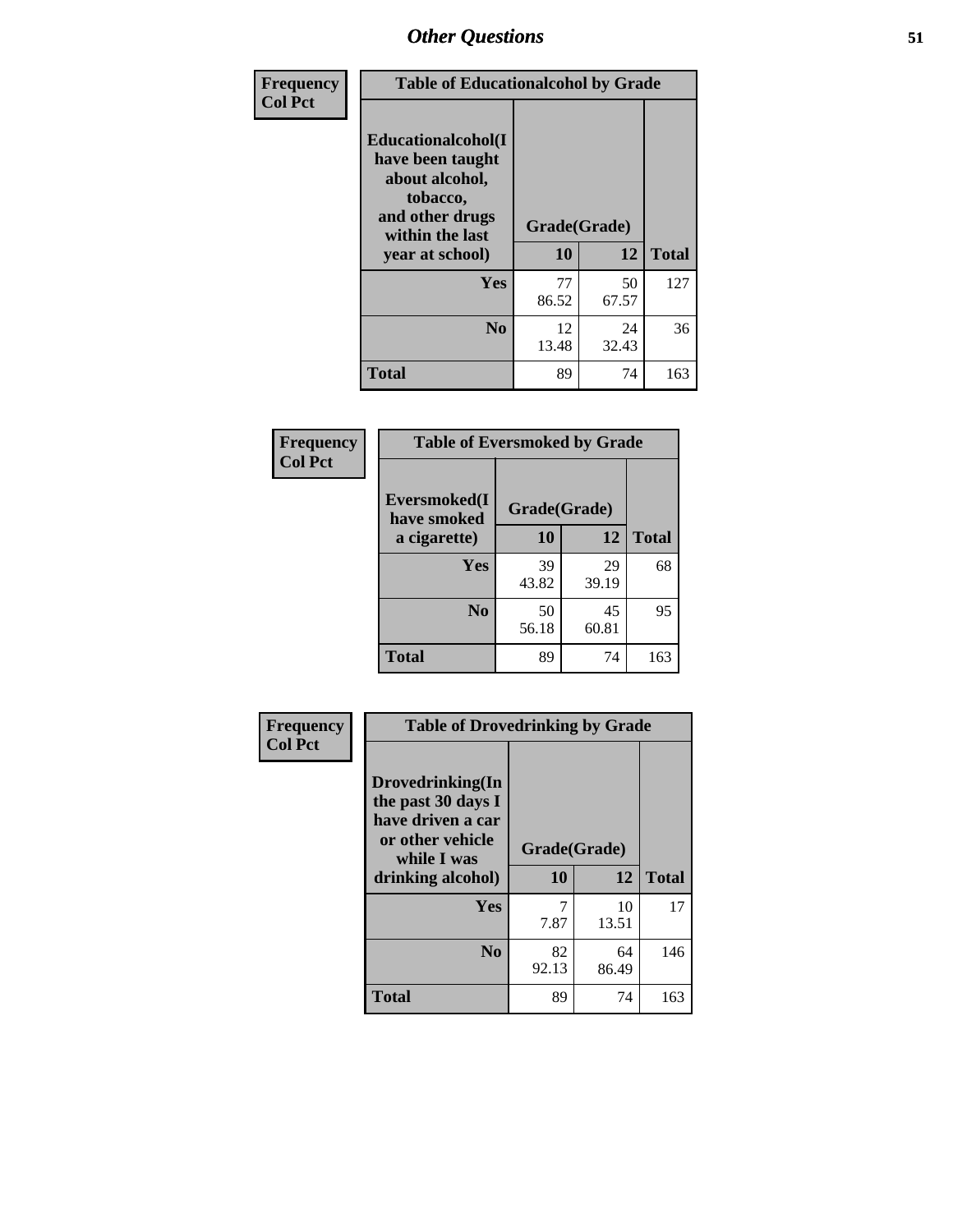| Frequency<br><b>Col Pct</b> | <b>Table of Rodedrinking by Grade</b>                                                                                  |                          |             |              |  |  |
|-----------------------------|------------------------------------------------------------------------------------------------------------------------|--------------------------|-------------|--------------|--|--|
|                             | Rodedrinking(In<br>the past 30 days<br>I have ridden in<br>a car with a<br>driver who had<br>been drinking<br>alcohol) | Grade(Grade)<br>12<br>10 |             | <b>Total</b> |  |  |
|                             |                                                                                                                        |                          |             |              |  |  |
|                             | <b>Yes</b>                                                                                                             | 24<br>26.97              | 15<br>20.27 | 39           |  |  |
|                             | N <sub>0</sub>                                                                                                         | 65<br>73.03              | 59<br>79.73 | 124          |  |  |
|                             | <b>Total</b>                                                                                                           | 89                       | 74          | 163          |  |  |

#### **Frequency Col Pct**

|                                                                                                                           | <b>Table of Drugsschool by Grade</b> |             |              |  |  |  |  |
|---------------------------------------------------------------------------------------------------------------------------|--------------------------------------|-------------|--------------|--|--|--|--|
| <b>Drugsschool</b> (During<br>the past 12 months,<br>I have been offered,<br>sold,<br>or given illegal<br>drugs on school | Grade(Grade)                         |             |              |  |  |  |  |
| property)                                                                                                                 | 10                                   | 12          | <b>Total</b> |  |  |  |  |
| Yes                                                                                                                       | 12<br>13.48                          | 10<br>13.51 | 22           |  |  |  |  |
| N <sub>0</sub>                                                                                                            | 77<br>86.52                          | 64<br>86.49 | 141          |  |  |  |  |
| Total                                                                                                                     | 89                                   | 74          | 163          |  |  |  |  |

| Frequency      | <b>Table of Helpbullied by Grade</b>                                                               |             |             |              |  |  |  |
|----------------|----------------------------------------------------------------------------------------------------|-------------|-------------|--------------|--|--|--|
| <b>Col Pct</b> | $Helpb$ ullied $(I$<br>would help<br>Grade(Grade)<br>someone who was<br>10<br>12<br>being bullied) |             |             | <b>Total</b> |  |  |  |
|                |                                                                                                    |             |             |              |  |  |  |
|                | <b>Strongly Agree</b>                                                                              | 46<br>51.69 | 41<br>55.41 | 87           |  |  |  |
|                | <b>Somewhat Agree</b>                                                                              | 30<br>33.71 | 25<br>33.78 | 55           |  |  |  |
|                | <b>Somewhat Disagree</b>                                                                           | 9<br>10.11  | 5<br>6.76   | 14           |  |  |  |
|                | <b>Strongly Disagree</b>                                                                           | 4<br>4.49   | 3<br>4.05   |              |  |  |  |
|                | <b>Total</b>                                                                                       | 89          | 74          | 163          |  |  |  |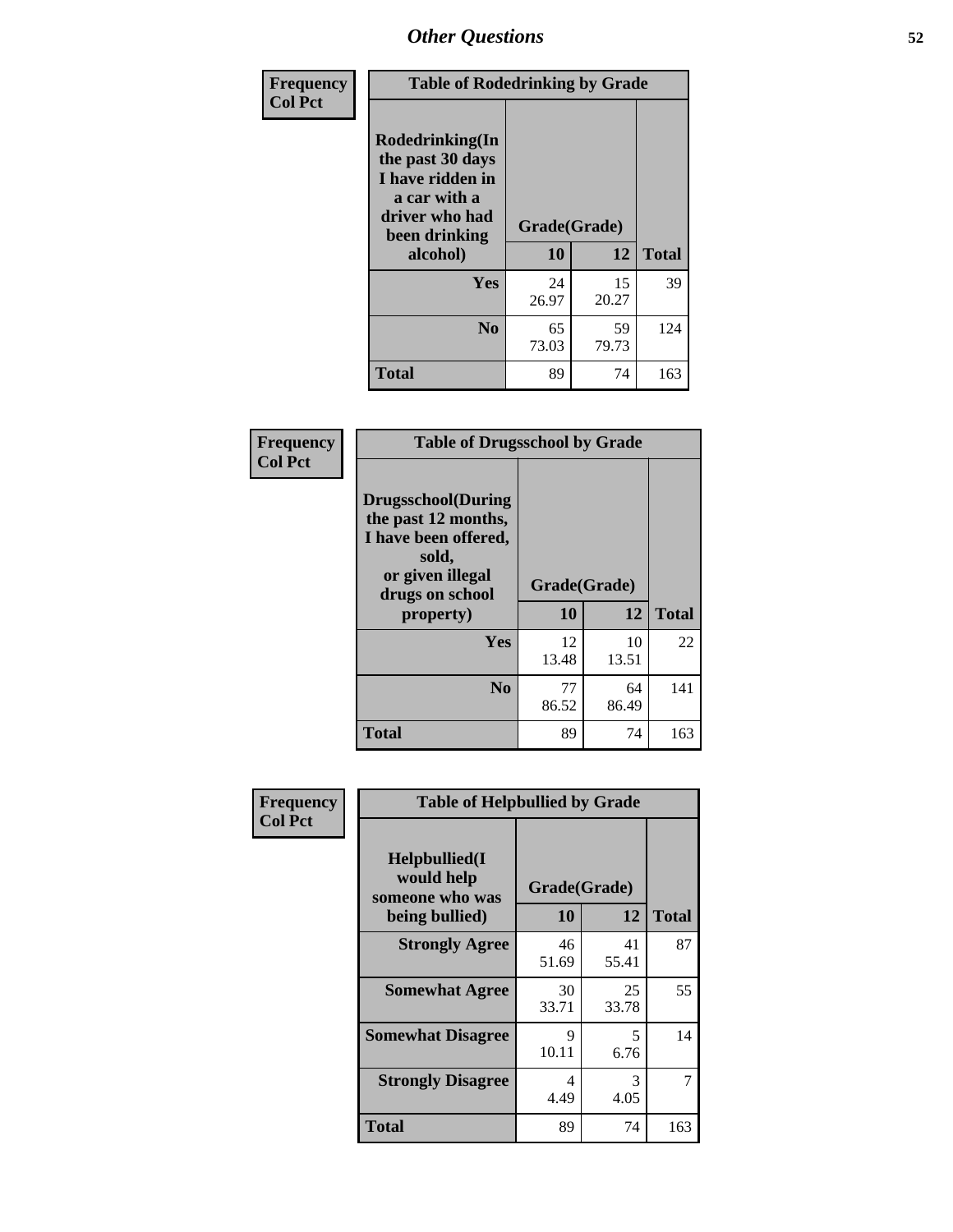*Other Questions* **53**

| <b>Frequency</b> | <b>Table of Grade by Bingedrinking</b> |                             |                                                                             |                        |                          |                               |                        |              |
|------------------|----------------------------------------|-----------------------------|-----------------------------------------------------------------------------|------------------------|--------------------------|-------------------------------|------------------------|--------------|
| <b>Row Pct</b>   |                                        |                             | Bingedrinking(I have drunk five or<br>more drinks of alcohol at one sitting |                        | during the last 30 days) |                               |                        |              |
|                  | Grade(Grade)                           | $\mathbf{0}$<br><b>Days</b> | $1$ or $\vert$<br>days                                                      | $3$ to<br>days         | <b>6 to</b><br>9<br>days | <b>10</b><br>to<br>19<br>days | All<br>30<br>days      | <b>Total</b> |
|                  | 10                                     | 70<br>78.65                 | 9<br>10.11                                                                  | 4<br>4.49              | $\mathfrak{D}$<br>2.25   | $\mathfrak{D}$<br>2.25        | $\overline{2}$<br>2.25 | 89           |
|                  | 12                                     | 60<br>81.08                 | 4<br>5.41                                                                   | $\mathfrak{D}$<br>2.70 | $\mathfrak{D}$<br>2.70   | 3<br>4.05                     | 3<br>4.05              | 74           |
|                  | <b>Total</b>                           | 130                         | 13                                                                          | 6                      | 4                        | 5                             | 5                      | 163          |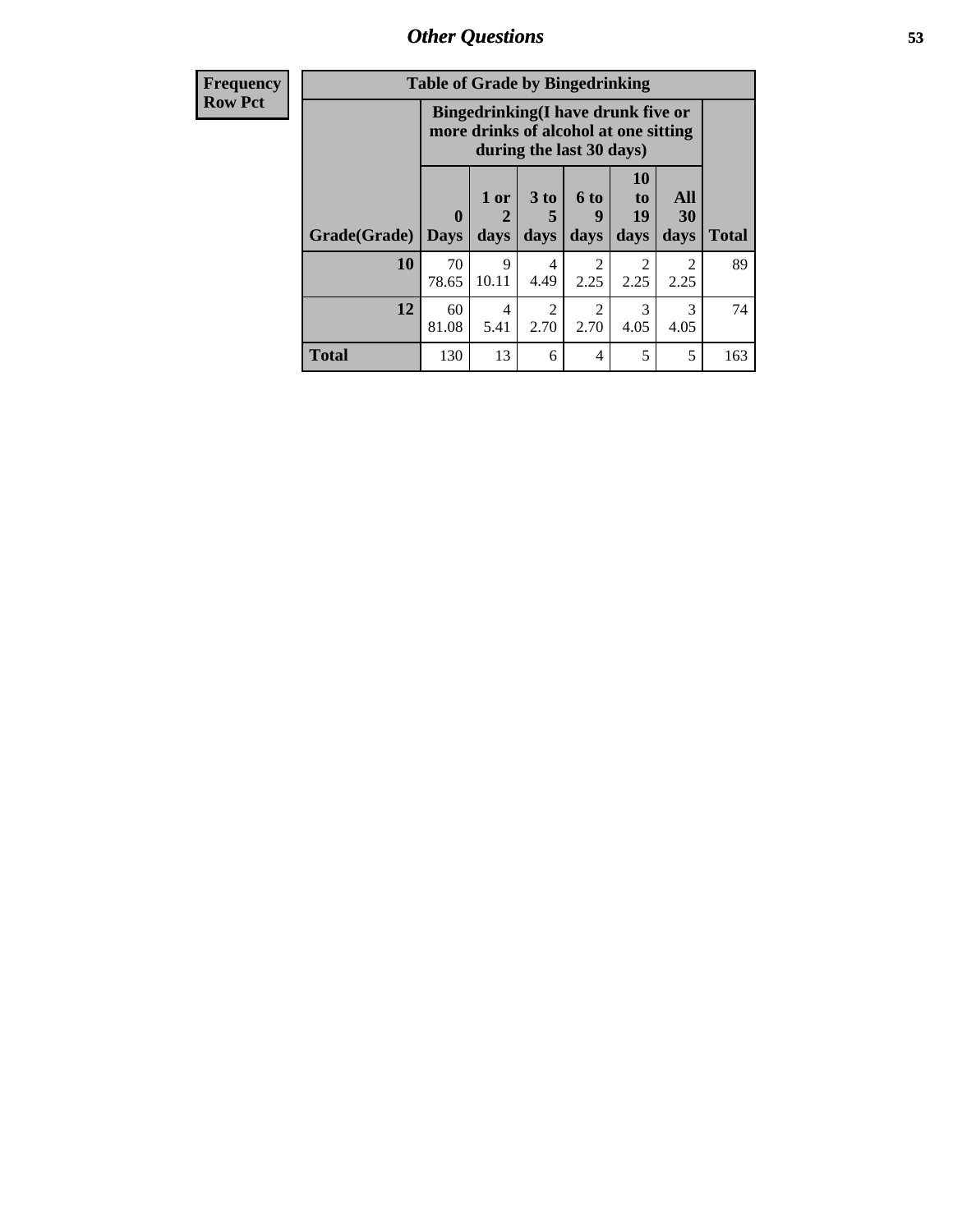### *Nutrition* **54**

| Frequency      |
|----------------|
| <b>Row Pct</b> |

| <b>Table of Grade by Dairy</b> |                          |                                                                 |                                    |                                    |              |  |  |
|--------------------------------|--------------------------|-----------------------------------------------------------------|------------------------------------|------------------------------------|--------------|--|--|
|                                |                          | Dairy (I eat at least 3 servings of dairy<br>products each day) |                                    |                                    |              |  |  |
| Grade(Grade)                   | <b>Strongly</b><br>Agree | Somewhat  <br>Agree                                             | <b>Somewhat</b><br><b>Disagree</b> | <b>Strongly</b><br><b>Disagree</b> | <b>Total</b> |  |  |
| 10                             | 25<br>28.09              | 40<br>44.94                                                     | 12<br>13.48                        | 12<br>13.48                        | 89           |  |  |
| 12                             | 23<br>31.08              | 22<br>29.73                                                     | 16<br>21.62                        | 13<br>17.57                        | 74           |  |  |
| <b>Total</b>                   | 48                       | 62                                                              | 28                                 | 25                                 | 163          |  |  |

#### **Frequency Row Pct**

| <b>Table of Grade by Fruitveg</b> |                          |                                                                          |             |                                             |              |  |
|-----------------------------------|--------------------------|--------------------------------------------------------------------------|-------------|---------------------------------------------|--------------|--|
|                                   |                          | Fruitveg(I eat at least 5 servings of fruits<br>and vegetables each day) |             |                                             |              |  |
| Grade(Grade)                      | <b>Strongly</b><br>Agree | Somewhat  <br>Agree                                                      | Somewhat    | <b>Strongly</b><br><b>Disagree</b> Disagree | <b>Total</b> |  |
| 10                                | 12<br>13.48              | 30<br>33.71                                                              | 28<br>31.46 | 19<br>21.35                                 | 89           |  |
| 12                                | 14<br>18.92              | 19<br>25.68                                                              | 24<br>32.43 | 17<br>22.97                                 | 74           |  |
| <b>Total</b>                      | 26                       | 49                                                                       | 52          | 36                                          | 163          |  |

**Frequency Row Pct**

| <b>Table of Grade by Cafeteriahealthy</b> |                          |                                                                       |                             |                                    |              |  |  |
|-------------------------------------------|--------------------------|-----------------------------------------------------------------------|-----------------------------|------------------------------------|--------------|--|--|
|                                           |                          | Cafeteriahealthy (School meals in my<br>school cafeteria are healthy) |                             |                                    |              |  |  |
| Grade(Grade)                              | <b>Strongly</b><br>Agree | Somewhat<br>Agree                                                     | <b>Somewhat</b><br>Disagree | <b>Strongly</b><br><b>Disagree</b> | <b>Total</b> |  |  |
| 10                                        | 8<br>8.99                | 27<br>30.34                                                           | 11<br>12.36                 | 43<br>48.31                        | 89           |  |  |
| 12                                        | 5<br>6.76                | 21<br>28.38                                                           | 8<br>10.81                  | 40<br>54.05                        | 74           |  |  |
| Total                                     | 13                       | 48                                                                    | 19                          | 83                                 | 163          |  |  |

**Frequency Row Pct**

| <b>Table of Grade by Cafeterianutrition</b> |                          |                                                                                           |                                   |                                    |              |  |  |
|---------------------------------------------|--------------------------|-------------------------------------------------------------------------------------------|-----------------------------------|------------------------------------|--------------|--|--|
|                                             |                          | <b>Cafeterianutrition</b> (Facts about nutrition<br>are available in my school cafeteria) |                                   |                                    |              |  |  |
| Grade(Grade)                                | <b>Strongly</b><br>Agree | Agree                                                                                     | Somewhat   Somewhat  <br>Disagree | <b>Strongly</b><br><b>Disagree</b> | <b>Total</b> |  |  |
| 10                                          | 27<br>30.34              | 37<br>41.57                                                                               | 12<br>13.48                       | 13<br>14.61                        | 89           |  |  |
| 12                                          | 16<br>21.62              | 27<br>36.49                                                                               | 12<br>16.22                       | 19<br>25.68                        | 74           |  |  |
| <b>Total</b>                                | 43                       | 64                                                                                        | 24                                | 32                                 | 163          |  |  |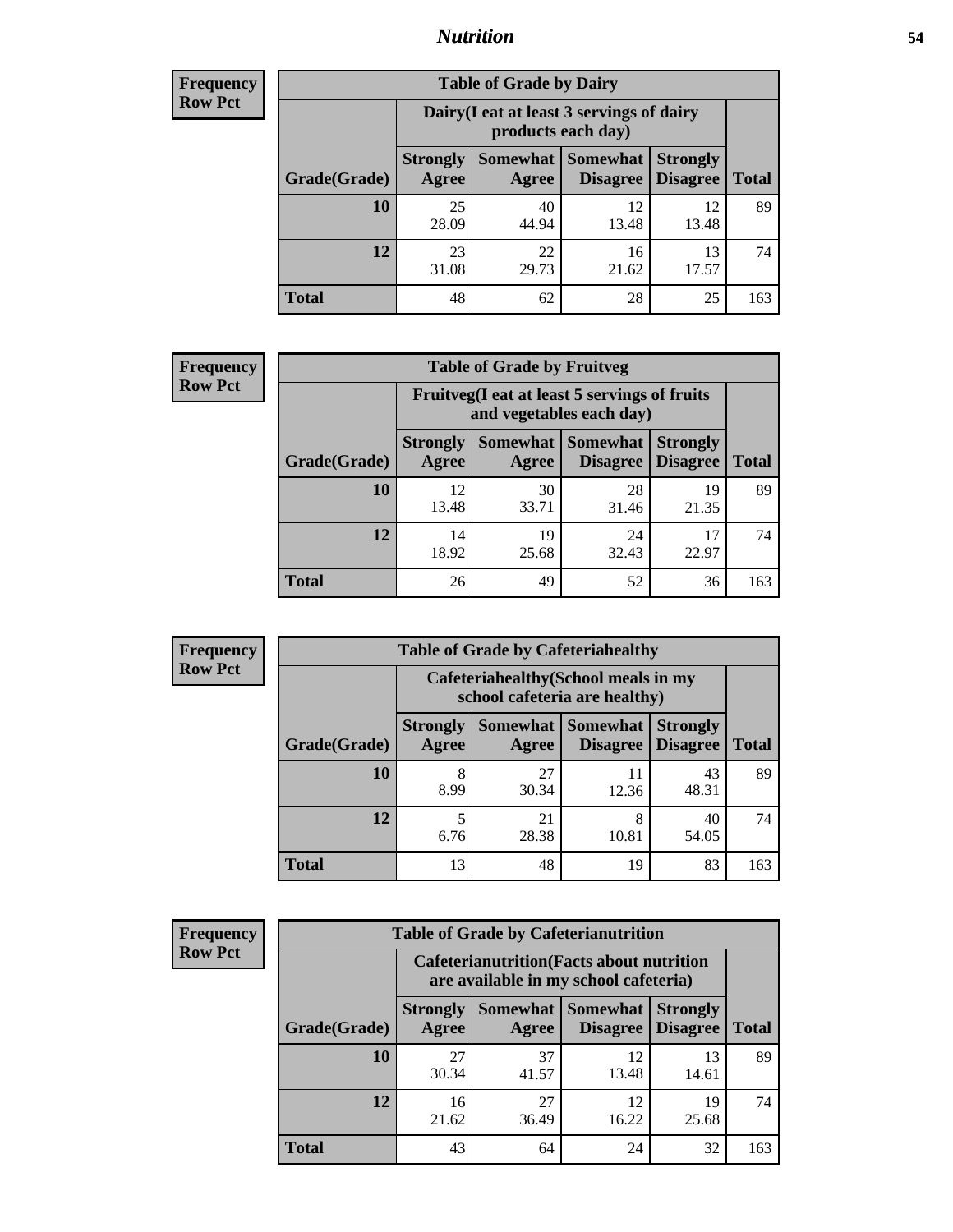### *Nutrition* **55**

| <b>Frequency</b> |
|------------------|
| Row Pct          |

| <b>Table of Grade by Schoollunch</b> |                          |                                                                 |                                      |                                    |              |  |  |
|--------------------------------------|--------------------------|-----------------------------------------------------------------|--------------------------------------|------------------------------------|--------------|--|--|
|                                      |                          | Schoollunch(I eat school lunch three or<br>more times per week) |                                      |                                    |              |  |  |
| Grade(Grade)                         | <b>Strongly</b><br>Agree | Agree                                                           | <b>Somewhat Somewhat</b><br>Disagree | <b>Strongly</b><br><b>Disagree</b> | <b>Total</b> |  |  |
| 10                                   | 35<br>39.33              | 14<br>15.73                                                     | 6<br>6.74                            | 34<br>38.20                        | 89           |  |  |
| 12                                   | 25<br>33.78              | 9.46                                                            | ℸ<br>9.46                            | 35<br>47.30                        | 74           |  |  |
| <b>Total</b>                         | 60                       | 21                                                              | 13                                   | 69                                 | 163          |  |  |

| <b>Frequency</b> |  |
|------------------|--|
| <b>Row Pct</b>   |  |

| <b>Table of Grade by Foodchoices</b>                                       |                          |             |                                        |                                    |              |  |
|----------------------------------------------------------------------------|--------------------------|-------------|----------------------------------------|------------------------------------|--------------|--|
| <b>Foodchoices</b> (I make healthy food choices in<br>my school cafeteria) |                          |             |                                        |                                    |              |  |
| Grade(Grade)                                                               | <b>Strongly</b><br>Agree | Agree       | <b>Somewhat   Somewhat</b><br>Disagree | <b>Strongly</b><br><b>Disagree</b> | <b>Total</b> |  |
| 10                                                                         | 21<br>23.60              | 21<br>23.60 | 15<br>16.85                            | 32<br>35.96                        | 89           |  |
| 12                                                                         | 12<br>16.22              | 16<br>21.62 | 12<br>16.22                            | 34<br>45.95                        | 74           |  |
| <b>Total</b>                                                               | 33                       | 37          | 27                                     | 66                                 | 163          |  |

| Frequency      | <b>Table of Grade by Wholewheat</b> |                                                                                                                    |                     |                             |                                    |              |  |  |
|----------------|-------------------------------------|--------------------------------------------------------------------------------------------------------------------|---------------------|-----------------------------|------------------------------------|--------------|--|--|
| <b>Row Pct</b> |                                     | <b>Wholewheat</b> (There are whole wheat and<br>multigrain breads and cereals available in<br>my school cafeteria) |                     |                             |                                    |              |  |  |
|                | Grade(Grade)                        | <b>Strongly</b><br>Agree                                                                                           | Somewhat  <br>Agree | <b>Somewhat</b><br>Disagree | <b>Strongly</b><br><b>Disagree</b> | <b>Total</b> |  |  |
|                | 10                                  | 16<br>17.98                                                                                                        | 29<br>32.58         | 12<br>13.48                 | 32<br>35.96                        | 89           |  |  |
|                | 12                                  | 14<br>18.92                                                                                                        | 24<br>32.43         | 9<br>12.16                  | 27<br>36.49                        | 74           |  |  |
|                | <b>Total</b>                        | 30                                                                                                                 | 53                  | 21                          | 59                                 | 163          |  |  |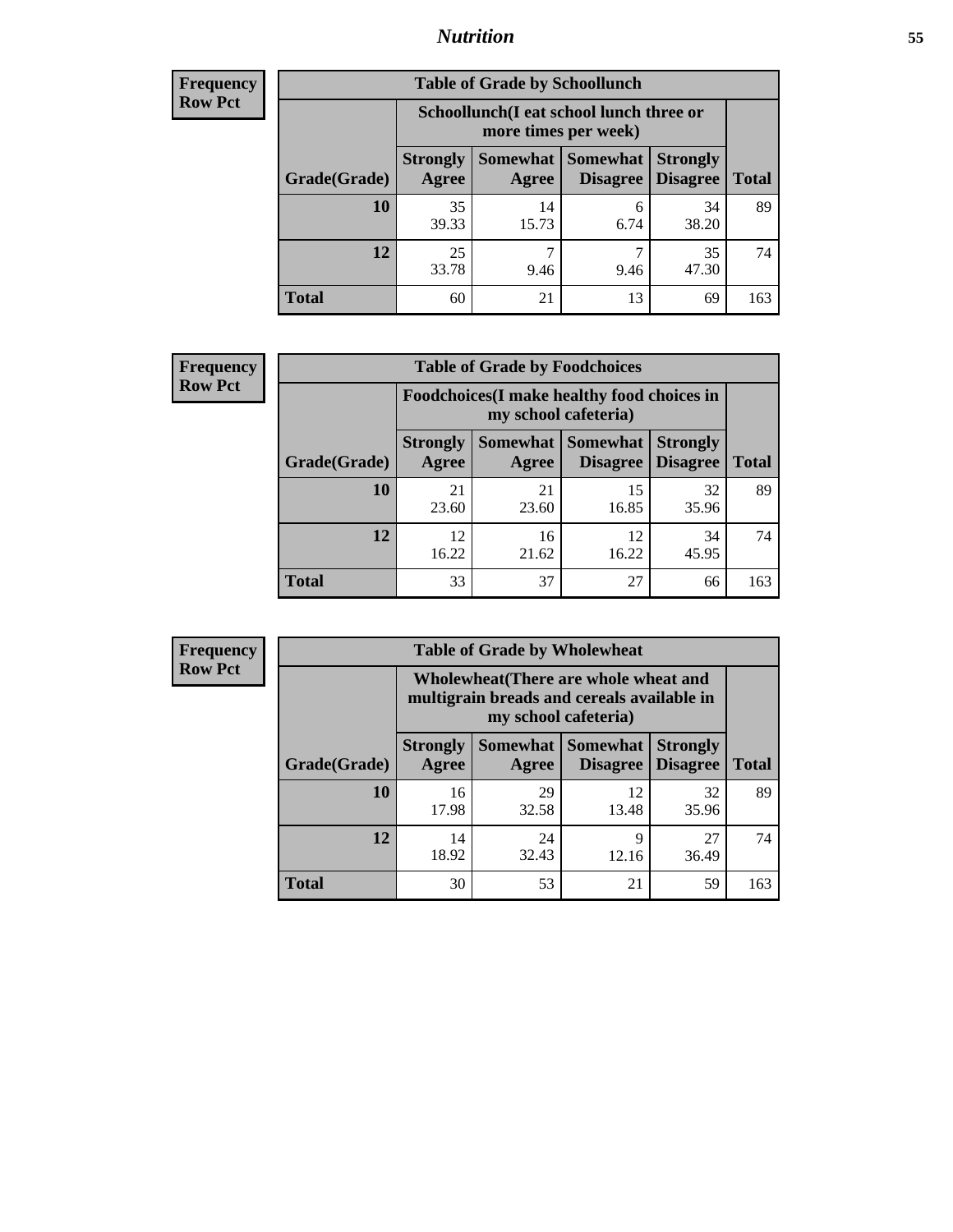### *Nutrition* **56**

**Frequency Row Pct**

| <b>Table of Grade by Healthyvending</b> |                                                                                                                                               |             |                                               |                                    |              |  |  |
|-----------------------------------------|-----------------------------------------------------------------------------------------------------------------------------------------------|-------------|-----------------------------------------------|------------------------------------|--------------|--|--|
|                                         | Healthyvending (If only healthy snacks and<br>beverages were available in the vending<br>machines during the school day,<br>I would buy them) |             |                                               |                                    |              |  |  |
| Grade(Grade)                            | <b>Strongly</b><br>Agree                                                                                                                      | Agree       | <b>Somewhat   Somewhat</b><br><b>Disagree</b> | <b>Strongly</b><br><b>Disagree</b> | <b>Total</b> |  |  |
| 10                                      | 42<br>47.19                                                                                                                                   | 25<br>28.09 | 12<br>13.48                                   | 10<br>11.24                        | 89           |  |  |
| 12                                      | 19<br>25.68                                                                                                                                   | 26<br>35.14 | 9<br>12.16                                    | 20<br>27.03                        | 74           |  |  |
| <b>Total</b>                            | 61                                                                                                                                            | 51          | 21                                            | 30                                 | 163          |  |  |

**Frequency Row Pct**

| <b>Table of Grade by Schoolbreakfast</b> |                                 |                                                                                                                                        |                                        |                                    |              |  |  |
|------------------------------------------|---------------------------------|----------------------------------------------------------------------------------------------------------------------------------------|----------------------------------------|------------------------------------|--------------|--|--|
|                                          |                                 | Schoolbreakfast(If breakfast were<br>available at school,<br>but outside the cafeteria,<br>I would eat breakfast at school more often) |                                        |                                    |              |  |  |
| Grade(Grade)                             | <b>Strongly</b><br><b>Agree</b> | Agree                                                                                                                                  | Somewhat   Somewhat<br><b>Disagree</b> | <b>Strongly</b><br><b>Disagree</b> | <b>Total</b> |  |  |
| 10                                       | 37<br>41.57                     | 30<br>33.71                                                                                                                            | 5<br>5.62                              | 17<br>19.10                        | 89           |  |  |
| 12                                       | 22<br>29.73                     | 19<br>25.68                                                                                                                            | 8<br>10.81                             | 25<br>33.78                        | 74           |  |  |
| <b>Total</b>                             | 59                              | 49                                                                                                                                     | 13                                     | 42                                 | 163          |  |  |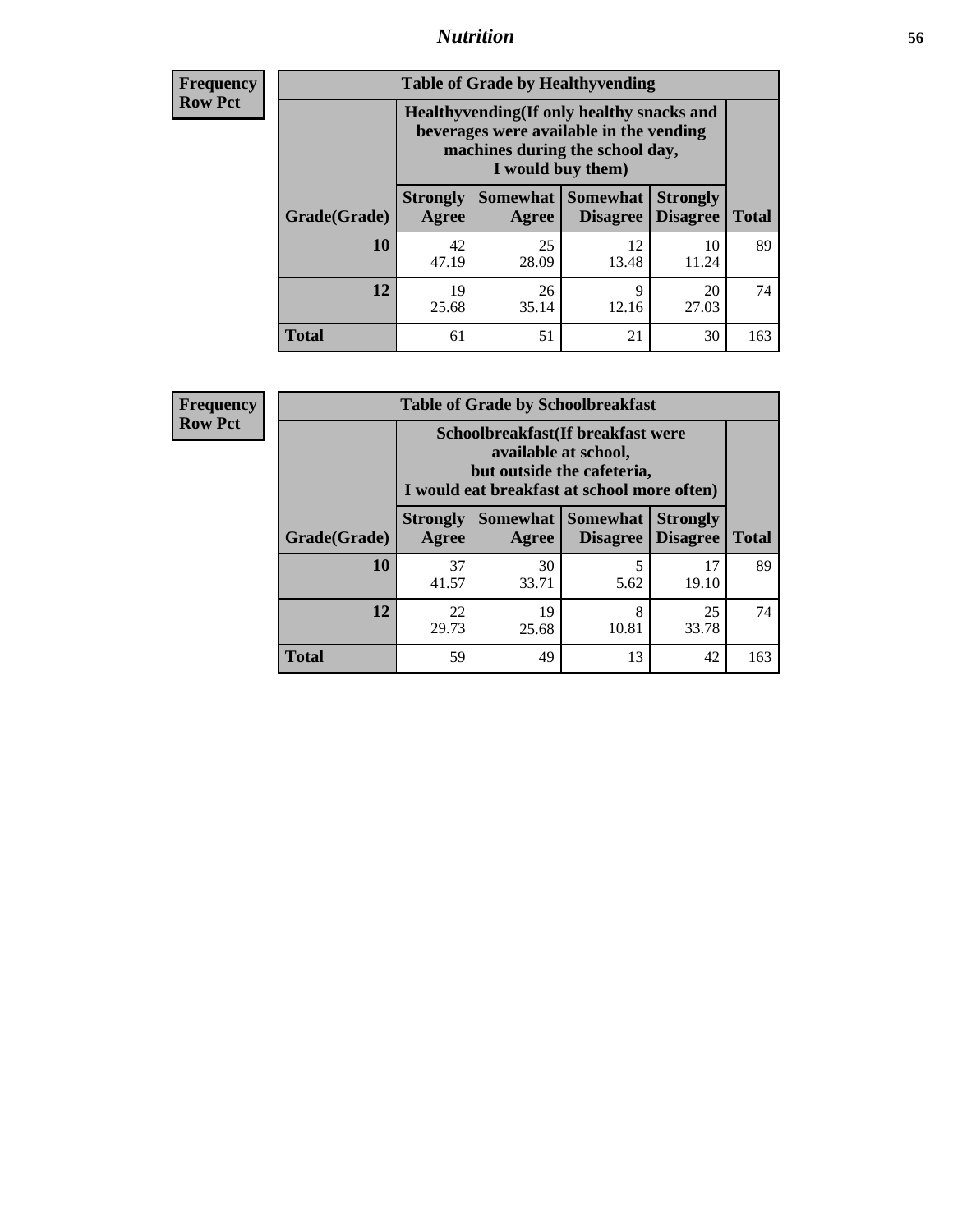| Frequency<br><b>Col Pct</b> | <b>Table of Educationaids by Grade</b>                                                                    |                    |             |              |
|-----------------------------|-----------------------------------------------------------------------------------------------------------|--------------------|-------------|--------------|
|                             | <b>Educationaids</b> (I<br>have been<br>taught about<br><b>HIV/AIDS</b> at<br>school in the<br>past year) | Grade(Grade)<br>10 | 12          | <b>Total</b> |
|                             | Yes                                                                                                       | 80<br>89.89        | 55<br>74.32 | 135          |
|                             | N <sub>0</sub>                                                                                            | 9<br>10.11         | 19<br>25.68 | 28           |
|                             | <b>Total</b>                                                                                              | 89                 | 74          | 163          |

| Frequency      | <b>Table of Educationcharacter by Grade</b>                 |              |             |              |  |
|----------------|-------------------------------------------------------------|--------------|-------------|--------------|--|
| <b>Col Pct</b> | Educationcharacter(I<br>have been taught<br>about character |              |             |              |  |
|                | education in the past                                       | Grade(Grade) |             |              |  |
|                | year at school)                                             | 10           | 12          | <b>Total</b> |  |
|                | Yes                                                         | 75<br>84.27  | 58<br>78.38 | 133          |  |
|                | N <sub>0</sub>                                              | 14<br>15.73  | 16<br>21.62 | 30           |  |
|                | <b>Total</b>                                                | 89           | 74          | 163          |  |

| Frequency      | <b>Table of Gradcoach1 by Grade</b>              |              |             |              |
|----------------|--------------------------------------------------|--------------|-------------|--------------|
| <b>Col Pct</b> | Gradcoach1(I<br>know who my<br><b>Graduation</b> | Grade(Grade) |             |              |
|                | Coach is)                                        | 10           | 12          | <b>Total</b> |
|                | Yes                                              | 27<br>30.34  | 56<br>75.68 | 83           |
|                | N <sub>0</sub>                                   | 62<br>69.66  | 18<br>24.32 | 80           |
|                | <b>Total</b>                                     | 89           | 74          | 163          |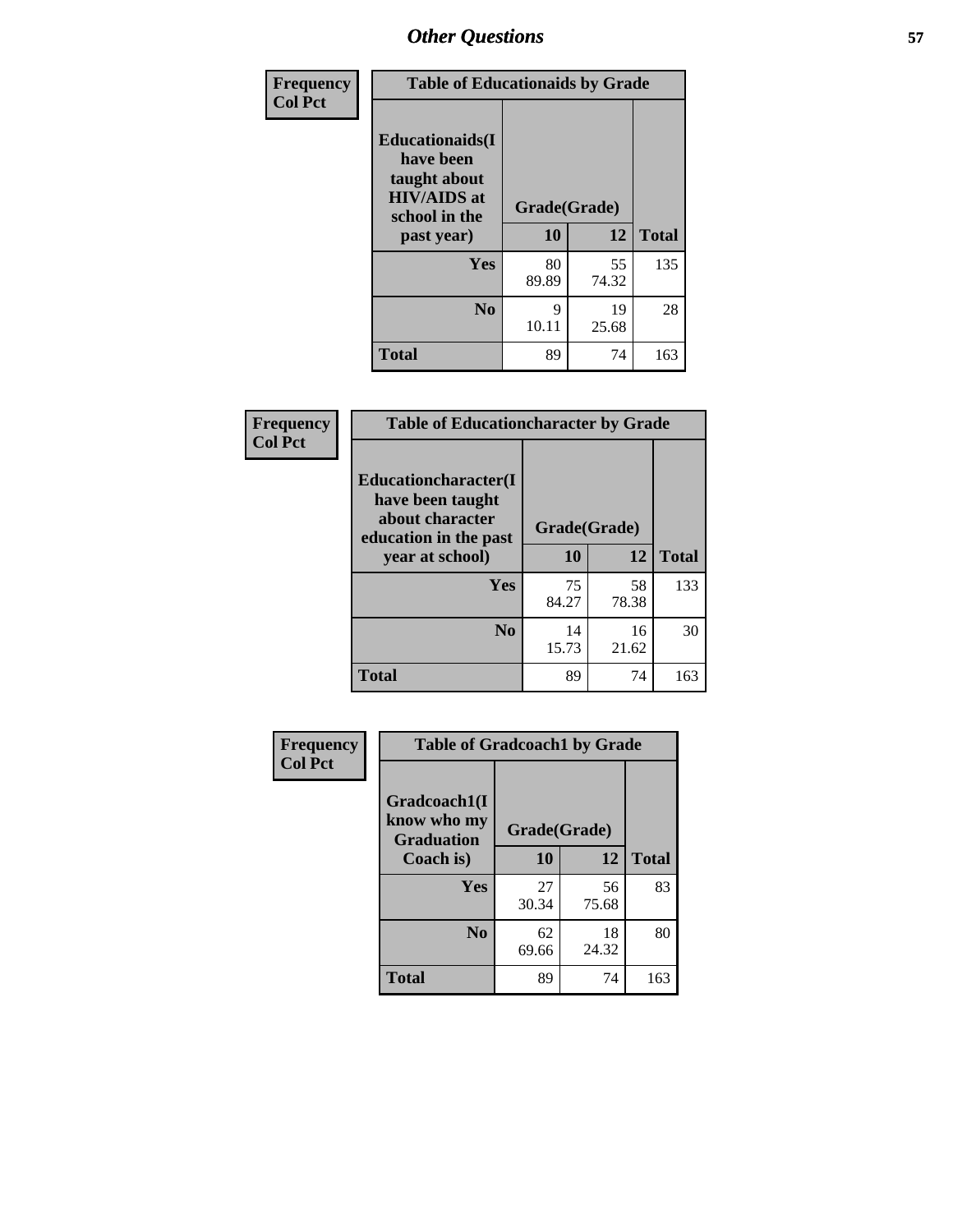| Frequency      | <b>Table of Gradcoach2 by Grade</b> |              |             |              |
|----------------|-------------------------------------|--------------|-------------|--------------|
| <b>Col Pct</b> |                                     |              |             |              |
|                | Gradcoach2(I<br>have                |              |             |              |
|                | contacted my<br><b>Graduation</b>   | Grade(Grade) |             |              |
|                | Coach)                              | 10           | 12          | <b>Total</b> |
|                | Yes                                 | 7<br>7.87    | 27<br>36.49 | 34           |
|                | N <sub>0</sub>                      | 82<br>92.13  | 47<br>63.51 | 129          |
|                | Total                               | 89           | 74          | 163          |

| <b>Frequency</b><br><b>Col Pct</b> | <b>Table of Gradcoach3 by Grade</b>                    |              |             |              |
|------------------------------------|--------------------------------------------------------|--------------|-------------|--------------|
|                                    | Gradcoach3(I<br>have received<br>assistance<br>from my | Grade(Grade) |             |              |
|                                    | <b>Graduation</b><br>Coach)                            | 10           | 12          | <b>Total</b> |
|                                    | Yes                                                    | 6<br>6.74    | 29<br>39.19 | 35           |
|                                    | N <sub>0</sub>                                         | 15<br>16.85  | 14<br>18.92 | 29           |
|                                    | Don't know                                             | 68<br>76.40  | 31<br>41.89 | 99           |
|                                    | <b>Total</b>                                           | 89           | 74          | 163          |

| Frequency      | <b>Table of Selfharm by Grade</b>                                                                                                                                                      |                    |             |              |
|----------------|----------------------------------------------------------------------------------------------------------------------------------------------------------------------------------------|--------------------|-------------|--------------|
| <b>Col Pct</b> | <b>Selfharm</b> (During<br>the past 12<br>months,<br>I harmed myself<br>on purpose<br><b>Suicideconsider</b><br>During the past<br>12 months,<br>I seriously<br>considered<br>suicide) | Grade(Grade)<br>10 | 12          | <b>Total</b> |
|                | Yes                                                                                                                                                                                    | 13<br>14.61        | 6<br>8.11   | 19           |
|                | N <sub>0</sub>                                                                                                                                                                         | 76<br>85.39        | 68<br>91.89 | 144          |
|                | <b>Total</b>                                                                                                                                                                           | 89                 | 74          | 163          |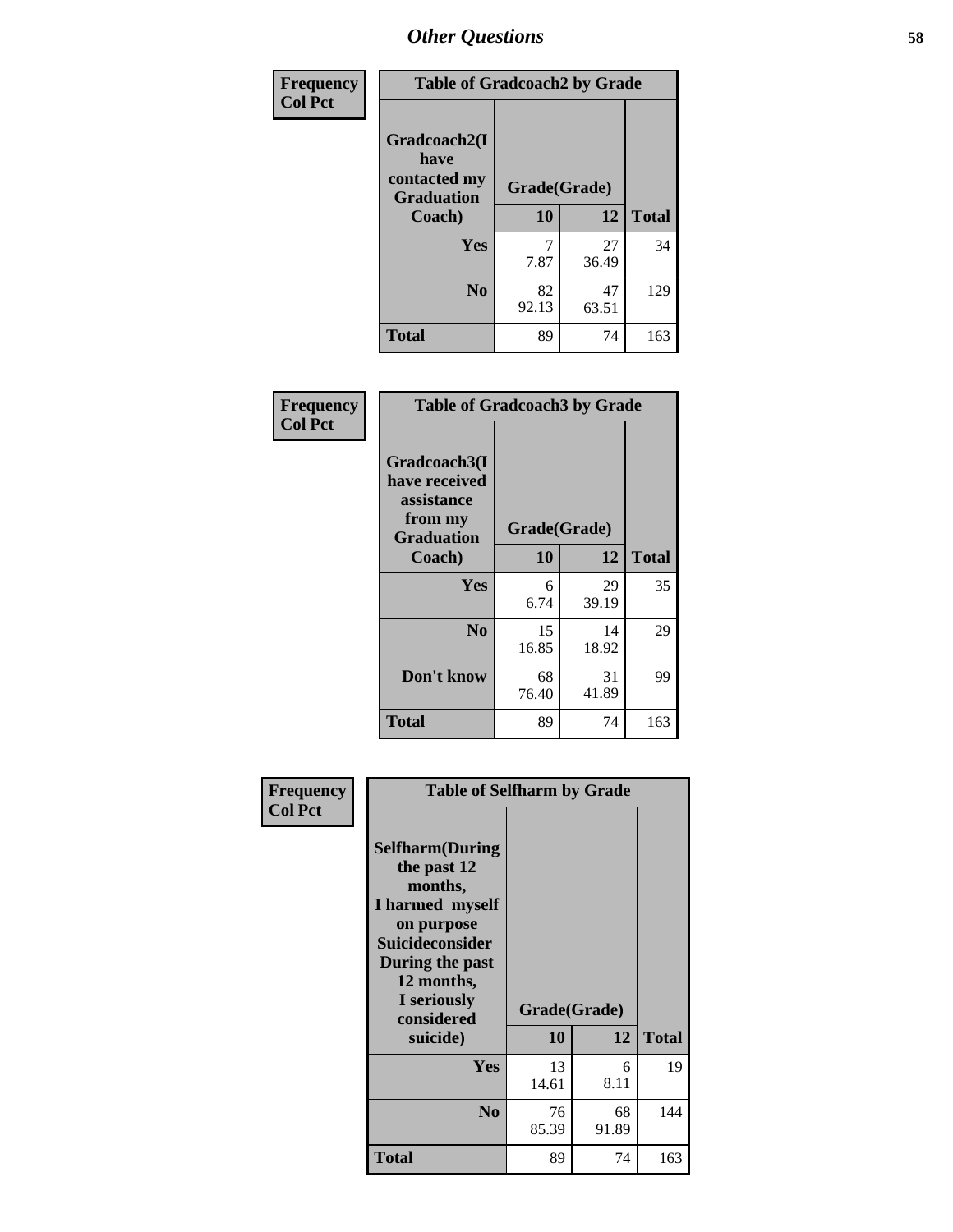| <b>Frequency</b> | <b>Table of Suicideconsider by Grade</b> |              |             |              |
|------------------|------------------------------------------|--------------|-------------|--------------|
| <b>Col Pct</b>   |                                          | Grade(Grade) |             |              |
|                  | Suicideconsider                          | <b>10</b>    | 12          | <b>Total</b> |
|                  | Yes                                      | 13<br>14.61  | 6.76        | 18           |
|                  | N <sub>0</sub>                           | 76<br>85.39  | 69<br>93.24 | 145          |
|                  | <b>Total</b>                             | 89           | 74          | 163          |

| Frequency      | <b>Table of Suicideattempt by Grade</b>              |              |             |              |
|----------------|------------------------------------------------------|--------------|-------------|--------------|
| <b>Col Pct</b> | Suicideattempt(I<br>have attempted<br>suicide in the | Grade(Grade) |             |              |
|                | last year)                                           | 10           | 12          | <b>Total</b> |
|                | Yes                                                  | 4<br>4.49    | 1.35        | 5            |
|                | N <sub>0</sub>                                       | 85<br>95.51  | 73<br>98.65 | 158          |
|                | <b>Total</b>                                         | 89           | 74          | 163          |

| Frequency      | <b>Table of Instantmessaged by Grade</b>               |              |             |              |
|----------------|--------------------------------------------------------|--------------|-------------|--------------|
| <b>Col Pct</b> | Instantmessaged(I<br>have instant<br>messaged people I | Grade(Grade) |             |              |
|                | do not even know)                                      | 10           | 12          | <b>Total</b> |
|                | Yes                                                    | 38<br>42.70  | 30<br>40.54 | 68           |
|                | N <sub>0</sub>                                         | 51<br>57.30  | 44<br>59.46 | 95           |
|                | <b>Total</b>                                           | 89           | 74          | 163          |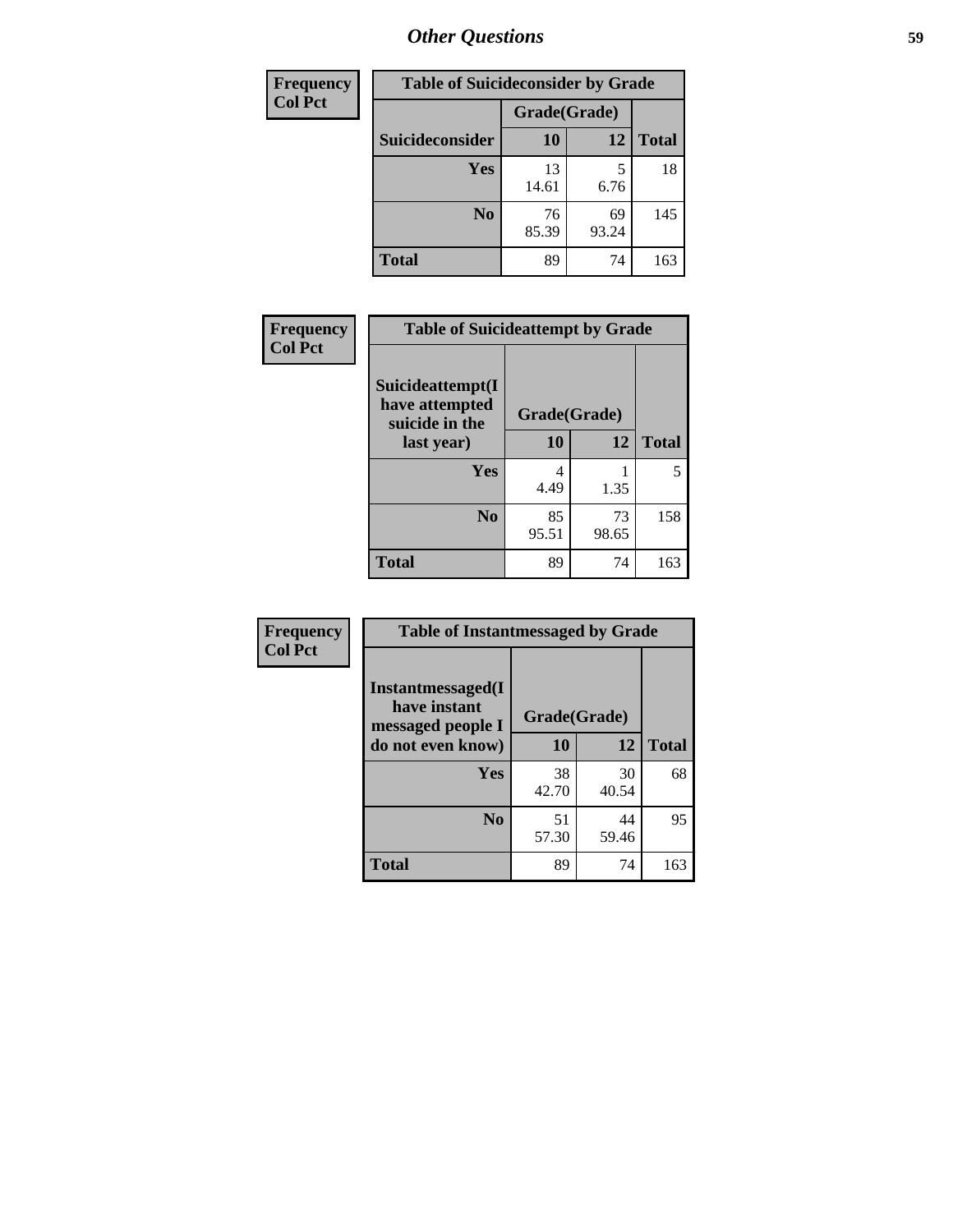| Frequency      | <b>Table of Getsalong by Grade</b>                          |                       |                       |              |
|----------------|-------------------------------------------------------------|-----------------------|-----------------------|--------------|
| <b>Col Pct</b> | <b>Getsalong</b> (I get<br>along with other<br>students and | Grade(Grade)          |                       |              |
|                | adults)                                                     | 10                    | 12                    | <b>Total</b> |
|                | <b>Strongly Agree</b>                                       | 47<br>52.81           | 43<br>58.11           | 90           |
|                | <b>Somewhat Agree</b>                                       | 35<br>39.33           | 26<br>35.14           | 61           |
|                | <b>Somewhat Disagree</b>                                    | 5<br>5.62             | 3<br>4.05             | 8            |
|                | <b>Strongly Disagree</b>                                    | $\mathcal{L}$<br>2.25 | $\mathcal{L}$<br>2.70 | 4            |
|                | <b>Total</b>                                                | 89                    | 74                    | 163          |

| Frequency      | <b>Table of Safehome by Grade</b> |                           |             |              |  |
|----------------|-----------------------------------|---------------------------|-------------|--------------|--|
| <b>Col Pct</b> | Safehome(I feel<br>safe at home)  | Grade(Grade)<br><b>10</b> | 12          | <b>Total</b> |  |
|                | <b>Strongly Agree</b>             | 64<br>71.91               | 52<br>70.27 | 116          |  |
|                | <b>Somewhat Agree</b>             | 22<br>24.72               | 11<br>14.86 | 33           |  |
|                | <b>Somewhat Disagree</b>          | 0<br>0.00                 | 6<br>8.11   | 6            |  |
|                | <b>Strongly Disagree</b>          | 3<br>3.37                 | 5<br>6.76   | 8            |  |
|                | Total                             | 89                        | 74          | 163          |  |

| Frequency      | <b>Table of Adulttalk by Grade</b>                                                   |              |             |              |
|----------------|--------------------------------------------------------------------------------------|--------------|-------------|--------------|
| <b>Col Pct</b> | <b>Adulttalk</b> (I<br>know an<br>adult at<br>school that<br>I can talk<br>with if I | Grade(Grade) |             |              |
|                | need help)                                                                           | 10           | 12          | <b>Total</b> |
|                | <b>Yes</b>                                                                           | 70<br>78.65  | 55<br>74.32 | 125          |
|                | N <sub>0</sub>                                                                       | 19<br>21.35  | 19<br>25.68 | 38           |
|                | <b>Total</b>                                                                         | 89           | 74          | 163          |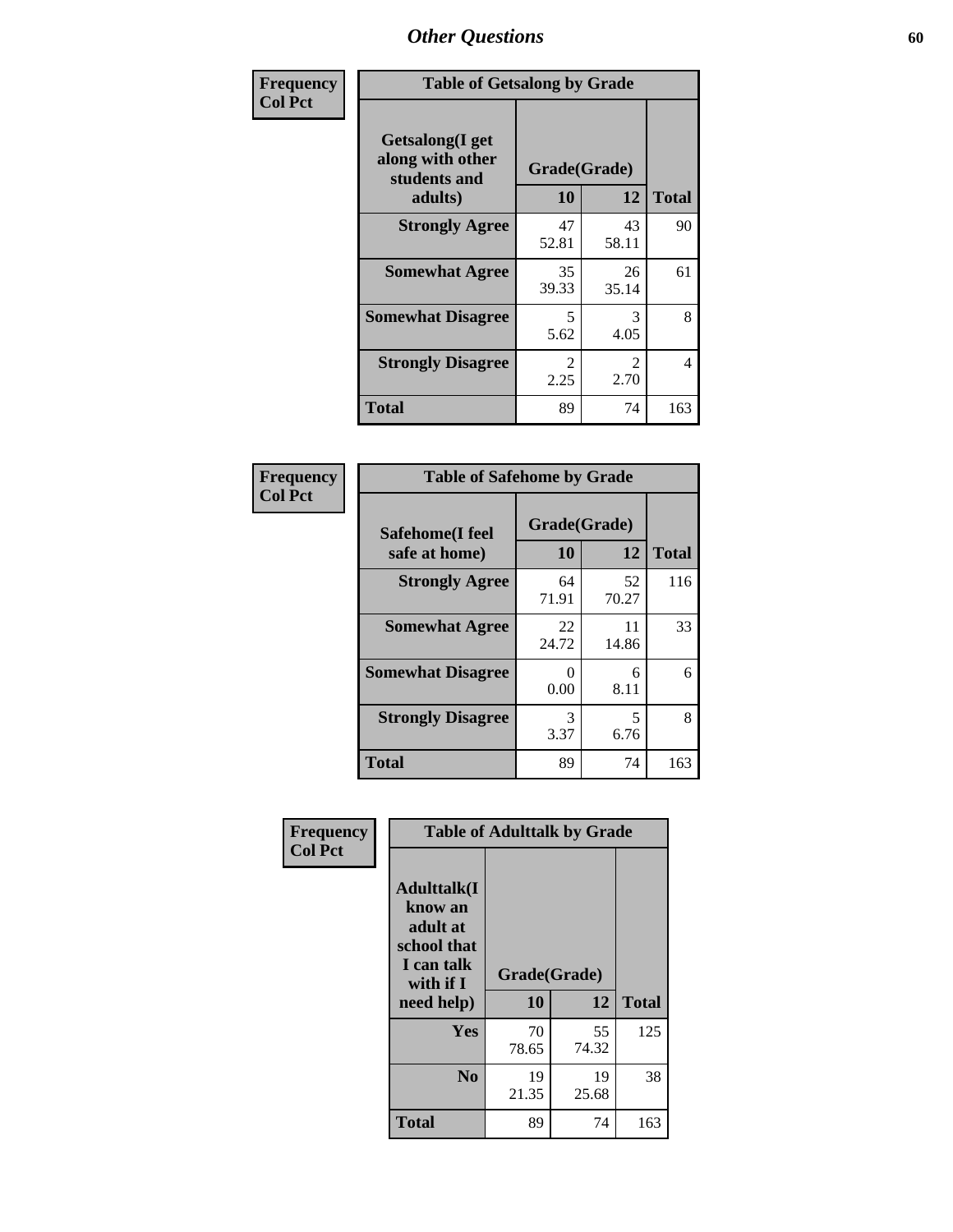**Frequency Row Pct**

| <b>Table of Grade by Tvtime</b> |             |                                                                                        |                     |             |           |             |              |  |  |
|---------------------------------|-------------|----------------------------------------------------------------------------------------|---------------------|-------------|-----------|-------------|--------------|--|--|
|                                 |             | Tvtime(On an average school day,<br>how much unsupervised time do I spend watching TV) |                     |             |           |             |              |  |  |
|                                 |             | <b>Less that</b>                                                                       |                     | $2 - 3$     | $4 - 5$   | $6+$        |              |  |  |
| Grade(Grade)   None             |             |                                                                                        | hour/day   hour/day | hours/day   | hours/day | hours/day   | <b>Total</b> |  |  |
| 10                              | 13<br>14.61 | 19<br>21.35                                                                            | 14<br>15.73         | 26<br>29.21 | 5.62      | 12<br>13.48 | 89           |  |  |
| 12                              | 8<br>10.81  | 16<br>21.62                                                                            | Q<br>12.16          | 23<br>31.08 | 14.86     | 9.46        | 74           |  |  |
| <b>Total</b>                    | 21          | 35                                                                                     | 23                  | 49          | 16        | 19          | 163          |  |  |

**Frequency Row Pct**

| <b>Table of Grade by Computertime</b> |             |                                                                                                                                                                                                                                   |             |             |           |      |     |  |  |
|---------------------------------------|-------------|-----------------------------------------------------------------------------------------------------------------------------------------------------------------------------------------------------------------------------------|-------------|-------------|-----------|------|-----|--|--|
|                                       |             | Computertime(On an average school day,<br>how much unsupervised time do I spend on the computer)<br><b>Less that</b><br>$2 - 3$<br>$4 - 5$<br>$6+$<br>hour/day<br>hours/day<br>hours/day<br>hour/day<br>hours/day<br><b>Total</b> |             |             |           |      |     |  |  |
| Grade(Grade)                          | None $ $    |                                                                                                                                                                                                                                   |             |             |           |      |     |  |  |
| 10                                    | 18<br>20.22 | 24<br>26.97                                                                                                                                                                                                                       | 24<br>26.97 | 12<br>13.48 | 4<br>4.49 | 7.87 | 89  |  |  |
| 12                                    | 15<br>20.27 | 18<br>14<br>10<br>11<br>6<br>18.92<br>24.32<br>8.11<br>14.86<br>13.51                                                                                                                                                             |             |             |           |      |     |  |  |
| <b>Total</b>                          | 33          | 38                                                                                                                                                                                                                                | 35          | 30          | 10        | 17   | 163 |  |  |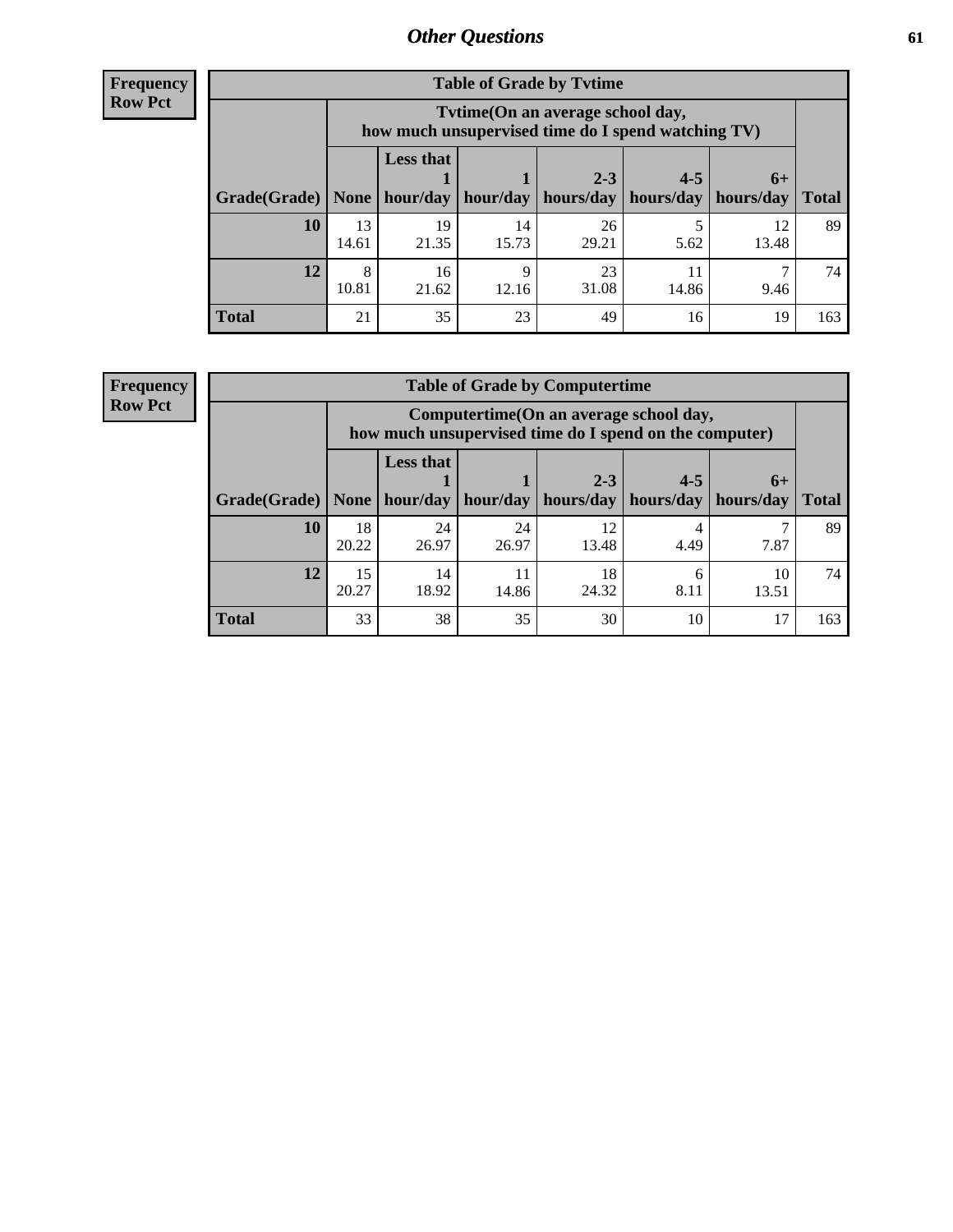#### *Questions about Driving Laws* **62** *Driving Questions were asked only of high school students.*

| <b>Frequency</b> |
|------------------|
| <b>Row Pct</b>   |

| <b>Table of Grade by License1</b> |                                                               |                                                                                                                                           |                |               |                      |              |  |  |  |
|-----------------------------------|---------------------------------------------------------------|-------------------------------------------------------------------------------------------------------------------------------------------|----------------|---------------|----------------------|--------------|--|--|--|
|                                   |                                                               | License1(During the first 6 months of driving<br>with a provisional license,<br>the only passengers who can ride with the<br>driver are:) |                |               |                      |              |  |  |  |
| Grade(Grade)                      | <b>Parent or</b><br>Guardian                                  | <b>Family</b><br>  Members                                                                                                                | <b>Friends</b> | <b>Anyone</b> | Don't<br><b>Know</b> | <b>Total</b> |  |  |  |
| 10                                | 26<br>29.21                                                   | 43<br>48.31                                                                                                                               | 3<br>3.37      | 9<br>10.11    | 8<br>8.99            | 89           |  |  |  |
| 12                                | 33<br>3<br>8<br>23<br>4.05<br>44.59<br>31.08<br>10.81<br>9.46 |                                                                                                                                           |                |               |                      |              |  |  |  |
| <b>Total</b>                      | 59                                                            | 66                                                                                                                                        | 6              | 17            | 15                   | 163          |  |  |  |

| <b>Frequency</b> |              | <b>Table of Grade by License2</b>                                                                        |                  |                  |                                                      |                      |              |  |  |  |
|------------------|--------------|----------------------------------------------------------------------------------------------------------|------------------|------------------|------------------------------------------------------|----------------------|--------------|--|--|--|
| <b>Row Pct</b>   |              | License2(17 yr old drivers with a<br>provisional driver's license cannot<br>drive between the hours of:) |                  |                  |                                                      |                      |              |  |  |  |
|                  | Grade(Grade) | <b>Midnight</b><br>to 6am                                                                                | 1am<br>to<br>5am | 1am<br>to<br>6am | N <sub>0</sub><br>curfew<br>for $17$<br>year<br>olds | Don't<br><b>Know</b> | <b>Total</b> |  |  |  |
|                  | 10           | 41<br>46.07                                                                                              | 12<br>13.48      | 8<br>8.99        | 10<br>11.24                                          | 18<br>20.22          | 89           |  |  |  |
|                  | 12           | 36<br>48.65                                                                                              | 5<br>6.76        | 13<br>17.57      | 5<br>6.76                                            | 15<br>20.27          | 74           |  |  |  |
|                  | <b>Total</b> | 77                                                                                                       | 17               | 21               | 15                                                   | 33                   | 163          |  |  |  |

| Frequency      |              | <b>Table of Grade by License3</b>     |                                     |              |                       |                      |               |              |  |
|----------------|--------------|---------------------------------------|-------------------------------------|--------------|-----------------------|----------------------|---------------|--------------|--|
| <b>Row Pct</b> |              | License3(For drivers under the age of | what level of alcohol is considered | 21,<br>DUI?) |                       |                      |               |              |  |
|                | Grade(Grade) | Any<br><b>Amount</b>                  | 0.02   0.04                         |              | 0.06                  | 0.08                 | Don't<br>know | <b>Total</b> |  |
|                | 10           | 20<br>22.47                           | 28<br>31.46                         | 4<br>4.49    | $\mathcal{F}$<br>3.37 | $\mathbf Q$<br>10.11 | 25<br>28.09   | 89           |  |
|                | 12           | 10<br>13.51                           | 30<br>40.54                         | 4<br>5.41    | 4<br>5.41             | Q<br>12.16           | 17<br>22.97   | 74           |  |
|                | <b>Total</b> | 30                                    | 58                                  | 8            | ┑                     | 18                   | 42            | 163          |  |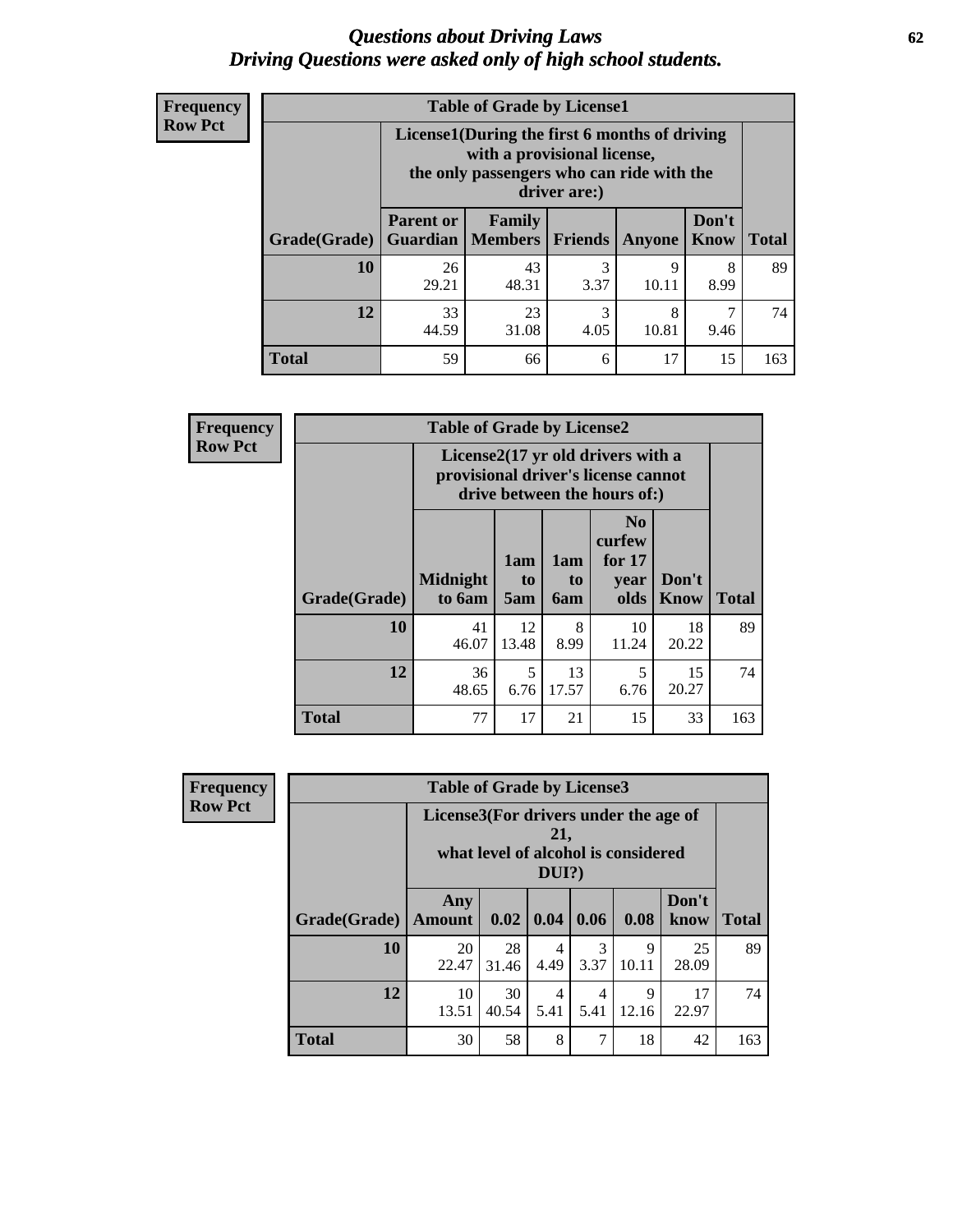#### *Questions about Driving Laws* **63** *Driving Questions were asked only of high school students.*

**Frequency Row Pct**

| <b>Table of Grade by License4</b> |             |                                                                                                                                                                                                                                                                                       |             |           |                        |             |     |  |  |
|-----------------------------------|-------------|---------------------------------------------------------------------------------------------------------------------------------------------------------------------------------------------------------------------------------------------------------------------------------------|-------------|-----------|------------------------|-------------|-----|--|--|
|                                   |             | License4(A driver under 21 automatically<br>loses his/her license if caught exceeding the<br>posted speet limit by:)<br>Can't<br>lose<br><b>Depends</b><br>license<br>$15+$<br>$25+$<br>$35+$<br>Don't<br>for<br><b>on</b><br><b>Total</b><br>speeding<br>mph<br>mph<br>know<br>judge |             |           |                        |             |     |  |  |
| Grade(Grade)                      | mph         |                                                                                                                                                                                                                                                                                       |             |           |                        |             |     |  |  |
| 10                                | 21<br>23.60 | 24<br>26.97                                                                                                                                                                                                                                                                           | 11<br>12.36 | 6<br>6.74 | 4<br>4.49              | 23<br>25.84 | 89  |  |  |
| 12                                | 12<br>16.22 | 23<br>31.08                                                                                                                                                                                                                                                                           | 11<br>14.86 | 7<br>9.46 | $\mathfrak{D}$<br>2.70 | 19<br>25.68 | 74  |  |  |
| <b>Total</b>                      | 33          | 47                                                                                                                                                                                                                                                                                    | 22          | 13        | 6                      | 42          | 163 |  |  |

| Frequency      | <b>Table of Grade by License5</b> |             |                                                                                                                                      |                     |              |
|----------------|-----------------------------------|-------------|--------------------------------------------------------------------------------------------------------------------------------------|---------------------|--------------|
| <b>Row Pct</b> |                                   |             | License5(A)<br>Georgia teenager<br>with family<br>connections or a<br>good lawyer can<br>break a teen<br>driving law and<br>license) | keep their driver's |              |
|                | Grade(Grade)                      | Yes         | N <sub>0</sub>                                                                                                                       | Don't<br>know       | <b>Total</b> |
|                | 10                                | 13<br>14.61 | 44<br>49.44                                                                                                                          | 32<br>35.96         | 89           |
|                | 12                                | 19<br>25.68 | 31<br>41.89                                                                                                                          | 24<br>32.43         | 74           |
|                | <b>Total</b>                      | 32          | 75                                                                                                                                   | 56                  | 163          |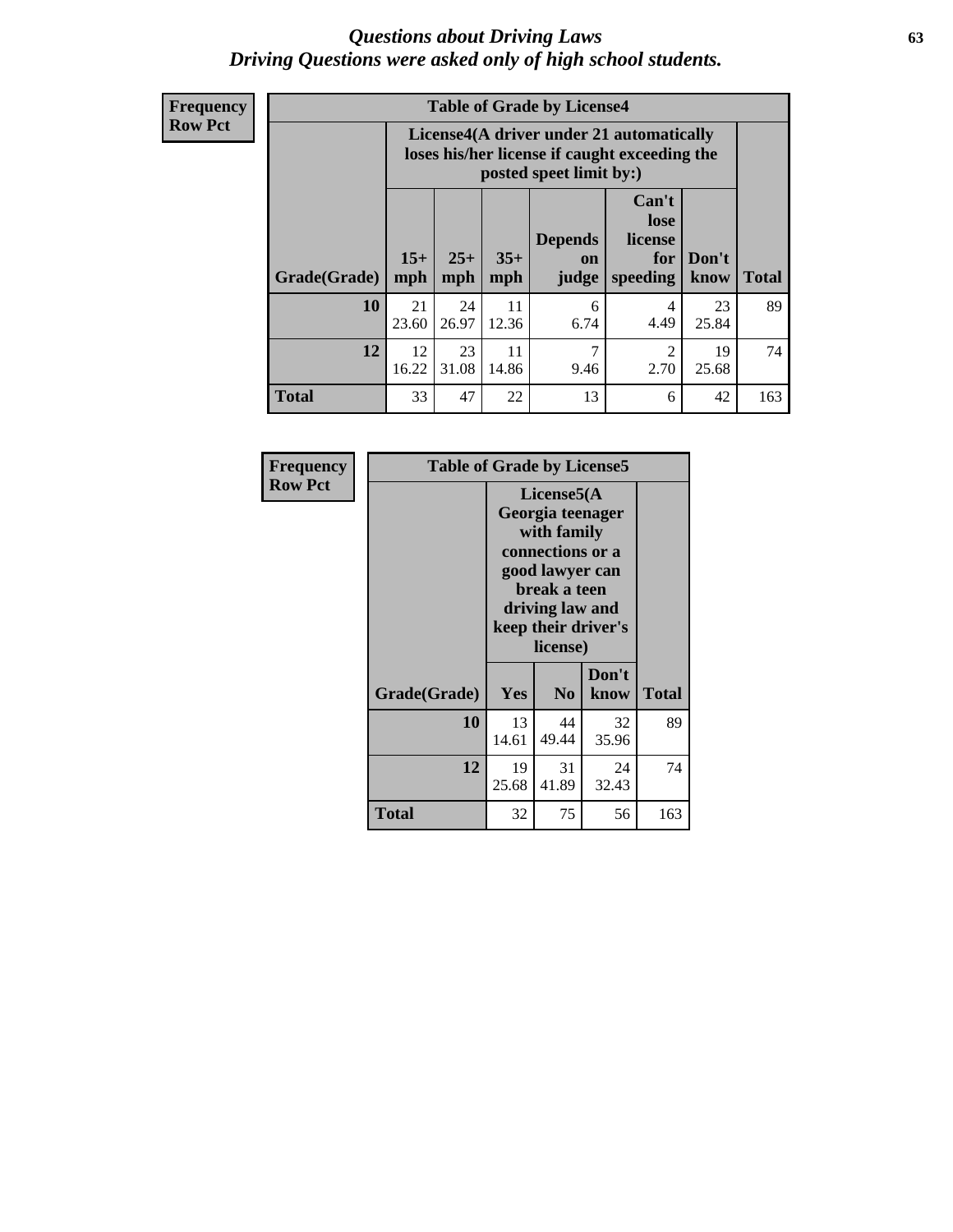### *Questions about Driving Laws* **64** *Driving Questions were asked only of high school students.*

| <b>Frequency</b> | <b>Table of Grade by License6</b> |             |                                                                                                                           |                    |              |
|------------------|-----------------------------------|-------------|---------------------------------------------------------------------------------------------------------------------------|--------------------|--------------|
| <b>Row Pct</b>   |                                   |             | License <sub>6</sub> (I know a<br>friend or<br>classmate that<br>broke a teen<br>driving law,<br>keep his/her<br>license) | but was allowed to |              |
|                  | Grade(Grade)                      | <b>Yes</b>  | N <sub>0</sub>                                                                                                            | Don't<br>know      | <b>Total</b> |
|                  | 10                                | 29<br>32.58 | 34<br>38.20                                                                                                               | 26<br>29.21        | 89           |
|                  | 12                                | 23<br>31.08 | 26<br>35.14                                                                                                               | 25<br>33.78        | 74           |
|                  | <b>Total</b>                      | 52          | 60                                                                                                                        | 51                 | 163          |

| <b>Frequency</b> | <b>Table of Grade by License7</b> |                                                                             |                                   |                                                                                               |                        |              |  |  |  |
|------------------|-----------------------------------|-----------------------------------------------------------------------------|-----------------------------------|-----------------------------------------------------------------------------------------------|------------------------|--------------|--|--|--|
| <b>Row Pct</b>   |                                   |                                                                             |                                   | License7(A student under the age of 18 cam loser<br>his/her driving privileges if he or she:) |                        |              |  |  |  |
|                  | Grade(Grade)                      | <b>Have</b><br>more than<br>10<br>unexcused<br>absences<br>per school<br>yr | Drop out<br>without<br>graduating | Bring<br>alcohol/drugs/weapon<br>to school                                                    | All of<br>the<br>above | <b>Total</b> |  |  |  |
|                  | 10                                | 5<br>5.62                                                                   | 8<br>8.99                         | 5.62                                                                                          | 71<br>79.78            | 89           |  |  |  |
|                  | 12                                | 6<br>8.11                                                                   | 9<br>12.16                        | 11<br>14.86                                                                                   | 48<br>64.86            | 74           |  |  |  |
|                  | <b>Total</b>                      | 11                                                                          | 17                                | 16                                                                                            | 119                    | 163          |  |  |  |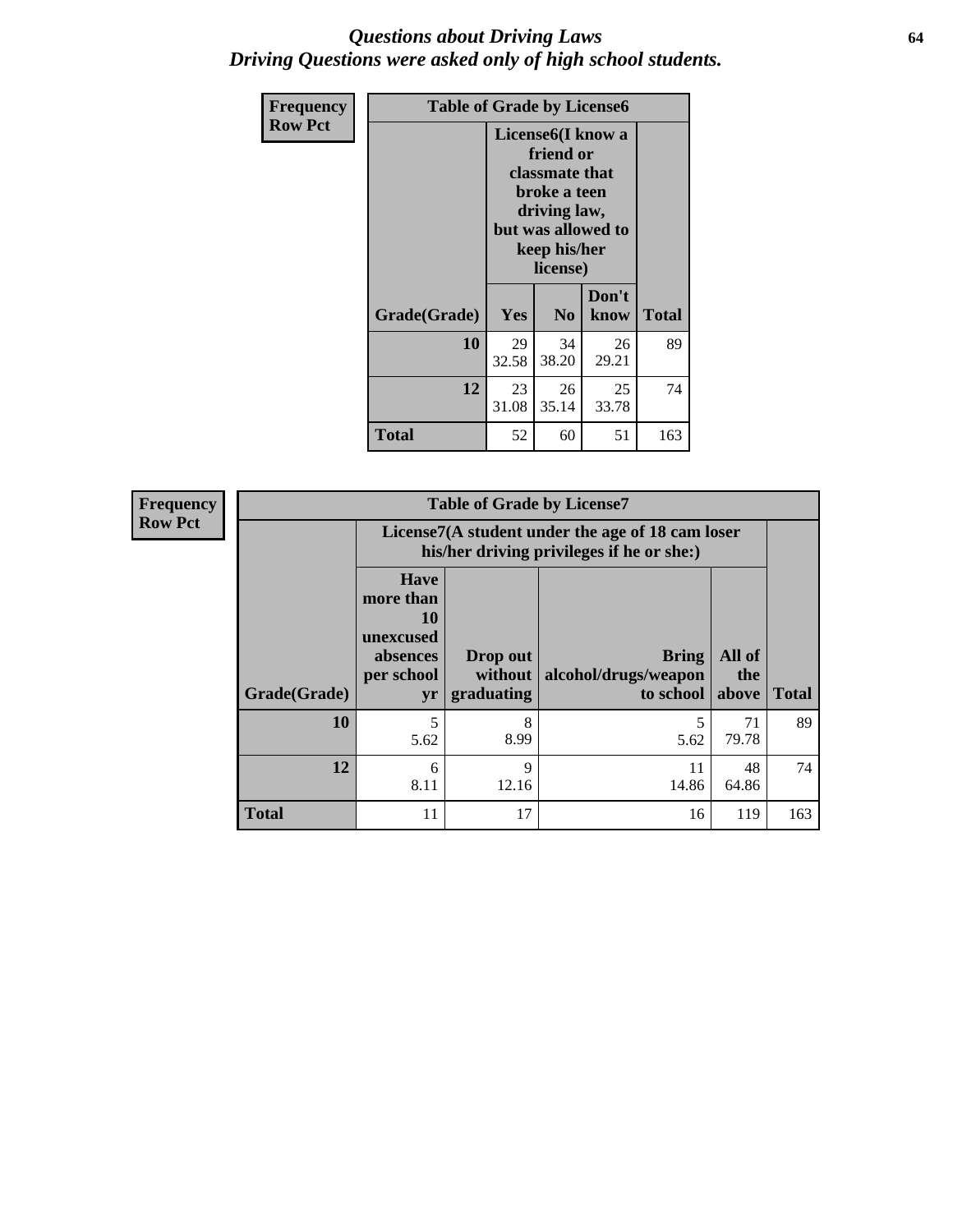# *Select Results by Gender* **65**

| Frequency      | <b>Table of SchoolClimate2 by Gender</b>          |                                 |             |              |  |  |
|----------------|---------------------------------------------------|---------------------------------|-------------|--------------|--|--|
| <b>Col Pct</b> | SchoolClimate2(I<br>feel successful at<br>school) | Gender(Gender)<br><b>Female</b> | <b>Male</b> | <b>Total</b> |  |  |
|                | <b>Strongly Agree</b>                             | 40<br>44.94                     | 29<br>39.19 | 69           |  |  |
|                | <b>Somewhat Agree</b>                             | 42<br>47.19                     | 31<br>41.89 | 73           |  |  |
|                | <b>Somewhat Disagree</b>                          | 5<br>5.62                       | 9<br>12.16  | 14           |  |  |
|                | <b>Strongly Disagree</b>                          | $\mathcal{L}$<br>2.25           | 5<br>6.76   | 7            |  |  |
|                | <b>Total</b>                                      | 89                              | 74          | 163          |  |  |

| Frequency      | <b>Table of SchoolClimate6 by Gender</b>                 |                          |             |              |  |  |  |
|----------------|----------------------------------------------------------|--------------------------|-------------|--------------|--|--|--|
| <b>Col Pct</b> | <b>SchoolClimate6(Teachers</b><br>treat me with respect) | Gender(Gender)<br>Female | <b>Male</b> | <b>Total</b> |  |  |  |
|                | <b>Strongly Agree</b>                                    | 12<br>13.48              | 18<br>24.32 | 30           |  |  |  |
|                | <b>Somewhat Agree</b>                                    | 46<br>51.69              | 29<br>39.19 | 75           |  |  |  |
|                | <b>Somewhat Disagree</b>                                 | 19<br>21.35              | 14<br>18.92 | 33           |  |  |  |
|                | <b>Strongly Disagree</b>                                 | 12<br>13.48              | 13<br>17.57 | 25           |  |  |  |
|                | Total                                                    | 89                       | 74          | 163          |  |  |  |

| Frequency      | <b>Table of SchoolClimate8 by Gender</b>                                             |               |                               |              |  |
|----------------|--------------------------------------------------------------------------------------|---------------|-------------------------------|--------------|--|
| <b>Col Pct</b> | <b>SchoolClimate8(Students</b><br>are frequently<br>recognized for good<br>behavior) | <b>Female</b> | Gender(Gender)<br><b>Male</b> | <b>Total</b> |  |
|                | <b>Strongly Agree</b>                                                                | 23<br>25.84   | 16<br>21.62                   | 39           |  |
|                | <b>Somewhat Agree</b>                                                                | 44<br>49.44   | 37<br>50.00                   | 81           |  |
|                | <b>Somewhat Disagree</b>                                                             | 15<br>16.85   | 14<br>18.92                   | 29           |  |
|                | <b>Strongly Disagree</b>                                                             | 7<br>7.87     | 7<br>9.46                     | 14           |  |
|                | Total                                                                                | 89            | 74                            | 163          |  |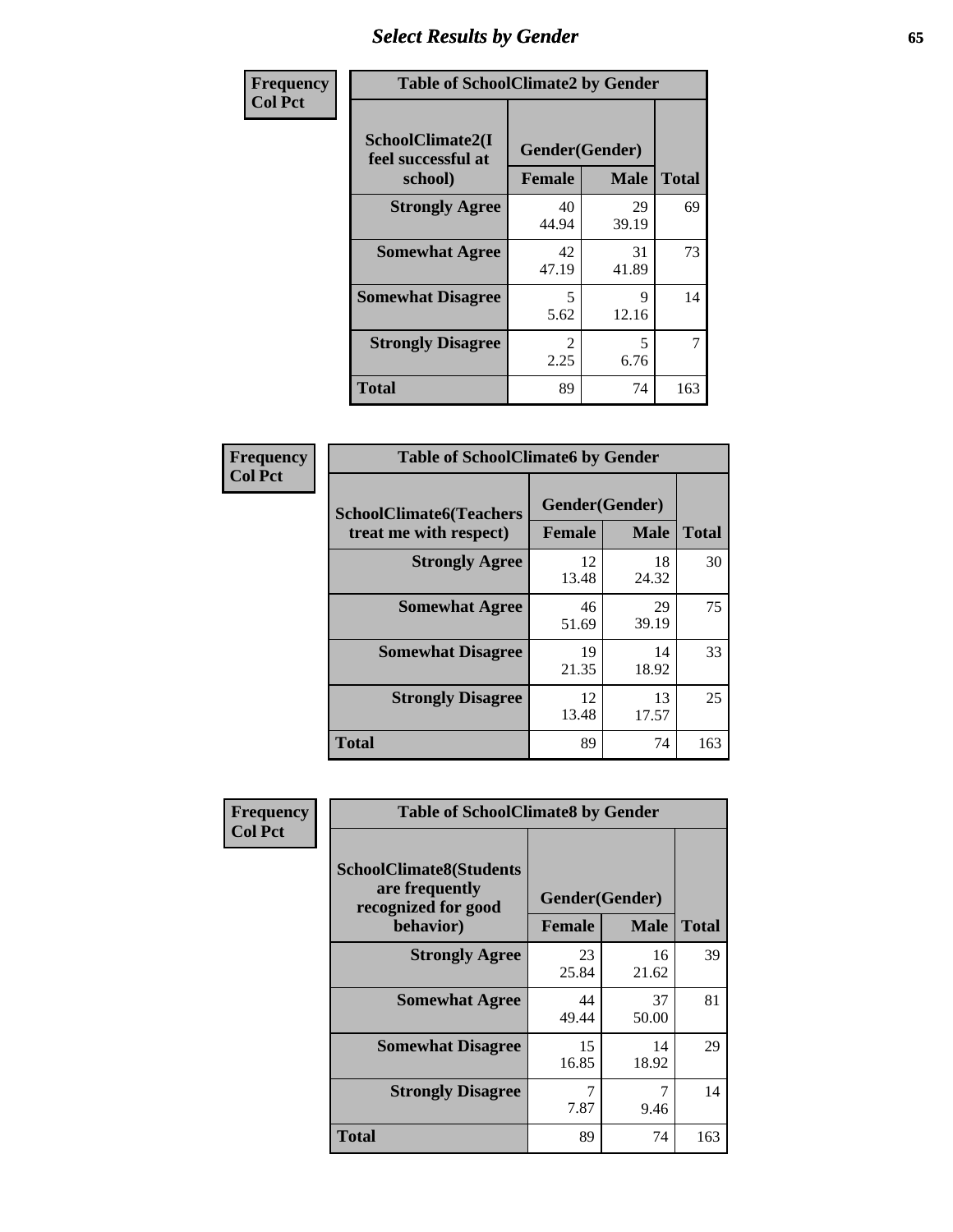# *Select Results by Gender* **66**

| Frequency      | <b>Table of Gender by Dropout</b> |                                                                        |                |              |
|----------------|-----------------------------------|------------------------------------------------------------------------|----------------|--------------|
| <b>Row Pct</b> |                                   | Dropout(I<br>have<br>thought<br>about<br>dropping<br>out of<br>school) |                |              |
|                | Gender(Gender)                    | Yes                                                                    | N <sub>0</sub> | <b>Total</b> |
|                | <b>Female</b>                     | 31<br>34.83                                                            | 58<br>65.17    | 89           |
|                | <b>Male</b>                       | 26<br>35.14                                                            | 48<br>64.86    | 74           |
|                | <b>Total</b>                      | 57                                                                     | 106            | 163          |

| <b>Frequency</b> |                | <b>Table of Gender by Dropoutreason</b>                             |              |                          |                                |              |              |
|------------------|----------------|---------------------------------------------------------------------|--------------|--------------------------|--------------------------------|--------------|--------------|
| <b>Row Pct</b>   |                | Dropoutreason (If I dropped out the<br>reason would most likely be) |              |                          |                                |              |              |
|                  | Gender(Gender) | Won't<br><b>Drop</b><br>out                                         | <b>Bored</b> | Family<br><b>Reasons</b> | <b>Being</b><br><b>Bullied</b> | <b>Other</b> | <b>Total</b> |
|                  | <b>Female</b>  | 59<br>66.29                                                         | 15<br>16.85  | っ<br>2.25                | 3.37                           | 10<br>11.24  | 89           |
|                  | <b>Male</b>    | 41<br>55.41                                                         | 17<br>22.97  | 6.76                     | 1.35                           | 10<br>13.51  | 74           |
|                  | <b>Total</b>   | 100                                                                 | 32           | ⇁                        | 4                              | 20           | 163          |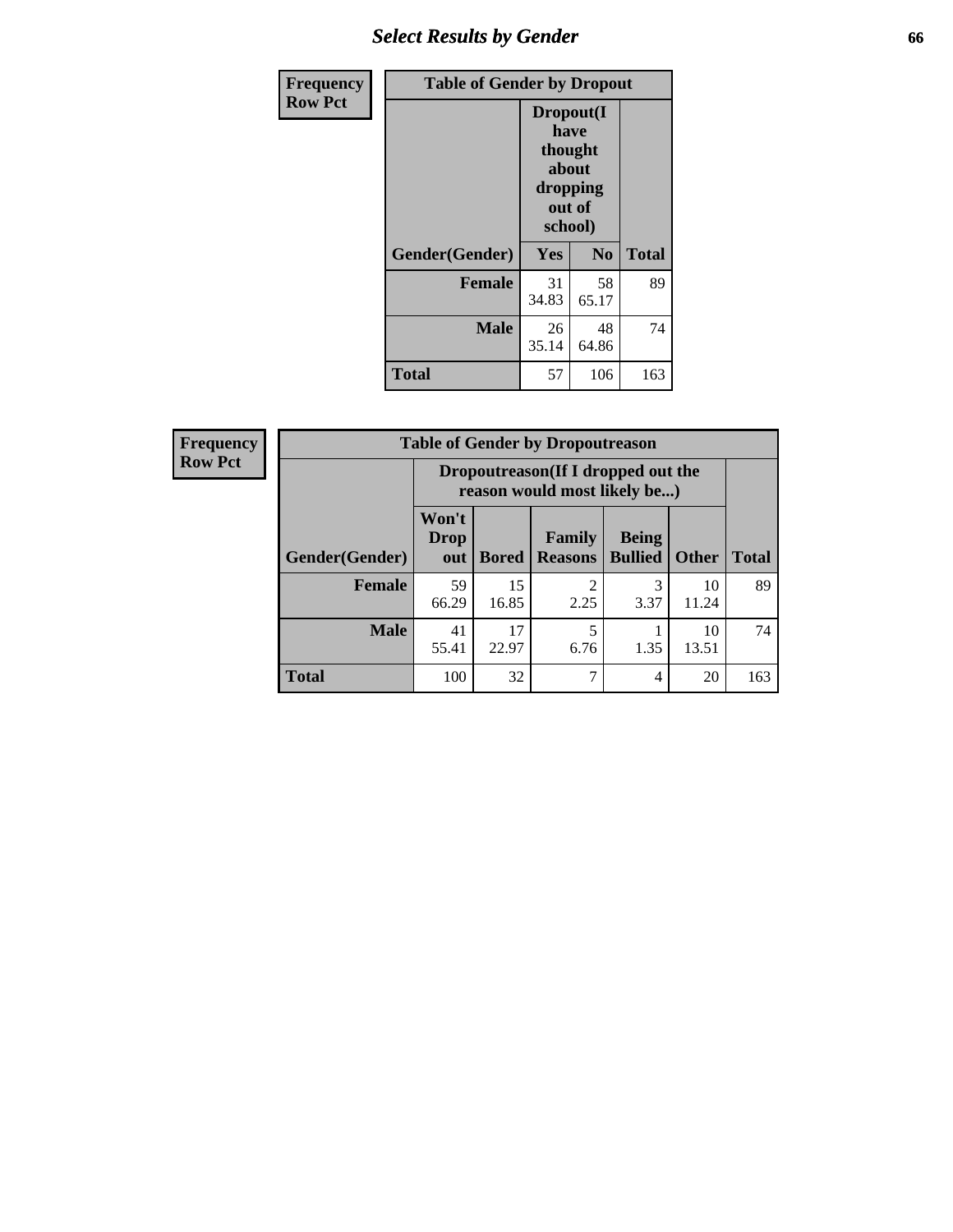*School Safety* **67**

| Frequency      | <b>Table of Gender by Bullied2</b> |                 |                |              |
|----------------|------------------------------------|-----------------|----------------|--------------|
| <b>Row Pct</b> |                                    | <b>Bullied2</b> |                |              |
|                | Gender(Gender)                     | Yes             | N <sub>0</sub> | <b>Total</b> |
|                | <b>Female</b>                      | 12<br>13.48     | 77<br>86.52    | 89           |
|                | <b>Male</b>                        | 5<br>6.76       | 69<br>93.24    | 74           |
|                | <b>Total</b>                       | 17              | 146            | 163          |

| Frequency      | <b>Table of Gender by Bulliedothers2</b> |                       |                |              |
|----------------|------------------------------------------|-----------------------|----------------|--------------|
| <b>Row Pct</b> |                                          | <b>Bulliedothers2</b> |                |              |
|                | Gender(Gender)                           | <b>Yes</b>            | N <sub>0</sub> | <b>Total</b> |
|                | <b>Female</b>                            | 8<br>8.99             | 81<br>91.01    | 89           |
|                | <b>Male</b>                              | Q<br>12.16            | 65<br>87.84    | 74           |
|                | <b>Total</b>                             | 17                    | 146            | 163          |

| Frequency      | <b>Table of Gender by Weaponschool2</b> |                      |                |              |
|----------------|-----------------------------------------|----------------------|----------------|--------------|
| <b>Row Pct</b> |                                         | <b>Weaponschool2</b> |                |              |
|                | Gender(Gender)                          | <b>Yes</b>           | N <sub>0</sub> | <b>Total</b> |
|                | <b>Female</b>                           | 1.12                 | 88<br>98.88    | 89           |
|                | <b>Male</b>                             | 9.46                 | 67<br>90.54    | 74           |
|                | <b>Total</b>                            | 8                    | 155            | 163          |

| Frequency      | <b>Table of Gender by Absentunsafe2</b> |               |                |              |
|----------------|-----------------------------------------|---------------|----------------|--------------|
| <b>Row Pct</b> |                                         | Absentunsafe2 |                |              |
|                | Gender(Gender)                          | Yes           | N <sub>0</sub> | <b>Total</b> |
|                | <b>Female</b>                           | 5.62          | 84<br>94.38    | 89           |
|                | <b>Male</b>                             | 2.70          | 72<br>97.30    | 74           |
|                | <b>Total</b>                            |               | 156            | 163          |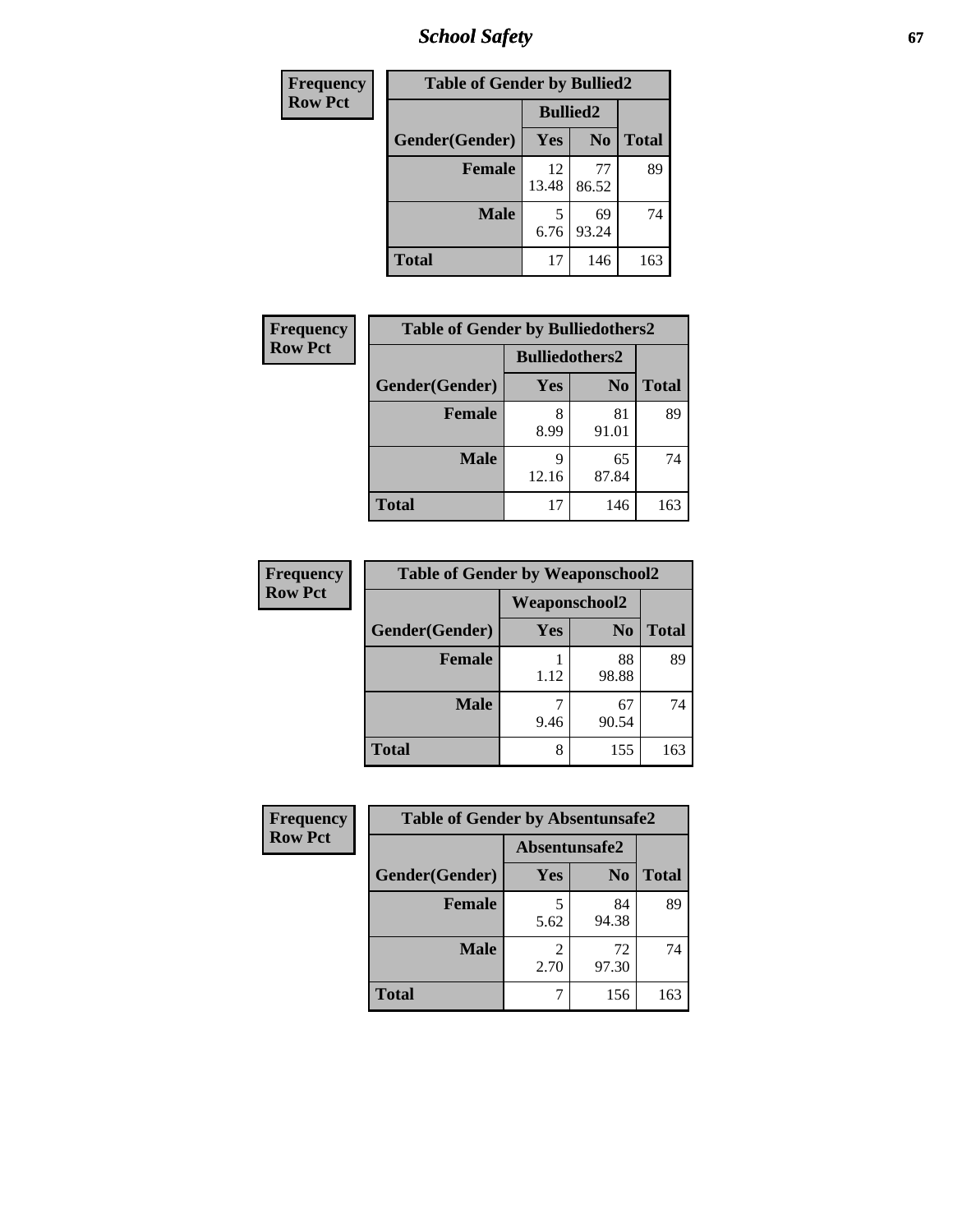*School Safety* **68**

| Frequency      | <b>Table of Gender by Gangself</b> |                                                                                                |                |              |
|----------------|------------------------------------|------------------------------------------------------------------------------------------------|----------------|--------------|
| <b>Row Pct</b> |                                    | Gangself(I<br>have<br>participated<br>in illegal gang<br>activities in<br>the past 30<br>days) |                |              |
|                | Gender(Gender)                     | Yes                                                                                            | N <sub>0</sub> | <b>Total</b> |
|                | <b>Female</b>                      | 2<br>2.25                                                                                      | 87<br>97.75    | 89           |
|                | <b>Male</b>                        | 9<br>12.16                                                                                     | 65<br>87.84    | 74           |
|                | <b>Total</b>                       | 11                                                                                             | 152            | 163          |

| Frequency      |                | <b>Table of Gender by Gangpeers</b>                                                                                         |                |              |
|----------------|----------------|-----------------------------------------------------------------------------------------------------------------------------|----------------|--------------|
| <b>Row Pct</b> |                | <b>Gangpeers</b> (I<br>have friends<br>who have<br>participated<br>in illegal gang<br>activities in<br>the past 30<br>days) |                |              |
|                | Gender(Gender) | Yes                                                                                                                         | N <sub>0</sub> | <b>Total</b> |
|                | <b>Female</b>  | 15<br>16.85                                                                                                                 | 74<br>83.15    | 89           |
|                | <b>Male</b>    | 25<br>33.78                                                                                                                 | 49<br>66.22    | 74           |
|                | <b>Total</b>   | 40                                                                                                                          | 123            | 163          |

| Frequency      | <b>Table of Gender by Pickedon2</b> |             |                |              |
|----------------|-------------------------------------|-------------|----------------|--------------|
| <b>Row Pct</b> |                                     | Pickedon2   |                |              |
|                | Gender(Gender)                      | <b>Yes</b>  | N <sub>0</sub> | <b>Total</b> |
|                | <b>Female</b>                       | 26<br>29.21 | 63<br>70.79    | 89           |
|                | <b>Male</b>                         | 14<br>18.92 | 60<br>81.08    | 74           |
|                | <b>Total</b>                        | 40          | 123            | 163          |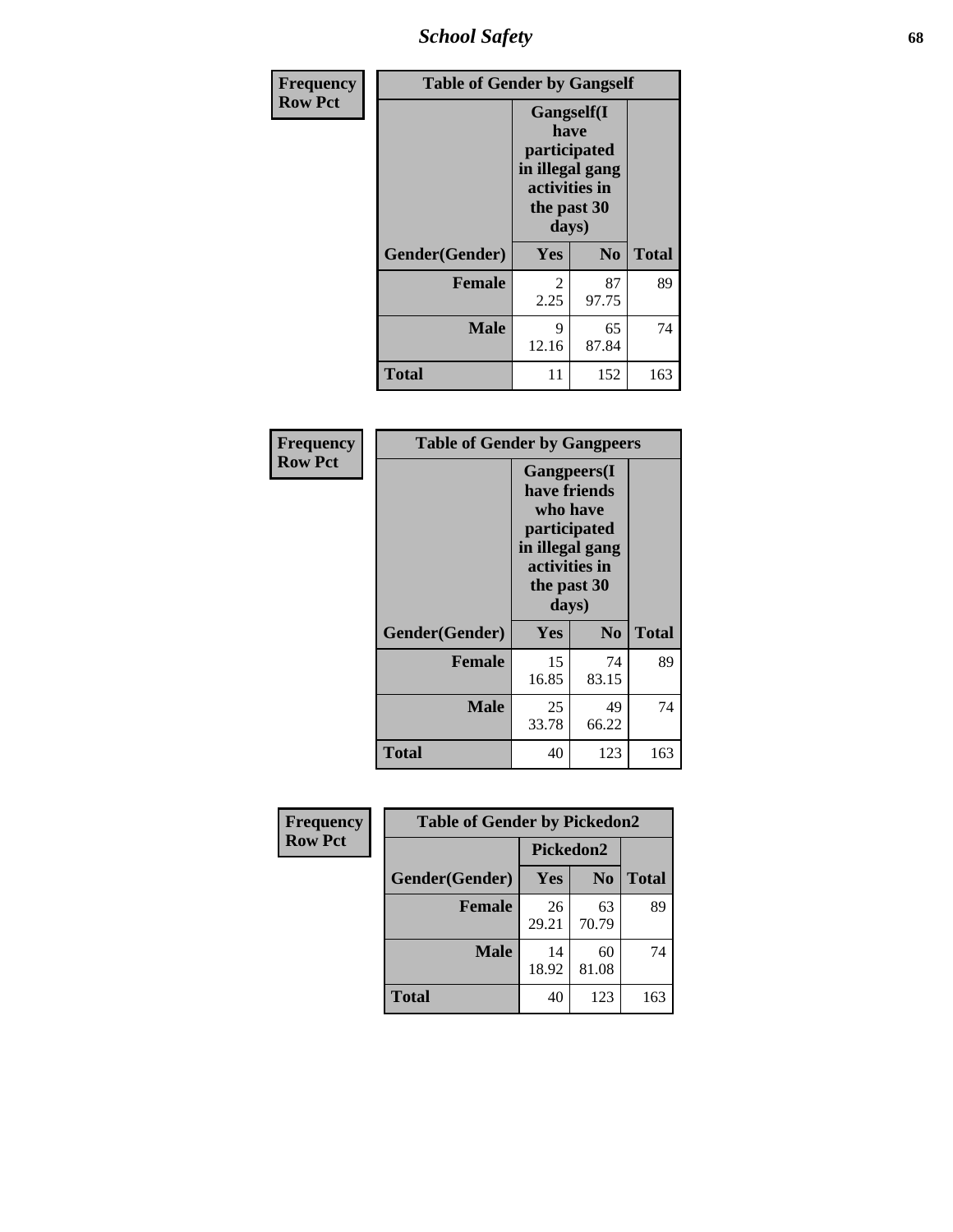*School Safety* **69**

| Frequency      | <b>Table of Gender by Safeschool2</b> |             |                |              |
|----------------|---------------------------------------|-------------|----------------|--------------|
| <b>Row Pct</b> |                                       | Safeschool2 |                |              |
|                | Gender(Gender)                        | Yes         | N <sub>0</sub> | <b>Total</b> |
|                | <b>Female</b>                         | 64<br>71.91 | 25<br>28.09    | 89           |
|                | <b>Male</b>                           | 50<br>67.57 | 24<br>32.43    | 74           |
|                | <b>Total</b>                          | 114         | 49             | 163          |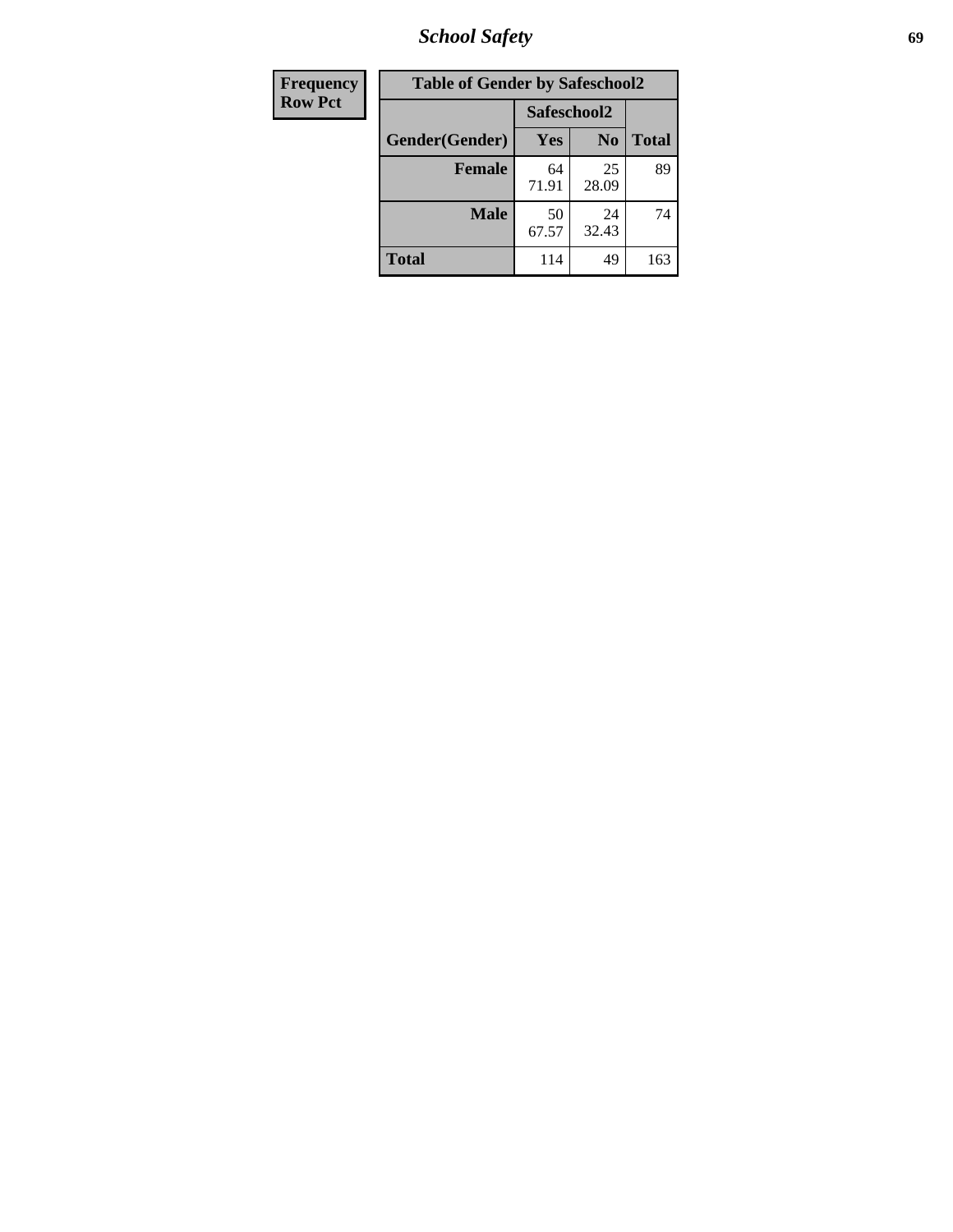# *Incidence of Drug Use* **70**

| <b>Frequency</b> | <b>Table of Gender by AlcoholAlt</b> |                                          |                |              |  |
|------------------|--------------------------------------|------------------------------------------|----------------|--------------|--|
| <b>Row Pct</b>   |                                      | AlcoholAlt(Alcohol<br>use, past 30 days) |                |              |  |
|                  | Gender(Gender)                       | <b>Yes</b>                               | N <sub>0</sub> | <b>Total</b> |  |
|                  | <b>Female</b>                        | 25<br>28.09                              | 64<br>71.91    | 89           |  |
|                  | <b>Male</b>                          | 31<br>41.89                              | 43<br>58.11    | 74           |  |
|                  | <b>Total</b>                         | 56                                       | 107            | 163          |  |

| <b>Frequency</b> | <b>Table of Gender by TobaccoAny</b> |                                          |                |              |
|------------------|--------------------------------------|------------------------------------------|----------------|--------------|
| <b>Row Pct</b>   |                                      | TobaccoAny(Tobacco<br>use, past 30 days) |                |              |
|                  | Gender(Gender)                       | Yes                                      | N <sub>0</sub> | <b>Total</b> |
|                  | <b>Female</b>                        | 10<br>11.24                              | 79<br>88.76    | 89           |
|                  | <b>Male</b>                          | 30<br>40.54                              | 44<br>59.46    | 74           |
|                  | <b>Total</b>                         | 40                                       | 123            | 163          |

| <b>Frequency</b> | <b>Table of Gender by MarijuanaAlt</b> |                                              |                |              |
|------------------|----------------------------------------|----------------------------------------------|----------------|--------------|
| <b>Row Pct</b>   |                                        | MarijuanaAlt(Marijuana<br>use, past 30 days) |                |              |
|                  | Gender(Gender)                         | <b>Yes</b>                                   | N <sub>0</sub> | <b>Total</b> |
|                  | Female                                 | 10<br>11.24                                  | 79<br>88.76    | 89           |
|                  | <b>Male</b>                            | 18<br>24.32                                  | 56<br>75.68    | 74           |
|                  | <b>Total</b>                           | 28                                           | 135            | 163          |

| <b>Frequency</b> | <b>Table of Gender by OtherDrugAny</b> |                                                      |                |              |
|------------------|----------------------------------------|------------------------------------------------------|----------------|--------------|
| <b>Row Pct</b>   |                                        | <b>OtherDrugAny(Other</b><br>drug use, past 30 days) |                |              |
|                  | Gender(Gender)                         | <b>Yes</b>                                           | N <sub>0</sub> | <b>Total</b> |
|                  | <b>Female</b>                          | 9<br>10.11                                           | 80<br>89.89    | 89           |
|                  | <b>Male</b>                            | 9<br>12.16                                           | 65<br>87.84    | 74           |
|                  | <b>Total</b>                           | 18                                                   | 145            | 163          |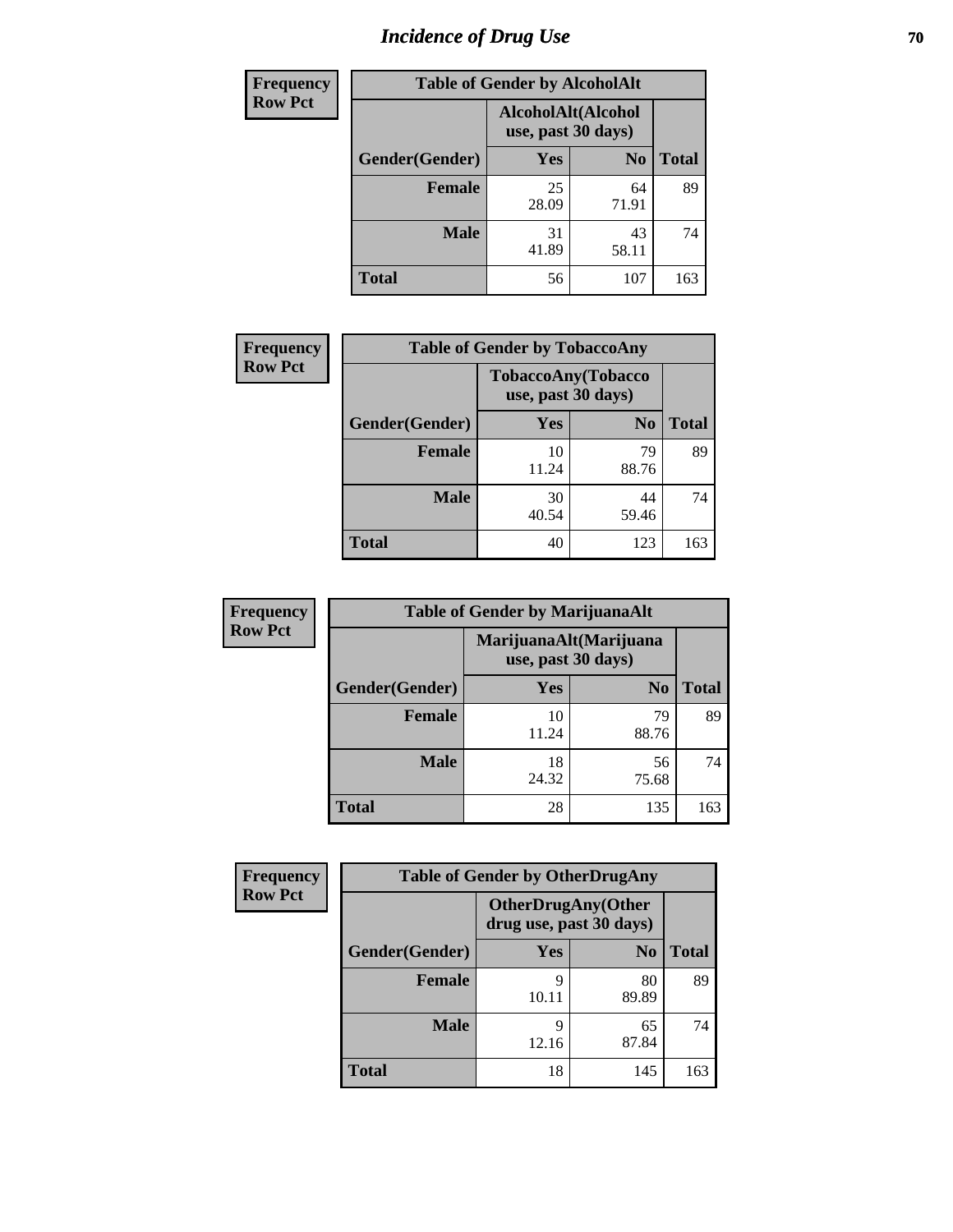### *Average Age at Onset of Use* **71** *Results for "Average Age at Onset of Use" questions exclude students who said they did not use that substance*

#### **Gender=Female**

| <b>Variable</b>    | <b>Label</b>                                                       | <b>Mean</b> |
|--------------------|--------------------------------------------------------------------|-------------|
| Alcoholinit2       | I started using alcohol when I was                                 | 13.98       |
| Cigarettesinit2    | I started smoking tobacco when I was                               | 11.79       |
| Smokelessinit2     | I started chewing tobacco when I was                               | 12.00       |
| Marijuanainit2     | I started using marijuana when I was                               | 14.77       |
| Cocaineinit2       | I started using cocaine when I was                                 | 12.00       |
| Inhalantsinit2     | I started using inhalants when I was                               | 9.67        |
| Steroidsinit2      | I started using steroids when I was                                |             |
| Ecstasyinit2       | I started using ecstasy when I was                                 | 13.50       |
| Methinit2          | I started using methamphetamines when I was                        | 14.00       |
| Hallucinogensinit2 | I started using hallucinogens when I was                           |             |
| Prescription in t2 | I started using prescription drugs not prescribed to me when I was | 12.50       |

#### **Gender=Male**

| <b>Variable</b>    | Label                                                              | <b>Mean</b> |
|--------------------|--------------------------------------------------------------------|-------------|
| Alcoholinit2       | I started using alcohol when I was                                 | 13.26       |
| Cigarettesinit2    | I started smoking tobacco when I was                               | 13.03       |
| Smokelessinit2     | I started chewing tobacco when I was                               | 11.85       |
| Marijuanainit2     | I started using marijuana when I was                               | 14.04       |
| Cocaineinit2       | I started using cocaine when I was                                 | 12.50       |
| Inhalantsinit2     | I started using inhalants when I was                               | 8.00        |
| Steroidsinit2      | I started using steroids when I was                                | 11.50       |
| Ecstasyinit2       | I started using ecstasy when I was                                 | 13.00       |
| Methinit2          | I started using methamphetamines when I was                        | 8.00        |
| Hallucinogensinit2 | I started using hallucinogens when I was                           | 8.00        |
| Prescription in t2 | I started using prescription drugs not prescribed to me when I was | 12.17       |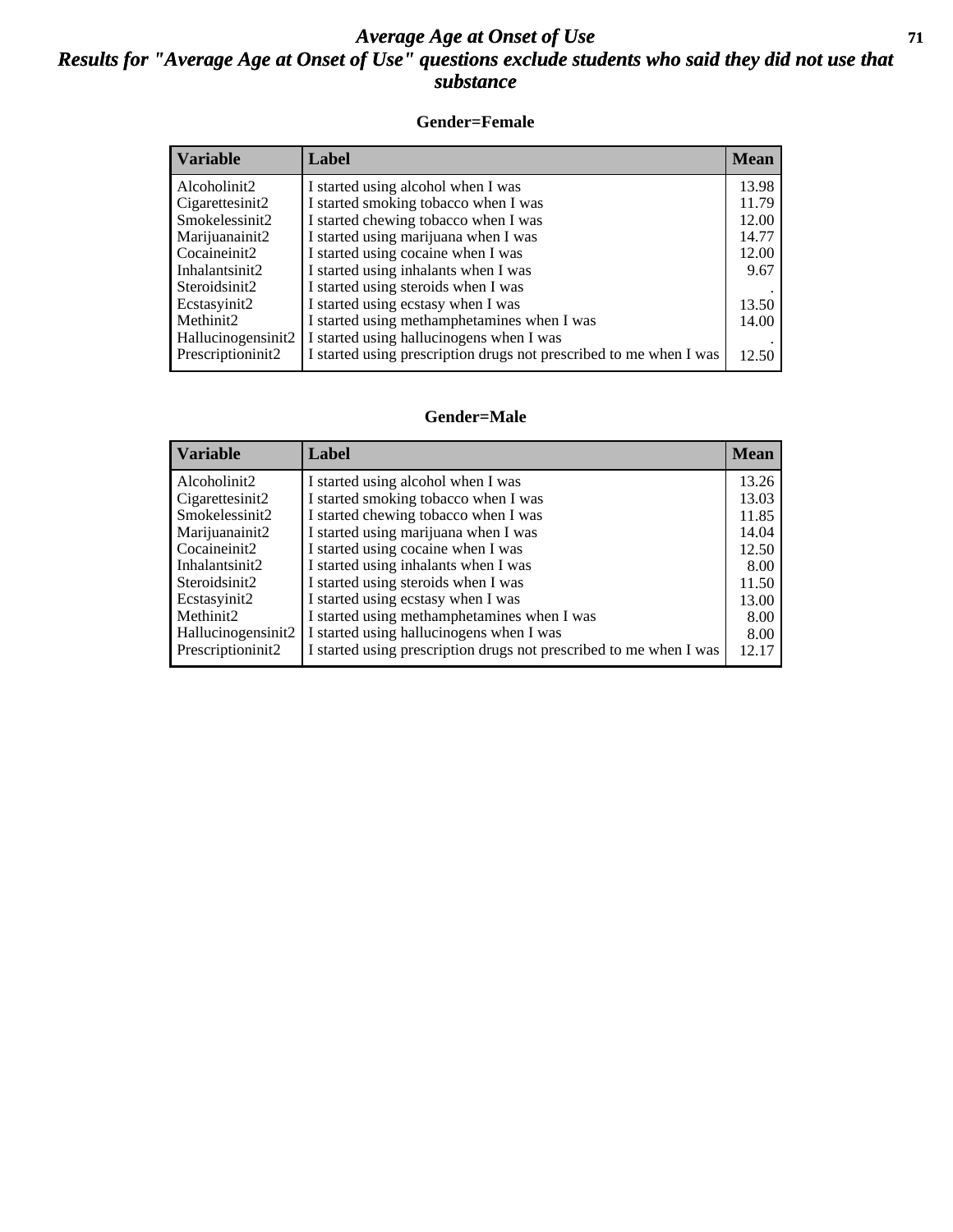# *I Think These Drugs are Harmful* **72**

| <b>Frequency</b> |                | <b>Table of Gender by Alcoholharmdich</b>         |                |              |
|------------------|----------------|---------------------------------------------------|----------------|--------------|
| <b>Row Pct</b>   |                | Alcoholharmdich(I<br>think alcohol is<br>harmful) |                |              |
|                  | Gender(Gender) | <b>Yes</b>                                        | N <sub>0</sub> | <b>Total</b> |
|                  | Female         | 76<br>85.39                                       | 13<br>14.61    | 89           |
|                  | <b>Male</b>    | 59<br>79.73                                       | 15<br>20.27    | 74           |
|                  | <b>Total</b>   | 135                                               | 28             | 163          |

| Frequency      | <b>Table of Gender by Tobaccoharmdich</b> |                                                   |                |              |
|----------------|-------------------------------------------|---------------------------------------------------|----------------|--------------|
| <b>Row Pct</b> |                                           | Tobaccoharmdich(I<br>think tobacco is<br>harmful) |                |              |
|                | Gender(Gender)                            | Yes                                               | N <sub>0</sub> | <b>Total</b> |
|                | <b>Female</b>                             | 81<br>91.01                                       | 8<br>8.99      | 89           |
|                | <b>Male</b>                               | 65<br>87.84                                       | 9<br>12.16     | 74           |
|                | Total                                     | 146                                               | 17             | 163          |

| Frequency      | <b>Table of Gender by Marijuanaharmdich</b> |                                                       |                |              |
|----------------|---------------------------------------------|-------------------------------------------------------|----------------|--------------|
| <b>Row Pct</b> |                                             | Marijuanaharmdich(I<br>think marijuana is<br>harmful) |                |              |
|                | Gender(Gender)                              | <b>Yes</b>                                            | N <sub>0</sub> | <b>Total</b> |
|                | <b>Female</b>                               | 72<br>80.90                                           | 17<br>19.10    | 89           |
|                | <b>Male</b>                                 | 55<br>74.32                                           | 19<br>25.68    | 74           |
|                | <b>Total</b>                                | 127                                                   | 36             | 163          |

| Frequency      | <b>Table of Gender by Otherdrugharmdich</b> |                                                          |                |              |
|----------------|---------------------------------------------|----------------------------------------------------------|----------------|--------------|
| <b>Row Pct</b> |                                             | Otherdrugharmdich(I<br>think other drugs are<br>harmful) |                |              |
|                | Gender(Gender)                              | <b>Yes</b>                                               | N <sub>0</sub> | <b>Total</b> |
|                | <b>Female</b>                               | 81<br>91.01                                              | 8<br>8.99      | 89           |
|                | <b>Male</b>                                 | 71<br>95.95                                              | 3<br>4.05      | 74           |
|                | <b>Total</b>                                | 152                                                      | 11             | 163          |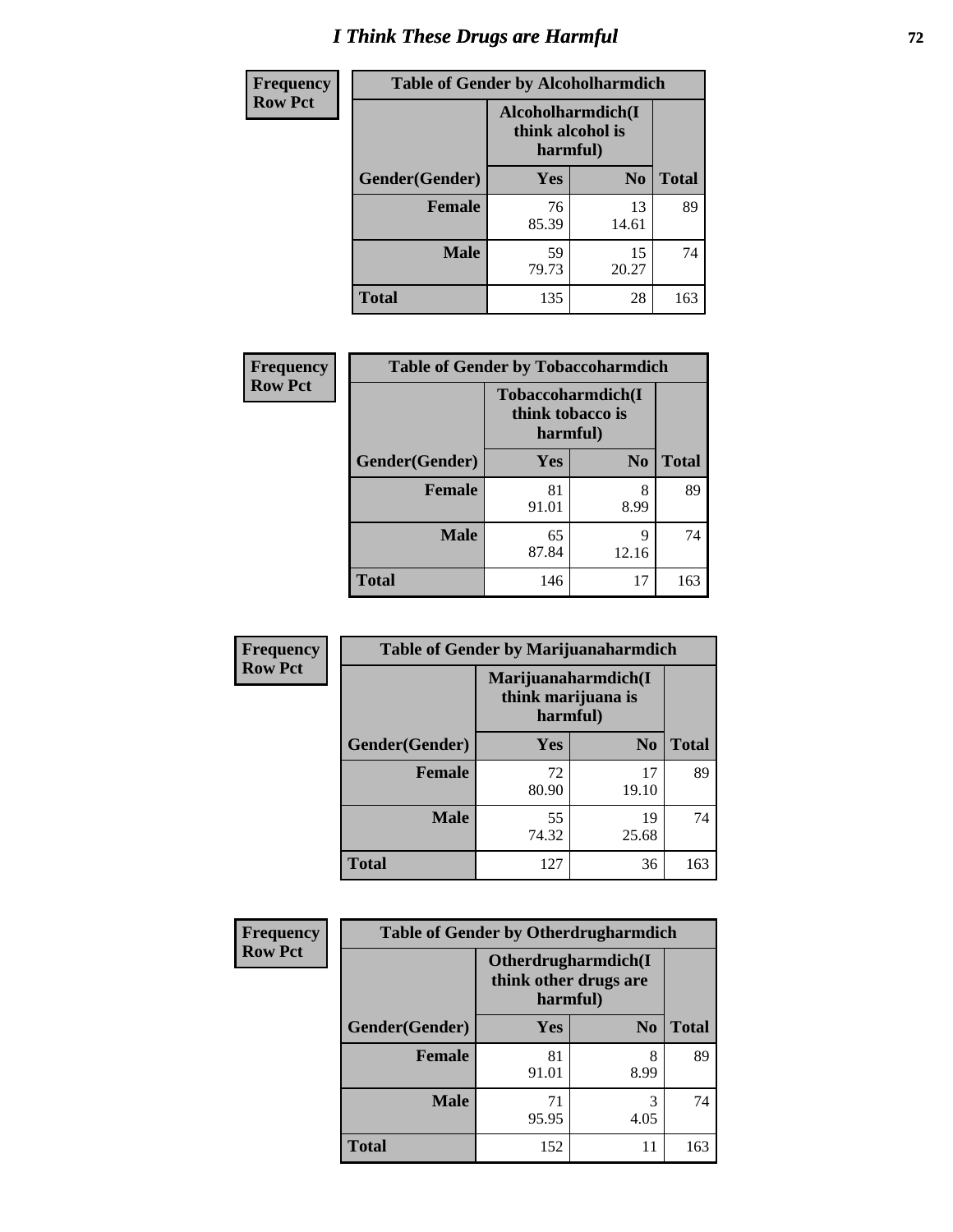| <b>Frequency</b> | <b>Table of Gender by Alcohollocation1</b> |                                                               |             |              |
|------------------|--------------------------------------------|---------------------------------------------------------------|-------------|--------------|
| <b>Row Pct</b>   |                                            | <b>Alcohollocation1(Places</b><br><b>Friends Use Alcohol)</b> |             |              |
|                  | Gender(Gender)                             |                                                               | Do Not Use  | <b>Total</b> |
|                  | <b>Female</b>                              | 56<br>62.92                                                   | 33<br>37.08 | 89           |
|                  | <b>Male</b>                                | 47<br>63.51                                                   | 27<br>36.49 | 74           |
|                  | <b>Total</b>                               | 103                                                           | 60          | 163          |

| <b>Frequency</b> | <b>Table of Gender by Alcohollocation2</b> |                                                               |             |              |
|------------------|--------------------------------------------|---------------------------------------------------------------|-------------|--------------|
| <b>Row Pct</b>   |                                            | <b>Alcohollocation2(Places</b><br><b>Friends Use Alcohol)</b> |             |              |
|                  | Gender(Gender)                             |                                                               | Home        | <b>Total</b> |
|                  | <b>Female</b>                              | 56<br>62.92                                                   | 33<br>37.08 | 89           |
|                  | <b>Male</b>                                | 55<br>74.32                                                   | 19<br>25.68 | 74           |
|                  | <b>Total</b>                               | 111                                                           | 52          | 163          |

| Frequency      | <b>Table of Gender by Alcohollocation3</b> |                                                               |               |              |
|----------------|--------------------------------------------|---------------------------------------------------------------|---------------|--------------|
| <b>Row Pct</b> |                                            | <b>Alcohollocation3(Places</b><br><b>Friends Use Alcohol)</b> |               |              |
|                | Gender(Gender)                             |                                                               | <b>School</b> | <b>Total</b> |
|                | <b>Female</b>                              | 89<br>100.00                                                  | 0.00          | 89           |
|                | <b>Male</b>                                | 71<br>95.95                                                   | 4.05          | 74           |
|                | <b>Total</b>                               | 160                                                           | 3             | 163          |

| Frequency      | <b>Table of Gender by Alcohollocation4</b> |                                                               |             |              |
|----------------|--------------------------------------------|---------------------------------------------------------------|-------------|--------------|
| <b>Row Pct</b> |                                            | <b>Alcohollocation4(Places</b><br><b>Friends Use Alcohol)</b> |             |              |
|                | Gender(Gender)                             |                                                               | Car         | <b>Total</b> |
|                | <b>Female</b>                              | 82<br>92.13                                                   | 7.87        | 89           |
|                | <b>Male</b>                                | 59<br>79.73                                                   | 15<br>20.27 | 74           |
|                | <b>Total</b>                               | 141                                                           | 22          | 163          |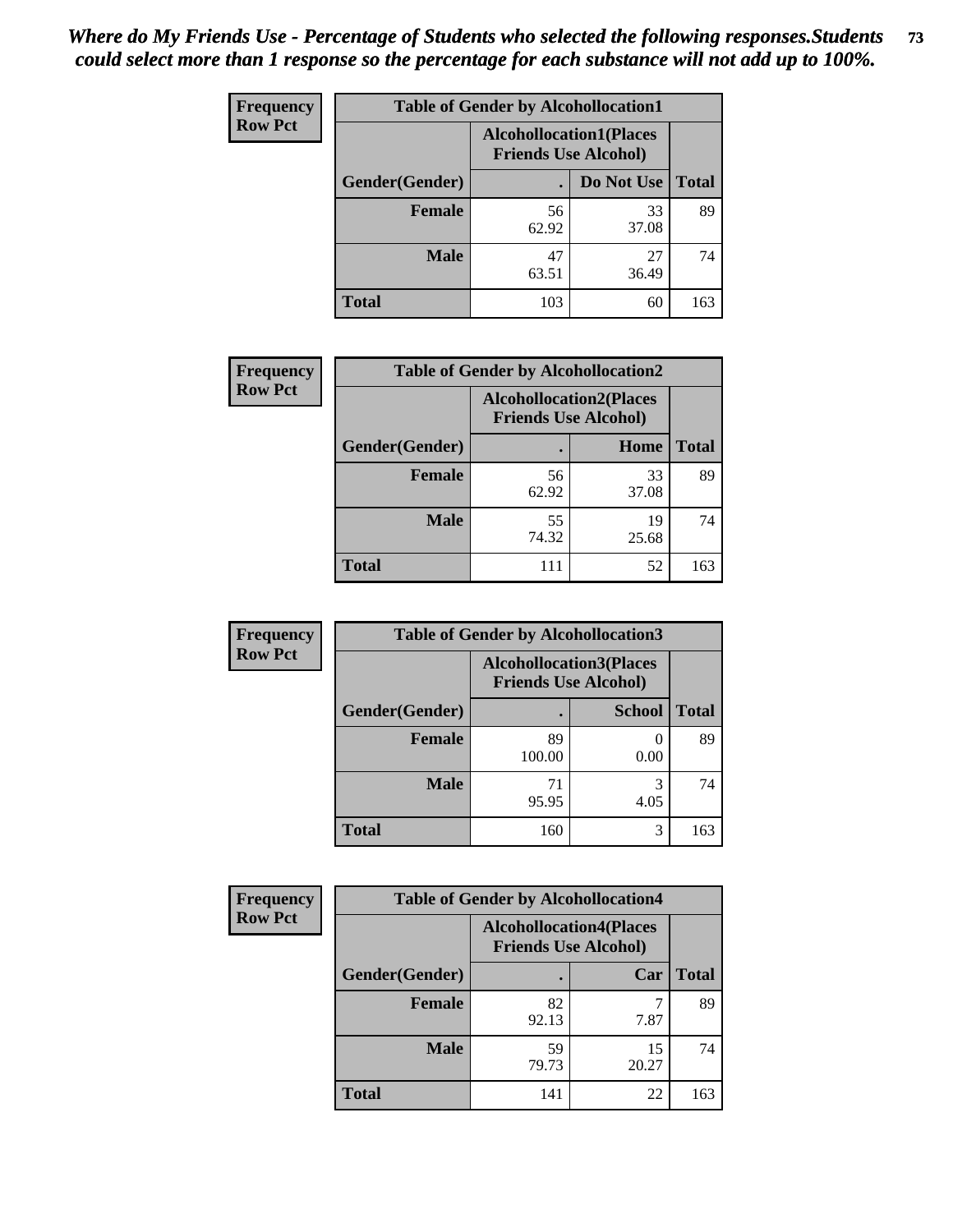| <b>Frequency</b> |                | <b>Table of Gender by Alcohollocation5</b> |                                                               |              |
|------------------|----------------|--------------------------------------------|---------------------------------------------------------------|--------------|
| <b>Row Pct</b>   |                |                                            | <b>Alcohollocation5(Places</b><br><b>Friends Use Alcohol)</b> |              |
|                  | Gender(Gender) | $\bullet$                                  | <b>Friend's</b><br>House                                      | <b>Total</b> |
|                  | <b>Female</b>  | 53<br>59.55                                | 36<br>40.45                                                   | 89           |
|                  | <b>Male</b>    | 49<br>66.22                                | 25<br>33.78                                                   | 74           |
|                  | <b>Total</b>   | 102                                        | 61                                                            | 163          |

| <b>Frequency</b> | <b>Table of Gender by Alcohollocation6</b> |                                                               |              |              |
|------------------|--------------------------------------------|---------------------------------------------------------------|--------------|--------------|
| <b>Row Pct</b>   |                                            | <b>Alcohollocation6(Places</b><br><b>Friends Use Alcohol)</b> |              |              |
|                  | Gender(Gender)                             |                                                               | <b>Other</b> | <b>Total</b> |
|                  | <b>Female</b>                              | 64<br>71.91                                                   | 25<br>28.09  | 89           |
|                  | <b>Male</b>                                | 53<br>71.62                                                   | 21<br>28.38  | 74           |
|                  | <b>Total</b>                               | 117                                                           | 46           | 163          |

| Frequency      | <b>Table of Gender by Tobaccolocation1</b> |                                                               |             |              |  |
|----------------|--------------------------------------------|---------------------------------------------------------------|-------------|--------------|--|
| <b>Row Pct</b> |                                            | <b>Tobaccolocation1(Places</b><br><b>Friends Use Tobacco)</b> |             |              |  |
|                | Gender(Gender)                             |                                                               | Do Not Use  | <b>Total</b> |  |
|                | Female                                     | 34<br>38.20                                                   | 55<br>61.80 | 89           |  |
|                | <b>Male</b>                                | 45<br>60.81                                                   | 29<br>39.19 | 74           |  |
|                | <b>Total</b>                               | 79                                                            | 84          | 163          |  |

| <b>Frequency</b> | <b>Table of Gender by Tobaccolocation2</b> |                                                               |             |              |
|------------------|--------------------------------------------|---------------------------------------------------------------|-------------|--------------|
| <b>Row Pct</b>   |                                            | <b>Tobaccolocation2(Places</b><br><b>Friends Use Tobacco)</b> |             |              |
|                  | Gender(Gender)                             |                                                               | Home        | <b>Total</b> |
|                  | Female                                     | 66<br>74.16                                                   | 23<br>25.84 | 89           |
|                  | <b>Male</b>                                | 45<br>60.81                                                   | 29<br>39.19 | 74           |
|                  | <b>Total</b>                               | 111                                                           | 52          | 163          |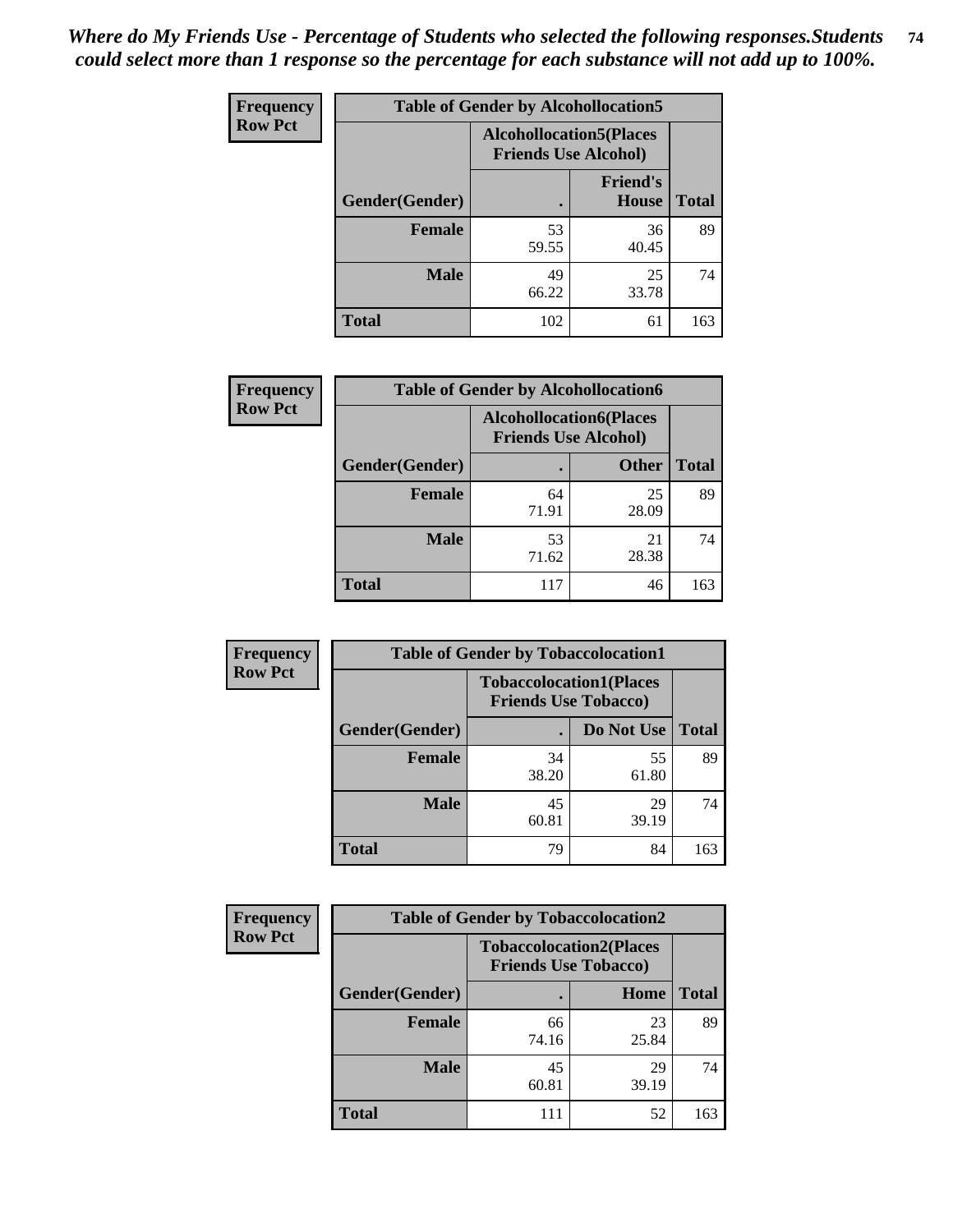| <b>Frequency</b> | <b>Table of Gender by Tobaccolocation3</b> |                                                               |               |              |
|------------------|--------------------------------------------|---------------------------------------------------------------|---------------|--------------|
| <b>Row Pct</b>   |                                            | <b>Tobaccolocation3(Places</b><br><b>Friends Use Tobacco)</b> |               |              |
|                  | Gender(Gender)                             |                                                               | <b>School</b> | <b>Total</b> |
|                  | <b>Female</b>                              | 82<br>92.13                                                   | 7.87          | 89           |
|                  | <b>Male</b>                                | 58<br>78.38                                                   | 16<br>21.62   | 74           |
|                  | <b>Total</b>                               | 140                                                           | 23            | 163          |

| <b>Frequency</b> |                | <b>Table of Gender by Tobaccolocation4</b> |                                |              |
|------------------|----------------|--------------------------------------------|--------------------------------|--------------|
| <b>Row Pct</b>   |                | <b>Friends Use Tobacco)</b>                | <b>Tobaccolocation4(Places</b> |              |
|                  | Gender(Gender) |                                            | Car                            | <b>Total</b> |
|                  | <b>Female</b>  | 67<br>75.28                                | 22<br>24.72                    | 89           |
|                  | <b>Male</b>    | 51<br>68.92                                | 23<br>31.08                    | 74           |
|                  | <b>Total</b>   | 118                                        | 45                             | 163          |

| <b>Frequency</b> | <b>Table of Gender by Tobaccolocation5</b> |                                                               |                          |              |
|------------------|--------------------------------------------|---------------------------------------------------------------|--------------------------|--------------|
| <b>Row Pct</b>   |                                            | <b>Tobaccolocation5(Places</b><br><b>Friends Use Tobacco)</b> |                          |              |
|                  | Gender(Gender)                             |                                                               | <b>Friend's</b><br>House | <b>Total</b> |
|                  | Female                                     | 67<br>75.28                                                   | 22<br>24.72              | 89           |
|                  | <b>Male</b>                                | 52<br>70.27                                                   | 22<br>29.73              | 74           |
|                  | <b>Total</b>                               | 119                                                           | 44                       | 163          |

| <b>Frequency</b> | <b>Table of Gender by Tobaccolocation6</b> |                                                               |              |              |
|------------------|--------------------------------------------|---------------------------------------------------------------|--------------|--------------|
| <b>Row Pct</b>   |                                            | <b>Tobaccolocation6(Places</b><br><b>Friends Use Tobacco)</b> |              |              |
|                  | Gender(Gender)                             |                                                               | <b>Other</b> | <b>Total</b> |
|                  | Female                                     | 70<br>78.65                                                   | 19<br>21.35  | 89           |
|                  | <b>Male</b>                                | 51<br>68.92                                                   | 23<br>31.08  | 74           |
|                  | <b>Total</b>                               | 121                                                           | 42           | 163          |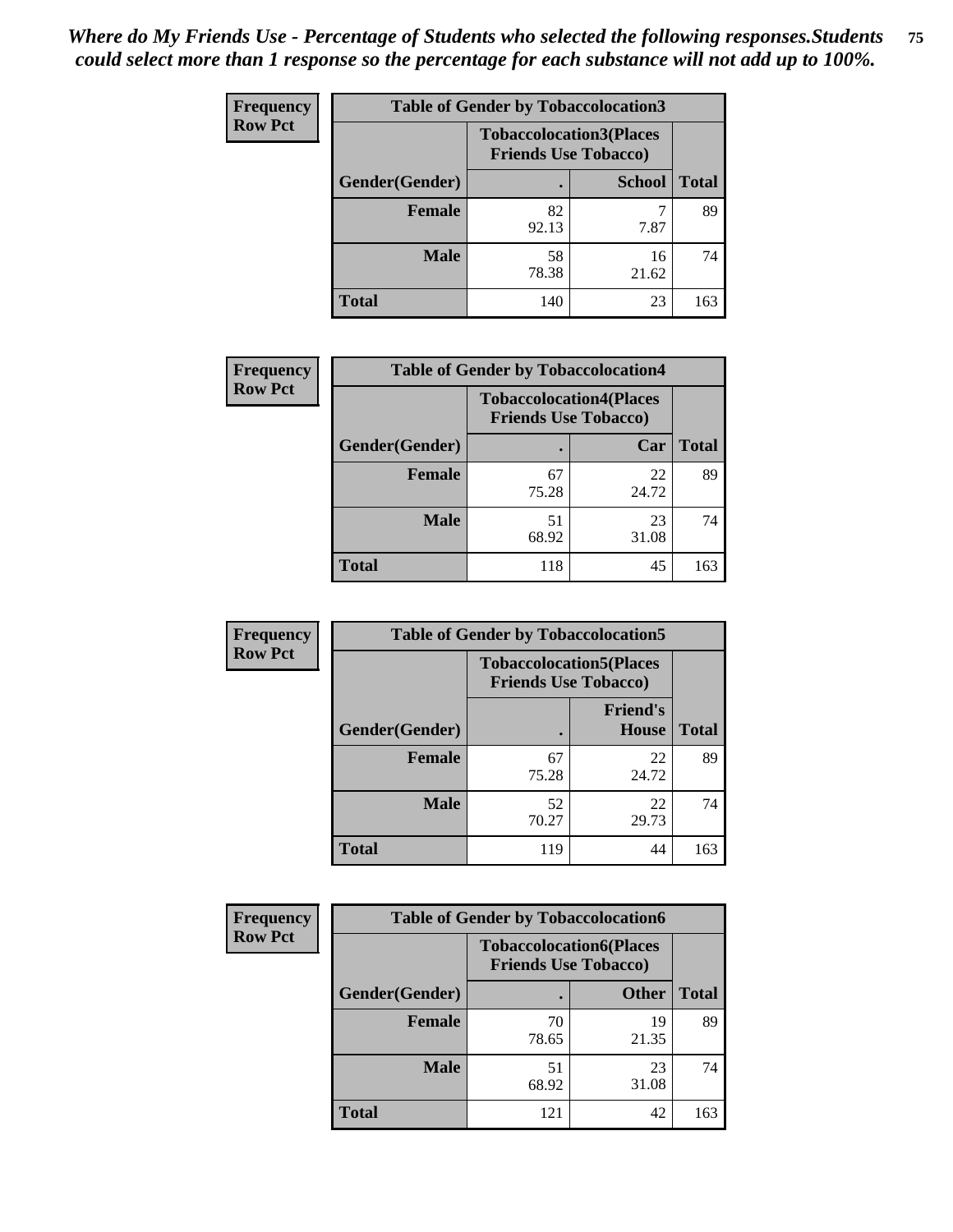| <b>Frequency</b> | <b>Table of Gender by Marijuanalocation1</b> |                                                                    |             |              |  |
|------------------|----------------------------------------------|--------------------------------------------------------------------|-------------|--------------|--|
| <b>Row Pct</b>   |                                              | <b>Marijuanalocation1(Places</b><br><b>Friends Use Marijuana</b> ) |             |              |  |
|                  | Gender(Gender)                               |                                                                    | Do Not Use  | <b>Total</b> |  |
|                  | <b>Female</b>                                | 28<br>31.46                                                        | 61<br>68.54 | 89           |  |
|                  | <b>Male</b>                                  | 32<br>43.24                                                        | 42<br>56.76 | 74           |  |
|                  | <b>Total</b>                                 | 60                                                                 | 103         | 163          |  |

| <b>Frequency</b> | <b>Table of Gender by Marijuanalocation2</b> |                                                                    |             |              |  |
|------------------|----------------------------------------------|--------------------------------------------------------------------|-------------|--------------|--|
| <b>Row Pct</b>   |                                              | <b>Marijuanalocation2(Places</b><br><b>Friends Use Marijuana</b> ) |             |              |  |
|                  | Gender(Gender)                               |                                                                    | Home        | <b>Total</b> |  |
|                  | Female                                       | 71<br>79.78                                                        | 18<br>20.22 | 89           |  |
|                  | <b>Male</b>                                  | 53<br>71.62                                                        | 21<br>28.38 | 74           |  |
|                  | <b>Total</b>                                 | 124                                                                | 39          | 163          |  |

| Frequency      | <b>Table of Gender by Marijuanalocation3</b> |                                |                                   |              |  |
|----------------|----------------------------------------------|--------------------------------|-----------------------------------|--------------|--|
| <b>Row Pct</b> |                                              | <b>Friends Use Marijuana</b> ) | <b>Marijuanalocation3(Places)</b> |              |  |
|                | Gender(Gender)                               |                                | <b>School</b>                     | <b>Total</b> |  |
|                | Female                                       | 88<br>98.88                    | 1.12                              | 89           |  |
|                | <b>Male</b>                                  | 69<br>93.24                    | 6.76                              | 74           |  |
|                | <b>Total</b>                                 | 157                            | 6                                 | 163          |  |

| <b>Frequency</b> |                | <b>Table of Gender by Marijuanalocation4</b> |                                  |              |
|------------------|----------------|----------------------------------------------|----------------------------------|--------------|
| <b>Row Pct</b>   |                | <b>Friends Use Marijuana</b> )               | <b>Marijuanalocation4(Places</b> |              |
|                  | Gender(Gender) |                                              | Car                              | <b>Total</b> |
|                  | Female         | 77<br>86.52                                  | 12<br>13.48                      | 89           |
|                  | <b>Male</b>    | 61<br>82.43                                  | 13<br>17.57                      | 74           |
|                  | <b>Total</b>   | 138                                          | 25                               | 163          |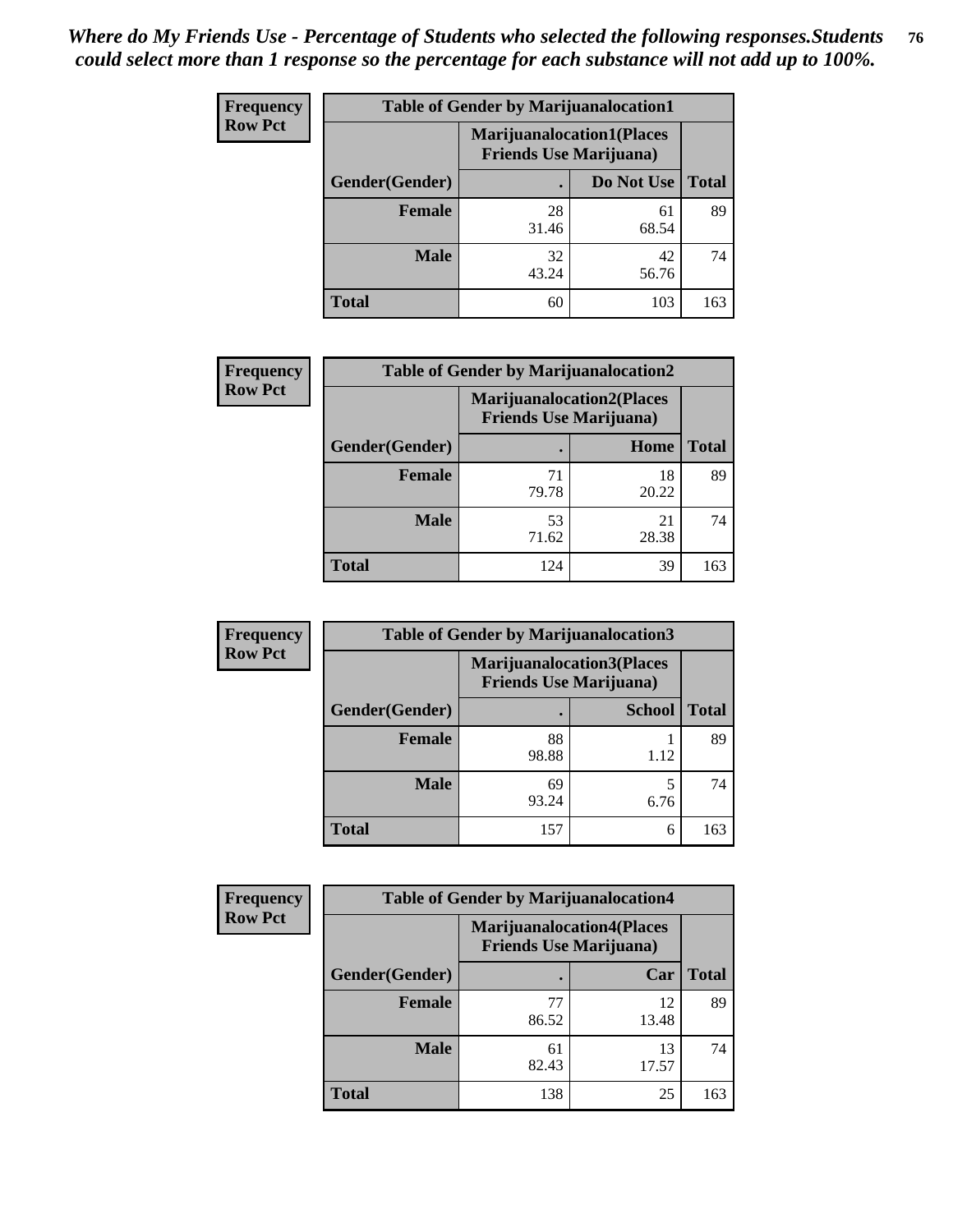| <b>Frequency</b> | <b>Table of Gender by Marijuanalocation5</b> |                                                                     |                                 |              |
|------------------|----------------------------------------------|---------------------------------------------------------------------|---------------------------------|--------------|
| <b>Row Pct</b>   |                                              | <b>Marijuanalocation5</b> (Places<br><b>Friends Use Marijuana</b> ) |                                 |              |
|                  | Gender(Gender)                               |                                                                     | <b>Friend's</b><br><b>House</b> | <b>Total</b> |
|                  | Female                                       | 75<br>84.27                                                         | 14<br>15.73                     | 89           |
|                  | <b>Male</b>                                  | 59<br>79.73                                                         | 15<br>20.27                     | 74           |
|                  | <b>Total</b>                                 | 134                                                                 | 29                              | 163          |

| <b>Frequency</b> | <b>Table of Gender by Marijuanalocation6</b> |                                                                    |              |              |  |
|------------------|----------------------------------------------|--------------------------------------------------------------------|--------------|--------------|--|
| <b>Row Pct</b>   |                                              | <b>Marijuanalocation6(Places</b><br><b>Friends Use Marijuana</b> ) |              |              |  |
|                  | <b>Gender</b> (Gender)                       |                                                                    | <b>Other</b> | <b>Total</b> |  |
|                  | <b>Female</b>                                | 75<br>84.27                                                        | 14<br>15.73  | 89           |  |
|                  | <b>Male</b>                                  | 55<br>74.32                                                        | 19<br>25.68  | 74           |  |
|                  | <b>Total</b>                                 | 130                                                                | 33           | 163          |  |

| <b>Frequency</b> | <b>Table of Gender by Otherdruglocation1</b> |                                                                                |             |              |
|------------------|----------------------------------------------|--------------------------------------------------------------------------------|-------------|--------------|
| <b>Row Pct</b>   |                                              | <b>Otherdruglocation1(Places</b><br><b>Friends Use Other Illegal</b><br>Drugs) |             |              |
|                  | <b>Gender</b> (Gender)                       |                                                                                | Do Not Use  | <b>Total</b> |
|                  | <b>Female</b>                                | 17<br>19.10                                                                    | 72<br>80.90 | 89           |
|                  | <b>Male</b>                                  | 20<br>27.03                                                                    | 54<br>72.97 | 74           |
|                  | <b>Total</b>                                 | 37                                                                             | 126         | 163          |

| Frequency      | <b>Table of Gender by Otherdruglocation2</b> |                                                                                |             |              |
|----------------|----------------------------------------------|--------------------------------------------------------------------------------|-------------|--------------|
| <b>Row Pct</b> |                                              | <b>Otherdruglocation2(Places</b><br><b>Friends Use Other Illegal</b><br>Drugs) |             |              |
|                | Gender(Gender)                               |                                                                                | Home        | <b>Total</b> |
|                | Female                                       | 79<br>88.76                                                                    | 10<br>11.24 | 89           |
|                | <b>Male</b>                                  | 66<br>89.19                                                                    | 8<br>10.81  | 74           |
|                | <b>Total</b>                                 | 145                                                                            | 18          | 163          |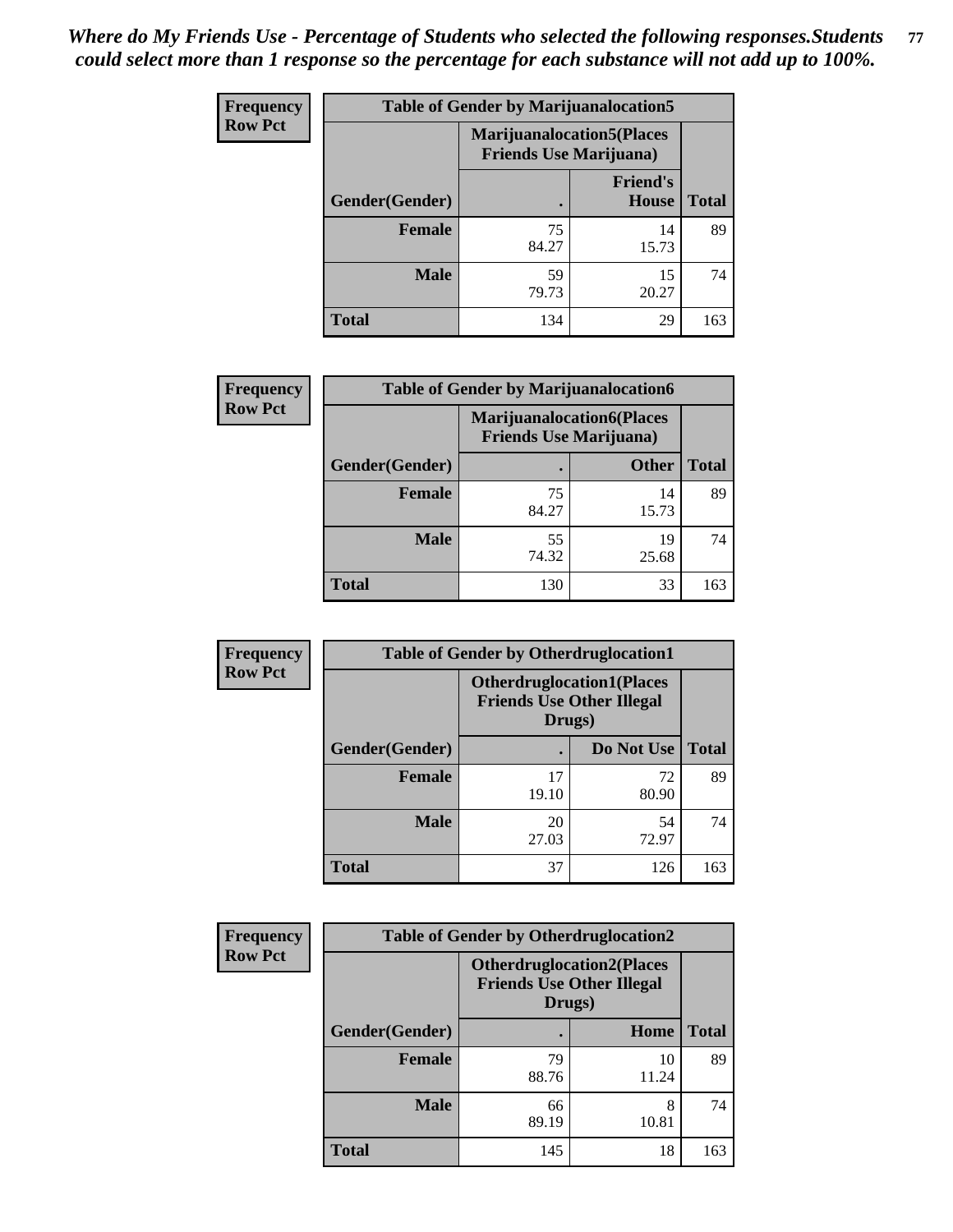| <b>Frequency</b> | <b>Table of Gender by Otherdruglocation3</b> |                                                                                |               |              |
|------------------|----------------------------------------------|--------------------------------------------------------------------------------|---------------|--------------|
| <b>Row Pct</b>   |                                              | <b>Otherdruglocation3(Places</b><br><b>Friends Use Other Illegal</b><br>Drugs) |               |              |
|                  | Gender(Gender)                               |                                                                                | <b>School</b> | <b>Total</b> |
|                  | Female                                       | 86<br>96.63                                                                    | 3<br>3.37     | 89           |
|                  | <b>Male</b>                                  | 68<br>91.89                                                                    | 6<br>8.11     | 74           |
|                  | <b>Total</b>                                 | 154                                                                            | q             | 163          |

| Frequency      | <b>Table of Gender by Otherdruglocation4</b> |                                                                                |      |              |
|----------------|----------------------------------------------|--------------------------------------------------------------------------------|------|--------------|
| <b>Row Pct</b> |                                              | <b>Otherdruglocation4(Places</b><br><b>Friends Use Other Illegal</b><br>Drugs) |      |              |
|                | Gender(Gender)                               |                                                                                | Car  | <b>Total</b> |
|                | <b>Female</b>                                | 82<br>92.13                                                                    | 7.87 | 89           |
|                | <b>Male</b>                                  | 67<br>90.54                                                                    | 9.46 | 74           |
|                | <b>Total</b>                                 | 149                                                                            | 14   | 163          |

| Frequency      | <b>Table of Gender by Otherdruglocation5</b> |                                                                                |                                 |              |
|----------------|----------------------------------------------|--------------------------------------------------------------------------------|---------------------------------|--------------|
| <b>Row Pct</b> |                                              | <b>Otherdruglocation5(Places</b><br><b>Friends Use Other Illegal</b><br>Drugs) |                                 |              |
|                | Gender(Gender)                               |                                                                                | <b>Friend's</b><br><b>House</b> | <b>Total</b> |
|                | <b>Female</b>                                | 77<br>86.52                                                                    | 12<br>13.48                     | 89           |
|                | <b>Male</b>                                  | 65<br>87.84                                                                    | 9<br>12.16                      | 74           |
|                | <b>Total</b>                                 | 142                                                                            | 21                              | 163          |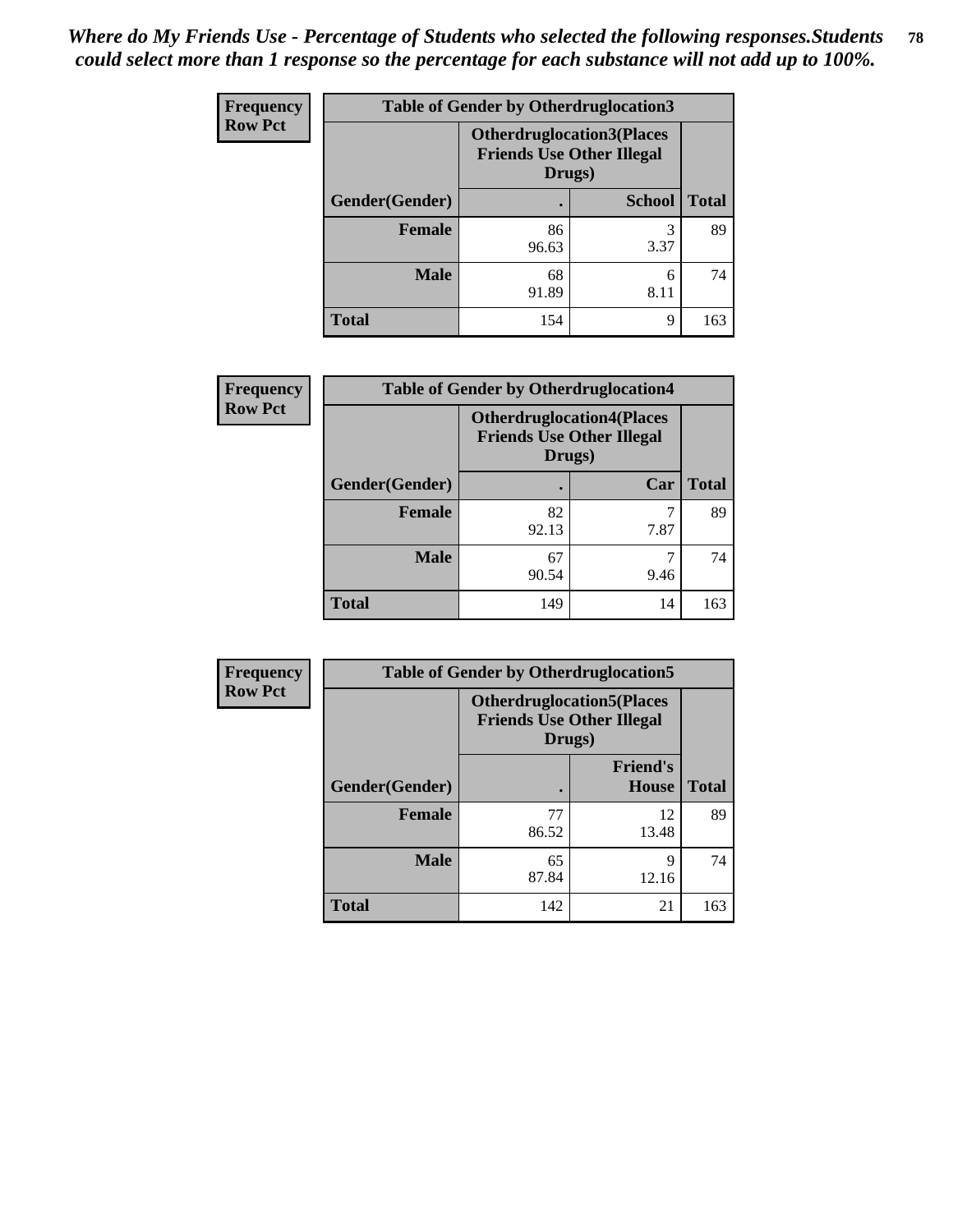| <b>Frequency</b> | <b>Table of Gender by Otherdruglocation6</b> |                                                                                |              |              |
|------------------|----------------------------------------------|--------------------------------------------------------------------------------|--------------|--------------|
| <b>Row Pct</b>   |                                              | <b>Otherdruglocation6(Places</b><br><b>Friends Use Other Illegal</b><br>Drugs) |              |              |
|                  | Gender(Gender)                               |                                                                                | <b>Other</b> | <b>Total</b> |
|                  | Female                                       | 76<br>85.39                                                                    | 13<br>14.61  | 89           |
|                  | <b>Male</b>                                  | 62<br>83.78                                                                    | 12<br>16.22  | 74           |
|                  | <b>Total</b>                                 | 138                                                                            | 25           | 163          |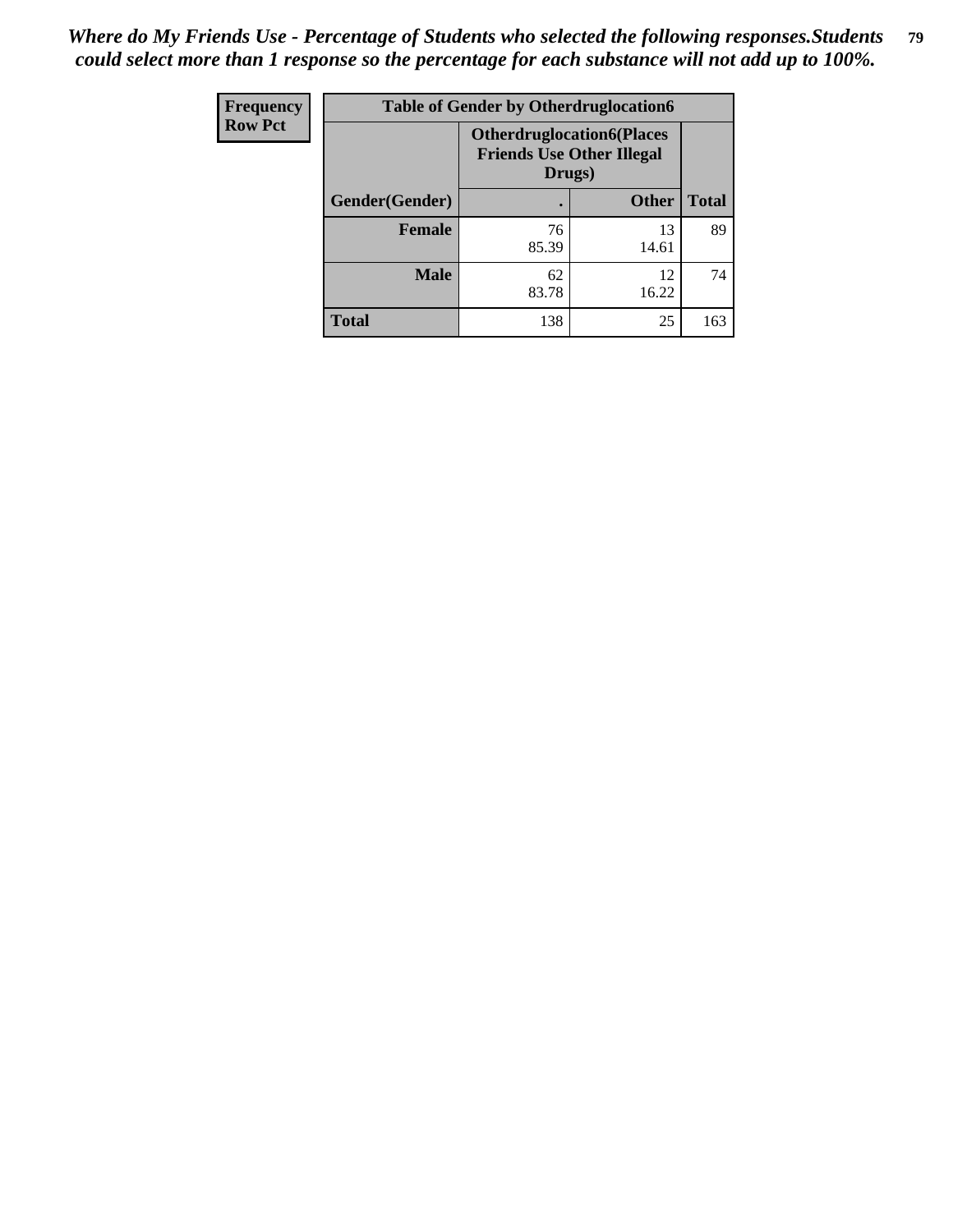| <b>Frequency</b> | <b>Table of Gender by Alcoholtime1</b> |                                                          |                      |              |
|------------------|----------------------------------------|----------------------------------------------------------|----------------------|--------------|
| <b>Row Pct</b>   |                                        | <b>Alcoholtime1(Times</b><br><b>Friends Use Alcohol)</b> |                      |              |
|                  | Gender(Gender)                         | $\bullet$                                                | Do Not<br><b>Use</b> | <b>Total</b> |
|                  | <b>Female</b>                          | 56<br>62.92                                              | 33<br>37.08          | 89           |
|                  | <b>Male</b>                            | 45<br>60.81                                              | 29<br>39.19          | 74           |
|                  | <b>Total</b>                           | 101                                                      | 62                   | 163          |

| <b>Frequency</b> | <b>Table of Gender by Alcoholtime2</b> |                                                          |                            |              |
|------------------|----------------------------------------|----------------------------------------------------------|----------------------------|--------------|
| <b>Row Pct</b>   |                                        | <b>Alcoholtime2(Times</b><br><b>Friends Use Alcohol)</b> |                            |              |
|                  | Gender(Gender)                         |                                                          | <b>On Way</b><br>to School | <b>Total</b> |
|                  | <b>Female</b>                          | 88<br>98.88                                              | 1.12                       | 89           |
|                  | <b>Male</b>                            | 70<br>94.59                                              | 4<br>5.41                  | 74           |
|                  | <b>Total</b>                           | 158                                                      | 5                          | 163          |

| Frequency      | <b>Table of Gender by Alcoholtime3</b> |                                                          |                                |              |
|----------------|----------------------------------------|----------------------------------------------------------|--------------------------------|--------------|
| <b>Row Pct</b> |                                        | <b>Alcoholtime3(Times</b><br><b>Friends Use Alcohol)</b> |                                |              |
|                | Gender(Gender)                         |                                                          | <b>During</b><br><b>School</b> | <b>Total</b> |
|                | <b>Female</b>                          | 89<br>100.00                                             | 0.00                           | 89           |
|                | <b>Male</b>                            | 69<br>93.24                                              | 5<br>6.76                      | 74           |
|                | <b>Total</b>                           | 158                                                      | 5                              | 163          |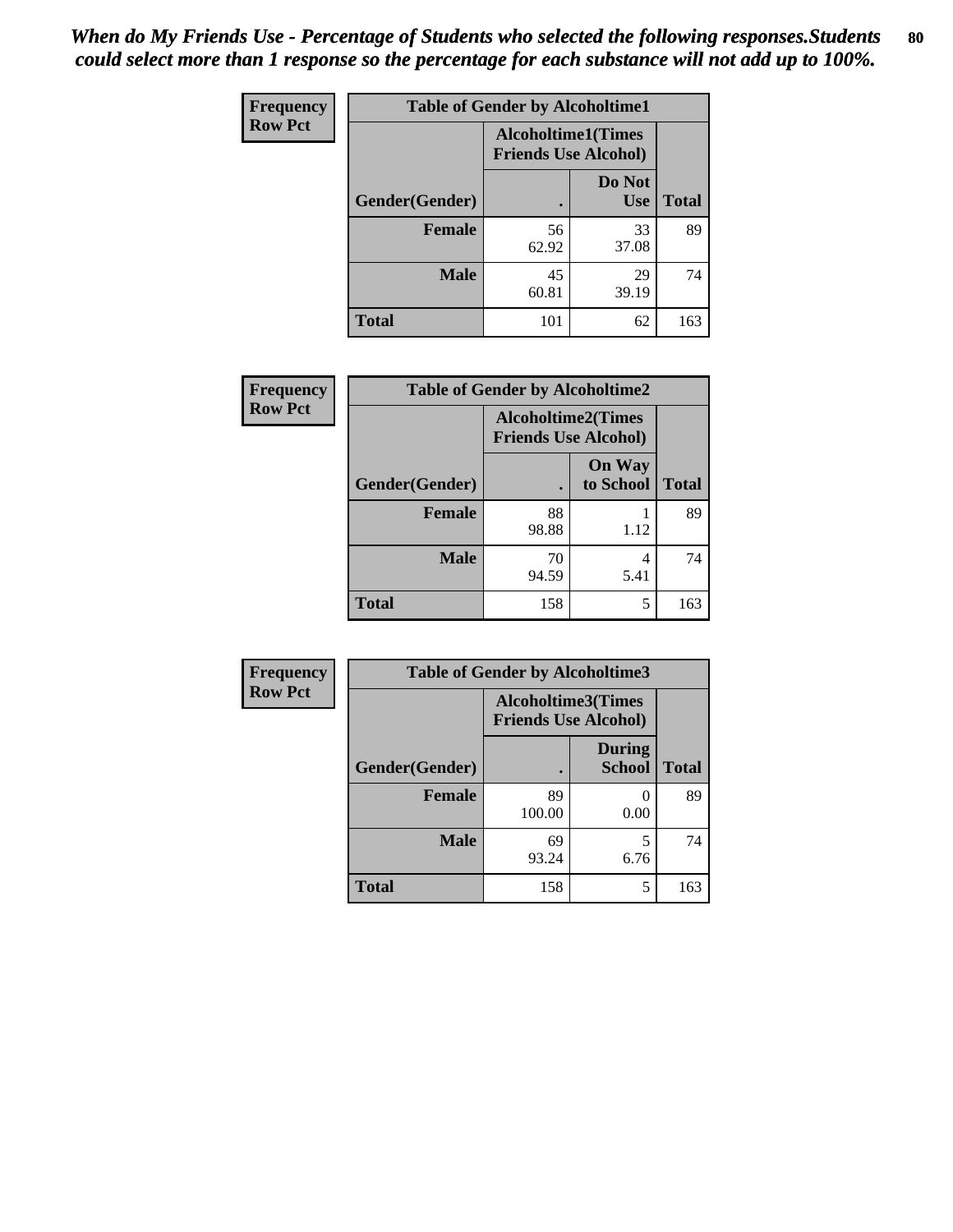*When do My Friends Use - Percentage of Students who selected the following responses.Students could select more than 1 response so the percentage for each substance will not add up to 100%.* **81**

| <b>Frequency</b> | <b>Table of Gender by Alcoholtime4</b> |                                                          |                                                |              |
|------------------|----------------------------------------|----------------------------------------------------------|------------------------------------------------|--------------|
| <b>Row Pct</b>   |                                        | <b>Alcoholtime4(Times</b><br><b>Friends Use Alcohol)</b> |                                                |              |
|                  | Gender(Gender)                         | $\bullet$                                                | <b>On Way</b><br>Home<br>From<br><b>School</b> | <b>Total</b> |
|                  | <b>Female</b>                          | 88<br>98.88                                              | 1.12                                           | 89           |
|                  | <b>Male</b>                            | 66<br>89.19                                              | 8<br>10.81                                     | 74           |
|                  | <b>Total</b>                           | 154                                                      | 9                                              | 163          |

| <b>Frequency</b> | <b>Table of Gender by Alcoholtime5</b> |                                                          |                   |              |
|------------------|----------------------------------------|----------------------------------------------------------|-------------------|--------------|
| <b>Row Pct</b>   |                                        | <b>Alcoholtime5(Times</b><br><b>Friends Use Alcohol)</b> |                   |              |
|                  | Gender(Gender)                         |                                                          | <b>Weeknights</b> | <b>Total</b> |
|                  | <b>Female</b>                          | 70<br>78.65                                              | 19<br>21.35       | 89           |
|                  | <b>Male</b>                            | 58<br>78.38                                              | 16<br>21.62       | 74           |
|                  | <b>Total</b>                           | 128                                                      | 35                | 163          |

| <b>Frequency</b> | <b>Table of Gender by Alcoholtime6</b> |             |                                                          |              |
|------------------|----------------------------------------|-------------|----------------------------------------------------------|--------------|
| <b>Row Pct</b>   |                                        |             | <b>Alcoholtime6(Times</b><br><b>Friends Use Alcohol)</b> |              |
|                  | Gender(Gender)                         |             | Weekends                                                 | <b>Total</b> |
|                  | Female                                 | 34<br>38.20 | 55<br>61.80                                              | 89           |
|                  | <b>Male</b>                            | 32<br>43.24 | 42<br>56.76                                              | 74           |
|                  | <b>Total</b>                           | 66          | 97                                                       | 163          |

| <b>Frequency</b> | <b>Table of Gender by Tobaccotime1</b> |                                                          |                      |              |
|------------------|----------------------------------------|----------------------------------------------------------|----------------------|--------------|
| <b>Row Pct</b>   |                                        | <b>Tobaccotime1(Times</b><br><b>Friends Use Tobacco)</b> |                      |              |
|                  | Gender(Gender)                         |                                                          | Do Not<br><b>Use</b> | <b>Total</b> |
|                  | <b>Female</b>                          | 32<br>35.96                                              | 57<br>64.04          | 89           |
|                  | <b>Male</b>                            | 44<br>59.46                                              | 30<br>40.54          | 74           |
|                  | <b>Total</b>                           | 76                                                       | 87                   | 163          |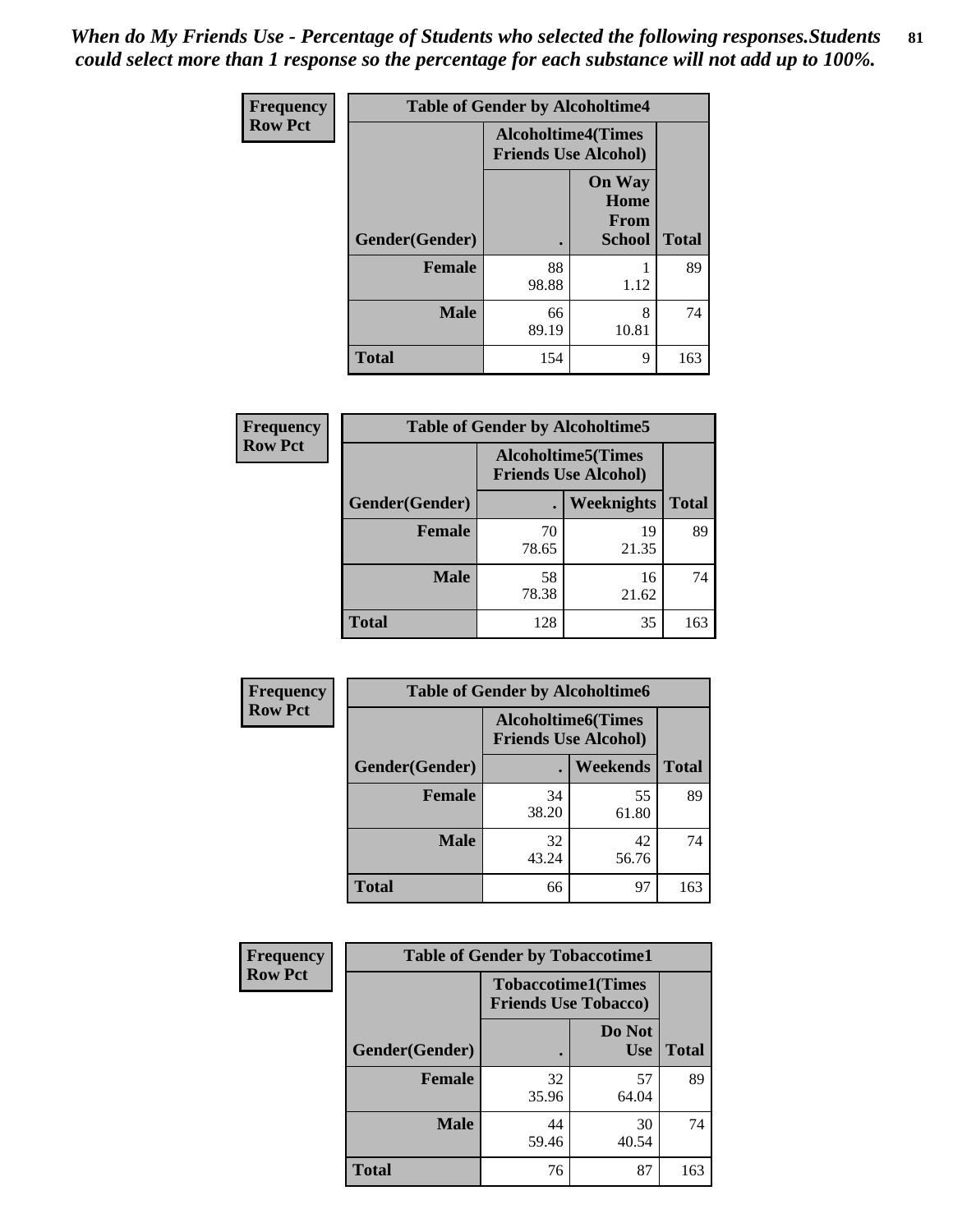| <b>Frequency</b> | <b>Table of Gender by Tobaccotime2</b> |                                                          |                            |              |
|------------------|----------------------------------------|----------------------------------------------------------|----------------------------|--------------|
| <b>Row Pct</b>   |                                        | <b>Tobaccotime2(Times</b><br><b>Friends Use Tobacco)</b> |                            |              |
|                  | Gender(Gender)                         | $\bullet$                                                | <b>On Way</b><br>to School | <b>Total</b> |
|                  | Female                                 | 66<br>74.16                                              | 23<br>25.84                | 89           |
|                  | <b>Male</b>                            | 50<br>67.57                                              | 24<br>32.43                | 74           |
|                  | <b>Total</b>                           | 116                                                      | 47                         | 163          |

| <b>Frequency</b> | <b>Table of Gender by Tobaccotime3</b> |                                                          |                                |              |
|------------------|----------------------------------------|----------------------------------------------------------|--------------------------------|--------------|
| <b>Row Pct</b>   |                                        | <b>Tobaccotime3(Times</b><br><b>Friends Use Tobacco)</b> |                                |              |
|                  | Gender(Gender)                         | ٠                                                        | <b>During</b><br><b>School</b> | <b>Total</b> |
|                  | <b>Female</b>                          | 79<br>88.76                                              | 10<br>11.24                    | 89           |
|                  | <b>Male</b>                            | 60<br>81.08                                              | 14<br>18.92                    | 74           |
|                  | <b>Total</b>                           | 139                                                      | 24                             | 163          |

| <b>Frequency</b> | <b>Table of Gender by Tobaccotime4</b> |                                                          |                                                |              |
|------------------|----------------------------------------|----------------------------------------------------------|------------------------------------------------|--------------|
| <b>Row Pct</b>   |                                        | <b>Tobaccotime4(Times</b><br><b>Friends Use Tobacco)</b> |                                                |              |
|                  | Gender(Gender)                         |                                                          | <b>On Way</b><br>Home<br>From<br><b>School</b> | <b>Total</b> |
|                  | <b>Female</b>                          | 88<br>98.88                                              | 1.12                                           | 89           |
|                  | <b>Male</b>                            | 66<br>89.19                                              | 8<br>10.81                                     | 74           |
|                  | <b>Total</b>                           | 154                                                      | 9                                              | 163          |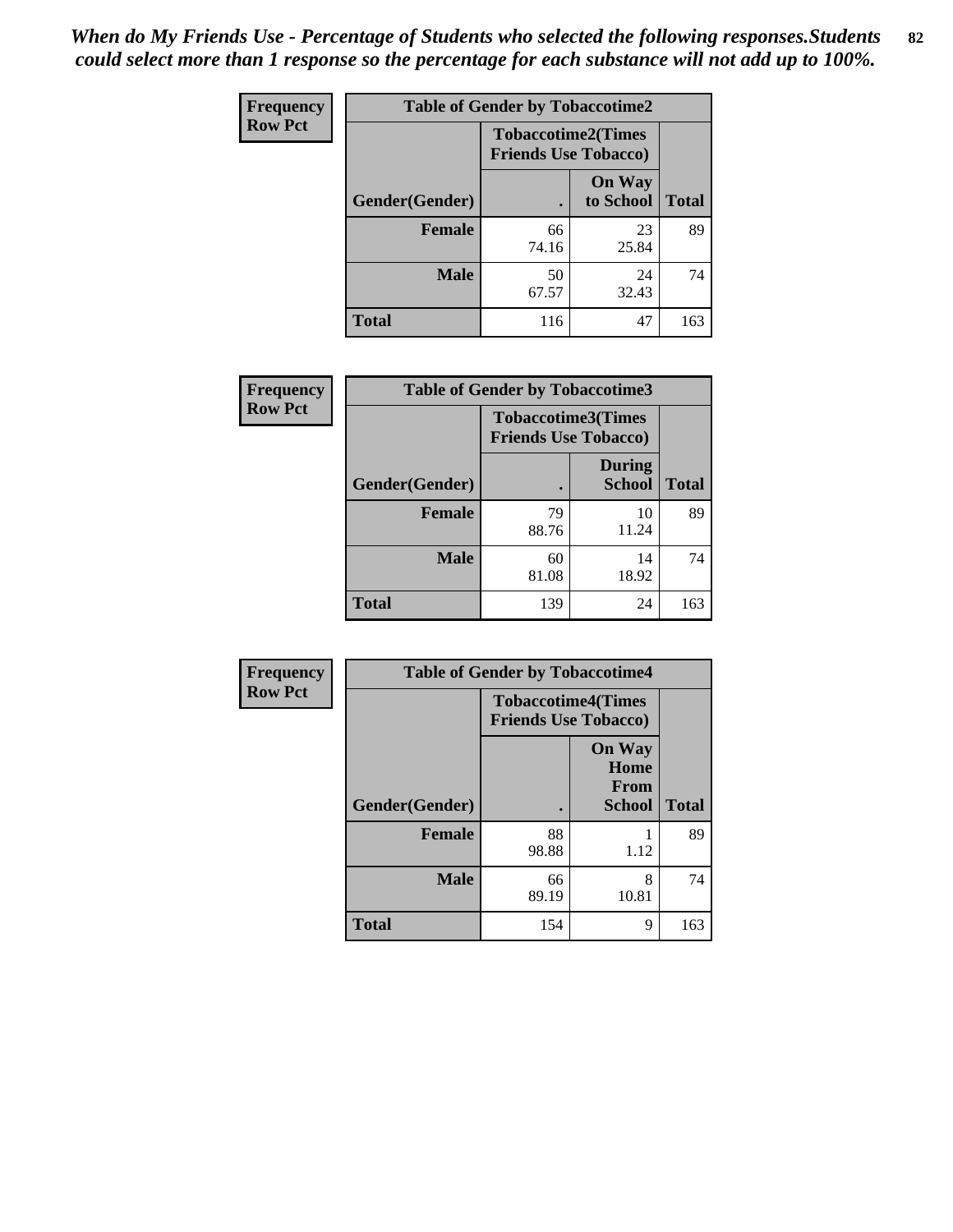| <b>Frequency</b> | <b>Table of Gender by Tobaccotime5</b> |             |                                                           |              |  |
|------------------|----------------------------------------|-------------|-----------------------------------------------------------|--------------|--|
| <b>Row Pct</b>   |                                        |             | <b>Tobaccotime5</b> (Times<br><b>Friends Use Tobacco)</b> |              |  |
|                  | Gender(Gender)                         |             | <b>Weeknights</b>                                         | <b>Total</b> |  |
|                  | <b>Female</b>                          | 61<br>68.54 | 28<br>31.46                                               | 89           |  |
|                  | <b>Male</b>                            | 40<br>54.05 | 34<br>45.95                                               | 74           |  |
|                  | <b>Total</b>                           | 101         | 62                                                        | 163          |  |

| <b>Frequency</b> | <b>Table of Gender by Tobaccotime6</b> |                                                          |                 |              |
|------------------|----------------------------------------|----------------------------------------------------------|-----------------|--------------|
| <b>Row Pct</b>   |                                        | <b>Tobaccotime6(Times</b><br><b>Friends Use Tobacco)</b> |                 |              |
|                  | Gender(Gender)                         |                                                          | <b>Weekends</b> | <b>Total</b> |
|                  | Female                                 | 57<br>64.04                                              | 32<br>35.96     | 89           |
|                  | <b>Male</b>                            | 43<br>58.11                                              | 31<br>41.89     | 74           |
|                  | <b>Total</b>                           | 100                                                      | 63              | 163          |

| <b>Frequency</b> | <b>Table of Gender by Marijuanatime1</b> |                                |                             |              |
|------------------|------------------------------------------|--------------------------------|-----------------------------|--------------|
| <b>Row Pct</b>   |                                          | <b>Friends Use Marijuana</b> ) | <b>Marijuanatime1(Times</b> |              |
|                  | Gender(Gender)                           |                                | Do Not Use                  | <b>Total</b> |
|                  | <b>Female</b>                            | 28<br>31.46                    | 61<br>68.54                 | 89           |
|                  | <b>Male</b>                              | 28<br>37.84                    | 46<br>62.16                 | 74           |
|                  | <b>Total</b>                             | 56                             | 107                         | 163          |

| <b>Frequency</b> | <b>Table of Gender by Marijuanatime2</b> |                                                               |                            |              |
|------------------|------------------------------------------|---------------------------------------------------------------|----------------------------|--------------|
| <b>Row Pct</b>   |                                          | <b>Marijuanatime2(Times</b><br><b>Friends Use Marijuana</b> ) |                            |              |
|                  | Gender(Gender)                           |                                                               | On Way to<br><b>School</b> | <b>Total</b> |
|                  | Female                                   | 83<br>93.26                                                   | 6<br>6.74                  | 89           |
|                  | <b>Male</b>                              | 63<br>85.14                                                   | 11<br>14.86                | 74           |
|                  | <b>Total</b>                             | 146                                                           | 17                         | 163          |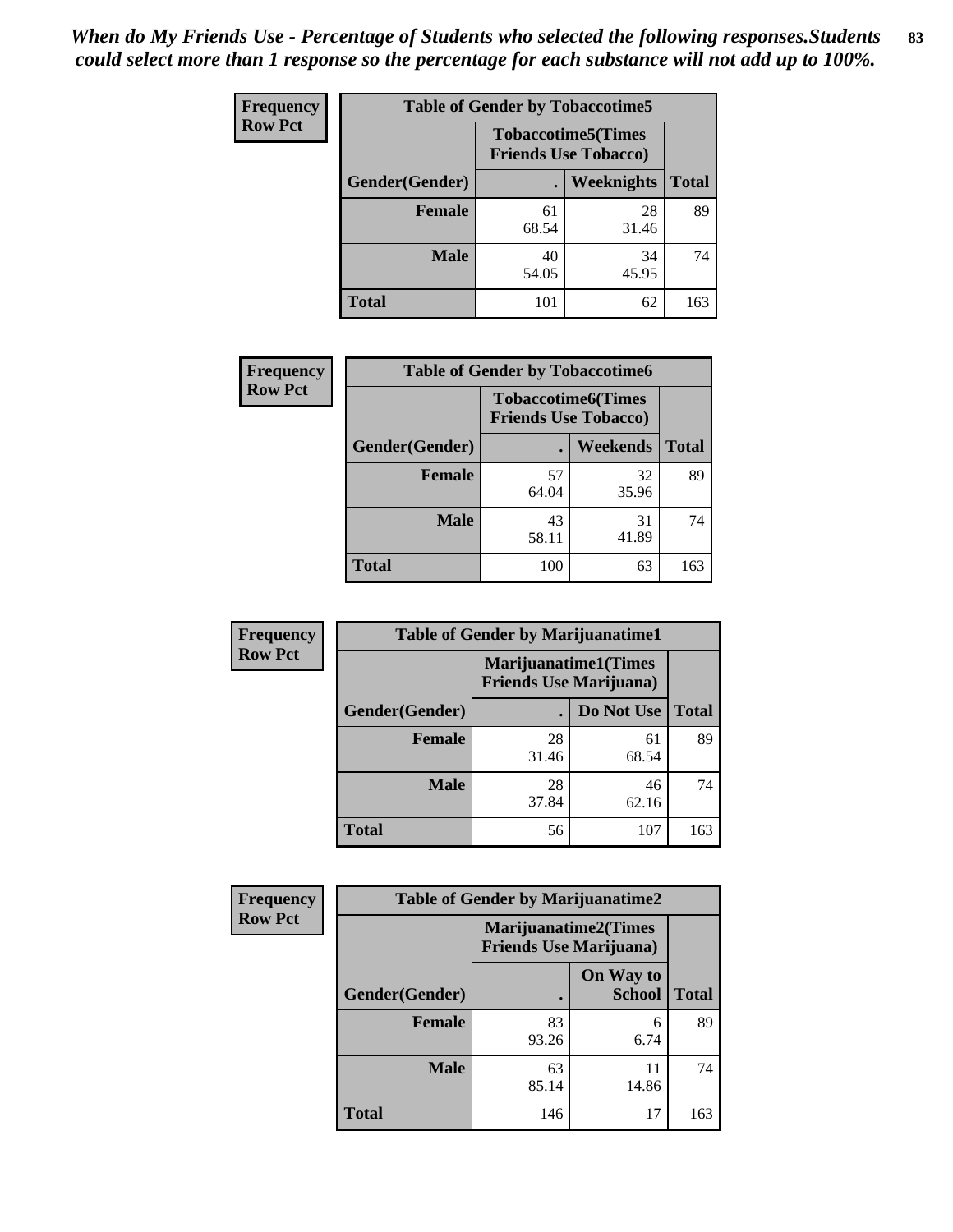*When do My Friends Use - Percentage of Students who selected the following responses.Students could select more than 1 response so the percentage for each substance will not add up to 100%.* **84**

| <b>Frequency</b> | Table of Gender by Marijuanatime3 |                                                        |                                |              |
|------------------|-----------------------------------|--------------------------------------------------------|--------------------------------|--------------|
| <b>Row Pct</b>   |                                   | Marijuanatime3(Times<br><b>Friends Use Marijuana</b> ) |                                |              |
|                  | Gender(Gender)                    |                                                        | <b>During</b><br><b>School</b> | <b>Total</b> |
|                  | <b>Female</b>                     | 87<br>97.75                                            | $\mathfrak{D}$<br>2.25         | 89           |
|                  | <b>Male</b>                       | 70<br>94.59                                            | 4<br>5.41                      | 74           |
|                  | <b>Total</b>                      | 157                                                    | 6                              | 163          |

| Frequency      | <b>Table of Gender by Marijuanatime4</b> |                             |                                                       |              |
|----------------|------------------------------------------|-----------------------------|-------------------------------------------------------|--------------|
| <b>Row Pct</b> |                                          | <b>Marijuanatime4(Times</b> | <b>Friends Use Marijuana</b> )                        |              |
|                | Gender(Gender)                           |                             | <b>On Way</b><br>Home<br><b>From</b><br><b>School</b> | <b>Total</b> |
|                | <b>Female</b>                            | 81<br>91.01                 | 8<br>8.99                                             | 89           |
|                | <b>Male</b>                              | 64<br>86.49                 | 10<br>13.51                                           | 74           |
|                | <b>Total</b>                             | 145                         | 18                                                    | 163          |

| Frequency      | <b>Table of Gender by Marijuanatime5</b> |                                                                |                   |              |  |
|----------------|------------------------------------------|----------------------------------------------------------------|-------------------|--------------|--|
| <b>Row Pct</b> |                                          | <b>Marijuanatime5</b> (Times<br><b>Friends Use Marijuana</b> ) |                   |              |  |
|                | Gender(Gender)                           | ٠                                                              | <b>Weeknights</b> | <b>Total</b> |  |
|                | <b>Female</b>                            | 71<br>79.78                                                    | 18<br>20.22       | 89           |  |
|                | <b>Male</b>                              | 55<br>74.32                                                    | 19<br>25.68       | 74           |  |
|                | <b>Total</b>                             | 126                                                            | 37                | 163          |  |

| <b>Frequency</b> | <b>Table of Gender by Marijuanatime6</b> |                                                               |                 |              |  |
|------------------|------------------------------------------|---------------------------------------------------------------|-----------------|--------------|--|
| <b>Row Pct</b>   |                                          | <b>Marijuanatime6(Times</b><br><b>Friends Use Marijuana</b> ) |                 |              |  |
|                  | Gender(Gender)                           |                                                               | <b>Weekends</b> | <b>Total</b> |  |
|                  | <b>Female</b>                            | 60<br>67.42                                                   | 29<br>32.58     | 89           |  |
|                  | <b>Male</b>                              | 50<br>67.57                                                   | 24<br>32.43     | 74           |  |
|                  | <b>Total</b>                             | 110                                                           | 53              | 163          |  |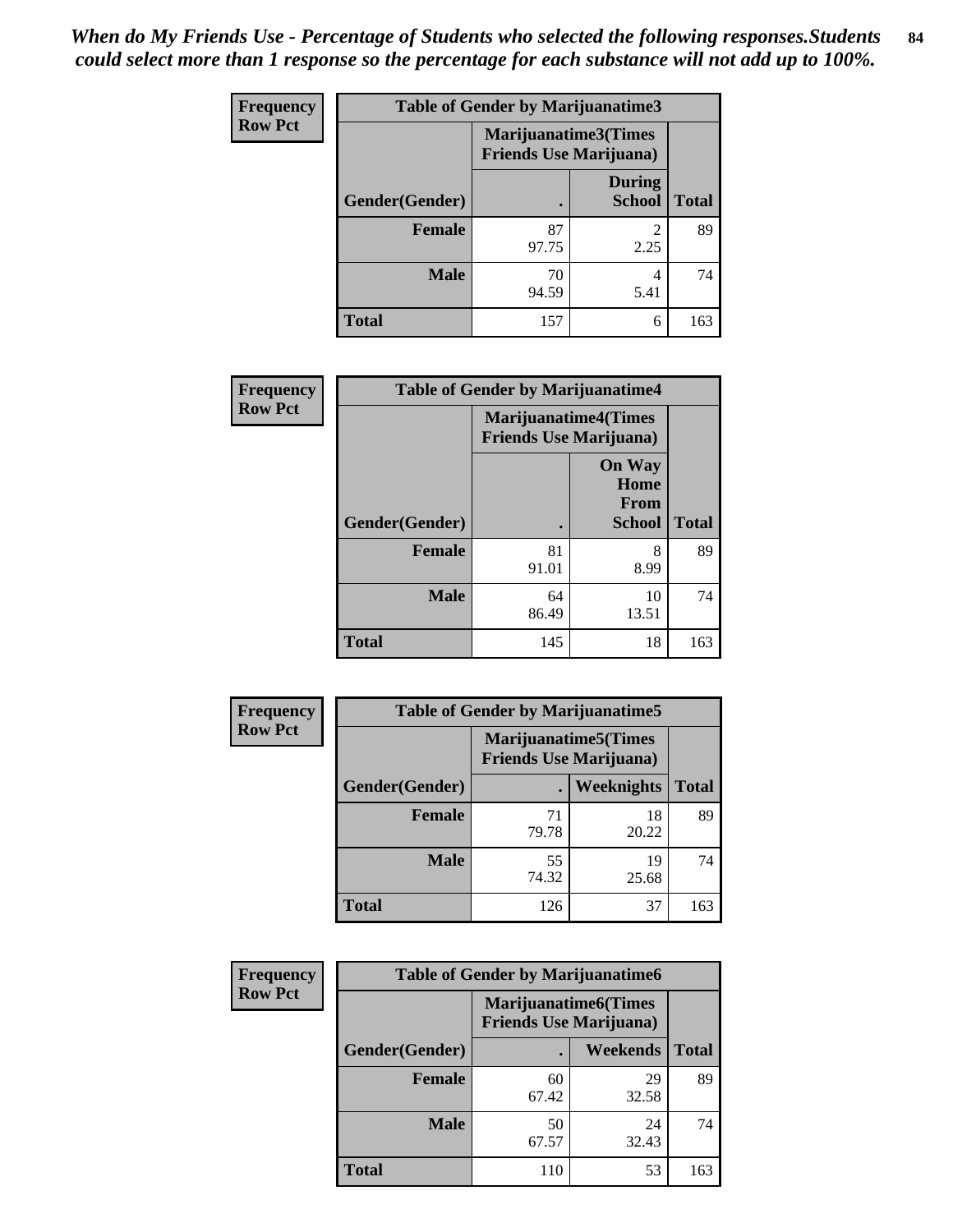*When do My Friends Use - Percentage of Students who selected the following responses.Students could select more than 1 response so the percentage for each substance will not add up to 100%.* **85**

| <b>Frequency</b> | <b>Table of Gender by Otherdrugtime1</b> |                                                    |                              |     |  |
|------------------|------------------------------------------|----------------------------------------------------|------------------------------|-----|--|
| <b>Row Pct</b>   |                                          | <b>Friends Use Other</b><br><b>Illegal Drugs</b> ) | <b>Otherdrugtime1</b> (Times |     |  |
|                  | Gender(Gender)                           |                                                    | Do Not Use   Total           |     |  |
|                  | <b>Female</b>                            | 18<br>20.22                                        | 71<br>79.78                  | 89  |  |
|                  | <b>Male</b>                              | 16<br>21.62                                        | 58<br>78.38                  | 74  |  |
|                  | <b>Total</b>                             | 34                                                 | 129                          | 163 |  |

| Frequency      | <b>Table of Gender by Otherdrugtime2</b> |                        |                                                         |              |
|----------------|------------------------------------------|------------------------|---------------------------------------------------------|--------------|
| <b>Row Pct</b> |                                          | <b>Illegal Drugs</b> ) | <b>Otherdrugtime2(Times</b><br><b>Friends Use Other</b> |              |
|                | Gender(Gender)                           |                        | On Way to<br><b>School</b>                              | <b>Total</b> |
|                | <b>Female</b>                            | 87<br>97.75            | $\mathfrak{D}$<br>2.25                                  | 89           |
|                | <b>Male</b>                              | 70<br>94.59            | 4<br>5.41                                               | 74           |
|                | <b>Total</b>                             | 157                    | 6                                                       | 163          |

| <b>Frequency</b> | Table of Gender by Otherdrugtime3 |                                                                            |                                |              |  |
|------------------|-----------------------------------|----------------------------------------------------------------------------|--------------------------------|--------------|--|
| <b>Row Pct</b>   |                                   | Otherdrugtime3(Times<br><b>Friends Use Other</b><br><b>Illegal Drugs</b> ) |                                |              |  |
|                  | Gender(Gender)                    |                                                                            | <b>During</b><br><b>School</b> | <b>Total</b> |  |
|                  | <b>Female</b>                     | 87<br>97.75                                                                | 2<br>2.25                      | 89           |  |
|                  | <b>Male</b>                       | 68<br>91.89                                                                | 6<br>8.11                      | 74           |  |
|                  | <b>Total</b>                      | 155                                                                        | 8                              | 163          |  |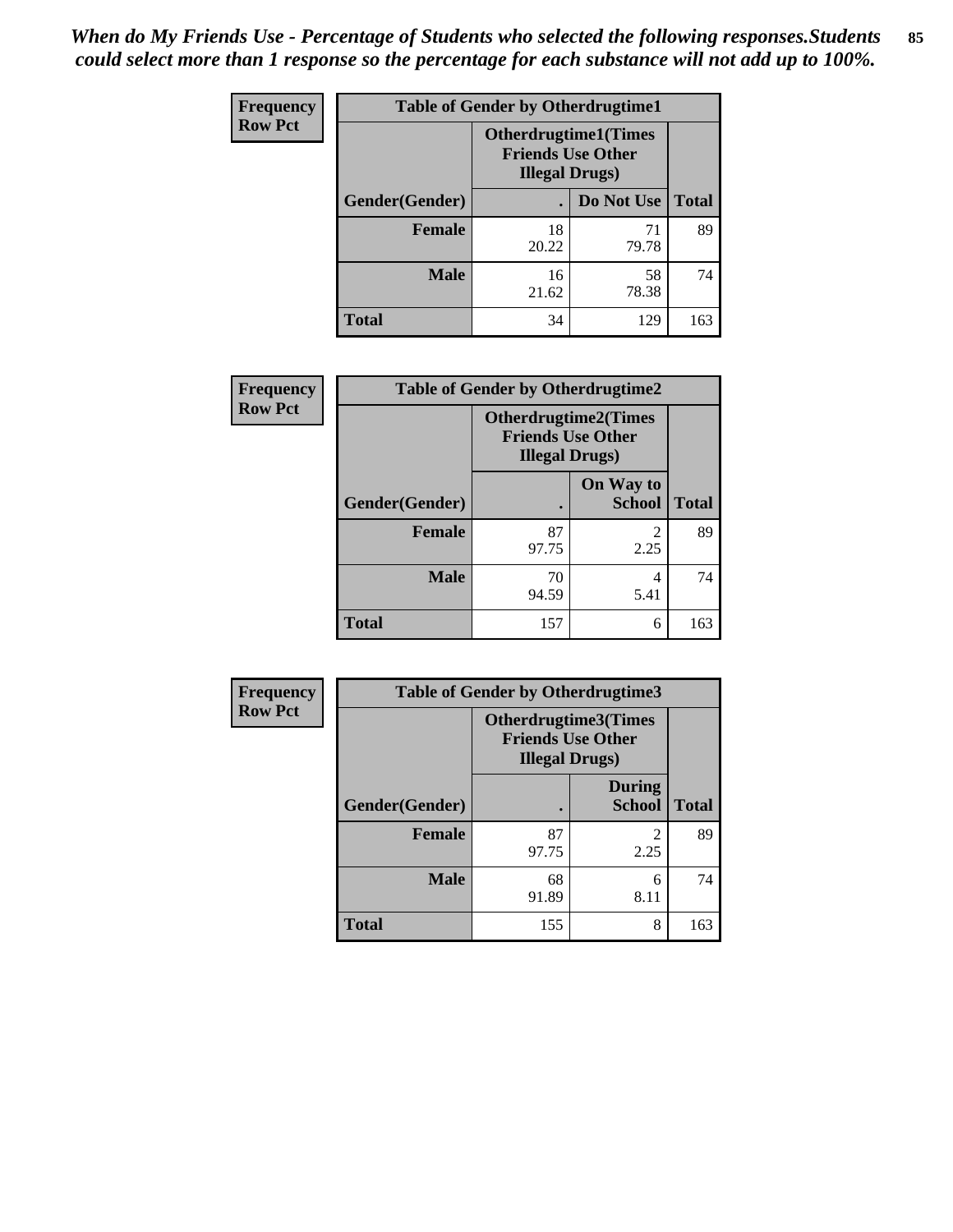*When do My Friends Use - Percentage of Students who selected the following responses.Students could select more than 1 response so the percentage for each substance will not add up to 100%.* **86**

| Frequency      | <b>Table of Gender by Otherdrugtime4</b> |                                                    |                                                       |              |
|----------------|------------------------------------------|----------------------------------------------------|-------------------------------------------------------|--------------|
| <b>Row Pct</b> |                                          | <b>Friends Use Other</b><br><b>Illegal Drugs</b> ) | <b>Otherdrugtime4(Times</b>                           |              |
|                | Gender(Gender)                           |                                                    | <b>On Way</b><br>Home<br><b>From</b><br><b>School</b> | <b>Total</b> |
|                | <b>Female</b>                            | 87<br>97.75                                        | $\mathfrak{D}$<br>2.25                                | 89           |
|                | <b>Male</b>                              | 69<br>93.24                                        | 5<br>6.76                                             | 74           |
|                | <b>Total</b>                             | 156                                                |                                                       | 163          |

| Frequency      | <b>Table of Gender by Otherdrugtime5</b> |                                                                                    |             |              |
|----------------|------------------------------------------|------------------------------------------------------------------------------------|-------------|--------------|
| <b>Row Pct</b> |                                          | <b>Otherdrugtime5</b> (Times<br><b>Friends Use Other</b><br><b>Illegal Drugs</b> ) |             |              |
|                | Gender(Gender)                           |                                                                                    | Weeknights  | <b>Total</b> |
|                | <b>Female</b>                            | 82<br>92.13                                                                        | 7.87        | 89           |
|                | <b>Male</b>                              | 64<br>86.49                                                                        | 10<br>13.51 | 74           |
|                | <b>Total</b>                             | 146                                                                                | 17          | 163          |

| <b>Frequency</b> | <b>Table of Gender by Otherdrugtime6</b> |                                                                                   |             |              |  |
|------------------|------------------------------------------|-----------------------------------------------------------------------------------|-------------|--------------|--|
| <b>Row Pct</b>   |                                          | <b>Otherdrugtime6(Times</b><br><b>Friends Use Other</b><br><b>Illegal Drugs</b> ) |             |              |  |
|                  | Gender(Gender)                           |                                                                                   | Weekends    | <b>Total</b> |  |
|                  | <b>Female</b>                            | 72<br>80.90                                                                       | 17<br>19.10 | 89           |  |
|                  | <b>Male</b>                              | 62<br>83.78                                                                       | 12<br>16.22 | 74           |  |
|                  | <b>Total</b>                             | 134                                                                               | 29          | 163          |  |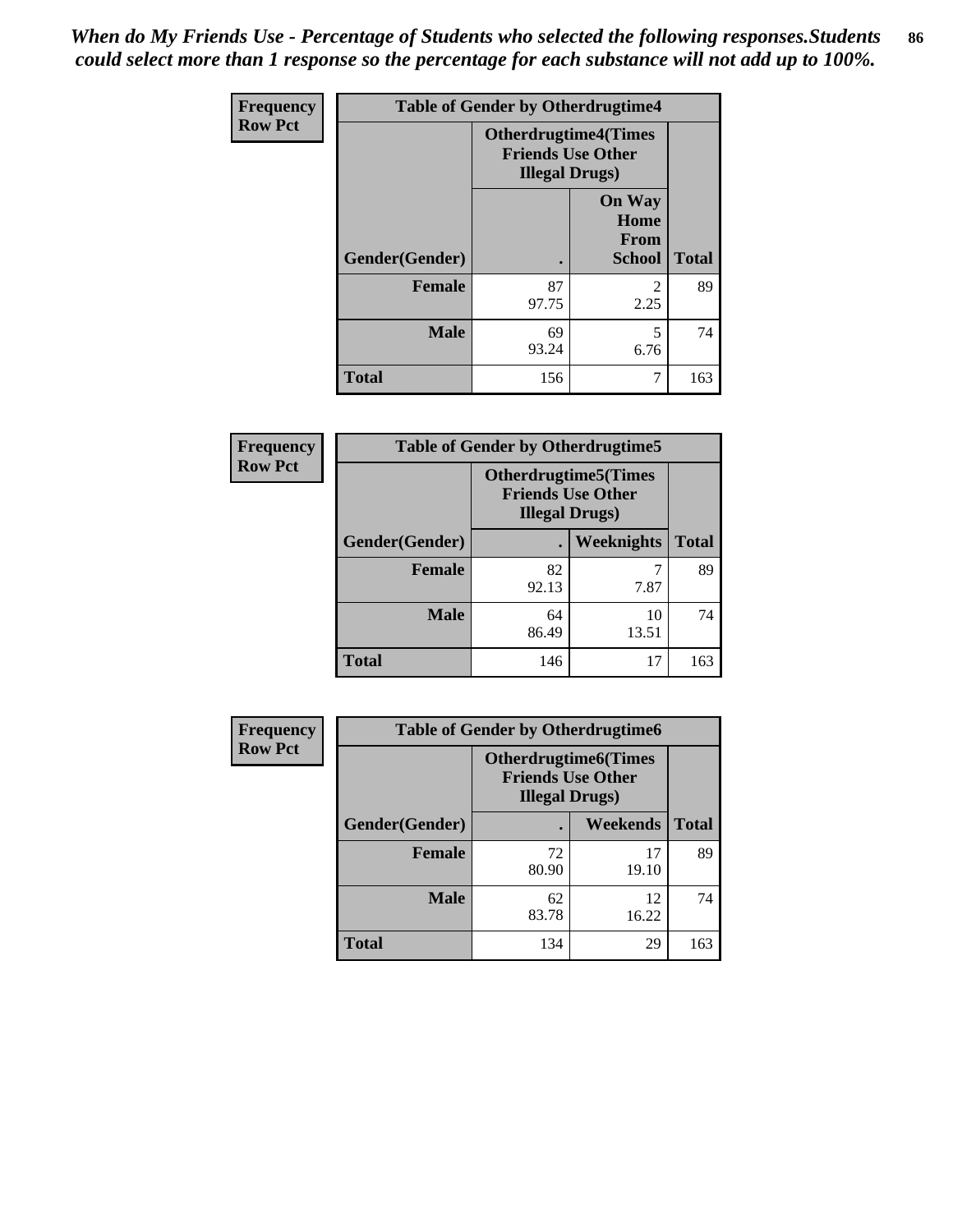## *Other Questions* **87**

| <b>Frequency</b> | <b>Table of Gender by Educationalcohol</b> |                                                                                                                                       |                |              |
|------------------|--------------------------------------------|---------------------------------------------------------------------------------------------------------------------------------------|----------------|--------------|
| <b>Row Pct</b>   |                                            | <b>Educationalcohol</b> (I<br>have been taught<br>about alcohol,<br>tobacco,<br>and other drugs<br>within the last year<br>at school) |                |              |
|                  | Gender(Gender)                             | <b>Yes</b>                                                                                                                            | N <sub>0</sub> | <b>Total</b> |
|                  | <b>Female</b>                              | 68<br>76.40                                                                                                                           | 21<br>23.60    | 89           |
|                  | <b>Male</b>                                | 59<br>79.73                                                                                                                           | 15<br>20.27    | 74           |
|                  | <b>Total</b>                               | 127                                                                                                                                   | 36             | 163          |

| Frequency      | <b>Table of Gender by Rodedrinking</b> |                                                                                                                     |                |              |  |
|----------------|----------------------------------------|---------------------------------------------------------------------------------------------------------------------|----------------|--------------|--|
| <b>Row Pct</b> |                                        | Rodedrinking(In<br>the past 30 days I<br>have ridden in a<br>car with a driver<br>who had been<br>drinking alcohol) |                |              |  |
|                | Gender(Gender)                         | Yes                                                                                                                 | N <sub>0</sub> | <b>Total</b> |  |
|                | <b>Female</b>                          | 22<br>24.72                                                                                                         | 67<br>75.28    | 89           |  |
|                | <b>Male</b>                            | 17<br>22.97                                                                                                         | 57<br>77.03    | 74           |  |
|                | <b>Total</b>                           | 39                                                                                                                  | 124            | 163          |  |

| Frequency      | <b>Table of Gender by Drugsschool</b> |                                                                                                                                     |                |              |  |
|----------------|---------------------------------------|-------------------------------------------------------------------------------------------------------------------------------------|----------------|--------------|--|
| <b>Row Pct</b> |                                       | <b>Drugsschool</b> (During<br>the past 12 months,<br>I have been offered,<br>sold,<br>or given illegal drugs<br>on school property) |                |              |  |
|                | Gender(Gender)                        | <b>Yes</b>                                                                                                                          | N <sub>0</sub> | <b>Total</b> |  |
|                | <b>Female</b>                         | 7<br>7.87                                                                                                                           | 82<br>92.13    | 89           |  |
|                | <b>Male</b>                           | 15<br>20.27                                                                                                                         | 59<br>79.73    | 74           |  |
|                | <b>Total</b>                          | 22                                                                                                                                  | 141            | 163          |  |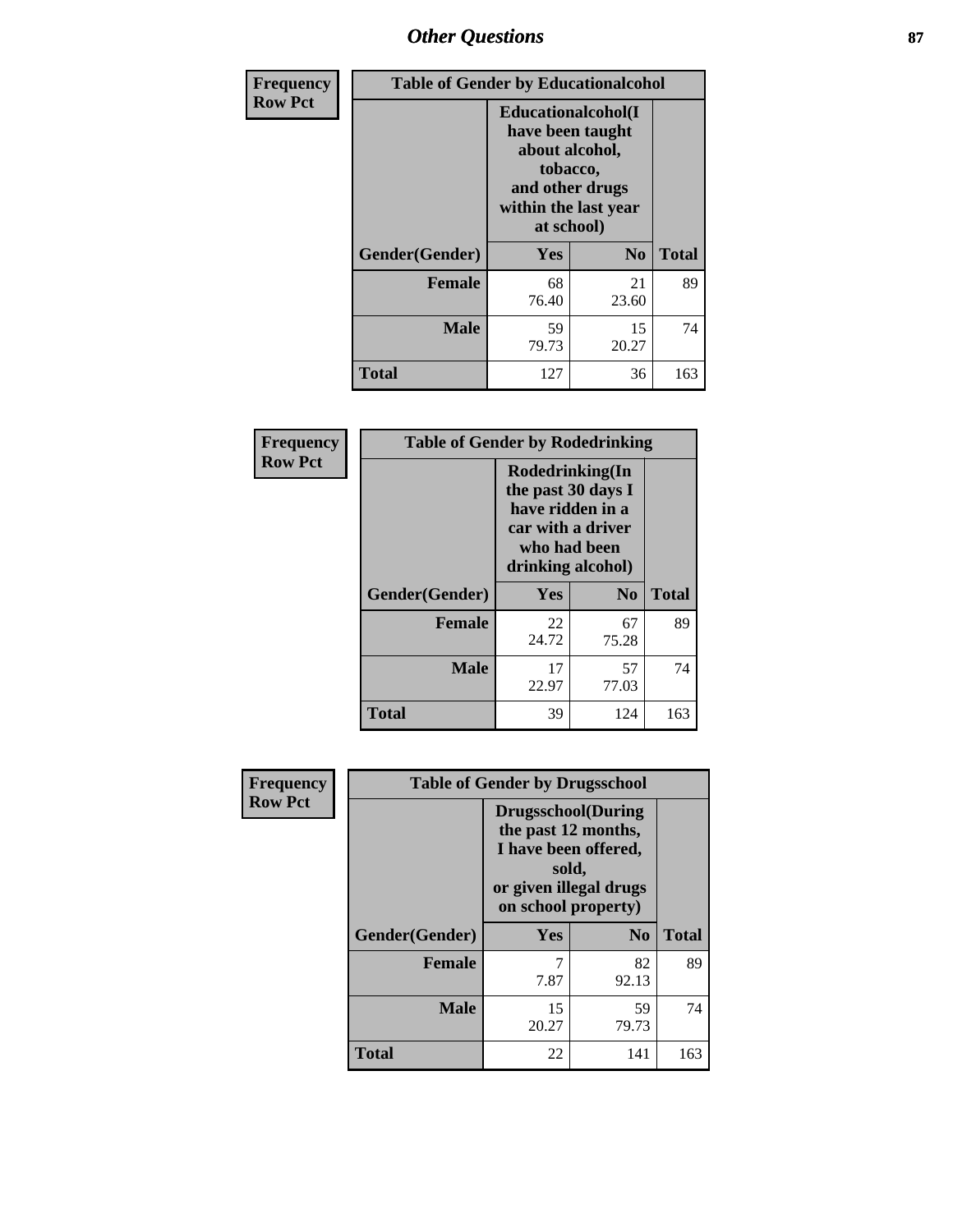*Other Questions* **88**

**Frequency Row Pct**

| <b>Table of Gender by Bingedrinking</b> |                                                                                                         |           |                        |           |                |           |              |
|-----------------------------------------|---------------------------------------------------------------------------------------------------------|-----------|------------------------|-----------|----------------|-----------|--------------|
|                                         | Bingedrinking(I have drunk five or<br>more drinks of alcohol at one sitting<br>during the last 30 days) |           |                        |           |                |           |              |
|                                         | $\bf{0}$                                                                                                | 1 or<br>2 | $3$ to<br>5            | 6 to<br>9 | 10<br>to<br>19 | All<br>30 |              |
| <b>Gender</b> (Gender)                  | <b>Days</b>                                                                                             | days      | days                   | days      | days           | days      | <b>Total</b> |
| <b>Female</b>                           | 75<br>84.27                                                                                             | 7.87      | $\overline{4}$<br>4.49 | 1.12      | 1.12           | 1.12      | 89           |
| <b>Male</b>                             | 55<br>74.32                                                                                             | 6<br>8.11 | 2<br>2.70              | 3<br>4.05 | 4<br>5.41      | 4<br>5.41 | 74           |

| Frequency      | <b>Table of Gender by Educationaids</b> |                                                                                                 |                |              |
|----------------|-----------------------------------------|-------------------------------------------------------------------------------------------------|----------------|--------------|
| <b>Row Pct</b> |                                         | <b>Educationaids</b> (I<br>have been taught<br>about HIV/AIDS<br>at school in the<br>past year) |                |              |
|                | Gender(Gender)                          | Yes                                                                                             | N <sub>0</sub> | <b>Total</b> |
|                | <b>Female</b>                           | 72<br>80.90                                                                                     | 17<br>19.10    | 89           |
|                | <b>Male</b>                             | 63<br>85.14                                                                                     | 11<br>14.86    | 74           |
|                | <b>Total</b>                            | 135                                                                                             | 28             | 163          |

| <b>Frequency</b> | <b>Table of Gender by Suicideconsider</b> |                 |                |              |  |
|------------------|-------------------------------------------|-----------------|----------------|--------------|--|
| <b>Row Pct</b>   |                                           | Suicideconsider |                |              |  |
|                  | Gender(Gender)                            | Yes             | N <sub>0</sub> | <b>Total</b> |  |
|                  | <b>Female</b>                             | 15<br>16.85     | 74<br>83.15    | 89           |  |
|                  | <b>Male</b>                               | 4.05            | 71<br>95.95    | 74           |  |
|                  | <b>Total</b>                              | 18              | 145            | 163          |  |